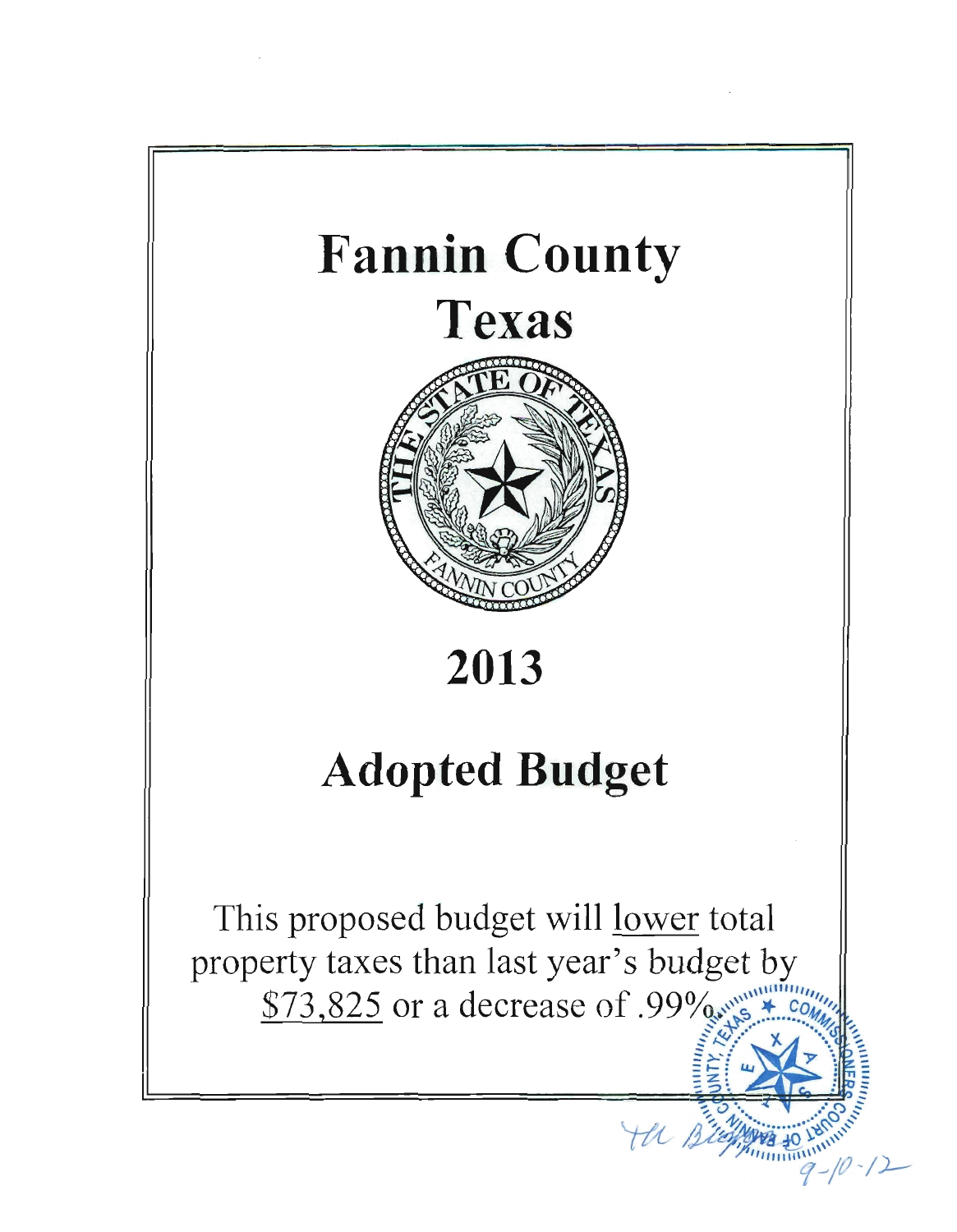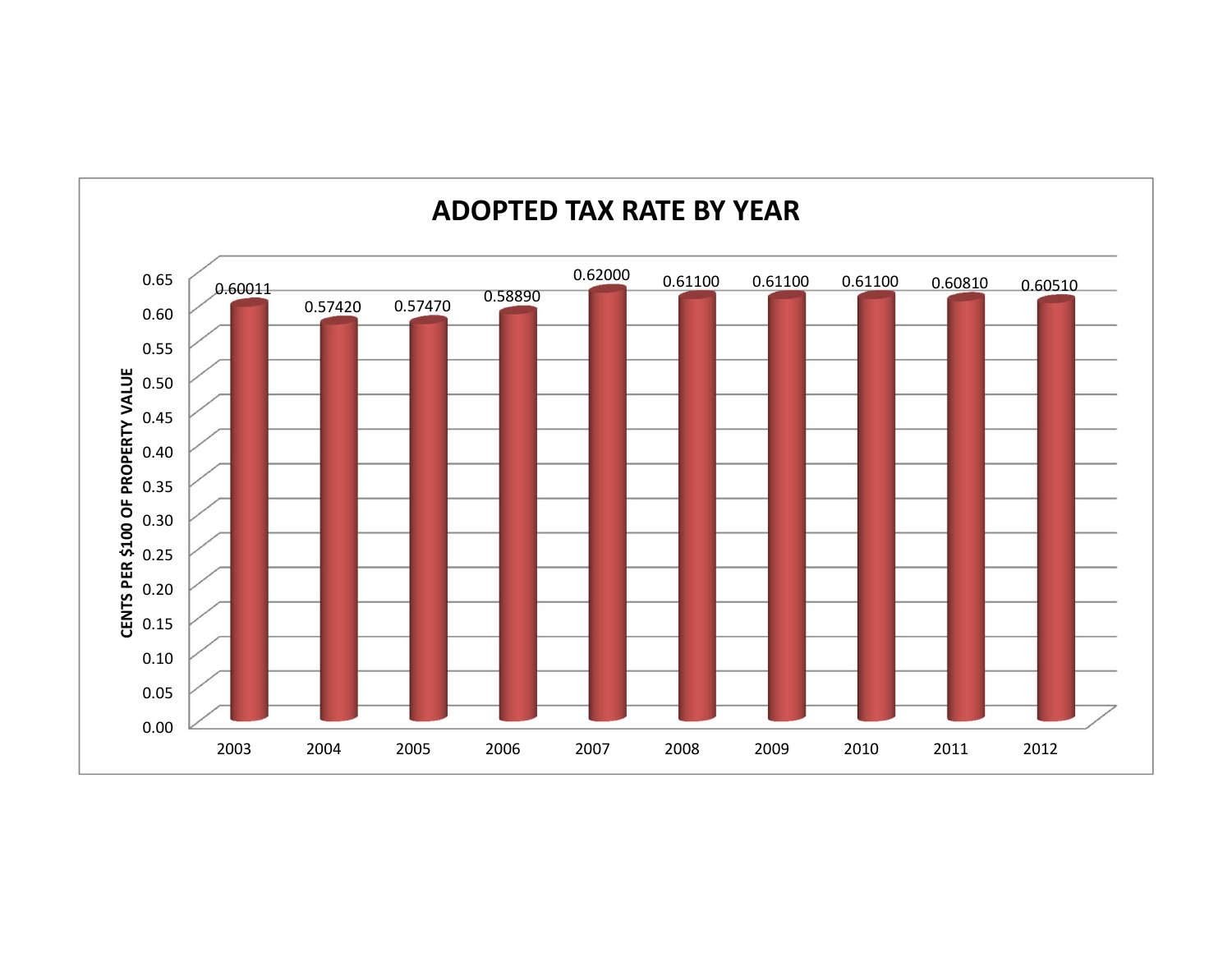# **The Fannin County Budget for fiscal year 2012-2013 continues to include the following policy and procedures**:

# Budget Policies

- All full time County employees are expected to work 40 hours a week. Any hours less than 40 hours (unless approved by County Judge and/or Commissioners Court) must be paid only for hours worked or use comp time, vacation time, or sick leave per policy manual. Part-Time are paid only for actual hours worked or vacation time per policy manual.
- Please refer to Travel policy (as amended 12-28-2009) for allowed out of county travel and per diem payments that apply to all County employees as well as all elected and appointed officials.
- Please refer to Cell Phone Policy for Fannin County approved by Commissioners' Court 9-17-2008 to be effective October 1, 2008. Revised by Commissioners court 12-28-2009, 5-24-2010, and 9-12-2011
- County Owned Vehicle Policy- It is the policy of the Commissioners Court that all county and grant vehicles be used solely for county business purposes. Employees are prohibited from using (or allowing others to use) any county or grant vehicle for personal purposes, except for *de minimis* personal use (such as to stop for lunch between two business deliveries or activities). Proper signage is required to be on County owned vehicles at all times. This policy is applicable to all functions and activities and is to be enforced by officials and department heads on behalf of the County.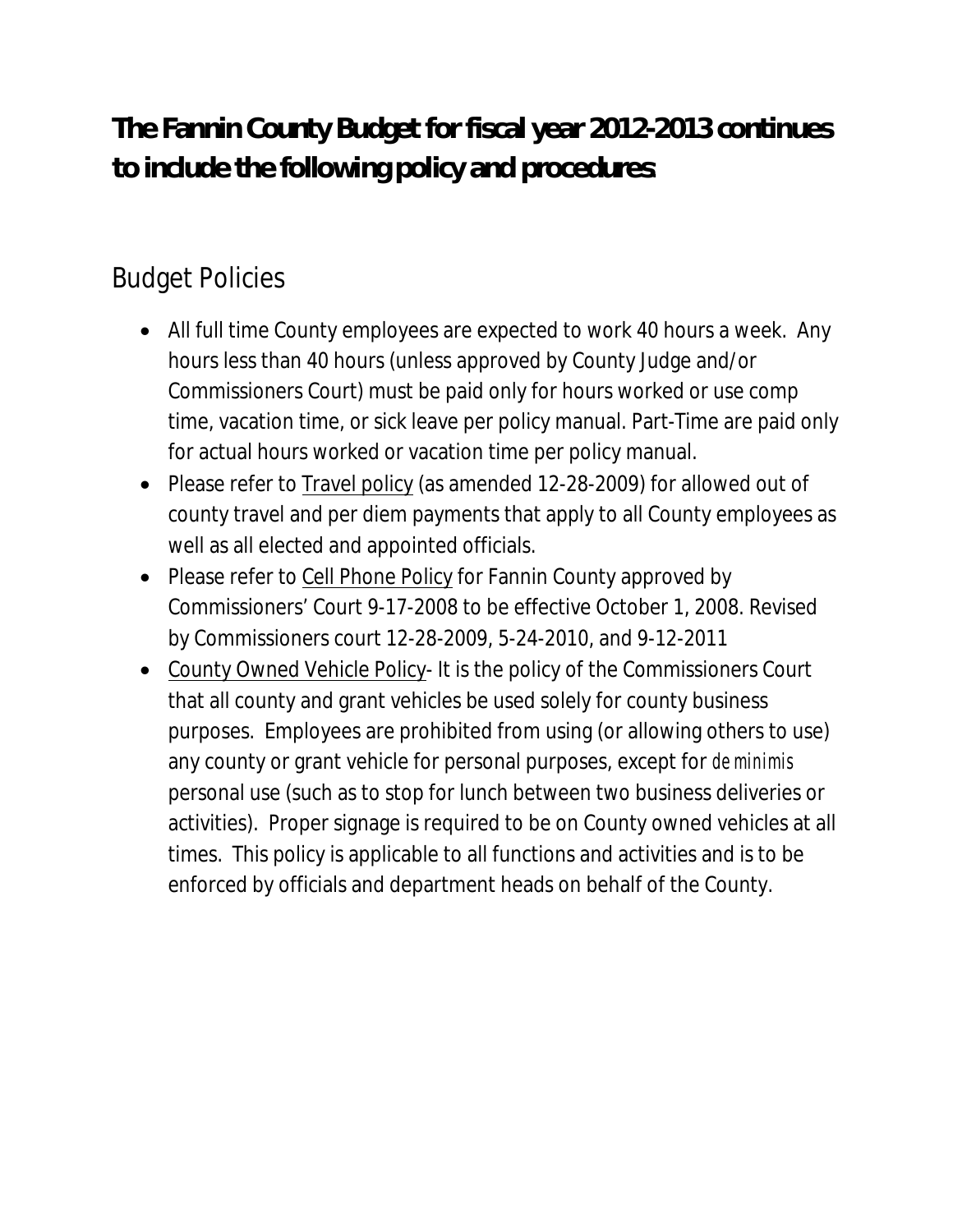### **FANNIN COUNTY APPR0VED PERSONNEL FY 2012-2013**

| <b>Department</b>          | Job Title                         | Qty.           | <b>Full Time/Part Time</b> |
|----------------------------|-----------------------------------|----------------|----------------------------|
| <b>County Judge</b>        | Adm. Assistant                    | 1              | FT                         |
|                            | Janitor                           | 1              | FT                         |
|                            | Part-time Janitor                 | 1              | PT                         |
|                            |                                   |                |                            |
| <b>County Court at Law</b> | Court Reporter                    | 1              | FT.                        |
|                            | <b>Court Coordinator</b>          | 1              | FT                         |
|                            | <b>Baliff</b>                     | 1              | FT.                        |
|                            |                                   |                |                            |
| <b>County Clerk</b>        | <b>Probate Clerk</b>              | 1              | FT.                        |
|                            | <b>Criminal Clerk</b>             | 1              | FT.                        |
|                            | Voter Reg. Clerk                  | 1              | FT.                        |
|                            | <b>Recording Clerk</b>            | $\overline{2}$ | FT.                        |
|                            | Records Room Clk.                 | 1              | FT.                        |
|                            | Clerk                             | 1              | FT.                        |
|                            | <b>Shared Clerk</b>               | 1              | PT                         |
| <b>Courthouse</b>          | Bailiff/Deputy 336th              | 1              | FT                         |
|                            | Court Reporter 336th              | 1              | FT                         |
|                            | Court Coordinator 336th           | 1              | FT                         |
|                            |                                   |                |                            |
| <b>District Clerk</b>      | Assistant                         | 1              | FT.                        |
|                            | <b>Criminal Clerk</b>             | 1              | FT.                        |
|                            | <b>Civil Clerk</b>                | 1              | FT.                        |
|                            | <b>Child Support Clerk</b>        | 1              | FT                         |
|                            | Deputy Clerk                      | 3              | FT                         |
|                            | Part-time Clerk                   | 1              | PT                         |
|                            |                                   |                |                            |
|                            | <b>Shared Clerk</b>               | 1              | PT.                        |
| J. P. #1                   | <b>Chief Clerk</b>                | 1              | FT.                        |
|                            | <b>Clerk</b>                      | 1              | FT                         |
| J. P. #2                   | <b>Chief Clerk</b>                | 1              | FT                         |
| J. P. #3                   |                                   |                |                            |
|                            |                                   |                |                            |
| Constable #1               |                                   |                |                            |
| Constable #2               |                                   |                |                            |
| Constable #3               |                                   |                |                            |
|                            |                                   |                |                            |
| <b>District Attorney</b>   | Felony Asst. District Attorney    | 2              | FT                         |
|                            | Misdemeanor Asst. District Att.   | $\overline{2}$ | FT                         |
|                            | Investigator                      | 1              | FT                         |
|                            | Grand Jury Coordinator/Adm, Asst. | 1              | FT                         |
|                            | Chief Felony Clerk                | 1              | FT                         |
|                            | Victims Assistance Coordinator    | 1              | FT                         |
|                            |                                   |                |                            |
|                            | <b>Chief Misdemeandor Clerk</b>   | 1              | FT                         |
|                            | Clerk                             | 1              | FT                         |
| <b>Auditor</b>             | Assistant                         | 1              | FT                         |
|                            | Asst./Accts. Payable Clerk        | 1              | FT                         |
|                            | Asst./Clerk                       | 1              | FT                         |
|                            |                                   |                |                            |
| <b>Treasurer</b>           | Assistant                         | 1              | FT                         |
| Tax A/C                    | Assistant                         | 1              | FT.                        |
|                            | Clerk                             | 3              | FT                         |
|                            | PT Clerk                          | 1              | PT                         |
|                            |                                   |                |                            |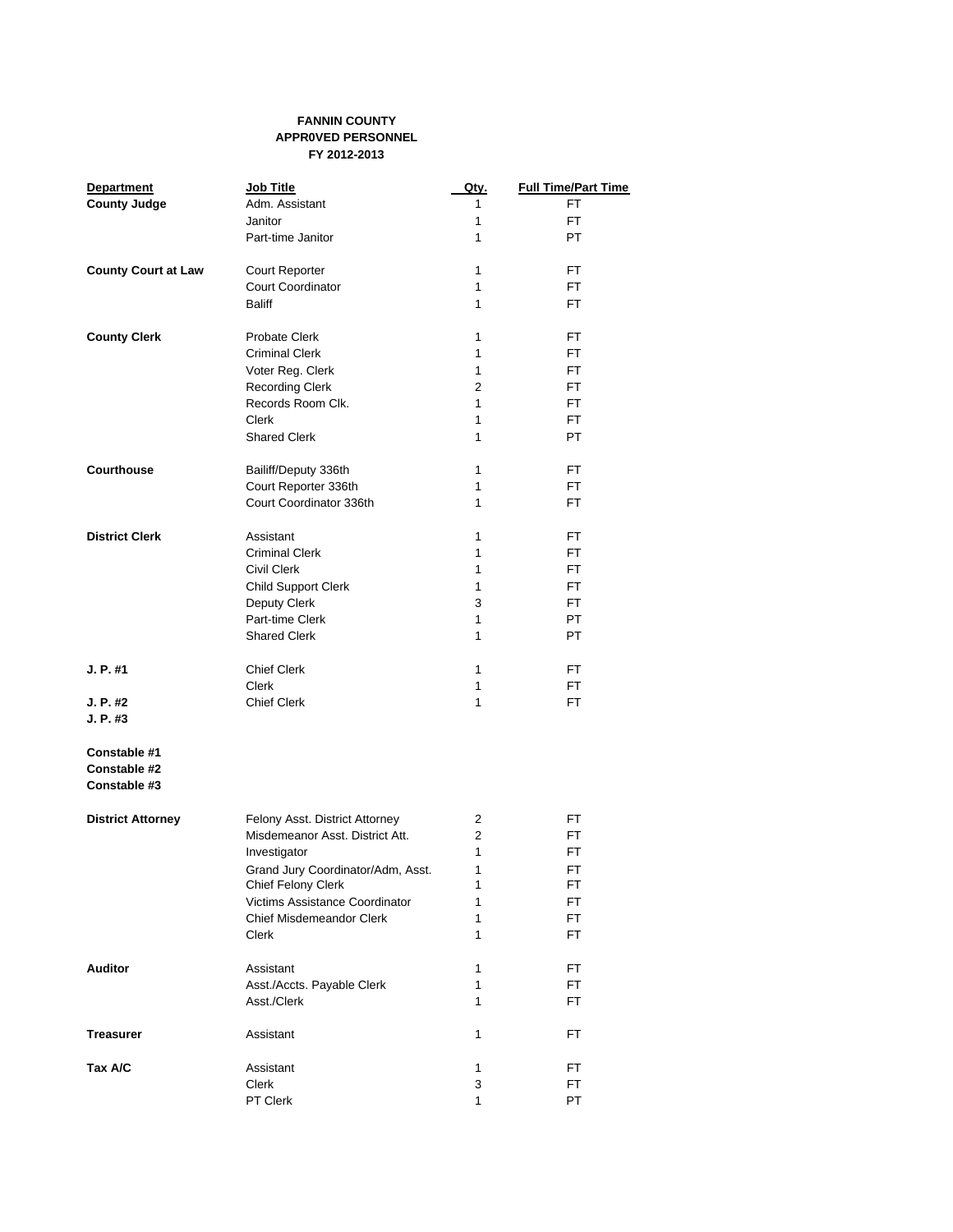### **FANNIN COUNTY APPROVED PERSONNEL FY 2010-2011 (Cont'd)**

| <b>Department</b>                | Job Title                              | <u>Qty.</u>  | <b>Full Time/Part Time</b> |
|----------------------------------|----------------------------------------|--------------|----------------------------|
| <b>Sheriff</b>                   |                                        |              |                            |
|                                  | Adm. Secretary                         | 1            | FT                         |
|                                  | <b>Chief Deputy</b>                    | 1            | FT                         |
|                                  | Lieutenant                             | 1            | FT.                        |
|                                  | Sergeants                              | 5            | FT.                        |
|                                  | Deputy                                 | 10           | FT                         |
|                                  | Narcotics                              | 1            | FT.                        |
|                                  | Jail Liaison                           | 1            | FT.                        |
|                                  | Dispatcher                             | 6            | FT.                        |
|                                  | <b>Transport Officer</b>               | 1            | FT.                        |
|                                  | Odyssey/Records Clerk                  | 1            | PT.                        |
| <b>Indigent Health Care</b>      | <b>Shared Clerk</b>                    | 1            | FT (1/2)                   |
| <b>Health Inspector (Septic)</b> | <b>Shared Clerk</b>                    | 1            | FT (1/2)                   |
| <b>County Agents (2)</b>         | Adm. Assistant                         | 1            | FT                         |
| <b>Health Inspector (Food)</b>   | Contract                               |              |                            |
| <b>Emergency Management</b>      |                                        |              |                            |
| <b>IT/Computer Tech</b>          |                                        |              |                            |
| <b>Purchasing Agent</b>          |                                        |              |                            |
| <b>Veterans Service Officer</b>  |                                        |              | PT.                        |
| Road & Bridge #1                 |                                        |              |                            |
|                                  | Foreman                                | 1            | FT                         |
|                                  | <b>Equipment Operator</b>              | 6            | FT                         |
| Road & Bridge #2                 |                                        |              |                            |
|                                  | Foreman                                | 1            | FT                         |
|                                  | <b>Equipment Operator</b>              | 6            | FT                         |
| Road & Bridge #3                 |                                        |              |                            |
|                                  | Foreman                                | 1            | FT                         |
|                                  | <b>Equipment Operator</b>              | 9            | FT                         |
|                                  | Secretary                              | $\mathbf{1}$ | PT                         |
|                                  | Part-time                              | \$23,000     | PT                         |
| Road & Bridge #4                 |                                        |              |                            |
|                                  | Foreman                                | 1            | FT                         |
|                                  | <b>Equipment Operator</b><br>Secretary | 3<br>1       | FT<br><b>FT</b>            |
|                                  | Part-time (911 signs)                  | 1            | PT                         |
|                                  | Part time                              | \$37,132     | PT                         |
|                                  |                                        |              |                            |
|                                  | Commissioners Sec. (Shared)            | $\mathbf{1}$ | FT                         |

Page 2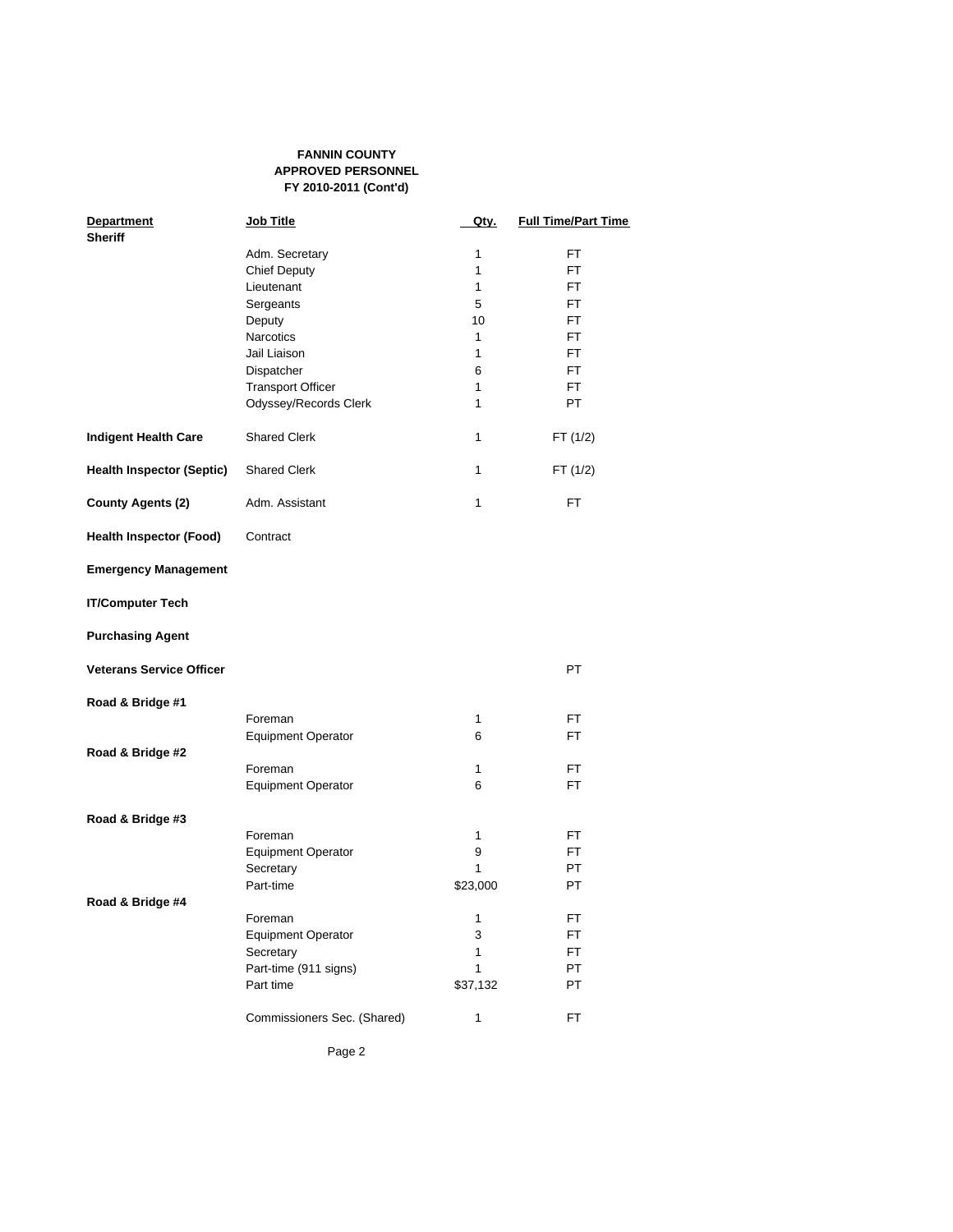# **FANNIN COUNTY, TEXAS SALARIES FOR 2012 - 2013**

| <b>County Judge</b>                                   | \$50,000       | <b>Sheriff</b>                   | \$47,047       |
|-------------------------------------------------------|----------------|----------------------------------|----------------|
| Probate Salary Supplement                             | \$15,000       | <b>Chief Deputy</b>              | G7             |
| Adm. Assistant                                        | G <sub>3</sub> | Jail Adm.                        | G <sub>6</sub> |
|                                                       |                | Lieutenant                       | G <sub>6</sub> |
| <b>County Clerk</b>                                   | \$45,670       | Sergeant (5 max.)                | G <sub>5</sub> |
| 911 Coordinator                                       | G <sub>3</sub> | Adm. Asst.                       | G <sub>3</sub> |
| <b>Probate Clerk</b>                                  | G <sub>3</sub> |                                  | G3L2           |
|                                                       |                | Deputy                           |                |
| <b>Criminal Clerk</b>                                 | G <sub>3</sub> | Dispatch                         | G <sub>3</sub> |
| Voter Registration                                    | G <sub>2</sub> | <b>Transport Officer</b>         | G <sub>3</sub> |
| <b>Recording Clerks</b>                               | G <sub>2</sub> |                                  |                |
| <b>Records Room Clerk</b>                             | G <sub>2</sub> | Chief Juv. Prob.                 | \$52,405       |
| <b>Clerk</b>                                          | G <sub>2</sub> | Juvenile Prob.                   | \$33,418       |
|                                                       |                | Juvenile Prob.                   | \$30,236       |
| <b>Districk Clerk</b>                                 | \$45,670       |                                  |                |
| Asst. Dist. Clerk                                     | G <sub>3</sub> | <b>Constable Pct. #1</b>         | \$25,999       |
| <b>Criminal Clerk</b>                                 | G <sub>3</sub> | <b>Constable Pct. #2</b>         | \$12,625       |
| <b>Civil Clerk</b>                                    | G <sub>2</sub> | <b>Constable Pct. #3</b>         | \$11,222       |
| <b>Child Support Clerk</b>                            | G <sub>2</sub> |                                  |                |
| <b>Deputy Clerk</b>                                   | G <sub>2</sub> |                                  | G <sub>5</sub> |
|                                                       |                | <b>Computer Tech.</b>            |                |
| <b>Courthouse-Bailiff/Deputy</b>                      | G <sub>4</sub> | <b>Veterans' Service Officer</b> | \$15.91 p/hr.  |
| J.P. #1                                               | \$34,883       | <b>Road &amp; Bridges</b>        |                |
| <b>Chief Clerk</b>                                    | G <sub>3</sub> | Commissioner                     | \$47,047       |
|                                                       |                |                                  |                |
| <b>Clerk</b>                                          | G <sub>1</sub> | Foreman                          | G4             |
|                                                       |                | Prisoner Supv.                   | G <sub>3</sub> |
| J.P. #2                                               | \$34,883       | Equip. Operator                  | G <sub>3</sub> |
| <b>Chief Clerk</b>                                    | G <sub>3</sub> | Adm. Assistant                   | G <sub>3</sub> |
|                                                       |                | Secretary                        | G <sub>2</sub> |
| $J.P.$ #3                                             | \$25,999       | Part-time (911 signs)            | $$12.36$ p/hr. |
|                                                       |                | Part-time                        | \$9.34 p/hr.   |
| <b>District Attorney</b>                              | \$3,066        | Part-time seasonal               | \$7.25         |
| Felony Asst. D.A.                                     | G14            |                                  |                |
| Misdemeanor Asst. D.A.                                | G10            | <b>Treasurer</b>                 | \$45,670       |
| Investigator                                          | G <sub>8</sub> | Asst. Treasurer                  | G4             |
| Grand Jury Coord/Adm. Asst                            | G <sub>6</sub> |                                  |                |
|                                                       | G <sub>6</sub> | <b>Health Inspector</b>          | G4             |
| <b>Chief Felony Clerk</b><br>Victim Assistance Coord. | G <sub>4</sub> |                                  |                |
|                                                       |                |                                  |                |
| <b>Chief Misdemeanor Clerk</b>                        | G <sub>3</sub> | Em. Mgmt/MRC                     | G <sub>3</sub> |
| Clerk                                                 | G <sub>2</sub> |                                  |                |
|                                                       |                | <b>Janitor</b>                   | G <sub>2</sub> |
| <b>Auditor</b>                                        | \$53,350       |                                  |                |
| Asst. Auditor                                         | G4             | <b>IHC Officer</b>               | G4             |
| Asst. /Accts. Pay. Clerk                              | G <sub>3</sub> | <b>Shared Clerk</b>              | G <sub>2</sub> |
| Asst./Clerk                                           | G <sub>3</sub> |                                  |                |
|                                                       |                | 336th District Court             |                |
| Tax A/C                                               | \$45,670       | <b>Court Reporter</b>            | \$56,329       |
| Asst. Tax A/C                                         | G <sub>3</sub> | <b>Court Coordinator</b>         | G <sub>3</sub> |
| <b>Clerks</b>                                         | G <sub>2</sub> | <b>Bailiff</b>                   | G4             |
| Part-time                                             | \$8.34 p/hr.   |                                  |                |
|                                                       |                | <b>County Court at Law</b>       |                |
| Co. Agent's Adm. Asst.                                | G <sub>2</sub> | Judge                            | \$125,000      |
|                                                       |                | <b>Court Coordinator</b>         | G3             |
| <b>Co. Health Officer</b>                             | \$2,400.00     | <b>Court Reporter</b>            | \$51,761.00    |
|                                                       |                | <b>Baliff</b>                    | G4             |
| <b>Purchasing Agent</b>                               | \$45,932       |                                  |                |
|                                                       |                |                                  |                |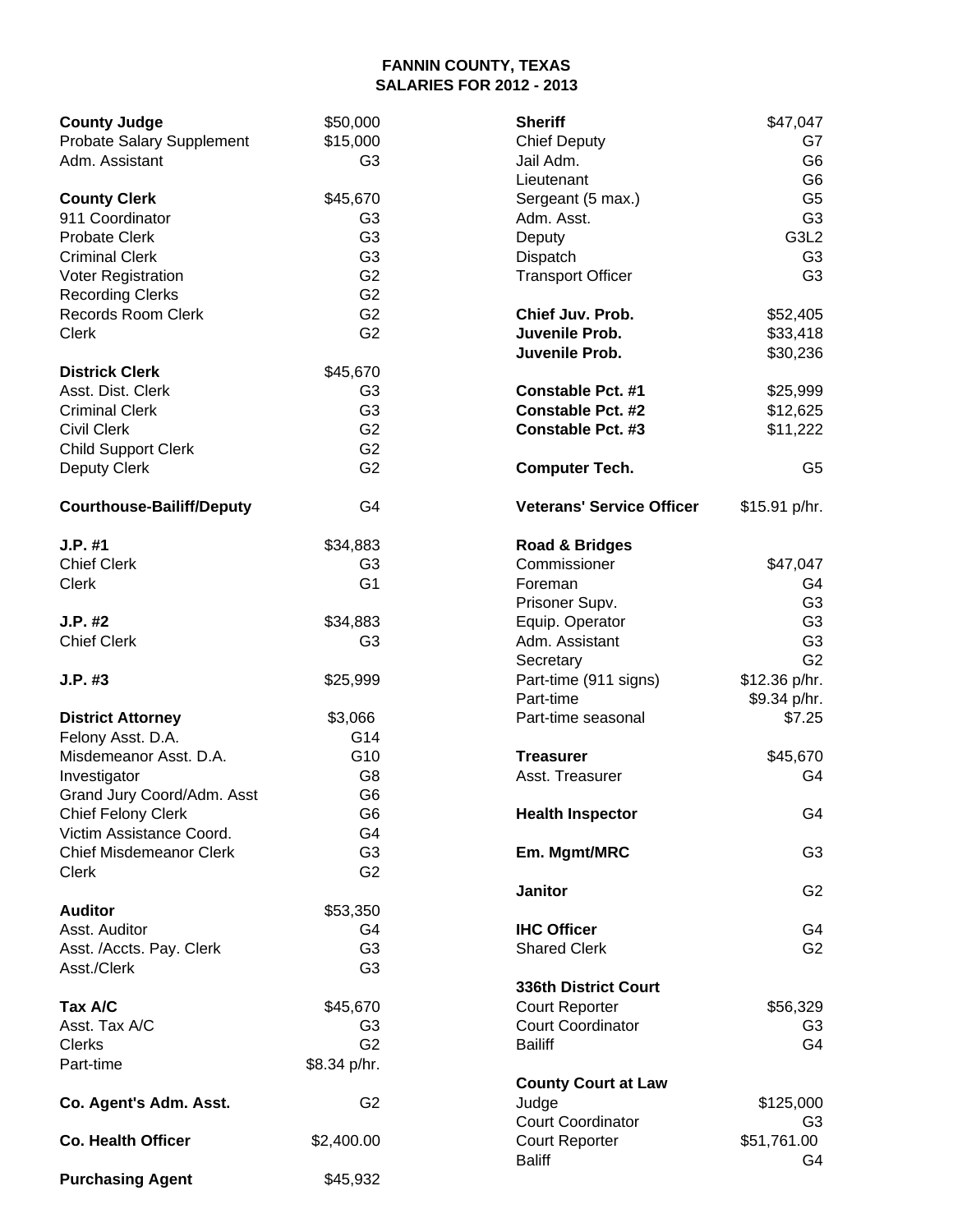# **FANNIN COUNTY, TEXAS SALARIES FOR 2012 - 2013**

# **JUVENILE BOARD ADDITIONAL SALARIES PART-TIME HOURLY RATES:**

| 336th Jud. Dist. Judge    | \$2. |
|---------------------------|------|
| County Judge              | \$1, |
| County Court at Law Judge | \$1. |

### **TRAVEL ALLOWANCES:**

| County Judge | \$3,600 |                               |          |
|--------------|---------|-------------------------------|----------|
| J.P. #1      | \$2,400 | <b>Supplemental Salaries:</b> |          |
| J.P. #2      | \$2,400 | County Agent                  | \$12,254 |
| J.P. #3      | \$2,400 | County Agent                  | \$11,214 |
| Constable #1 | \$2,400 |                               |          |
| Constable #2 | \$2,400 |                               |          |
| Constable #3 | \$1,200 |                               |          |

| 336th Jud. Dist. Judge    | \$2,400 | Courthouse               | \$8.34 |
|---------------------------|---------|--------------------------|--------|
| County Judge              | \$1.200 | Road & Bridge            | \$9.34 |
| County Court at Law Judge | \$1,200 | P/T seasonal             | \$7.25 |
|                           |         | P/T Odyssey Record Clerk | \$8.34 |

# **Supplemental Salaries:**

| County Agent | \$12,254 |
|--------------|----------|
| County Agent | \$11,214 |

**Out of Co. - per mile** \$0.45

| \$600 |
|-------|
| \$600 |
| \$600 |
| \$480 |
| \$480 |
| \$360 |
| \$360 |
| \$300 |
| \$300 |
| \$300 |
| \$300 |
| \$240 |
| \$240 |
|       |

 **SALARY LEVEL DEPENDS ON TENURE ALL ENTRY POSITIONS WILL START AT LEVEL I**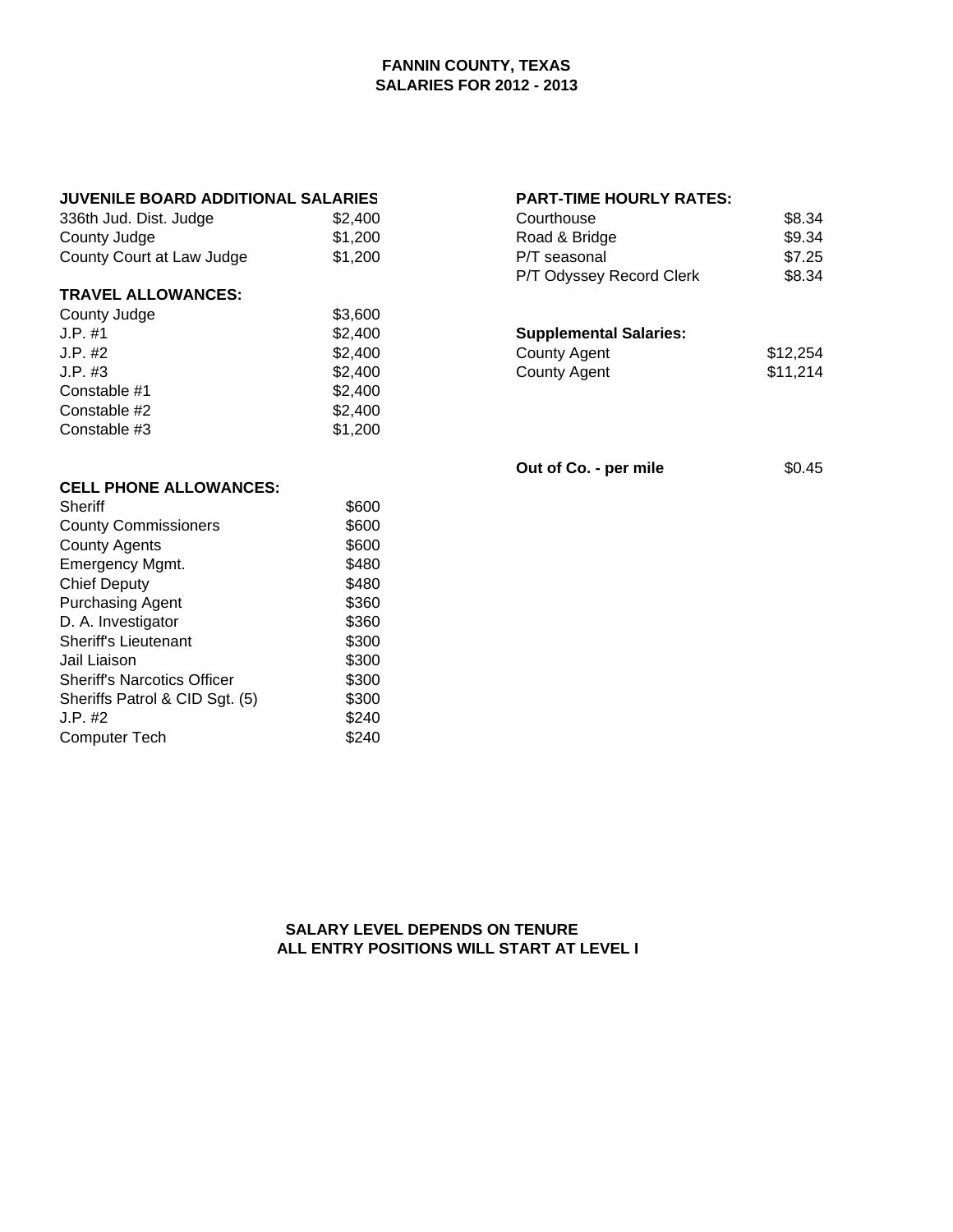# 10/16/12 ADOPTED BUDGET FY2012-2013 PAGE 1 TIME:05:19 PM SEPTEMBER 10, 2012 PREPARER:0008

### FISCAL YEAR 10-1-2012 to 9-30-2013 ------------------------------------------------------------------------------------------------------------------------------------

| Account Number                                                      | Т                                              | Prop Budget                 |  |
|---------------------------------------------------------------------|------------------------------------------------|-----------------------------|--|
| and Title                                                           | C                                              | YEAR - 2013                 |  |
| ------------------------<br>REPORTING FUND: 0010 GENERAL FUND       |                                                |                             |  |
| 0300 CASH                                                           |                                                |                             |  |
|                                                                     |                                                |                             |  |
| 0110 UNENCUMBERED FUND BALANCE                                      | $\mathbf{I}$ and $\mathbf{I}$ and $\mathbf{I}$ | 830,000.00<br>------------- |  |
| CASH                                                                |                                                | 830,000.00                  |  |
| 0310 PROPERTY TAXES                                                 |                                                |                             |  |
| 0110 CURRENT TAXES                                                  | Ι.                                             | 6,573,555.00                |  |
| 0120 DELINQUENT TAXES                                               | Ι.                                             | 12,000.00                   |  |
| ----------------------------------                                  |                                                | -------------               |  |
| PROPERTY TAXES                                                      |                                                | 6,585,555.00                |  |
| 0318 OTHER TAXES                                                    |                                                |                             |  |
|                                                                     |                                                |                             |  |
| 0120 PAY N LIEU TAX/GRASSLAND                                       | <b>I</b>                                       | 17,000.00                   |  |
| 0121 PAY N LIEU TAX/NTMWD                                           | Ι.                                             | 51,500.00                   |  |
| 0130 COURT COSTS/ARREST FEES                                        | I.                                             | 240,000.00                  |  |
| 0132 ATTORNEYS & DOCTORS                                            | $\mathbbm{I}$                                  | 7,000.00                    |  |
| 0140 TAX ON MIXED DRINKS                                            | I                                              | 10,956.31                   |  |
| 0160 SALES TAX REVENUES<br>-----------------------------------      | Ι.                                             | 624,166.18<br>------------- |  |
| OTHER TAXES                                                         |                                                | 950,622.49                  |  |
| 0319 F.C. DETENTION CENTER                                          |                                                |                             |  |
|                                                                     |                                                |                             |  |
| 0420 JAIL PAY PHONE COMMISSION                                      | $\mathbf{I}$ $\mathbf{I}$                      | 325,000.00                  |  |
| 0421 INMATE TELEPHONE BONUS                                         | I.                                             | 0.00                        |  |
| 0422 INMATE PHONE CARDS                                             | Ι.<br>$\mathbbm{I}$                            | 0.00                        |  |
| 0551 ANNUAL PAYMENT<br>0552 MONTHLY MONITORING PAYMEN               |                                                | 10,000.00                   |  |
|                                                                     | $\mathbbm{I}$<br>Ι.                            | 6,000.00                    |  |
| 0553 INMATE PER DIEM PAYMENT<br>----------------------------------- |                                                | 342,187.50<br>------------- |  |
| F.C. DETENTION CENTER                                               |                                                | 683,187.50                  |  |
| 0320 LICENSES & PERMITS                                             |                                                |                             |  |
| 0200 ALCOHLIC BEVERAGE LICENSE                                      | I.                                             | 0.00                        |  |
| 0300 SEWAGE PERMITS/INSPECTIONS                                     | Ι.                                             | 45,000.00                   |  |
| 0545 FOOD SERV.PERMITS/CLASSES                                      | $\mathbf{I}$ and $\mathbf{I}$                  | 0.00                        |  |
| 0546 \$5 COUNTY FEE/FOOD HANDLERS CLASS I                           |                                                | 1,500.00                    |  |
|                                                                     |                                                | -------------               |  |
| LICENSES & PERMITS                                                  |                                                | 46,500.00                   |  |
| 0321 FEES OF TAX COLLECTOR                                          |                                                |                             |  |
| 0200 COMMISSIONS ON CAR REGIST                                      | I.                                             | 80,000.00                   |  |
| 0250 COMMISSION ON CAR TITLES                                       | Ι.                                             | 40,000.00                   |  |
| 0251 COMM.ON SALES TAX COLLECTIONS                                  | $\mathbb{I}$                                   | 105,000.00                  |  |
| 0400 TPW BOAT REG./TITLES                                           | I                                              | 3,000.00                    |  |
| 0901 TAX CERTIFICATES                                               | Ι.                                             | 6,000.00                    |  |
| --------------------------------------<br>FEES OF TAX COLLECTOR     |                                                | -------------<br>234,000.00 |  |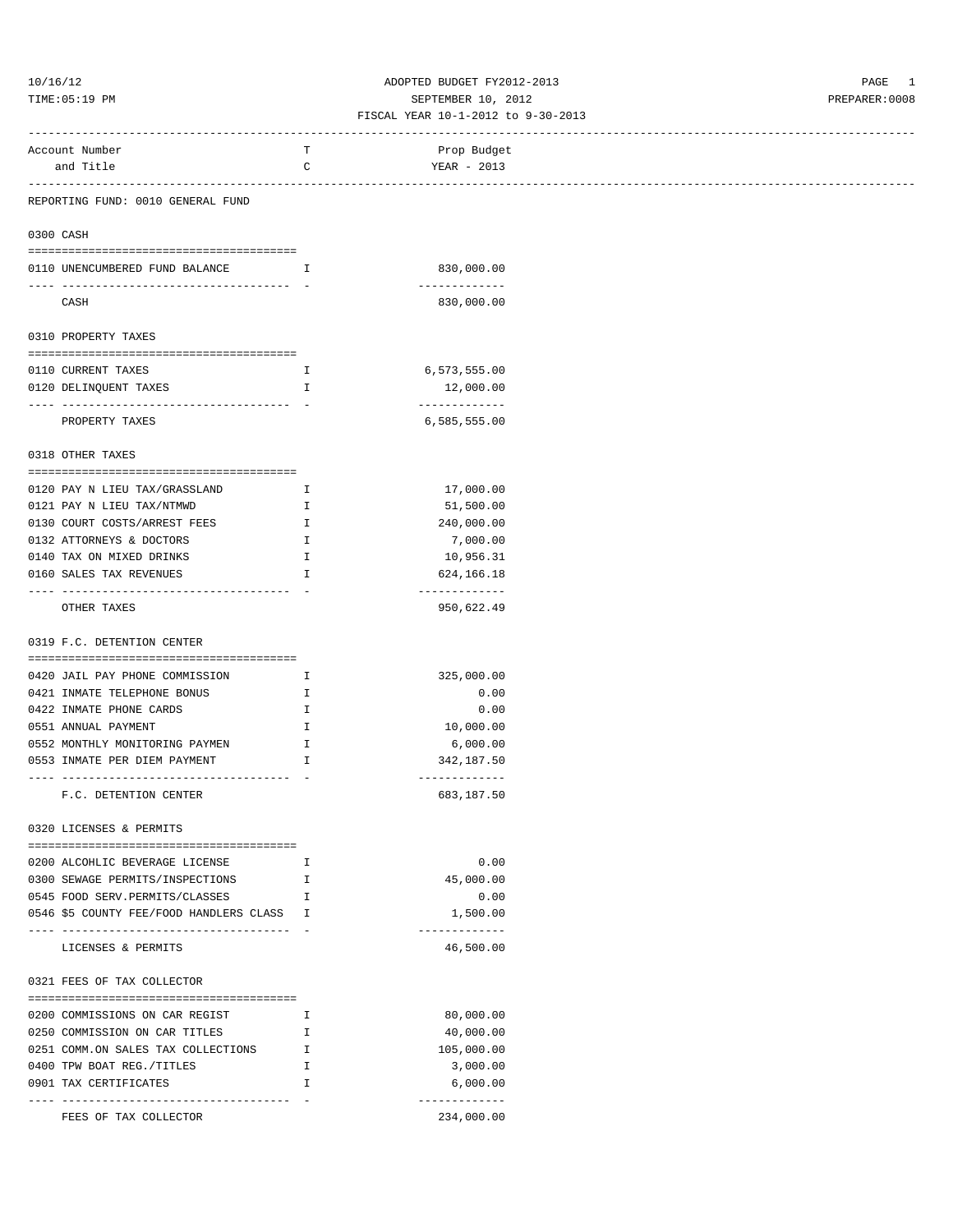# 10/16/12 ADOPTED BUDGET FY2012-2013 PAGE 2 TIME:05:19 PM PREPARER:0008

### FISCAL YEAR 10-1-2012 to 9-30-2013

| Account Number | Prop Budget   |  |
|----------------|---------------|--|
| and Title      | $YEAR - 2013$ |  |
|                |               |  |

REPORTING FUND: 0010 GENERAL FUND

0330 GRANTS

| 0100 FEDERAL GRANT-SCAAP                            | T            | 2,000.00    |
|-----------------------------------------------------|--------------|-------------|
| 0313 COURTHOUSE RESTORATION                         | $\mathbf{T}$ | 0.00        |
| 0401 RURAL ADDRESSING GRANT                         | $\mathbf{T}$ | 0.00        |
| 0404 CONSTIT.AMEND.ELEC.SUB.HB556                   | $\mathsf{T}$ | 0.00        |
| 0431 SECOEECB GRANT CS0710                          | $\mathbf{T}$ | 0.00        |
| 0437 INDIGENT DEFENSE GRANT                         | T            | 15,000.00   |
| 0491 JUSTICE ASSISTANCE GRANT                       | $\mathsf{T}$ | 0.00        |
| $\mathbf{T}$<br>0500 HOMEBUYER ASSISTANCE PROGRAM   |              | 0.00        |
| 0559 TEXAS VINE PROGRAM                             | $\mathbb{T}$ | 18,283.00   |
| $\blacksquare$<br>0560 COMMUNICATIONS UPGRADE GRANT |              | 0.00        |
| 0565 TCOG 911 DISPATCH FURNISHINGS                  | $\mathbf{T}$ | 0.00        |
| 0902 FOREST SERV. PATROL GRANT                      | $\mathbb{T}$ | 0.00        |
|                                                     |              |             |
| GRANTS                                              |              | 35, 283, 00 |

| 0340 FEES OF OFFICE               |              |            |
|-----------------------------------|--------------|------------|
|                                   |              |            |
| 0135 FAMILY PROTECTION FEE        | $\mathsf{T}$ | 0.00       |
| 0400 COUNTY JUDGE FEES            | T            | 400.00     |
| 0403 COUNTY CLERK FEES            | T            | 210,000.00 |
| 0450 DISTRICT CLERK FEES          | T.           | 85,000.00  |
| 0455 J. P. #1 FEES                | $\mathbb{T}$ | 22,000.00  |
| 0456 J. P. #2 FEES                | T.           | 5,000.00   |
| 0457 J. P. #3 FEES                | T.           | 2,000.00   |
| 0475 DISTRICT ATTORNEY FEES       | $\mathbb{T}$ | 6,000.00   |
| 0480 BOND APPLICATION FEE         | T.           | 0.00       |
| 0484 ELECTION REIMBURSEMENTS      | $\mathbb{T}$ | 0.00       |
| 0550 CONSTABLE FEES               | T            | 15,000.00  |
| 0560 SHERIFF FEES                 | $\mathsf{T}$ | 40,000.00  |
| 0595 E.E.P.A.                     | T            | 0.00       |
| 0600 D.C.6TH COURT OF APPEALS FEE | $\mathbb{T}$ | 2,000.00   |
| 0601 C.C.6TH COURT OF APPEALS FEE | $\mathbb{T}$ | 900.00     |
| 0652 SUBDIVISION FEES             | $\mathsf{T}$ | 250.00     |
| 0900 OTHER FEES                   | T            | 500.00     |
|                                   |              |            |
| FEES OF OFFICE                    |              | 389,050.00 |

0350 FINES

| 0455 J. P. #1 FINES | 22,000.00 |
|---------------------|-----------|
| 0456 J. P. #2 FINES | 5,000.00  |
| 0457 J. P. #3 FINES | 2,000.00  |
|                     |           |
| FINES               | 29,000.00 |

0352 FINES & FORFEITURES

| 0100 10% COMM.ON SURETY BAIL BOND FEE | 1,000.00 |
|---------------------------------------|----------|
| 0201 BOND FORFEITURES                 | 5,000.00 |
| 0202 PTR BOND                         | 0.00     |
| 0203 GPS/SCRAM MONITOR PAYMENT        | 0.00     |
|                                       |          |
| FINES & FORFEITURES                   | 6.000.00 |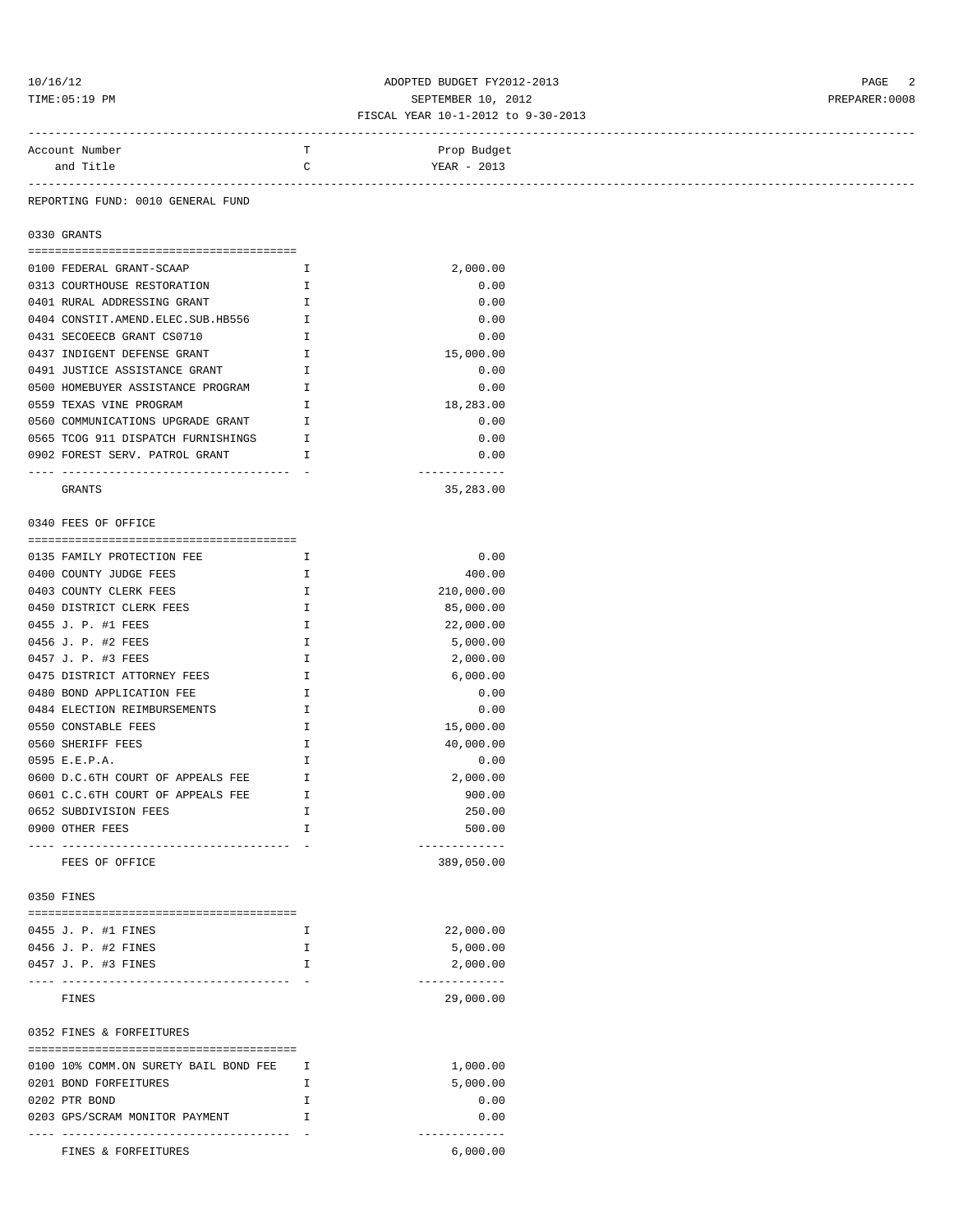# 10/16/12 ADOPTED BUDGET FY2012-2013 PAGE 3 TIME:05:19 PM SEPTEMBER 10, 2012 PREPARER:0008

| Account Number                                                                                | T             | Prop Budget                         |  |
|-----------------------------------------------------------------------------------------------|---------------|-------------------------------------|--|
| and Title                                                                                     | $\mathbf C$   | YEAR - 2013                         |  |
|                                                                                               |               |                                     |  |
| REPORTING FUND: 0010 GENERAL FUND                                                             |               |                                     |  |
| 0360 INTEREST EARNINGS                                                                        |               |                                     |  |
| 0100 INTEREST EARNINGS                                                                        | I             | 4,500.00                            |  |
| INTEREST EARNINGS                                                                             |               | -------------<br>4,500.00           |  |
| 0364 SALE OF ASSETS LAND/BUILDING                                                             |               |                                     |  |
|                                                                                               |               |                                     |  |
| 0162 SALE OF ASSETS LAND/BUILDING I                                                           |               | 0.00                                |  |
| 0163 SALE OF EQUIPMENT<br>$\mathbb{Z}^n$ . The $\mathbb{Z}^n$                                 |               | 1,000.00                            |  |
|                                                                                               |               | -------------                       |  |
| SALE OF ASSETS LAND/BUILDING                                                                  |               | 1,000.00                            |  |
| 0370 MISCELLANEOUS                                                                            |               |                                     |  |
| 0100 KFYN-RADIO TOWER RENT                                                                    | $\mathbb{I}$  | 2,400.00                            |  |
| 0111 RENT-CHOICE WIRELESS (CO-OP)                                                             | Ι.            | 0.00                                |  |
| 0112 TOBACCO SETTLEMENT                                                                       | Ι.            | 17,900.00                           |  |
| 0115 RENT- VERIZON TOWER                                                                      | Ι.            | 9,660.00                            |  |
| 0120 CONTRIBUTION IHC TRUST                                                                   | I.            | 4,000.00                            |  |
| 0125 IHC STATE REIMBURSEMENT                                                                  | Ι.            | 0.00                                |  |
| 0130 REFUNDS & MISCELLANEOUS                                                                  | $\mathbb{I}$  | 25,500.00                           |  |
| 0135 HEALTH INS. SURPLUS DISTRIBUTION I                                                       |               | 30,000.00                           |  |
| 0139 STATE JUROR REIMB.FEE                                                                    | $\mathbb{I}$  | 30,000.00                           |  |
| 0140 PROCEEDS OF LOAN                                                                         | I.            | 0.00                                |  |
| 0143 D.A.SALARY REIMB.                                                                        | I.            | 27,500.00                           |  |
| 0144 CO. JUDGE COURT FEES SALARY REIMB. I                                                     |               | 15,000.00                           |  |
| 0147 UTILITIES REIMBURSEMENT                                                                  | Ι.            | 17,500.00                           |  |
| 0148 GRAFFITI ERADICATION FEE                                                                 | $\mathbf{I}$  |                                     |  |
| 0151 ASST. DA LONGEVITY PAY                                                                   | I             | 3,280.00                            |  |
| 0160 REIMBURSEMENT FOR CONTINUING EDUCAT I                                                    |               | 0.00                                |  |
| 0162 COURT REPORTER SERVICE FEE                                                               | I.            | 6,000.00                            |  |
| 0163 ADM.OF COURT JUSTICE 10% SB 1417                                                         | I.            | 1,000.00                            |  |
| 0164 TIME PAYMENT FEE 40% SB 1417                                                             | Ι.            | 3,000.00                            |  |
| 0166 JUDICIAL SUPP.FEE(60 CENTS)                                                              | I             | 1,300.00                            |  |
| 0167 JUROR REIMB.FEE                                                                          | I             | 7,000.00                            |  |
| 0402 FEMA-WILDFIRES ADM.FEE                                                                   | I             | 0.00                                |  |
| 0410 CO CT AT LAW SUPPLEMENT                                                                  | I             | 75,000.00                           |  |
| 0420 JAIL PAY PHONE COMMISSION                                                                | I             | 0.00                                |  |
| 0450 DIST. CLK. PASSPORT PHOTO                                                                | I             | 2,500.00                            |  |
| 0482 INSURANCE PROCEEDS-LIGHTNING                                                             | I             | 0.00                                |  |
| 0484 ELECTION SUPPLIES REIMBURSEMENT                                                          | Ι.            | 0.00                                |  |
| 0509 CANDY MACHINE COMMISSION                                                                 | I             | 290.00                              |  |
| 0510 DR. PEPPER COMMISSION                                                                    | $\mathbbm{I}$ | 400.00                              |  |
| 0565 COCA-COLA COMMISSIONS                                                                    | I             | 0.00                                |  |
| 0575 TJJD FUNDS REIMB.DETENTION CNT.COST I<br>----------------------------------              |               | 0.00<br>-------------               |  |
| MISCELLANEOUS                                                                                 |               | 279,230.00                          |  |
| 0400 COUNTY JUDGE                                                                             |               |                                     |  |
|                                                                                               | Ε             |                                     |  |
|                                                                                               |               |                                     |  |
|                                                                                               |               |                                     |  |
| 0101 SALARY ELECTED OFFICIAL<br>0104 STATE PROBATE SALARY SUPPLEMENT<br>0105 SALARY SECRETARY | Е<br>Ε        | 50,000.00<br>15,000.00<br>26,737.44 |  |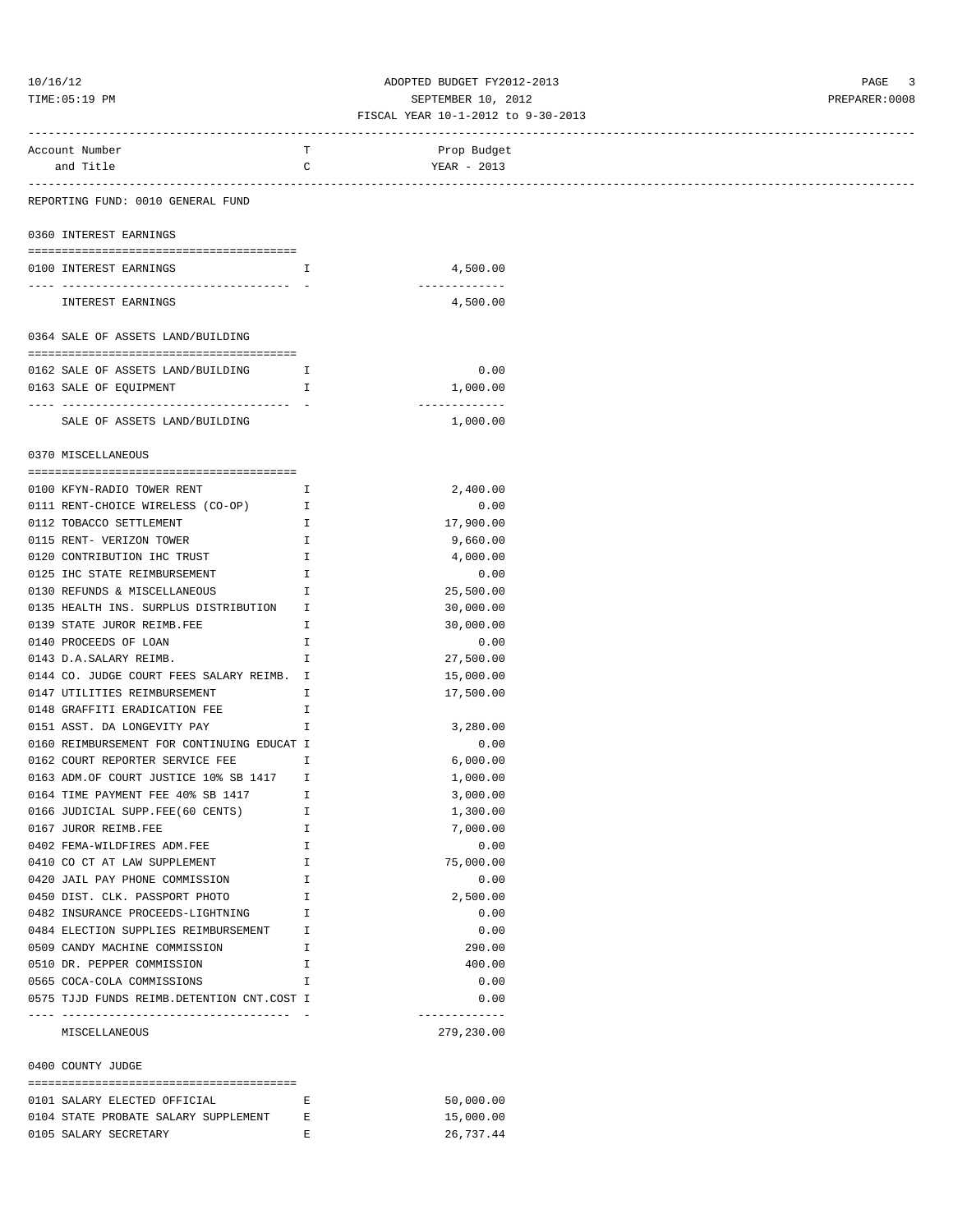# 10/16/12 ADOPTED BUDGET FY2012-2013 PAGE 4 TIME:05:19 PM SEPTEMBER 10, 2012 PREPARER:0008

### FISCAL YEAR 10-1-2012 to 9-30-2013

| Account Number                    |    | Prop Budget |
|-----------------------------------|----|-------------|
| and Title                         | ,, | YEAR - 2013 |
| REPORTING FUND: 0010 GENERAL FUND |    |             |

| 0201 SOCIAL SECURITY TAXES             | E. | 5,988.58   |
|----------------------------------------|----|------------|
| 0202 GROUP HEALTH & DENTAL INSURANCE E |    | 14,809.80  |
| 0203 RETIREMENT                        | F. | 9,595.73   |
| 0204 WORKERS' COMPENSATION             | F. | 520.75     |
| 0205 MEDICARE TAX                      | E. | 1,399.79   |
| 0225 TRAVEL ALLOWANCE                  | F. | 3,600.00   |
| 0310 OFFICE SUPPLIES                   | E. | 650.00     |
| 0311 POSTAL EXPENSES                   | F. | 400.00     |
| 0427 OUT OF COUNTY TRAVEL              | F. | 1,180.00   |
| 0435 PRINTING                          | E. | 200.00     |
| 0480 BOND                              | F. | 0.00       |
| 0572 OFFICE EQUIPMENT                  | F. | 800.00     |
| 0574 COMPUTER EQUIPMENT                | E. | 0.00       |
| 0590 BOOKS                             | F. | 0.00       |
|                                        |    |            |
| COUNTY JUDGE                           |    | 130,882.09 |

# 0401 911 COORDINATOR

| 0103 SALARY 911 COORDINATOR            | E.           | 0.00      |
|----------------------------------------|--------------|-----------|
| 0201 SOCIAL SECURITY TAXES             | $\mathbf{F}$ | 0.00      |
| 0202 GROUP HEALTH & DENTAL INSURANCE E |              | 0.00      |
| 0203 RETIREMENT                        | E.           | 0.00      |
| 0204 WORKERS' COMPENSATION             | F.           | 0.00      |
| 0205 MEDICARE TAX                      | F.           | 0.00      |
| 0310 OFFICE SUPPLIES                   | F.           | 0.00      |
| 0311 POSTAL EXPENSES                   | F.           | 0.00      |
| 0353 COMPUTER EXPENSE                  | $\mathbf{F}$ | 0.00      |
| 0403 TCOG RURAL ADDRESSING             | F.           | 18,000.00 |
| 0420 TELEPHONE                         | F.           | 0.00      |
| 0427 IN & OUT OF COUNTY TRAVEL         | F.           | 0.00      |
| 0428 TRAINING & TUITION                | E            | 0.00      |
| 0435 PRINTING                          | E.           | 0.00      |
| 0572 OFFICE EOUIPMENT                  | E.           | 0.00      |
|                                        |              |           |
| 911 COORDINATOR                        |              | 18,000.00 |

0403 COUNTY CLERK

|           | 0101 SALARY ELECTED OFFICIAL         | E  | 45,669.62  |
|-----------|--------------------------------------|----|------------|
|           | 0104 SALARY DEPUTIES                 | E  | 153,686.96 |
|           | 0107 REGULAR-TEMP. PART-TIME         | E, | 0.00       |
|           | 0201 SOCIAL SECURITY TAXES           | E, | 12,360.11  |
|           | 0202 GROUP HEALTH & DENTAL INSURANCE | E, | 51,834.30  |
|           | 0203 RETIREMENT                      | E. | 20,852.70  |
|           | 0204 WORKERS COMPENSATION            | E, | 1,136.33   |
|           | 0205 MEDICARE TAX                    | E. | 2,890.67   |
|           | 0310 OFFICE SUPPLIES                 | E. | 3,500.00   |
|           | 0311 POSTAL EXPENSES                 | E  | 1,500.00   |
|           | 0427 OUT OF COUNTY TRAVEL            | E. | 3,000.00   |
|           | 0435 PRINTING                        | E. | 1,400.00   |
|           | 0437 IMAGING/INDEXING                | E  | 40,000.00  |
|           | 0480 BOND                            | F. | 193.00     |
| 0481 DUES |                                      | F. | 85.00      |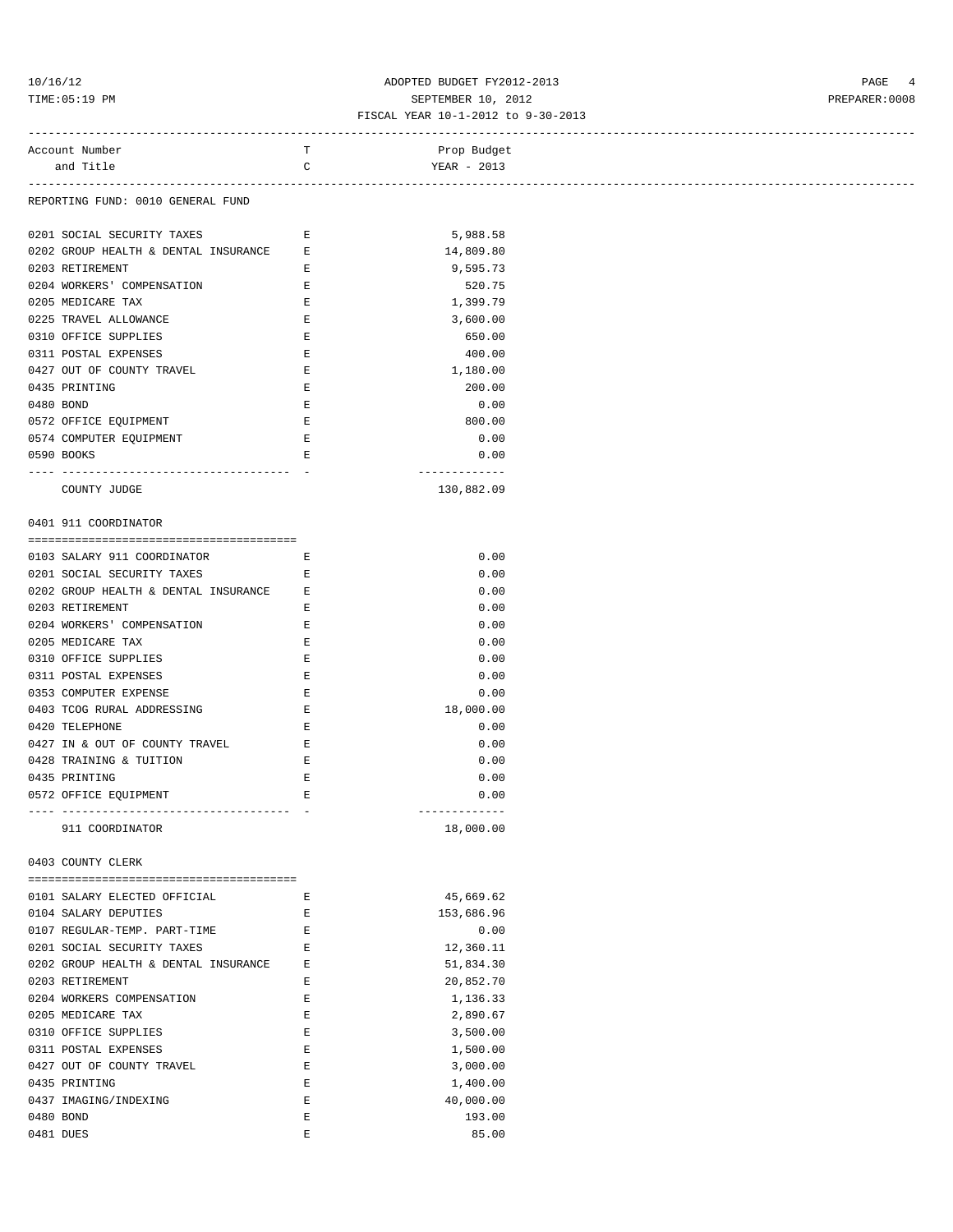### 10/16/12 ADOPTED BUDGET FY2012-2013 PAGE 5 TIME:05:19 PM SEPTEMBER 10, 2012 PREPARER:0008

### FISCAL YEAR 10-1-2012 to 9-30-2013 ------------------------------------------------------------------------------------------------------------------------------------

| Account Number                       | т           | Prop Budget           |  |
|--------------------------------------|-------------|-----------------------|--|
| and Title                            | C           | YEAR - 2013           |  |
|                                      |             |                       |  |
| REPORTING FUND: 0010 GENERAL FUND    |             |                       |  |
|                                      |             |                       |  |
| 0483 VOTER REGISTRATION              | Е           |                       |  |
| 0572 OFFICE EQUIPMENT                | Е           | 0.00                  |  |
|                                      |             | -------------         |  |
| COUNTY CLERK                         |             | 338,108.69            |  |
|                                      |             |                       |  |
| 0404 ELECTION                        |             |                       |  |
|                                      |             |                       |  |
| 0109 SALARY                          | Е           | 10,781.31             |  |
| 0201 SOCIAL SECURITY TAXES           | Е           | 386.92                |  |
| 0203 RETIREMENT                      | $\mathbf E$ | 0.00                  |  |
| 0205 MEDICARE TAX                    | E           | 80.58                 |  |
| 0212 ELECTION S.S. TAXES             |             | 0.00                  |  |
| 0213 ELECTION MEDICARE TAX           |             | 0.00<br>2,500.00      |  |
| 0310 ELECTION SUPPLIES               | Е<br>Е      | 2,500.00              |  |
| 0311 POSTAGE<br>0427 ELECTION TRAVEL | E           | 300.00                |  |
| 0428 EMPLOYEE TRAINING               | Е           | 0.00                  |  |
| 0430 BIDS AND NOTICES                | Е           | 400.00                |  |
| 0442 PROFESSIONAL SERVICE/TRANSLATOR | Е           | 100.00                |  |
| 0483 VOTER REGISTRATION              | Е           |                       |  |
| 0485 ELECTION MAINT. AGREEMENT       | E           | 2,000.00<br>13,554.00 |  |
| 0573 ELECTION EQUIPMENT              | Е           | 0.00                  |  |
|                                      |             | -------------         |  |
| ELECTION                             |             | 32,602.81             |  |
|                                      |             |                       |  |
| 0405 VETERANS'SERVICE                |             |                       |  |
|                                      |             |                       |  |
| 0102 SALARY APPOINTED OFFICIAL       | E           | 23,997.55             |  |
| 0201 SOCIAL SECURITY TAXES           | Е           | 1,486.44              |  |
| 0203 RETIREMENT                      | Е           | 2,510.14              |  |
| 0204 WORKERS' COMPENSATION           | E           | 136.79                |  |
| 0205 MEDICARE TAX                    | $\mathbf E$ | 347.96                |  |
| 0310 OFFICE SUPPLIES                 | Е           | 195.00                |  |
| 0311 POSTAL EXPENSES                 | Е           | 250.00                |  |
| 0427 OUT OF COUNTY TRAVEL            | Ε           | 370.00                |  |
| 0435 PRINTING                        | E           | 25.00                 |  |
| 0572 OFFICE EQUIPMENT                |             | 0.00                  |  |
|                                      |             | -------------         |  |
| VETERANS ' SERVICE                   |             | 29, 318.88            |  |
|                                      |             |                       |  |
| 0406 EMERGENCY MANAGEMENT            |             |                       |  |
|                                      |             |                       |  |
| 0103 SALARY                          | E           | 33,103.07             |  |
| 0107 SALARY TEMP./EXTRA              | E           | 0.00                  |  |
| 0201 SOCIAL SECURITY TAXES           | E           | 2,052.39              |  |
| 0202 GROUP HEALTH & DENTAL INS E     |             | 7,404.90              |  |
| 0203 RETIREMENT                      | E           | 3,462.58              |  |
| 0204 WORKERS' COMPENSATION           | E           | 188.69                |  |
| 0205 MEDICARE TAX                    | E           | 479.99                |  |
| 0225 TRAVEL ALLOWANCE                | Е           | 840.00                |  |
| 0310 OFFICE SUPPLIES                 | Е           | 150.00                |  |
| 0311 POSTAL EXPENSE                  | Е           | 50.00                 |  |
| 0420 TELEPHONE                       | Ε           |                       |  |
| 0422 R&M RADIO                       | Ε           | 0.00                  |  |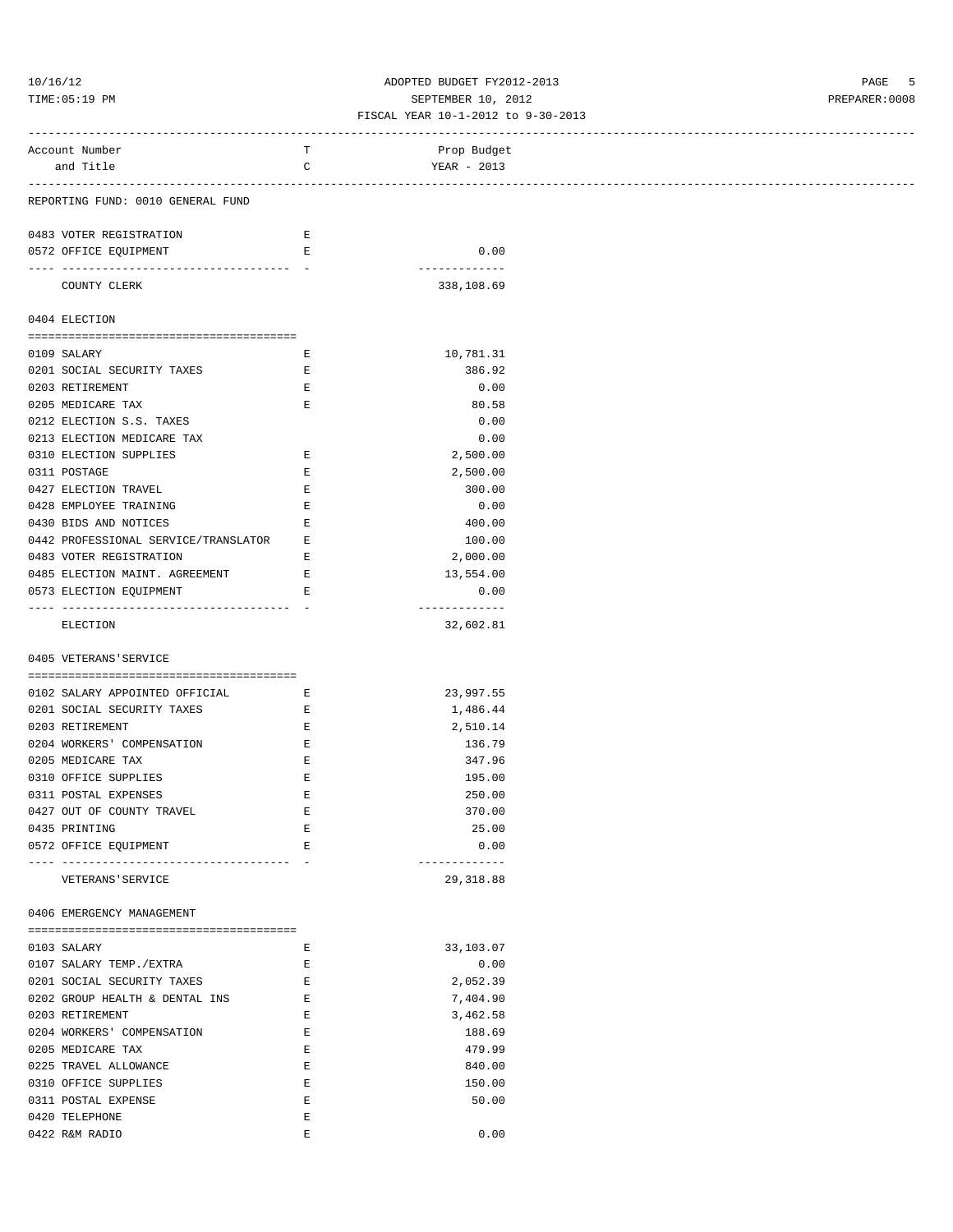# 10/16/12 ADOPTED BUDGET FY2012-2013 PAGE 6 TIME:05:19 PM SEPTEMBER 10, 2012 PREPARER:0008

### FISCAL YEAR 10-1-2012 to 9-30-2013 ------------------------------------------------------------------------------------------------------------------------------------

| Account Number                                                                      | Т                                                                                              | Prop Budget                |
|-------------------------------------------------------------------------------------|------------------------------------------------------------------------------------------------|----------------------------|
| and Title                                                                           | C                                                                                              | YEAR - 2013                |
|                                                                                     |                                                                                                |                            |
| REPORTING FUND: 0010 GENERAL FUND                                                   |                                                                                                |                            |
|                                                                                     |                                                                                                |                            |
| 0423 CELL PHONE ALLOWANCE                                                           | Е                                                                                              | 480.00                     |
| 0427 OUT OF COUNTY TRAVEL                                                           | $\mathbf{E}$                                                                                   | 1,280.00                   |
| 0428 TRAINING & TUITION                                                             | E                                                                                              | 0.00                       |
| 0487 TRAILER INSURANCE                                                              | E                                                                                              | 60.00                      |
| 0490 911 RADIO TOWER BUILDING<br>$\mathbb{E}$ .<br><br>: $\mathbb{E}$               |                                                                                                | 500.00                     |
| 0573 RADIO EQUIPMENT                                                                | E                                                                                              | 0.00                       |
| EMERGENCY MANAGEMENT                                                                |                                                                                                | -------------<br>50,051.62 |
| 0409 NON-DEPARTMENTAL                                                               |                                                                                                |                            |
|                                                                                     |                                                                                                |                            |
| 0204 WORKERS' COMPENSATION                                                          | Е                                                                                              | 1,400.00                   |
| 0206 UNEMPLOYMENT EXPENSE                                                           | Е                                                                                              | 1,000.00                   |
| 0313 COURTHOUSE REST/PLAN                                                           | E                                                                                              |                            |
| 0395 ERRORS AND OMISSIONS                                                           | E                                                                                              | 500.00                     |
| 0399 CLAIMS SETTLEMENTS                                                             | E                                                                                              | 4,000.00                   |
| 0400 LEGAL FEES                                                                     | E                                                                                              | 20,000.00                  |
| 0401 AUDIT EXPENSE                                                                  | Е                                                                                              | 30,000.00                  |
| 0403 TCOG PSAP CASH MATCH                                                           | Е                                                                                              | 0.00                       |
| 0404 911 EMERGENCY SERVICE                                                          | $\mathbf{E}% _{t}\left  \mathbf{1}\right\rangle =\mathbf{1}_{t}\left  \mathbf{1}\right\rangle$ |                            |
|                                                                                     |                                                                                                | 8,917.00                   |
| 0406 TAX APPRAISAL DISTRICT                                                         | E                                                                                              | 320,000.00                 |
| 0426 PROFESSIONAL FEES                                                              | E                                                                                              | 1,425.00                   |
| 0430 BIDS & NOTICES                                                                 | Е                                                                                              | 1,800.00                   |
| 0431 SECOEECB GRANT CSC0710                                                         | Е                                                                                              | 0.00                       |
| 0481 DUES                                                                           | Е                                                                                              | 9,000.00                   |
| 0483 PUBLIC OFFICIALS INS.                                                          | E                                                                                              | 25,000.00                  |
| 0485 WATER SUPPLY AGENCY                                                            | Е                                                                                              | 1,000.00                   |
| 0487 TCOG-REG. INTERLOCAL AGREEMENT                                                 | Е                                                                                              | 0.00                       |
| 0488 FANNIN RURAL RAIL DIST.-LEASE PMT. E                                           |                                                                                                | 0.00                       |
| 0489 COURT COSTS/ARREST FEES                                                        | E                                                                                              | 240,000.00                 |
| 0490 MISCELLANEOUS                                                                  | E                                                                                              | 1,000.00                   |
| 0495 '98 JAIL BOND PAYMENT                                                          | $\mathbf{E}$                                                                                   | 164,732.19                 |
| 0499 BANK SERVICE FEES                                                              | E                                                                                              | 7,200.00                   |
| 0500 6TH COURT OF APPEALS FEE<br><b>Experience of Excellent Excellent Excellent</b> |                                                                                                | 2,700.00                   |
|                                                                                     |                                                                                                | -------------              |
| NON-DEPARTMENTAL                                                                    |                                                                                                | 839,674.19                 |
| 0410 COUNTY COURT AT LAW                                                            |                                                                                                |                            |
|                                                                                     |                                                                                                |                            |
| 0101 SALARY ELECTED OFFICIAL                                                        | Е                                                                                              | 125,000.00                 |
| 0103 SALARY COURT COORDINATOR                                                       | Ε                                                                                              | 24,467.54                  |
| 0110 SALARY COURT REPORTER                                                          | Ε                                                                                              | 51,761.31                  |
| 0130 BAILIFF                                                                        | Ε                                                                                              | 26,913.95                  |
| 0201 SOCIAL SECURITY TAXES                                                          | Ε                                                                                              | 14, 144.85                 |
| 0202 GROUP HEALTH & DENTAL INS                                                      | Ε                                                                                              | 29,619.60                  |
| 0203 RETIREMENT                                                                     | Ε                                                                                              | 23,863.74                  |
| 0204 WORKERS COMPENSATION                                                           | Ε                                                                                              | 1,300.41                   |
| 0205 MEDICARE TAX                                                                   | E                                                                                              | 3,308.07                   |
| 0250 EMPLOYEE PHYSICAL                                                              | Ε                                                                                              | 0.00                       |
| 0310 OFFICE SUPPLIES                                                                | E                                                                                              | 1,200.00                   |
| 0311 POSTAGE                                                                        | Ε                                                                                              | 1,750.00                   |
| 0345 JUDGE'S ROBE                                                                   | E                                                                                              | 0.00                       |
|                                                                                     |                                                                                                |                            |
| 0395 BAILIFF UNIFORMS                                                               | E                                                                                              | 0.00                       |
| 0420 TELEPHONE                                                                      | E                                                                                              | 2,300.00                   |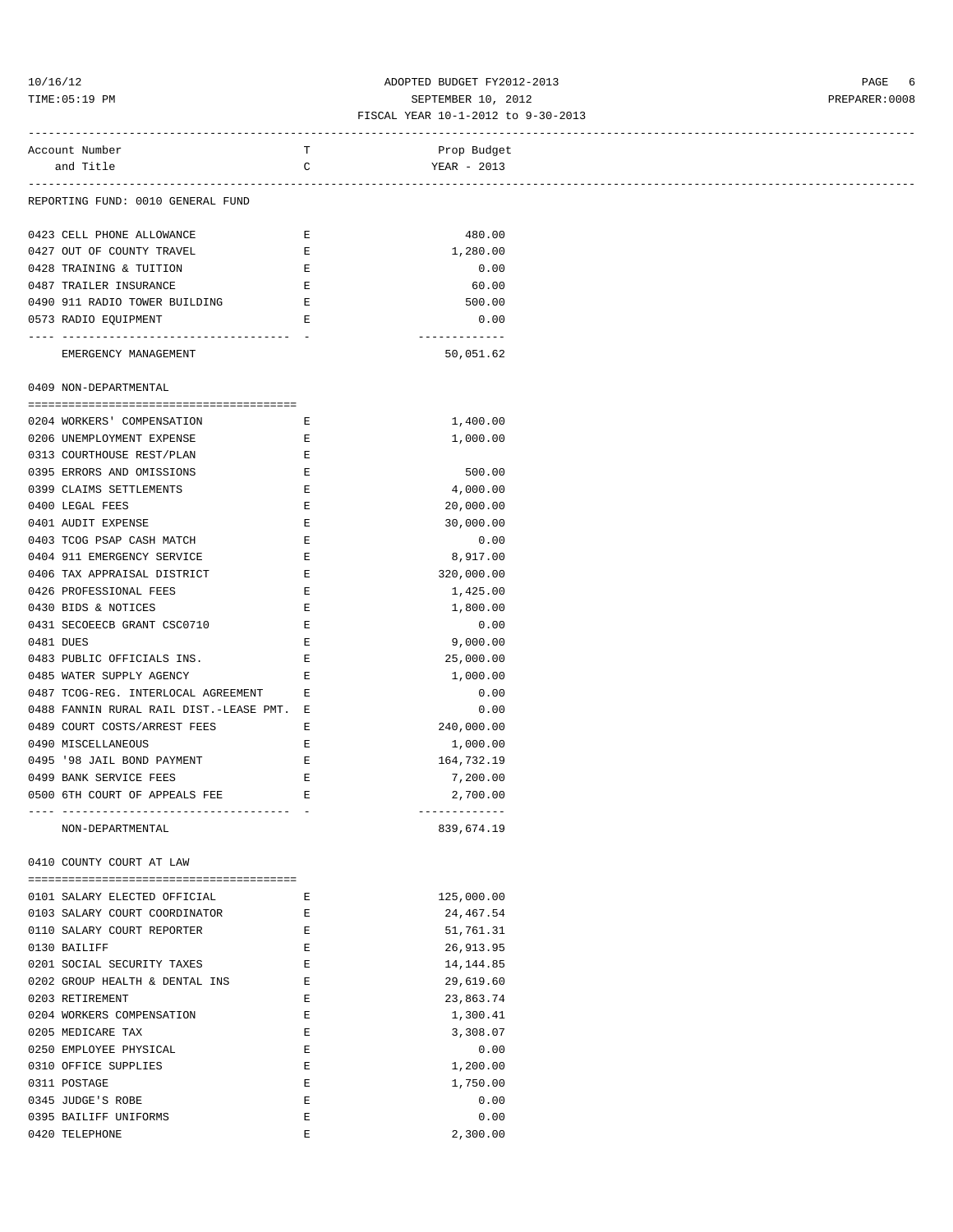# 10/16/12 ADOPTED BUDGET FY2012-2013 PAGE 7 TIME:05:19 PM SEPTEMBER 10, 2012 PREPARER:0008

### FISCAL YEAR 10-1-2012 to 9-30-2013 ------------------------------------------------------------------------------------------------------------------------------------

| Account Number                                           | т                                                                                              | Prop Budget                 |  |
|----------------------------------------------------------|------------------------------------------------------------------------------------------------|-----------------------------|--|
| and Title                                                | C                                                                                              | YEAR - 2013                 |  |
|                                                          |                                                                                                |                             |  |
| REPORTING FUND: 0010 GENERAL FUND                        |                                                                                                |                             |  |
|                                                          |                                                                                                |                             |  |
| 0421 CABLE/INTERNET                                      | Е                                                                                              | 1,100.00                    |  |
| 0424 INDIGENT ATTORNEY FEES                              | E                                                                                              | 75,000.00                   |  |
| 0425 PROFESSIONAL SERVICES                               | E                                                                                              | 3,500.00                    |  |
| 0427 OUT OF COUNTY TRAVEL                                | E                                                                                              | 4,000.00                    |  |
| 0435 PRINTING                                            | $\mathbf{E}% _{t}\left  \mathbf{1}\right\rangle =\mathbf{1}_{t}\left  \mathbf{1}\right\rangle$ | 350.00                      |  |
| 0437 COURT REPORTER EXPENSE                              | E                                                                                              | 1,500.00                    |  |
| 0439 WITNESS EXPENSE                                     | Е                                                                                              | 500.00                      |  |
| 0453 R&M EQUIPMENT                                       | $\mathbf{E}% _{t}\left  \mathbf{1}\right\rangle =\mathbf{1}_{t}\left  \mathbf{1}\right\rangle$ | 415.00                      |  |
| 0467 VISITING JUDGE                                      | $\mathbf{E}% _{0}$                                                                             | 500.00                      |  |
| 0468 JUVENILE BOARD SALARY                               | Е                                                                                              | 1,200.00                    |  |
| 0480 BONDS                                               | Е                                                                                              | 0.00                        |  |
| 0481 DUES                                                | Е                                                                                              | 375.00                      |  |
| 0572 OFFICE EQUIPMENT                                    | Е                                                                                              | 600.00                      |  |
| 0574 COMPUTER EQUIPMENT                                  | Е                                                                                              | 0.00                        |  |
| 0590 BOOKS & PUBLICATIONS                                | E                                                                                              | 250.00                      |  |
| 0591 LEXIS NEXIS ONLINE LEGAL                            | Е                                                                                              | 510.00                      |  |
|                                                          |                                                                                                | -------------               |  |
|                                                          |                                                                                                | 395, 429.47                 |  |
| COUNTY COURT AT LAW                                      |                                                                                                |                             |  |
|                                                          |                                                                                                |                             |  |
| 0425 COURT ADMINISTRATION                                |                                                                                                |                             |  |
|                                                          |                                                                                                |                             |  |
| 0130 BAILIFF                                             | Е                                                                                              |                             |  |
| 0201 SOCIAL SECURITY                                     | Е                                                                                              | 0.00                        |  |
| 0202 GROUP HEALTH INSURANCE                              | Е                                                                                              | 0.00                        |  |
| 0203 RETIREMENT                                          | $\mathbf{E}% _{0}$                                                                             | 0.00                        |  |
| 0204 WORKERS COMPENSATION                                | $\mathbf{E}% _{0}$                                                                             | 0.00                        |  |
| 0205 MEDICARE TAX                                        | Е                                                                                              | 0.00                        |  |
| 0250 EMPLOYEE PHYSICALS                                  | $\mathbf{E}% _{0}$                                                                             | 0.00                        |  |
| 0311 JURY POSTAGE                                        | Е                                                                                              | 3,200.00                    |  |
| 0312 DISTRICT JURY SUPPLIES                              | Е                                                                                              | 500.00                      |  |
| 0313 GRAND JURY EXPENSE                                  | Е                                                                                              | 5,000.00                    |  |
| 0314 PETIT JURY EXPENSE                                  | Е                                                                                              | 44,000.00                   |  |
| 0316 COUNTY COURT JURY EXP.                              | Е                                                                                              | 0.00                        |  |
| 0317 COURT REPORTER SUPPLIES                             | Е                                                                                              | 100.00                      |  |
| 0318 J.P. JURY EXPENSE                                   | Е                                                                                              | 800.00                      |  |
| 0319 CO.CT.@LAW JURY EXPENSE                             | Ε                                                                                              | 8,000.00                    |  |
| 0395 BAILIFF UNIFORMS                                    | Ε                                                                                              |                             |  |
| 0424 CO.CT. ATTORNEY FEES                                | Ε                                                                                              | 5,000.00                    |  |
|                                                          |                                                                                                |                             |  |
| 0425 CO.CT. PROFESSIONAL SERVICES                        | Е                                                                                              | 1,500.00                    |  |
| 0426 COUNTY COURT SUPPLIES                               | Е                                                                                              | 100.00                      |  |
| 0435 PRINTING                                            | Е                                                                                              | 2,000.00                    |  |
| 0465 PHYSICAL EVID. ANALYSES                             | Е                                                                                              | 1,500.00                    |  |
| 0466 AUTOPSIES                                           | Ε                                                                                              | 50,000.00                   |  |
| 0467 VISITING JUDGE EXPENSE                              | E                                                                                              | 3,000.00                    |  |
| 0468 JUVENILE BOARD SALARY-CO.JUDGE                      | Ε                                                                                              | 1,200.00                    |  |
| --------------------------------<br>COURT ADMINISTRATION |                                                                                                | -------------<br>125,900.00 |  |
|                                                          |                                                                                                |                             |  |
| 0435 336TH DISTRICT COURT ADMINISTRATION                 |                                                                                                |                             |  |
|                                                          |                                                                                                |                             |  |
| 0103 SALARY COURT COORDINATOR                            | Е                                                                                              | 28,552.96                   |  |
| 0110 SALARY COURT REPORTER                               | Е                                                                                              | 56,328.64                   |  |
| 0130 BAILIFF                                             | Ε                                                                                              | 27,721.32                   |  |

0201 SOCIAL SECURITY **E E** 7,130.19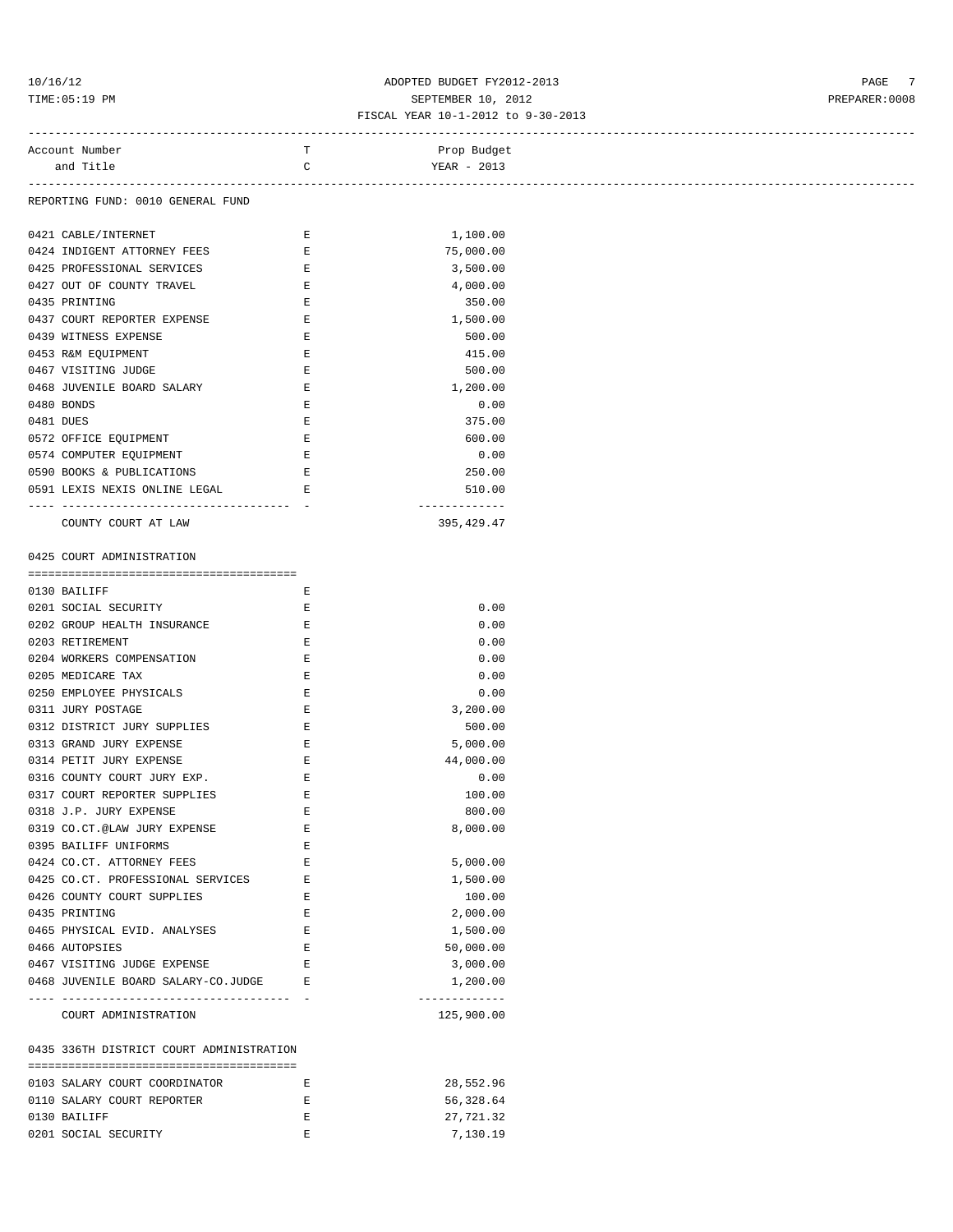# 10/16/12 ADOPTED BUDGET FY2012-2013 PAGE 8 TIME:05:19 PM SEPTEMBER 10, 2012 PREPARER:0008

| FISCAL YEAR 10-1-2012 to 9-30-2013 |
|------------------------------------|
|------------------------------------|

| Account Number                                                                                                                                                                                                                                                                                                                                                                                                                          | T.                    | Prop Budget             |
|-----------------------------------------------------------------------------------------------------------------------------------------------------------------------------------------------------------------------------------------------------------------------------------------------------------------------------------------------------------------------------------------------------------------------------------------|-----------------------|-------------------------|
| and Title                                                                                                                                                                                                                                                                                                                                                                                                                               | $\mathbf C$           | YEAR - 2013             |
|                                                                                                                                                                                                                                                                                                                                                                                                                                         |                       |                         |
| REPORTING FUND: 0010 GENERAL FUND                                                                                                                                                                                                                                                                                                                                                                                                       |                       |                         |
|                                                                                                                                                                                                                                                                                                                                                                                                                                         |                       |                         |
| 0202 GROUP HEALTH INSURANCE<br><b>Experience of the Experience E</b>                                                                                                                                                                                                                                                                                                                                                                    |                       | 22, 214.70              |
| 0203 RETIREMENT                                                                                                                                                                                                                                                                                                                                                                                                                         | E                     | 12,029.33               |
| 0204 WORKERS COMPENSATION                                                                                                                                                                                                                                                                                                                                                                                                               | $\mathbf{E}$          | 655.52                  |
| 0205 MEDICARE                                                                                                                                                                                                                                                                                                                                                                                                                           | E                     | 1,667.55                |
| 0310 OFFICE SUPPLIES                                                                                                                                                                                                                                                                                                                                                                                                                    | E                     | 1,000.00                |
| 0311 DISTRICT JUDGE POSTAGE BOOT E                                                                                                                                                                                                                                                                                                                                                                                                      |                       | 350.00                  |
| 0352 GPS/SCRAM MONITORS<br>$\mathbb{E}^{\mathbb{E}^{\mathbb{E}}_{\mathbb{E}^{\mathbb{E}}_{\mathbb{E}^{\mathbb{E}}_{\mathbb{E}^{\mathbb{E}}_{\mathbb{E}^{\mathbb{E}}_{\mathbb{E}^{\mathbb{E}}_{\mathbb{E}^{\mathbb{E}}_{\mathbb{E}^{\mathbb{E}}_{\mathbb{E}^{\mathbb{E}}_{\mathbb{E}^{\mathbb{E}}_{\mathbb{E}^{\mathbb{E}}_{\mathbb{E}^{\mathbb{E}}_{\mathbb{E}^{\mathbb{E}}_{\mathbb{E}^{\mathbb{E}}_{\mathbb{E}^{\mathbb{E}}_{\mathbb$ |                       | 2,500.00                |
| 0395 BAILIFF UNIFORMS                                                                                                                                                                                                                                                                                                                                                                                                                   | $\mathbf{E}$          | 300.00                  |
| 0421 LEXIS NEXIS ONLINE LEGAL                                                                                                                                                                                                                                                                                                                                                                                                           | $\hfill \blacksquare$ | 510.00                  |
| 0427 TRAVEL                                                                                                                                                                                                                                                                                                                                                                                                                             | Е                     | 2,000.00                |
| $\mathbf{E}$ and $\mathbf{E}$<br>0432 ATTORNEY FEES JUVENILE                                                                                                                                                                                                                                                                                                                                                                            |                       | 12,000.00               |
| 0433 ATTORNEY FEES DRUG CT E                                                                                                                                                                                                                                                                                                                                                                                                            |                       | 3,600.00                |
| 0434 APPEAL COURT TRANSCRIPTS E                                                                                                                                                                                                                                                                                                                                                                                                         |                       | 25,000.00               |
| 0435 ATTORNEYS FEES APPEALS CT                                                                                                                                                                                                                                                                                                                                                                                                          | E                     | 25,000.00               |
| 0436 ATTORNEY FEES- CPS CASES                                                                                                                                                                                                                                                                                                                                                                                                           | $\mathbf{E}$          | 80,000.00               |
| 0437 ATTORNEY FEES                                                                                                                                                                                                                                                                                                                                                                                                                      | $\mathbf{E}$          | 230,000.00              |
| 0438 COURT REPORTER EXPENSE E                                                                                                                                                                                                                                                                                                                                                                                                           |                       | 2,500.00                |
| 0439 INVESTIGATOR EXPENSE<br><b>Experience of the Experience E</b>                                                                                                                                                                                                                                                                                                                                                                      |                       | 5,000.00                |
| 0440 PHYSICIANS EXPENSE                                                                                                                                                                                                                                                                                                                                                                                                                 | $\mathbf{E}$          | 0.00                    |
| 0442 OTHER PROFESSIONAL SERV.                                                                                                                                                                                                                                                                                                                                                                                                           | $\mathbf{E}$          | 20,000.00               |
| 0468 JUVENILE BOARD SALARY                                                                                                                                                                                                                                                                                                                                                                                                              | $\mathbb E$           | 2,400.00                |
|                                                                                                                                                                                                                                                                                                                                                                                                                                         |                       | 305.00                  |
| 0481 DUES                                                                                                                                                                                                                                                                                                                                                                                                                               | $\mathbf{E}$          |                         |
| 0572 OFFICE EQUIPMENT<br><b>Experience of the Experience</b>                                                                                                                                                                                                                                                                                                                                                                            |                       | 2,500.00                |
| $\mathbf{E} = \mathbf{E} \times \mathbf{E}$<br>0574 COMPUTER EQUIPMENT                                                                                                                                                                                                                                                                                                                                                                  |                       | 500.00                  |
| 0590 DISTRICT JUDGE BOOKS                                                                                                                                                                                                                                                                                                                                                                                                               | $\mathbf{E}$          | 300.00<br>------------- |
| 336TH DISTRICT COURT ADMINISTRATION                                                                                                                                                                                                                                                                                                                                                                                                     |                       | 572,065.21              |
| 0450 DISTRICT CLERK                                                                                                                                                                                                                                                                                                                                                                                                                     |                       |                         |
|                                                                                                                                                                                                                                                                                                                                                                                                                                         |                       |                         |
| 0101 SALARY ELECTED OFFICIAL E                                                                                                                                                                                                                                                                                                                                                                                                          |                       | 45,669.62               |
| 0103 SALARY ASST. DIST. CLERK                                                                                                                                                                                                                                                                                                                                                                                                           | $\mathbf{E}$          | 30,996.29               |
| 0104 SALARIES DEPUTIES                                                                                                                                                                                                                                                                                                                                                                                                                  | E                     | 146,760.27              |
| 0107 SALARY TEMP./EXTRA<br><b>Example 20</b> Service 20 Service 20 Service                                                                                                                                                                                                                                                                                                                                                              |                       | 15,020.82               |
| 0201 SOCIAL SECURITY TAXES                                                                                                                                                                                                                                                                                                                                                                                                              | Е                     | 14,783.71               |
| 0202 GROUP HEALTH & DENTAL INSURANCE                                                                                                                                                                                                                                                                                                                                                                                                    |                       | 59,239.20               |
| 0203 RETIREMENT                                                                                                                                                                                                                                                                                                                                                                                                                         | Ε                     | 24,941.56               |
| 0204 WORKERS COMPENSATION                                                                                                                                                                                                                                                                                                                                                                                                               | Е                     | 1,359.15                |
| 0205 MEDICARE TAX                                                                                                                                                                                                                                                                                                                                                                                                                       | Е                     | 3,457.48                |
| 0310 OFFICE SUPPLIES                                                                                                                                                                                                                                                                                                                                                                                                                    | Е                     | 4,000.00                |
| 0311 POSTAL EXPENSES                                                                                                                                                                                                                                                                                                                                                                                                                    | E                     | 3,100.00                |
| 0313 PASSPORT PHOTO SUPPLIES                                                                                                                                                                                                                                                                                                                                                                                                            | $\mathbf E$           | 800.00                  |
|                                                                                                                                                                                                                                                                                                                                                                                                                                         |                       |                         |
| 0315 COPIER RENTAL                                                                                                                                                                                                                                                                                                                                                                                                                      | Е                     | 2,250.00                |
| 0353 COMPUTER EXPENSE                                                                                                                                                                                                                                                                                                                                                                                                                   | Е                     | 2,200.00                |
| 0427 OUT OF COUNTY TRAVEL                                                                                                                                                                                                                                                                                                                                                                                                               | Е                     | 3,750.00                |
| 0428 EMPLOYEE TRAINING                                                                                                                                                                                                                                                                                                                                                                                                                  | Е                     | 500.00                  |
| 0435 PRINTING                                                                                                                                                                                                                                                                                                                                                                                                                           | Е                     | 1,800.00                |
| 0480 BONDS                                                                                                                                                                                                                                                                                                                                                                                                                              | Е                     | 529.00                  |
| 0481 DUES                                                                                                                                                                                                                                                                                                                                                                                                                               | Е                     | 135.00                  |
| 0572 OFFICE EQUIPMENT                                                                                                                                                                                                                                                                                                                                                                                                                   | Е                     | 1,700.00                |
| 0574 COMPUTER EQUIPMENT                                                                                                                                                                                                                                                                                                                                                                                                                 | Е                     | 0.00                    |
|                                                                                                                                                                                                                                                                                                                                                                                                                                         |                       | -------------           |
| DISTRICT CLERK                                                                                                                                                                                                                                                                                                                                                                                                                          |                       | 362,992.10              |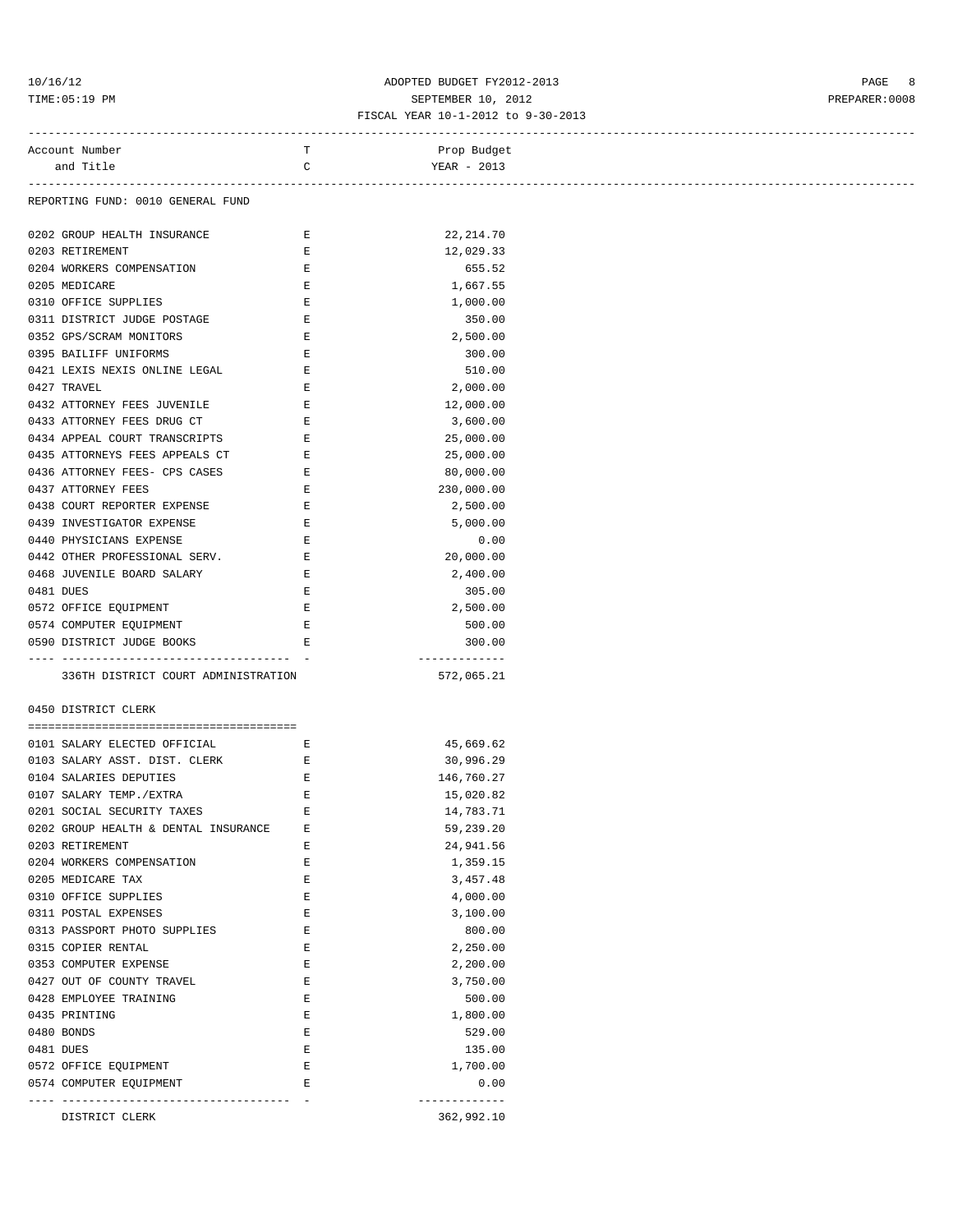# 10/16/12 ADOPTED BUDGET FY2012-2013 PAGE 9 TIME:05:19 PM SEPTEMBER 10, 2012 PREPARER:0008

### FISCAL YEAR 10-1-2012 to 9-30-2013

| Account Number                                                                                                                                                                                                                                                     | т                  | Prop Budget   |
|--------------------------------------------------------------------------------------------------------------------------------------------------------------------------------------------------------------------------------------------------------------------|--------------------|---------------|
| and Title                                                                                                                                                                                                                                                          | $\mathbf C$        | YEAR - 2013   |
| REPORTING FUND: 0010 GENERAL FUND                                                                                                                                                                                                                                  |                    |               |
| 0455 JUSTICE OF PEACE PCT # 1                                                                                                                                                                                                                                      |                    |               |
|                                                                                                                                                                                                                                                                    |                    |               |
| 0101 SALARY ELECTED OFFICIAL                                                                                                                                                                                                                                       | $\mathbf{E}$       | 34,883.45     |
| 0103 SALARY ASSISTANTS                                                                                                                                                                                                                                             | Е                  | 52,188.64     |
| 0107 REGULAR-TEMP. PART-TIME                                                                                                                                                                                                                                       | $\mathbb{E}$       | 0.00          |
| 0201 SOCIAL SECURITY TAXES<br><b>Experimental Experimental Experimental Experimental Experimental Experimental Experimental Experimental Experimental Experimental Experimental Experimental Experimental Experimental Experimental Experimental Experimental </b> |                    | 5,547.27      |
| 0202 GROUP HEALTH & DENTAL INSURANCE E                                                                                                                                                                                                                             |                    | 22, 214.70    |
| 0203 RETIREMENT                                                                                                                                                                                                                                                    | Е                  | 9,107.74      |
| 0204 WORKERS' COMPENSATION                                                                                                                                                                                                                                         | $\mathbf{E}$       | 496.31        |
| 0205 MEDICARE TAX                                                                                                                                                                                                                                                  | $\mathbf{E}$       | 1,297.35      |
| 0225 TRAVEL ALLOWANCE                                                                                                                                                                                                                                              | Е                  | 2,400.00      |
| 0310 OFFICE SUPPLIES                                                                                                                                                                                                                                               | E                  | 700.00        |
| 0311 POSTAL EXPENSES                                                                                                                                                                                                                                               | E                  | 1,500.00      |
| 0422 R & M RADIO                                                                                                                                                                                                                                                   | $\mathbf{E}% _{0}$ | 0.00          |
| 0427 OUT OF COUNTY TRAVEL                                                                                                                                                                                                                                          | $\mathbf E$        | 2,300.00      |
| 0435 PRINTING                                                                                                                                                                                                                                                      | E                  | 250.00        |
| 0480 BOND                                                                                                                                                                                                                                                          | Е                  | 200.00        |
| 0481 DUES                                                                                                                                                                                                                                                          | $\mathbf E$        | 60.00         |
| 0572 OFFICE EQUIPMENT                                                                                                                                                                                                                                              | $\mathbf{E}% _{0}$ | 0.00          |
| 0573 RADIO EQUIPMENT                                                                                                                                                                                                                                               | E                  | 0.00          |
| 0574 COMPUTER EQUIPMENT                                                                                                                                                                                                                                            | E                  | 0.00          |
|                                                                                                                                                                                                                                                                    |                    | ------------- |
|                                                                                                                                                                                                                                                                    |                    |               |
| JUSTICE OF PEACE PCT # 1                                                                                                                                                                                                                                           |                    | 133,145.46    |
|                                                                                                                                                                                                                                                                    |                    |               |
| 0456 JUSTICE OF PEACE PCT # 2                                                                                                                                                                                                                                      |                    |               |
|                                                                                                                                                                                                                                                                    |                    |               |
| 0101 SALARY ELECTED OFFICIAL                                                                                                                                                                                                                                       | E                  | 34,883.45     |
| 0104 SALARY DEPUTY                                                                                                                                                                                                                                                 | E                  | 30,995.20     |
| 0107 REGULAR-TEMP. PART-TIME                                                                                                                                                                                                                                       | $\mathbf{E}$       | 0.00          |
| 0201 SOCIAL SECURITY TAXES                                                                                                                                                                                                                                         | Е                  | 4,233.28      |
| 0202 GROUP HEALTH & DENTAL INSURANCE                                                                                                                                                                                                                               | E                  | 14,809.80     |
| 0203 RETIREMENT                                                                                                                                                                                                                                                    | E                  | 6,890.91      |
| 0204 WORKERS' COMPENSATION                                                                                                                                                                                                                                         | E                  | 375.51        |
| 0205 MEDICARE TAX                                                                                                                                                                                                                                                  | Е                  | 990.04        |
| 0225 TRAVEL ALLOWANCE                                                                                                                                                                                                                                              | E                  | 2,400.00      |
|                                                                                                                                                                                                                                                                    | E                  | 700.00        |
| 0310 OFFICE SUPPLIES<br>0311 POSTAL EXPENSES                                                                                                                                                                                                                       | $\mathbf E$        |               |
| 0420 UTILITIES TELEPHONE                                                                                                                                                                                                                                           | $\mathbf E$        | 400.00        |
|                                                                                                                                                                                                                                                                    |                    | 1,800.00      |
| 0421 DSL LINE                                                                                                                                                                                                                                                      | E                  | 1,200.00      |
| 0422 R & M RADIO                                                                                                                                                                                                                                                   | E                  | 100.00        |
| 0423 CELL PHONE ALLOWANCE                                                                                                                                                                                                                                          | $\mathbf E$        | 240.00        |
| 0427 OUT OF COUNTY TRAVEL                                                                                                                                                                                                                                          | E                  | 1,500.00      |
| 0435 PRINTING                                                                                                                                                                                                                                                      | E                  | 200.00        |
| 0460 OFFICE RENTAL                                                                                                                                                                                                                                                 | E                  | 4,200.00      |
| 0480 BOND                                                                                                                                                                                                                                                          | E                  | 100.00        |
| 0481 DUES                                                                                                                                                                                                                                                          | E                  | 100.00        |
| 0572 OFFICE EQUIPMENT                                                                                                                                                                                                                                              | $\mathbf E$        | 0.00          |
| 0573 RADIO EQUIPMENT<br>0574 COMPUTER EQUIPMENT                                                                                                                                                                                                                    | $\mathbf E$<br>Ε   | 0.00<br>0.00  |

JUSTICE OF PEACE PCT # 2 106,118.19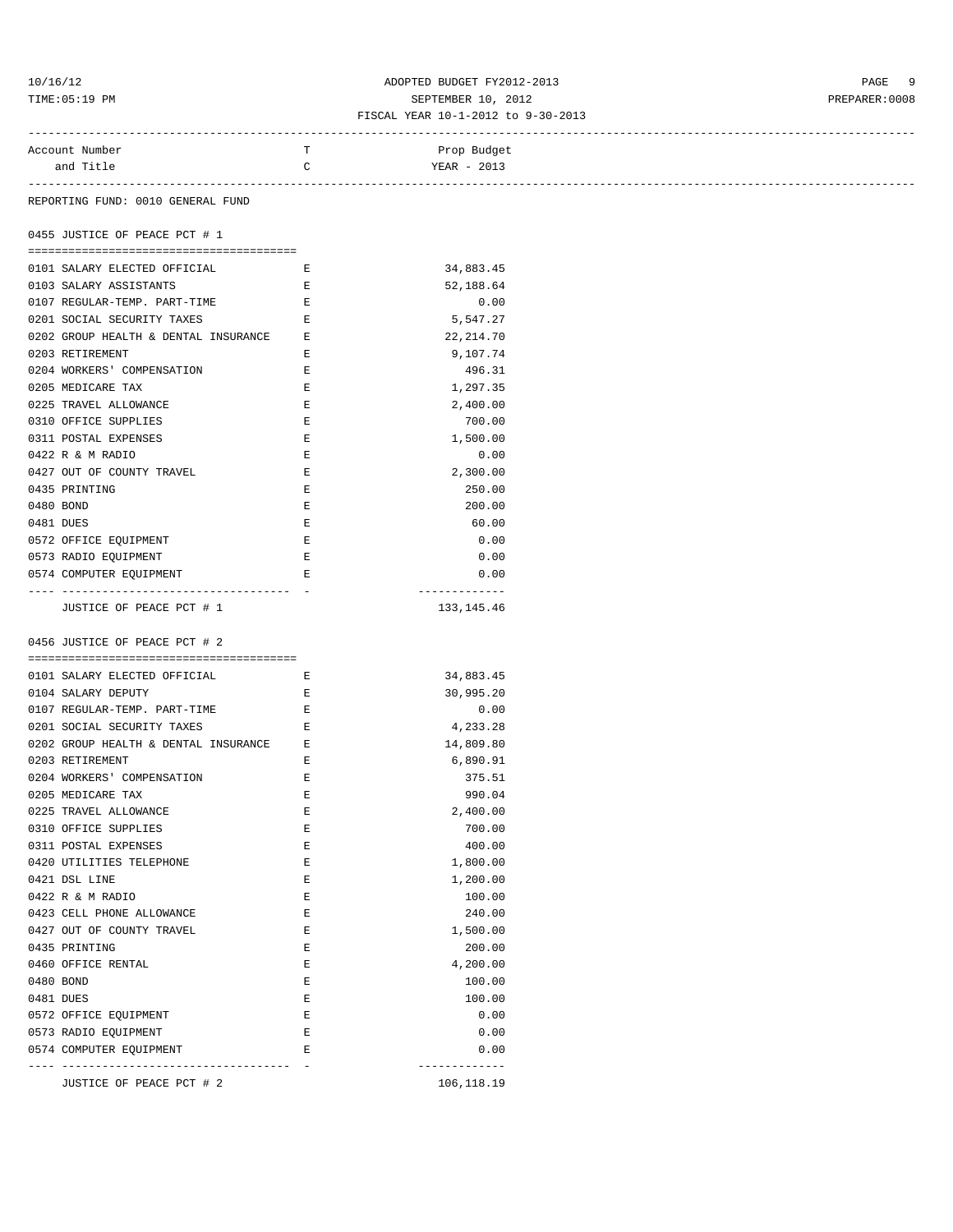# 10/16/12 ADOPTED BUDGET FY2012-2013 PAGE 10 TIME:05:19 PM SEPTEMBER 10, 2012 PREPARER:0008

### FISCAL YEAR 10-1-2012 to 9-30-2013

| Account Number<br>and Title       | T<br>C | Prop Budget<br>YEAR - 2013 |
|-----------------------------------|--------|----------------------------|
| REPORTING FUND: 0010 GENERAL FUND |        |                            |
| 0457 JUSTICE OF THE PEACE # 3     |        |                            |

| 0101 SALARY ELECTED OFFICIAL         | $\mathbb{R}^n$ | 25,999.48 |
|--------------------------------------|----------------|-----------|
| 0107 REGULAR/TEMP. PART/TIME         | $\mathbb{R}$   | 0.00      |
| 0201 SOCIAL SECURITY TAXES           | E.             | 1,760.77  |
| 0202 GROUP HEALTH & DENTAL INSURANCE | F.             | 7,404.90  |
| 0203 RETIREMENT                      | E.             | 2,719.55  |
| 0204 WORKERS' COMPENSATION           | E.             | 161.88    |
| 0205 MEDICARE TAX                    | E.             | 411.79    |
| 0225 TRAVEL ALLOWANCE                | E.             | 2,400.00  |
| 0310 OFFICE SUPPLIES                 | E.             | 30.00     |
| 0311 POSTAL EXPENSES                 | E.             | 176.00    |
| 0421 DSL LINE                        | E.             | 0.00      |
| 0427 OUT OF COUNTY TRAVEL            | E.             | 600.00    |
| 0435 PRINTING                        | E.             | 100.00    |
| 0480 BOND                            | E.             | 0.00      |
| 0481 DUES                            | E.             | 0.00      |
| 0572 OFFICE EQUIPMENT                | E.             | 0.00      |
| 0574 COMPUTER EQUIPMENT              | E.             | 0.00      |
|                                      |                |           |
| JUSTICE OF THE PEACE # 3             |                | 41,764.37 |

0475 DISTRICT & CO. ATTORNEY

| 0101 DA. SALARY SUPPLEMENT     | E. | 3,066.00      |
|--------------------------------|----|---------------|
| 0103 SALARY ASSISTANT D.A.     | E. | 262,093.22    |
| 0104 ASST. DA LONGEVITY PAY    | Е  | 3,280.00      |
| 0105 SALARIES SECRETARIES      | E. | 153,795.49    |
| 0106 DA SALARY REIMB. GC CH 46 | E. | 27,389.72     |
| 0107 SALARY TEMP./EXTRA        | Ε  | 0.00          |
| 0109 INVESTIGATOR              | F. | 47,368.12     |
| 0201 SOCIAL SECURITY TAXES     | E. | 30,813.55     |
| 0202 GROUP HEALTH INSURANCE    | E. | 74,049.00     |
| 0203 RETIREMENT                | E. | 51,985.42     |
| 0204 WORKERS' COMPENSATION     | E. | 3,913.07      |
| 0205 MEDICARE TAX              | Ε  | 7,206.39      |
| 0310 OFFICE SUPPLIES           | F. | 5,500.00      |
| 0311 POSTAL EXPENSES           | F. | 3,000.00      |
| 0315 COPIER EXPENSE            | E. | 2,000.00      |
| 0421 INTERNET/ONLINE LEGAL RE  | E. | 3,300.00      |
| 0422 INVESTIGATOR CELL PHONE   | E. | 360.00        |
| 0427 OUT OF COUNTY TRAVEL      | E. | 6,700.00      |
| 0428 TRAINING/TUITION          | F. | 5,000.00      |
| 0435 PRINTING                  | F. | 1,000.00      |
| 0438 CT.REPORTER-TRANSCRIPTS   | E  | 5,000.00      |
| 0439 WITNESS EXPENSE           | E. | 4,000.00      |
| 0465 PHYS. EVIDENCE ANALYSIS   | E. | 6,000.00      |
| 0480 BOND                      | E. | 150.00        |
| 0481 DUES                      | E  | 2,385.00      |
| 0572 OFFICE EQUIPMENT          | Ε  | 0.00          |
| 0574 COMPUTER EQUIPMENT        | F. | 0.00          |
| 0590 BOOKS                     | E. | 700.00        |
|                                |    | ------------- |
| DISTRICT & CO. ATTORNEY        |    | 710,054.98    |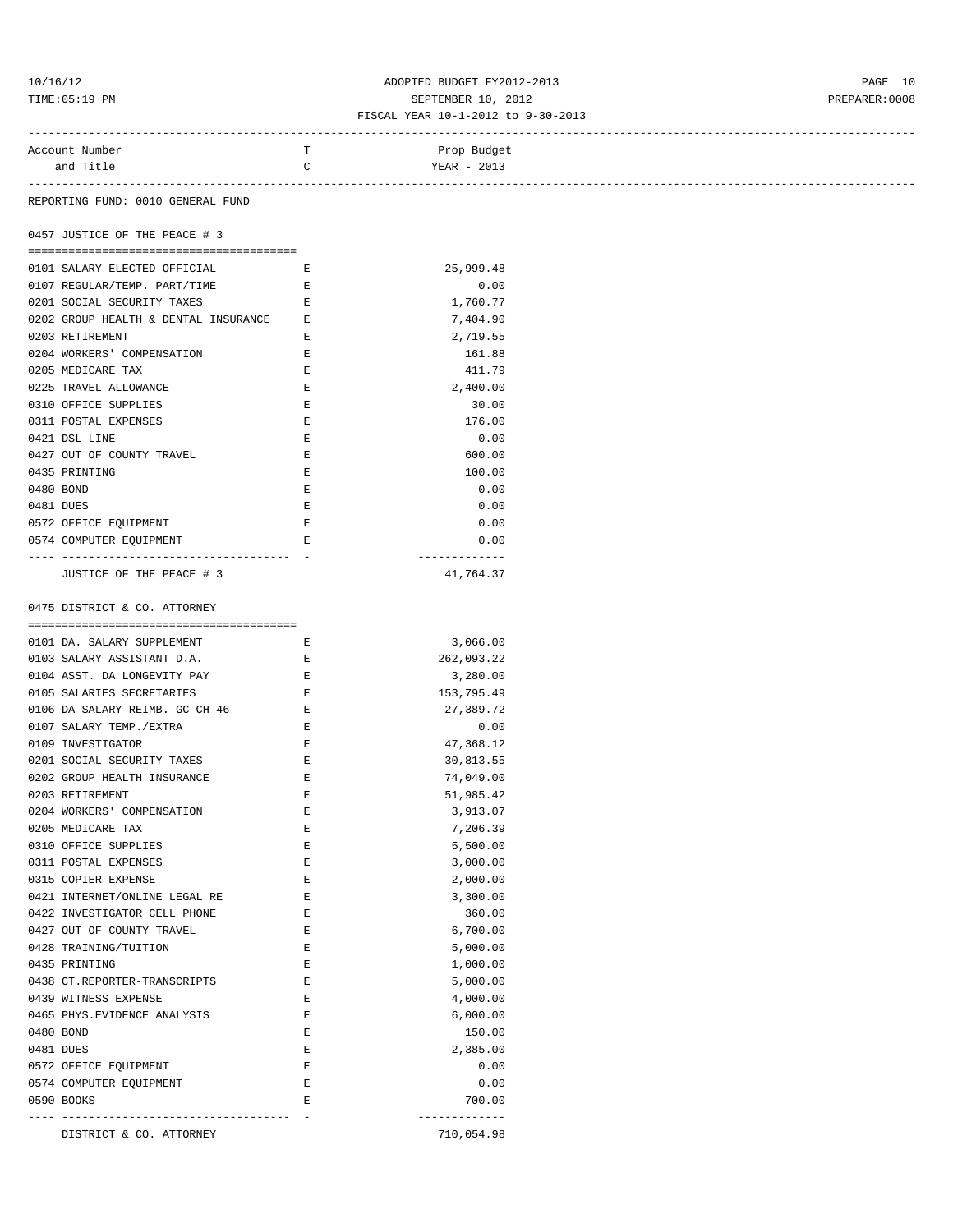# 10/16/12 ADOPTED BUDGET FY2012-2013 PAGE 11 TIME:05:19 PM SEPTEMBER 10, 2012 PREPARER:0008

### FISCAL YEAR 10-1-2012 to 9-30-2013

| Account Number | Prop Budget   |  |
|----------------|---------------|--|
| and $Tif1e$    | $YEAR - 2013$ |  |
|                |               |  |

REPORTING FUND: 0010 GENERAL FUND

0495 COUNTY AUDITOR

|           | 0102 SALARY APPOINTED OFFICIAL E       |         | 53,350.47   |
|-----------|----------------------------------------|---------|-------------|
|           | 0103 SALARIES ASSISTANTS               | E       | 95,522.50   |
|           | 0201 SOCIAL SECURITY TAXES             | $F_{i}$ | 9,130.12    |
|           | 0202 GROUP HEALTH & DENTAL INSURANCE E |         | 29,619.60   |
|           | 0203 RETIREMENT                        | E.      | 15,572.11   |
|           | 0204 WORKERS COMPENSATION              | E.      | 781.00      |
|           | 0205 MEDICARE TAX                      | E.      | 2,085.10    |
|           | 0310 OFFICE SUPPLIES                   | $F_{i}$ | 765.00      |
|           | 0353 COMPUTER SOFTWARE MAINTENANCE E   |         | 2,500.00    |
|           | 0427 OUT OF COUNTY TRAVEL              | E       | 2,300.00    |
|           | 0435 PRINTING                          | E.      | 100.00      |
|           | 0452 R & M EOUIPMENT                   | F.      | 400.00      |
| 0480 BOND |                                        | E.      | 372.00      |
| 0481 DUES |                                        | F.      | 315.00      |
|           | 0572 OFFICE EQUIPMENT                  | F.      | 400.00      |
|           |                                        |         |             |
|           | COUNTY AUDITOR                         |         | 213, 212.90 |

### 0496 COUNTY PURCHASING

| 0103 SALARY PURCHASING AGENT         | E. | 45,931.69  |
|--------------------------------------|----|------------|
| 0201 SOCIAL SECURITY TAXES           | E  | 2,847.76   |
| 0202 GROUP HEALTH INSURANCE          | F. | 7,404.90   |
| 0203 RETIREMENT                      | F. | 4,804.45   |
| 0204 WORKERS' COMPENSATION           | F. | 261.81     |
| 0205 MEDICARE TAX                    | F. | 666.01     |
| 0310 OFFICE SUPPLIES                 | F. | 600.00     |
| 0311 POSTAL EXPENSES                 |    | 0.00       |
| 0353 COMPUTER SOFTWARE MAINTENANCE E |    | 300.00     |
| 0421 CELL PHONE                      | E, | 360.00     |
| 0427 OUT OF COUNTY TRAVEL            | F. | 957.00     |
| 0435 PRINTING                        | F. | 70.00      |
| 0452 R & M EQUIPMENT                 | F. | 0.00       |
| 0480 BOND                            | E. | 0.00       |
| 0481 DUES                            | F. | 260.00     |
| 0572 OFFICE EOUIPMENT                | E, | 650.00     |
|                                      |    |            |
| COUNTY PURCHASING                    |    | 65, 113.62 |

0497 COUNTY TREASURER

| 0101 SALARY ELECTED OFFICIAL         | E. | 45,669.62 |
|--------------------------------------|----|-----------|
| 0103 SALARY ASSISTANT                | E. | 34,095.27 |
| 0201 SOCIAL SECURITY TAXES           | E. | 4,945.42  |
| 0202 GROUP HEALTH & DENTAL INSURANCE | E. | 14,809.80 |
| 0203 RETIREMENT                      | F. | 8,341.41  |
| 0204 WORKERS' COMPENSATION           | E. | 454.66    |
| 0205 MEDICARE TAX                    | E. | 1,156.59  |
| 0310 OFFICE SUPPLIES                 | E. | 500.00    |
| 0427 OUT OF COUNTY TRAVEL            | E. | 1,000.00  |
| 0435 PRINTING                        | F. | 250.00    |
| 0452 R&M EOUIPMENT                   | F. | 250.00    |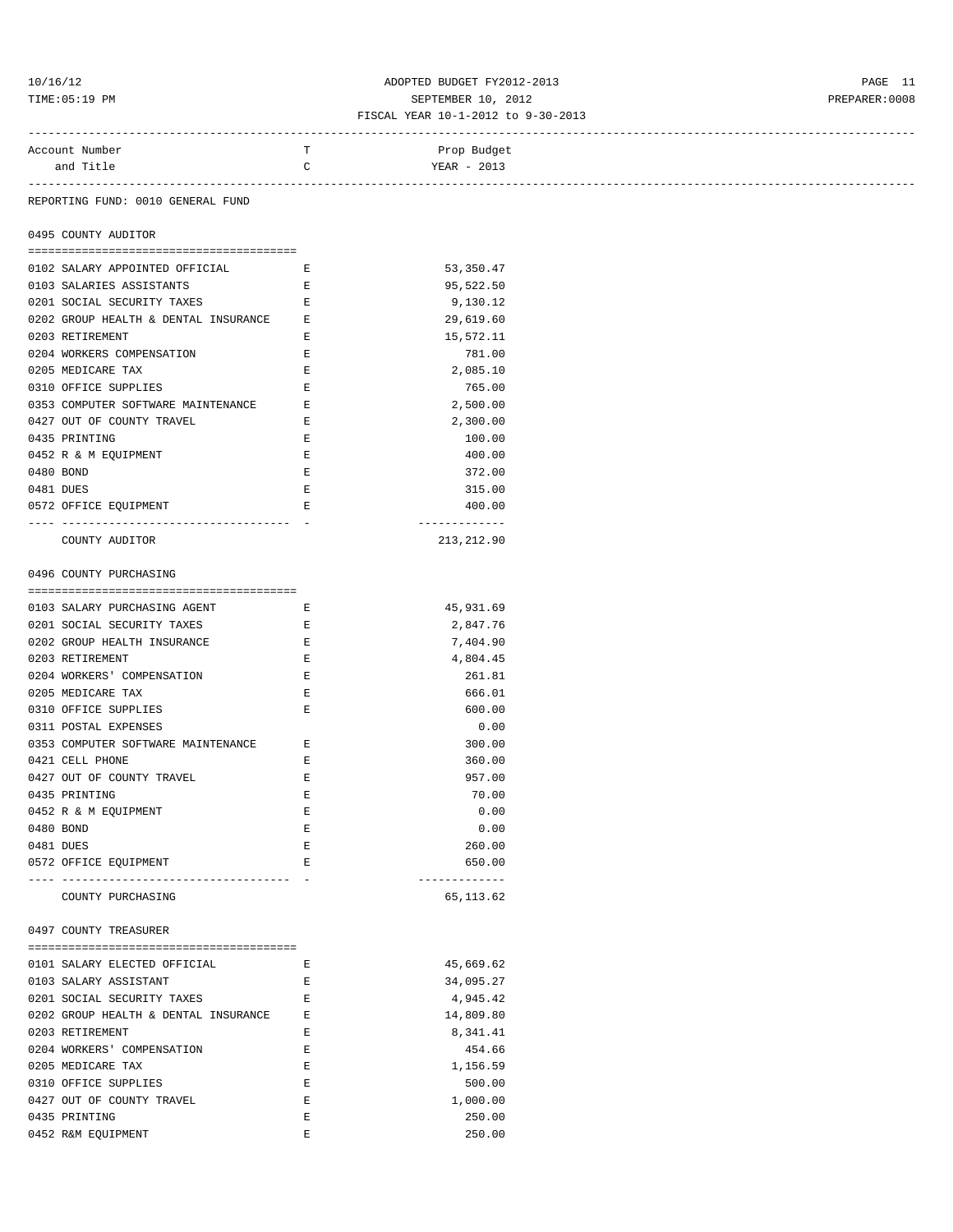### 10/16/12 ADOPTED BUDGET FY2012-2013 PAGE 12 TIME:05:19 PM SEPTEMBER 10, 2012 PREPARER:0008

| Account Number                         | T                                 | Prop Budget                |
|----------------------------------------|-----------------------------------|----------------------------|
| and Title                              | $\mathbf C$                       | YEAR - 2013                |
|                                        |                                   |                            |
| REPORTING FUND: 0010 GENERAL FUND      |                                   |                            |
|                                        |                                   |                            |
| 0453 COMPUTER SOFTWARE MAINTEN         | E                                 | 1,250.00                   |
| 0480 BOND                              | Е                                 | 93.00                      |
| 0481 DUES                              | Е                                 | 175.00                     |
| 0572 OFFICE EQUIPMENT                  | E                                 | 0.00                       |
| 0574 COMPUTER EQUIPMENT                | E                                 | 0.00                       |
| ------------------- -                  |                                   | -------------              |
| COUNTY TREASURER                       |                                   | 112,990.77                 |
|                                        |                                   |                            |
| 0499 TAX ASSESSOR-COLLECTOR            |                                   |                            |
|                                        |                                   |                            |
| 0101 SALARIES ELECTED OFFICIAL         | E                                 | 45,669.62                  |
| 0103 SALARIES ASSISTANTS               | Е                                 | 31,926.21                  |
| 0104 SALARIES DEPUTIES                 | E                                 | 76,651.53                  |
| 0107 SALARY TEMP./EXTRA                | E                                 | 14,580.26                  |
| 0201 SOCIAL SECURITY TAXES             | E                                 | 10,467.31                  |
| 0202 GROUP HEALTH & DENTAL INSURANCE E |                                   | 37,024.50                  |
| 0203 RETIREMENT                        | Е                                 | 17,659.37                  |
| 0204 WORKERS COMPENSATION              | Е                                 | 962.32                     |
| 0205 MEDICARE TAX                      | E                                 | 2,448.00                   |
| 0225 LEONARD OFFICE TRAVEL             | E                                 | 750.00                     |
| 0310 OFFICE SUPPLIES                   | E                                 | 1,000.00                   |
| 0311 POSTAL EXPENSES                   | $\mathbf E$                       | 6,000.00                   |
| 0315 COPIER EXPENSE                    | $\mathbf E$                       | 560.00                     |
| 0420 TELEPHONE LEONARD OFFICE          | E                                 | 570.00                     |
| 0421 INTERNET                          | Ε                                 |                            |
| 0427 OUT OF COUNTY TRAVEL              | Е                                 | 2,750.00                   |
| 0435 PRINTING                          | Ε                                 | 750.00                     |
| 0460 LEONARD OFFICE RENT               | $\mathbf E$                       | 1,200.00                   |
| 0480 BOND                              | $\mathbf E$                       | 3,200.00                   |
|                                        |                                   |                            |
| 0481 DUES                              | E                                 | 125.00                     |
| 0572 OFFICE EQUIPMENT                  | E                                 | 0.00<br>-------------      |
| TAX ASSESSOR-COLLECTOR                 |                                   | 254, 294.12                |
|                                        |                                   |                            |
| 0503 COMPUTER/IT DEPT.                 |                                   |                            |
|                                        |                                   |                            |
| 0103 SALARY-TECHNICIAN                 | Е                                 | 32, 353. 33                |
| 0201 SOCIAL SECURITY                   | Е                                 | 2,035.67                   |
| 0202 GROUP HEALTH INSURANCE            | $\mathbf{E}% _{t}=\mathbf{E}_{t}$ | 7,404.90                   |
| 0203 RETIREMENT                        | Е                                 | 3,384.16                   |
| 0204 WORKERS COMPENSATION              | E                                 | 184.41                     |
| 0205 MEDICARE TAX                      | E                                 | 476.08                     |
| 0225 TRAVEL ALLOWANCE                  | Е                                 | 480.00                     |
| 0310 OFFICE SUPPLIES                   | $\mathbf E$                       | 150.00                     |
|                                        | $\mathbf E$                       |                            |
| 0421 CELL PHONE ALLOWANCE              |                                   | 240.00                     |
| 0427 OUT OF COUNTY TRAVEL              | E                                 | 900.00                     |
| 0435 PRINTING                          | Е                                 | 0.00                       |
| 0453 R&M COMPUTER/TRAINING             | E                                 | 0.00                       |
| 0572 OFFICE EQUIPMENT                  | E                                 | 500.00                     |
| 0574 COMPUTER/WEB SOFTWARE             | E                                 | 1,200.00                   |
| COMPUTER/IT DEPT.                      |                                   | -------------<br>49,308.55 |
|                                        |                                   |                            |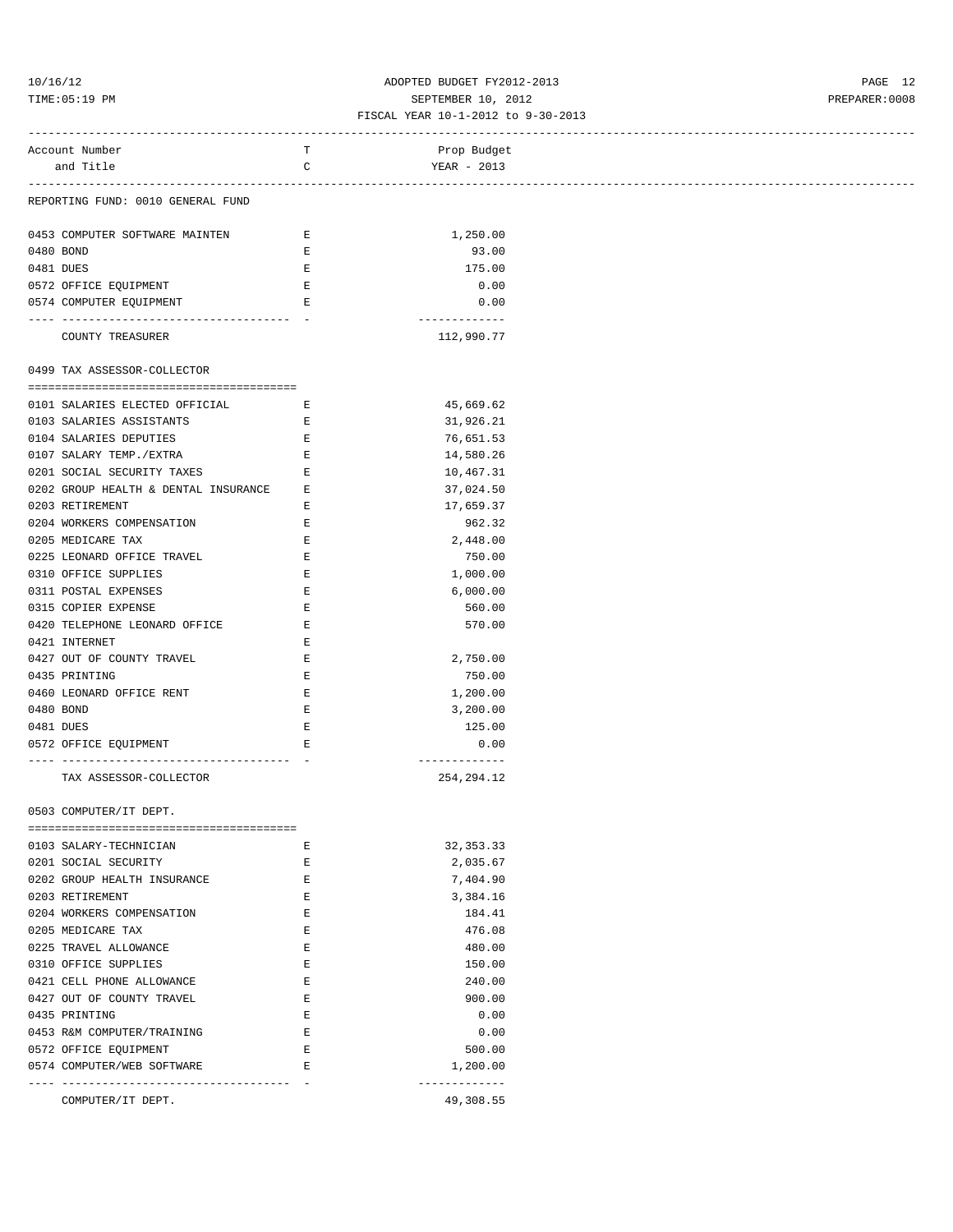# 10/16/12 ADOPTED BUDGET FY2012-2013 PAGE 13 TIME:05:19 PM SEPTEMBER 10, 2012 PREPARER:0008

### FISCAL YEAR 10-1-2012 to 9-30-2013 ------------------------------------------------------------------------------------------------------------------------------------

| Account Number                       | Т | Prop Budget             |  |
|--------------------------------------|---|-------------------------|--|
| and Title                            | C | YEAR - 2013             |  |
|                                      |   |                         |  |
| REPORTING FUND: 0010 GENERAL FUND    |   |                         |  |
| 0509 CONTINGENCY                     |   |                         |  |
|                                      |   |                         |  |
| 0475 CONTINGENCY                     | Е | 150,000.00              |  |
|                                      |   | -------------           |  |
| CONTINGENCY                          |   | 150,000.00              |  |
| 0510 COURTHOUSE                      |   |                         |  |
|                                      |   |                         |  |
| 0107 REGULAR TEMP. - PART TIME       | Е | 0.00                    |  |
| 0115 SALARY JANITOR                  | Ε | 30,997.39               |  |
| 0201 SOCIAL SECURITY TAXES           | Е | 1,921.84                |  |
| 0202 GROUP HEALTH & DENTAL INSURANCE | Ε | 7,404.90                |  |
| 0203 RETIREMENT                      | Ε | 3,242.33                |  |
| 0204 WORKERS' COMPENSATION           | Ε | 1,156.20                |  |
| 0205 MEDICARE TAX                    | Е | 449.46                  |  |
| 0310 OFFICE SUPPLIES                 | E | 5,000.00                |  |
| 0311 POSTAL EXPENSE                  | E | 8,000.00                |  |
| 0315 COPIER RENTAL                   | Ε | 5,500.00                |  |
| 0316 EMPLOYEE AWARDS BANQUET         | Е | 2,000.00                |  |
| 0330 AUTO EXPENSE-GAS AND OIL        | Е | 600.00                  |  |
| 0332 JANITOR SUPPLIES                | Ε | 4,000.00                |  |
| 0353 R&M COMPUTER                    | E | 5,000.00                |  |
| 0420 TELEPHONE                       | E | 24,000.00               |  |
| 0421 INTERNET LINES                  | Е | 3,300.00                |  |
| 0440 UTILITIES ELECTRICITY           | Ε | 40,000.00               |  |
| 0441 UTILITIES GAS                   | Е | 6,000.00                |  |
| 0442 UTILITIES WATER                 | E | 6,000.00                |  |
| 0443 TRASH PICK-UP                   | E | 1,000.00                |  |
| 0445 AIR CONDITIONER MAINTENEN       | Ε | 4,496.00                |  |
| 0446 ELEVATOR MAITENENCE CONTR       | Е | 3,950.00                |  |
| 0450 R & M BUILDINGS                 | Ε | 30,000.00               |  |
| 0453 COMPUTER SOFTWARE MAINTEN       | Е | 67,400.00               |  |
| 0463 RENTAL PERSONNEL PAGER          | Ε | 50.00                   |  |
| 0482 FIRE INSURANCE                  | Ε | 17,000.00               |  |
| 0500 LAND                            | Ε | 0.00                    |  |
| 0530 PERMANENT IMPROVEMENTS          | E | 0.00                    |  |
| 0572 OFFICE EQUIPMENT                | Ε | 0.00                    |  |
| 0573 ODYSSEY SOFTWARE/EQUIPMENT      | Ε | 103,000.00              |  |
| 0574 COMPUTER EQUIPMENT              | E | 2,500.00                |  |
| 0575 LAND/BUILDING                   | Е | 0.00                    |  |
| 0577 JANITOR EQUIPMENT               | Е | 500.00<br>------------- |  |
| COURTHOUSE                           |   | 384, 468.12             |  |
| 0511 COUNTY OFFICE BUILDING          |   |                         |  |
| 0115 SALARY JANITOR                  | Е | 2,589.63                |  |
| 0201 SOCIAL SECURITY TAXES           | Е | 160.56                  |  |
| 0203 RETIREMENT                      | Е | 270.88                  |  |
| 0204 WORKER' COMPENSATION            | E | 96.59                   |  |
| 0205 MEDICARE TAX                    | Ε | 37.55                   |  |
| 0225 JANITOR TRAVEL                  | Ε | 100.00                  |  |
| 0332 JANITOR SUPPLIES                | Ε | 700.00                  |  |
| 0440 UTILITIES ELECTRICITY           | Е | 6,000.00                |  |
|                                      |   |                         |  |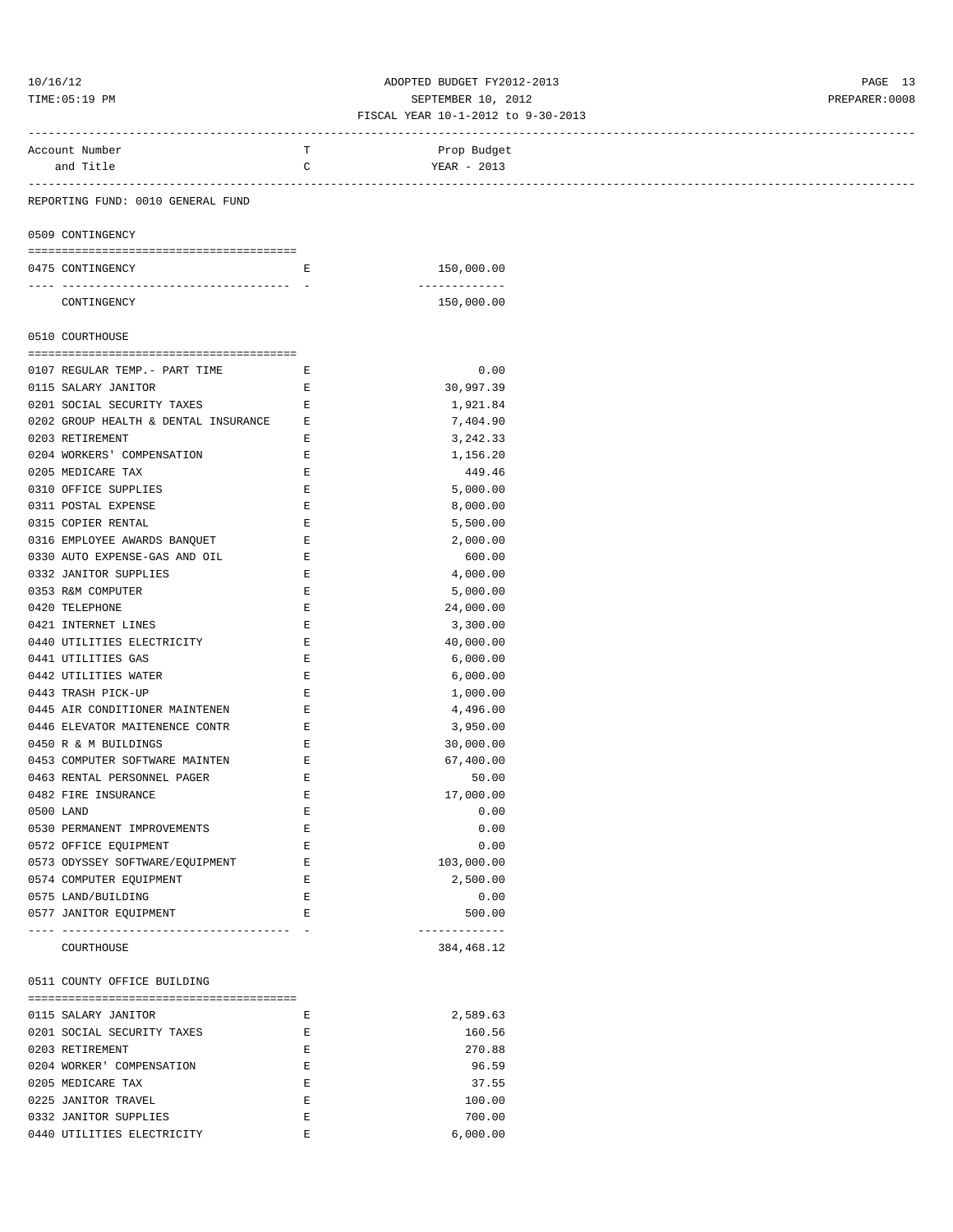# 10/16/12 ADOPTED BUDGET FY2012-2013 PAGE 14 TIME:05:19 PM SEPTEMBER 10, 2012 PREPARER:0008

### FISCAL YEAR 10-1-2012 to 9-30-2013 ------------------------------------------------------------------------------------------------------------------------------------

| Account Number                                                  | т           | Prop Budget                |
|-----------------------------------------------------------------|-------------|----------------------------|
| and Title                                                       | C           | YEAR - 2013                |
|                                                                 |             |                            |
| REPORTING FUND: 0010 GENERAL FUND                               |             |                            |
|                                                                 |             |                            |
| 0441 UTILITIES GAS                                              | Е           | 800.00                     |
| 0442 UTILITIES WATER                                            | Е           | 700.00                     |
| 0443 TRASH PICK-UP SERVICE                                      | Е           | 480.00                     |
| 0450 R & M BUILDING                                             | Е           | 2,500.00                   |
| 0482 FIRE INSURANCE                                             | $\mathbf E$ | 1,200.00                   |
| 0535 BUILDINGS                                                  | $\mathbf E$ | 0.00                       |
| -------------------------------------<br>COUNTY OFFICE BUILDING |             | -------------<br>15,635.21 |
| 0512 CO-OP OFFICE BUILDING                                      |             |                            |
|                                                                 |             |                            |
| 0332 JANITOR SUPPLIES                                           | E           | 500.00                     |
| 0440 UTILITIES ELECTRICITY                                      | Е           | 6,000.00                   |
| 0441 UTILITIES GAS                                              | Е           | 0.00                       |
| 0442 UTILITIES WATER                                            | E           | 500.00                     |
| 0450 R&M BUILDING                                               | $\mathbf E$ | 2,000.00                   |
| 0482 FIRE INSURANCE                                             | $\mathbf E$ | 1,200.00                   |
| 0535 BUILDINGS                                                  | Е           | 0.00                       |
|                                                                 |             | -------------              |
| CO-OP OFFICE BUILDING                                           |             | 10,200.00                  |
|                                                                 |             |                            |
| 0513 COURTHOUSE SOUTH ANNEX                                     |             |                            |
|                                                                 |             |                            |
| 0115 SALARY JANITOR                                             | Е           | 10,364.29                  |
| 0201 SOCIAL SECURITY TAXES                                      | Е           | 642.59                     |
| 0203 RETIREMENT                                                 | Е           | 1,084.10                   |
| 0204 WORKERS' COMPENSATION                                      | $\mathbf E$ | 386.59                     |
| 0205 MEDICARE TAX                                               | $\mathbf E$ | 150.28                     |
| 0332 JANITOR SUPPLIES                                           | Е           | 1,000.00                   |
| 0420 TELEPHONE                                                  | Е           | 4,000.00                   |
|                                                                 |             |                            |
| 0440 UTILITIES ELECTRICITY                                      | Е           | 6,500.00                   |
| 0441 UTILITIES GAS                                              | Е           | 1,000.00                   |
| 0442 UTILITIES WATER                                            | $\mathbf E$ | 1,000.00                   |
| 0443 TRASH PICKUP SERVICE                                       | Ε           | 1,000.00                   |
| 0444 YARD SERVICE                                               | Ε           | 0.00                       |
| 0450 R&M BUILDING                                               | E           | 5,000.00                   |
| 0455 PARKING LOT                                                | Е           | 0.00                       |
| 0482 FIRE INSURANCE                                             | Ε           | 2,600.00                   |
| COURTHOUSE SOUTH ANNEX                                          |             | -------------<br>34,727.85 |
| 0514 OLD CO. JAIL BUILDING                                      |             |                            |
|                                                                 |             |                            |
| 0440 UTILITIES ELECTRICITY                                      | Е           | 800.00                     |
| 0441 UTILITIES GAS                                              | Е           | 0.00                       |
| 0442 UTILITIES WATER                                            |             |                            |
|                                                                 | Е           | 0.00                       |
| 0450 R & M OLD CO. JAIL BUILD                                   | Е           | 1,000.00                   |
| 0482 FIRE INSURANCE                                             | Е           | 0.00                       |
|                                                                 |             | 0.00                       |
| 0483 ASBESTOS SURVEY                                            | $\mathbf E$ |                            |
| 0535 BUILDING                                                   | Е           | 0.00                       |
| OLD CO. JAIL BUILDING                                           |             | -------------<br>1,800.00  |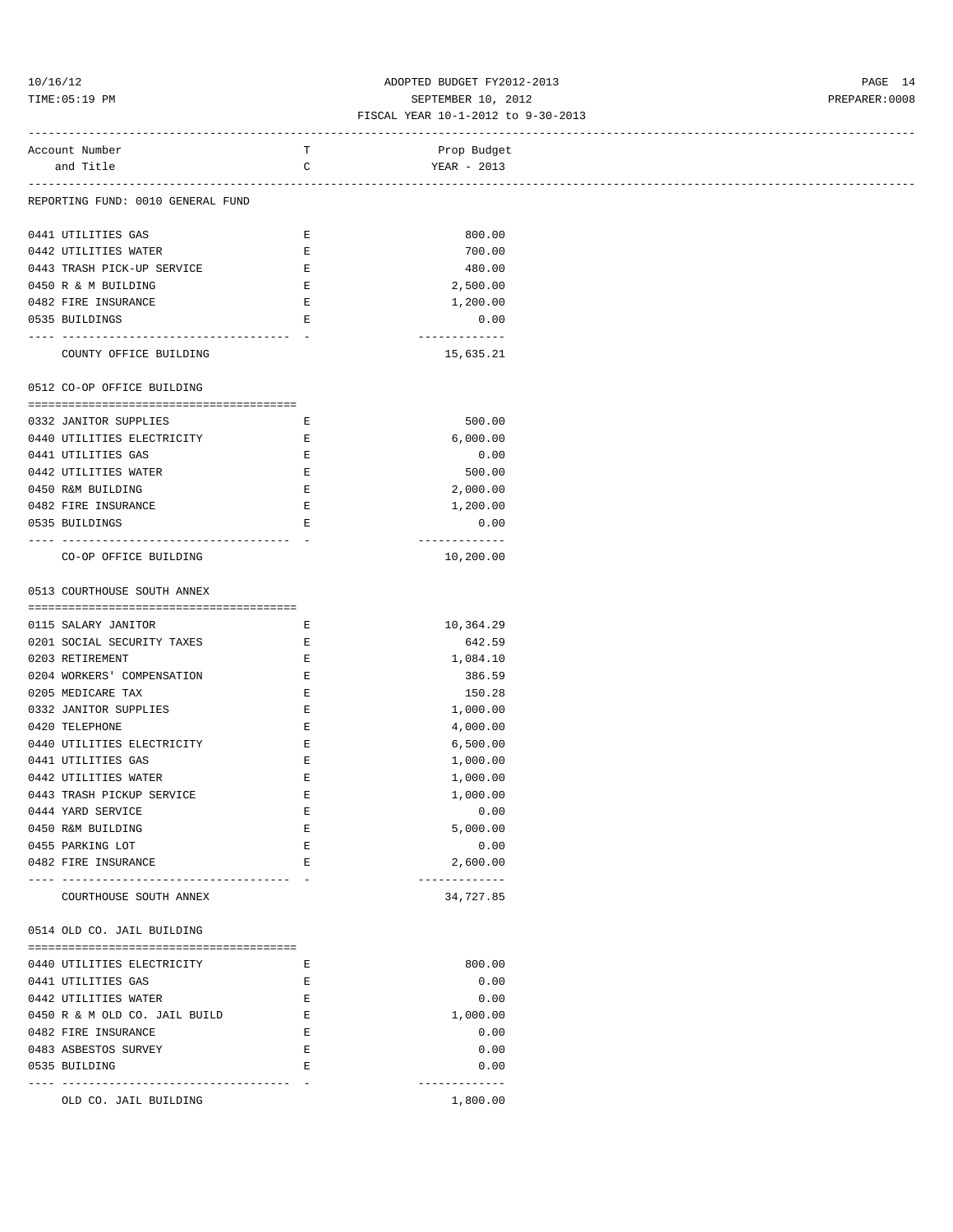# 10/16/12 ADOPTED BUDGET FY2012-2013 PAGE 15 TIME:05:19 PM SEPTEMBER 10, 2012 PREPARER:0008

| Account Number                         | Т                             | Prop Budget   |
|----------------------------------------|-------------------------------|---------------|
| and Title                              | $\mathsf{C}$                  | YEAR - 2013   |
| -------------------------              |                               |               |
| REPORTING FUND: 0010 GENERAL FUND      |                               |               |
| 0515 WINDOM CO.BLDG.                   |                               |               |
|                                        |                               |               |
| 0440 UTILITIES ELECTRICITY             | Е                             | 2,300.00      |
| 0441 UTILITIES GAS                     | $\mathbf{E}% _{0}$            | 900.00        |
| 0442 UTILITIES WATER                   | E                             | 0.00          |
| 0444 LAWN MAINTENANCE                  | E                             | 700.00        |
| 0450 R&M BUILDING                      | E                             | 1,000.00      |
| 0482 FIRE INSURANCE                    | $\mathbf E$                   | 1,000.00      |
| 0501 PEST CONTROL                      | $\mathbf E$                   | 100.00        |
|                                        |                               | ------------- |
| WINDOM CO.BLDG.                        |                               | 6,000.00      |
|                                        |                               |               |
| 0516 AGRILIFE EXTENSION BUILDING       |                               |               |
|                                        |                               |               |
| 0420 TELEPHONE                         | Е                             | 0.00          |
| 0440 UTILITIES ELECTRICITY             | E                             | 0.00          |
| 0441 UTILITIES GAS                     | Е                             | 0.00          |
| 0442 UTILITIES WATER                   | Е                             | 0.00          |
| 0443 TRASH PICKUP SERVICE              | Е                             | 0.00          |
|                                        |                               |               |
| 0450 R&M BUILDING                      | $\mathbf E$                   | 0.00          |
| 0482 FIRE INSURANCE                    | E                             | 0.00          |
| 0535 BUILDING CONSTRUCTION             | $\mathbf{E}$ and $\mathbf{E}$ | 200,000.00    |
|                                        |                               | ------------- |
| AGRILIFE EXTENSION BUILDING            |                               | 200,000.00    |
|                                        |                               |               |
| 0540 AMBULANCE SERVICE                 |                               |               |
| 0417 AMBULANCE SERVICE                 | E                             | 540,000.00    |
| ______________________________________ |                               | ------------- |
| AMBULANCE SERVICE                      |                               | 540,000.00    |
|                                        |                               |               |
| 0543 FIRE PROTECTION                   |                               |               |
|                                        |                               |               |
| 0416 FIRE PROTECTION SERVICE           | Е                             | 68,500.00     |
| 0420 RADIO CIRCUITS                    | Ε                             |               |
| 0422 R&M RADIO/TOWER                   |                               |               |
|                                        | Ε                             | 500.00        |
| 0440 UTILITIES ELECTRICITY             | E                             | 500.00        |
| 0460 TOWER RENTAL                      | Ε                             |               |
| 0490 FCC RADIO LICENSE                 | Е                             | 0.00          |
| 0320 FOOD SERVICE PERMITS              |                               | 0.00          |
|                                        |                               | ------------- |
| FIRE PROTECTION                        |                               | 69,500.00     |
|                                        |                               |               |
| 0551 CONSTABLE PRECINCT # 1            |                               |               |
|                                        |                               |               |
| 0101 SALARY ELECTED OFFICIAL           | E                             | 25,999.48     |
| 0201 SOCIAL SECURITY TAXES             | $\mathbf E$                   | 1,611.97      |
| 0203 RETIREMENT                        | $\mathbf E$                   | 2,719.55      |
| 0204 WORKERS' COMPENSATION             | E                             | 730.59        |
| 0205 MEDICARE TAX                      | $\mathbf{E}% _{0}$            | 376.99        |
| 0310 OFFICE SUPPLIES                   | Е                             | 0.00          |
| 0330 AUTO EXPENSE-GAS AND OIL          | $\mathbf E$                   | 1,400.00      |
| 0421 ONLINE RESEARCH/ACCURINT          | Е                             | 700.00        |
| 0422 R & M RADIO                       | Е                             | 200.00        |
|                                        |                               |               |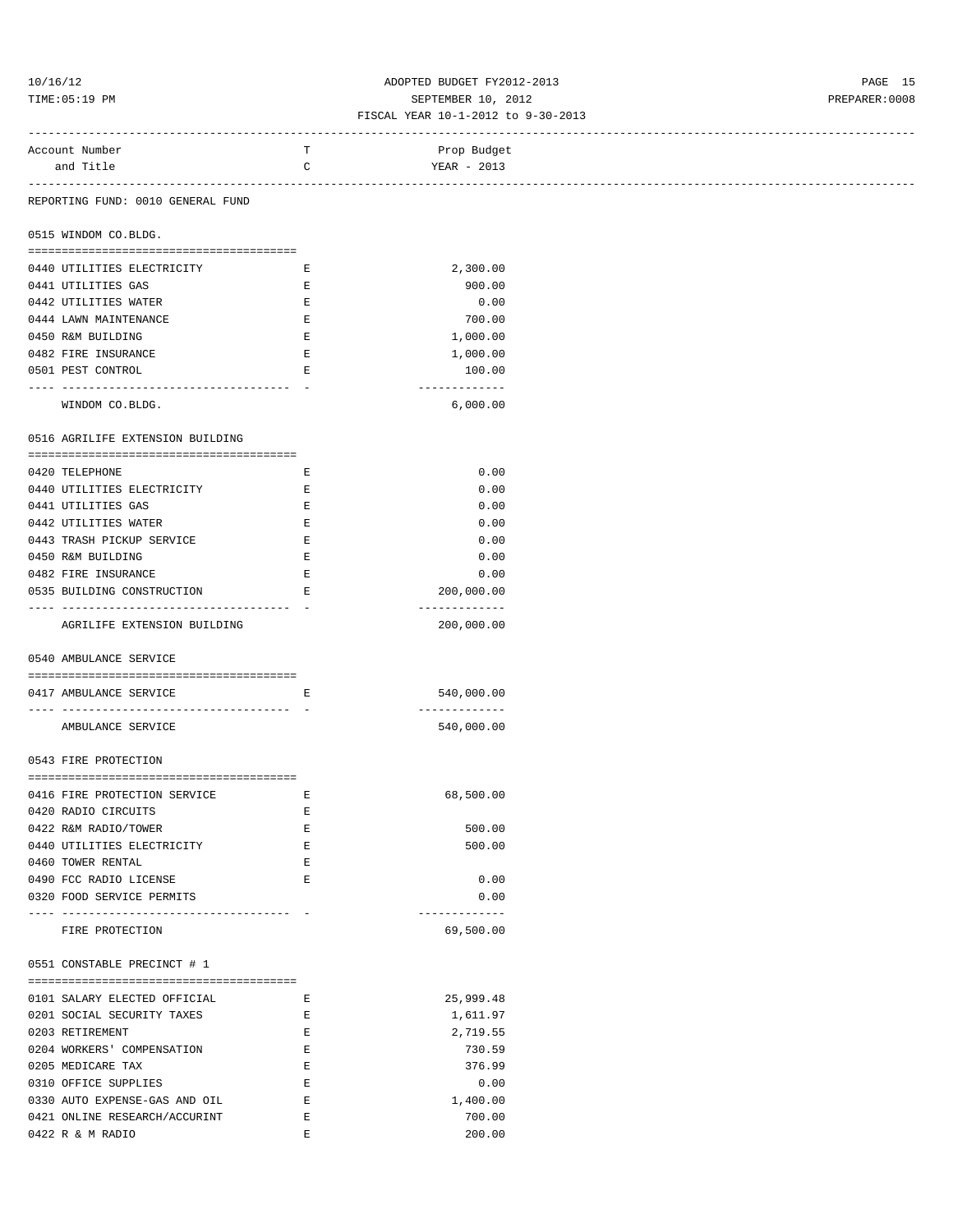# 10/16/12 ADOPTED BUDGET FY2012-2013 PAGE 16 TIME:05:19 PM SEPTEMBER 10, 2012 PREPARER:0008

### FISCAL YEAR 10-1-2012 to 9-30-2013 ------------------------------------------------------------------------------------------------------------------------------------

| Account Number                                                | T                  | Prop Budget   |                                   |
|---------------------------------------------------------------|--------------------|---------------|-----------------------------------|
| and Title                                                     | C                  | YEAR - 2013   |                                   |
|                                                               |                    |               | --------------------------------- |
| REPORTING FUND: 0010 GENERAL FUND                             |                    |               |                                   |
|                                                               |                    |               |                                   |
| 0427 TRAVEL EXPENSE                                           | Е                  | 2,400.00      |                                   |
| 0435 PRINTING                                                 | Ε                  | 200.00        |                                   |
| 0454 R&M AUTO                                                 | Ε                  | 0.00          |                                   |
| 0480 BOND                                                     | E                  | 178.00        |                                   |
| 0488 LAW ENFORCEMENT PROF. INS                                | Е                  | 400.00        |                                   |
| 0572 EOUIPMENT                                                | E                  | 0.00          |                                   |
| --------------------------- -                                 |                    | ------------- |                                   |
| CONSTABLE PRECINCT # 1                                        |                    | 36,916.58     |                                   |
|                                                               |                    |               |                                   |
| 0552 CONSTABLE PRECINCT #2                                    |                    |               |                                   |
|                                                               |                    |               |                                   |
| 0101 SALARY ELECTED OFFICIAL<br>$\mathbf{E}$ and $\mathbf{E}$ |                    | 12,624.71     |                                   |
| 0201 SOCIAL SECURITY TAXES                                    | Е                  | 782.73        |                                   |
| 0202 GROUP HEALTH & DENTAL INSURANCE E                        |                    | 7,404.90      |                                   |
| 0203 RETIREMENT                                               | Е                  | 1,320.54      |                                   |
| 0204 WORKERS' COMPENSATION                                    | Е                  | 354.75        |                                   |
| 0205 MEDICARE TAX                                             | $\mathbf{E}% _{0}$ | 183.06        |                                   |
| 0310 OFFICE SUPPLIES                                          | Ε                  | 100.00        |                                   |
| 0330 AUTO EXPENSE-GAS AND OIL                                 | Е                  | 1,400.00      |                                   |
| 0422 R & M RADIO                                              | Е                  | 50.00         |                                   |
| 0427 TRAVEL EXPENSE                                           | Ε                  | 2,400.00      |                                   |
| 0435 PRINTING                                                 | Е                  | 100.00        |                                   |
| 0480 BOND                                                     | Е                  | 178.00        |                                   |
| 0488 LAW ENFOREMENT PROF. INS.                                | E                  | 400.00        |                                   |
| 0573 RADIO EQUIPMENT                                          | Е                  | 0.00          |                                   |
|                                                               |                    | ------------- |                                   |
| CONSTABLE PRECINCT #2                                         |                    | 27,298.69     |                                   |
|                                                               |                    |               |                                   |
| 0553 CONSTABLE PRECINCT # 3                                   |                    |               |                                   |
|                                                               |                    |               |                                   |
| 0101 SALARY ELECTED OFFICIAL                                  | E                  | 11,222.20     |                                   |
| 0201 SOCIAL SECURITY TAXES                                    | Е                  | 770.18        |                                   |
| 0202 GROUP HEALTH & DENTAL INSURANCE                          | E                  | 0.00          |                                   |
| 0203 RETIREMENT                                               | Е                  | 1,173.84      |                                   |
| 0204 WORKERS' COMPENSATION                                    | Ε                  | 315.34        |                                   |
| 0205 MEDICARE TAX                                             | Ε                  | 180.12        |                                   |
| 0330 AUTO EXPENSE-GAS AND OIL                                 | Е                  | 1,400.00      |                                   |
| 0427 TRAVEL EXPENSE                                           | Ε                  | 1,200.00      |                                   |
| 0435 PRINTING                                                 | Ε                  | 0.00          |                                   |
| 0480 BOND                                                     | Ε                  | 178.00        |                                   |
| 0488 LAW ENFORCEMENT PROF. INS                                | E                  | 400.00        |                                   |
| 0573 RADIO EQUIPMENT                                          | $\mathbf E$        | 0.00          |                                   |
|                                                               |                    | ------------- |                                   |
| CONSTABLE PRECINCT # 3                                        |                    |               |                                   |
|                                                               |                    | 16,839.68     |                                   |
|                                                               |                    |               |                                   |
| 0555 ANIMAL CONTROL OFFICER                                   |                    |               |                                   |
|                                                               |                    |               |                                   |
| 0103 SALARY OFFICER                                           | E                  | 0.00          |                                   |
| 0107 SALARY PART TIME                                         | Е                  | 0.00          |                                   |
| 0162 ANIMAL CONTROL SHELTER                                   | $\mathbf E$        | 0.00          |                                   |
| 0201 SOCIAL SECURITY TAXES                                    | $\mathbf E$        | 0.00          |                                   |
| 0202 GROUP HEALTH & DENTAL INS                                | Е                  | 0.00          |                                   |
| 0203 RETIREMENT                                               | Е                  | 0.00          |                                   |
| 0204 WORKER'S COMPENSATION                                    | Ε                  | 0.00          |                                   |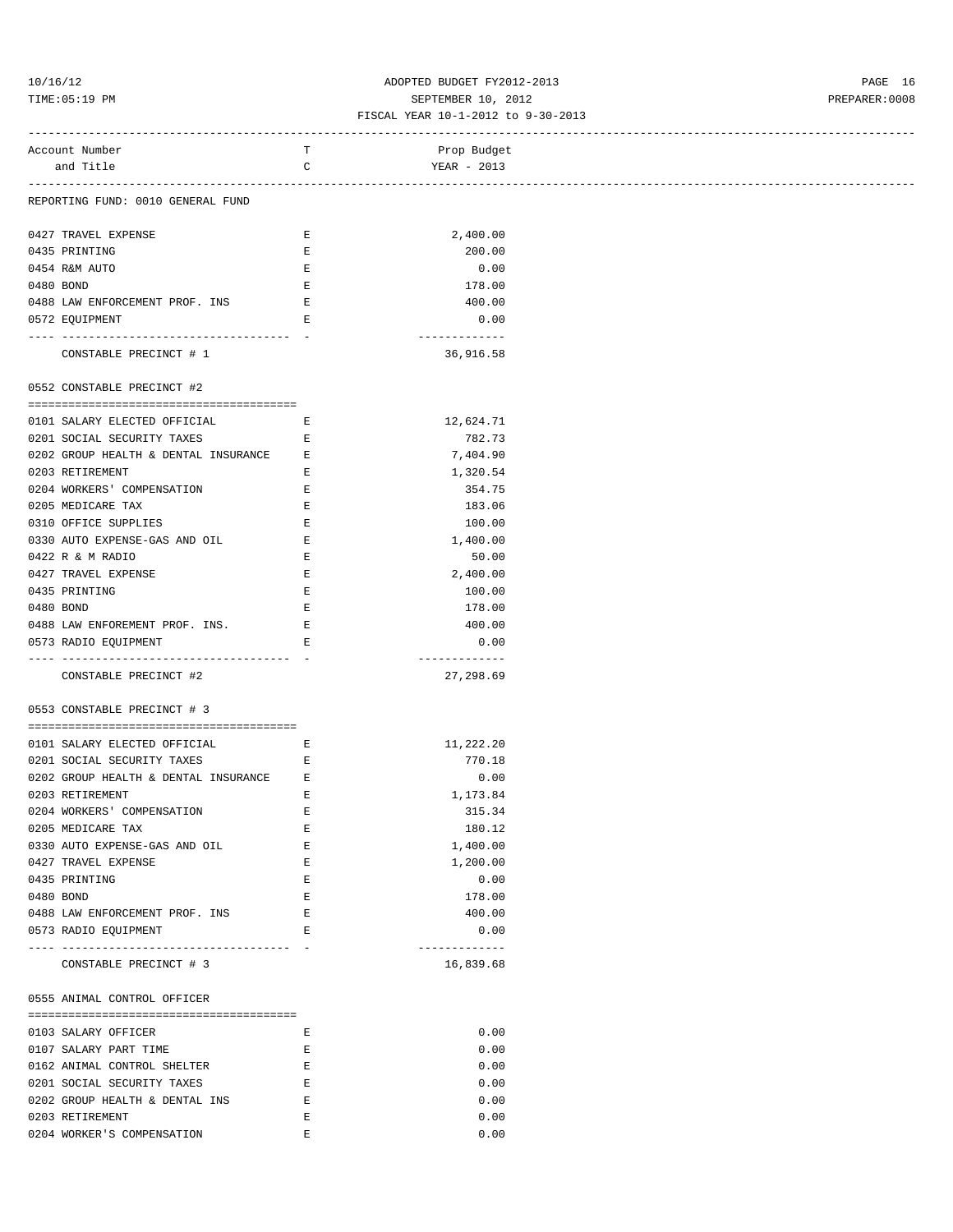# 10/16/12 PAGE 17<br>
10/16/12 PM<br>
TIME:05:19 PM<br>
PREPARER:0008<br>
FISCAL YEAR 10-1-2012 to 9-30-2013 TIME:05:19 PM SEPTEMBER 10, 2012 PREPARER:0008

### FISCAL YEAR 10-1-2012 to 9-30-2013

| Account Number     |                                                                                | T                                    | Prop Budget             |
|--------------------|--------------------------------------------------------------------------------|--------------------------------------|-------------------------|
| and Title          |                                                                                | $\mathbf C$                          | YEAR - 2013             |
|                    |                                                                                |                                      |                         |
|                    | REPORTING FUND: 0010 GENERAL FUND                                              |                                      |                         |
|                    |                                                                                |                                      |                         |
| 0205 MEDICARE TAX  |                                                                                | E                                    | 0.00                    |
|                    | 0309 FOOD/VETERINARIAN SUPPLY                                                  | E                                    | 0.00                    |
|                    | 0310 OFFICE SUPPLIES                                                           | E                                    | 0.00                    |
|                    | 0311 POSTAL SUPPLIES                                                           | E                                    | 0.00                    |
|                    | 0330 AUTO EXPENSE GAS & OIL                                                    | $\mathbb{E}$ .<br><br>: $\mathbb{E}$ | 0.00                    |
|                    | 0332 JANITOR SUPPLIES                                                          | E                                    | 0.00                    |
| 0395 UNIFORMS      |                                                                                | E                                    | 0.00                    |
| 0420 TELEPHONE     |                                                                                | $\mathbf E$                          | 0.00                    |
| 0421 CELL PHONE    |                                                                                | E                                    | 0.00                    |
|                    | 0427 OUT OF COUNTY TRAVEL                                                      | E                                    | 0.00                    |
|                    | 0440 UTILITIES ELECTRICITY                                                     | E                                    | 0.00                    |
|                    | 0441 ANIMAL CONTROL OFFICER/SERVICES E                                         |                                      | 800.00                  |
|                    | 0442 UTILITIES WATER                                                           | E                                    | 0.00                    |
|                    | 0443 TRASH PICK UP SERVICE                                                     | E                                    | 0.00                    |
|                    |                                                                                |                                      |                         |
|                    | 0450 R & M BUILDING                                                            | E                                    | 0.00                    |
|                    | 0482 FIRE INSURANCE                                                            | $\mathbf{E}$                         | 0.00                    |
|                    | 0572 OFFICE EQUIPMENT                                                          | E                                    | 0.00                    |
|                    | 0630 SHELTER LOAN PAYMENT                                                      |                                      | 0.00                    |
|                    | 0670 SHELTER INTEREST PAYMENT                                                  |                                      | 0.00                    |
|                    | -----------------------------------                                            |                                      | -------------<br>800.00 |
|                    | ANIMAL CONTROL OFFICER                                                         |                                      |                         |
|                    | 0559 TEXAS VINE PROGRAM                                                        |                                      |                         |
|                    |                                                                                |                                      |                         |
|                    | 0495 VINE AUTOMATED VICTIM NOTIF.SERV. E                                       |                                      | 18,283.00               |
|                    |                                                                                |                                      | -------------           |
|                    | TEXAS VINE PROGRAM                                                             |                                      | 18,283.00               |
|                    |                                                                                |                                      |                         |
|                    | 0560 COUNTY SHERIFF                                                            |                                      |                         |
|                    |                                                                                |                                      |                         |
|                    | 0101 SALARY ELECTED OFFICIAL<br>$\mathbf{E}$ and $\mathbf{E}$ and $\mathbf{E}$ |                                      | 47,046.67               |
|                    | 0102 ADMINISTRATIVE SECRETARY                                                  | E                                    | 32,885.62               |
| 0103 CHIEF DEPUTY  |                                                                                | E                                    | 35,823.41               |
|                    | 0104 SALARIES DEPUTIES                                                         | E                                    | 452,344.36              |
|                    | 0107 PT ODYSSEY RECORDS CLERK                                                  | E                                    | 16,585.89               |
| 0108 OVERTIME PAY  |                                                                                | E                                    | 0.00                    |
|                    | 0110 JAIL ADMINISTRATOR                                                        | E                                    | 31,617.81               |
| 0111 LIEUTENANT    |                                                                                | Ε                                    | 33,514.98               |
|                    | 0113 TRANSPORT OFFICER                                                         | Е                                    | 25,935.71               |
|                    | 0114 PROF. STANDARDS OFFICER                                                   | Е                                    | 0.00                    |
|                    |                                                                                |                                      |                         |
|                    | 0120 SALARY DISPATCHER                                                         | Е                                    | 159,624.14              |
| 0125 SALARY JAILER |                                                                                | Ε                                    |                         |
|                    | 0201 SOCIAL SECURITY TAXES                                                     | E                                    | 51,793.47               |
|                    | 0202 GROUP HEALTH INSURANCE                                                    | Е                                    | 207, 337.20             |
| 0203 RETIREMENT    |                                                                                | Е                                    | 87,380.60               |
|                    | 0204 WORKERS' COMPENSATION                                                     | Е                                    | 22,365.98               |
| 0205 MEDICARE TAX  |                                                                                | Е                                    | 12,112.99               |
|                    | 0206 UNEMPLOYMENT EXPENSE                                                      | Ε                                    | 3,000.00                |
|                    | 0250 EMPLOYEE PHYSICALS                                                        | E                                    | 500.00                  |
|                    | 0310 OFFICE SUPPLIES                                                           | Ε                                    | 6,000.00                |
|                    | 0311 POSTAL EXPENSES                                                           | Ε                                    | 2,100.00                |
|                    |                                                                                |                                      |                         |
|                    | 0315 SHERIFF COPIER RENTAL                                                     | Ε                                    | 2,100.00                |
|                    | 0330 AUTO EXPENSE GAS & OIL                                                    | E                                    | 84,000.00               |

0332 SHERIFF JANITOR SUPPLIES BOOK E 200.00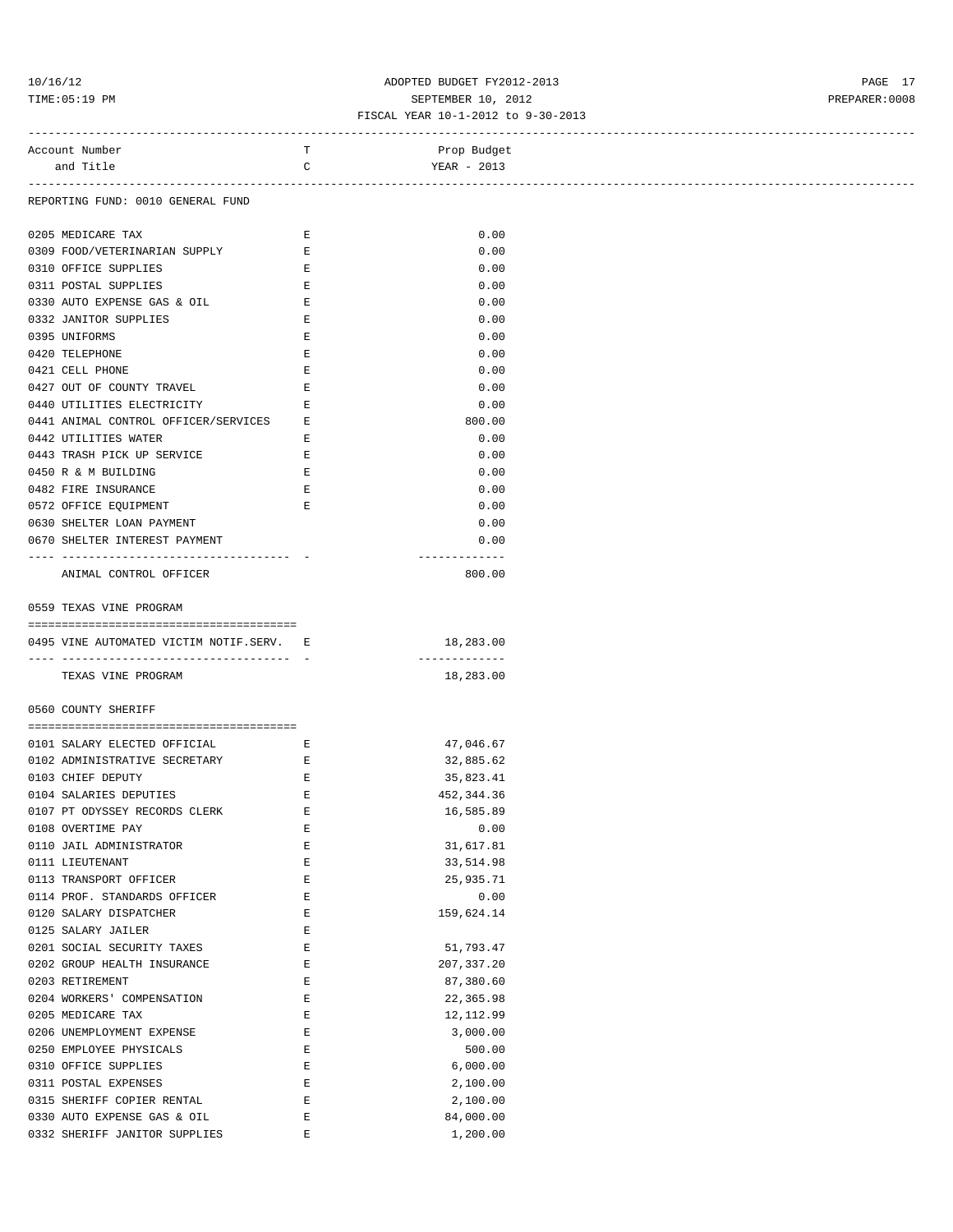# 10/16/12 ADOPTED BUDGET FY2012-2013 PAGE 18 TIME:05:19 PM SEPTEMBER 10, 2012 PREPARER:0008

|                                      |              | --------------------------------- |
|--------------------------------------|--------------|-----------------------------------|
| Account Number                       | T            | Prop Budget                       |
| and Title                            | $\mathbf C$  | YEAR - 2013                       |
|                                      |              |                                   |
| REPORTING FUND: 0010 GENERAL FUND    |              |                                   |
|                                      |              |                                   |
| 0395 UNIFORMS/OTHER                  | E            | 2,500.00                          |
| 0419 SHERIFF CELL PHONE              | E            | 1,080.00                          |
| 0420 TELEPHONE                       | E            | 12,000.00                         |
| 0421 CELL PHONE                      | $\mathbf E$  | 2,500.00                          |
| 0422 R & M RADIO                     | E            | 500.00                            |
| 0427 OUT OF COUNTY TRAVEL            | E            | 4,000.00                          |
| 0428 PRISONER TRANSPORT              | Е            | 4,000.00                          |
| 0430 BIDS AND NOTICES                | Е            | 500.00                            |
| 0432 IMPOUNDMENT OF ESTRAY LIVESTOCK | Е            | 1,500.00                          |
| 0435 PRINTING                        | Е            | 1,000.00                          |
| 0440 UTILITIES ELECTRICITY           | E            | 0.00                              |
| 0442 UTILITIES WATER                 | E            | 3,500.00                          |
| 0443 SHERIFF TRASH PICKUP            | E            | 1,300.00                          |
| 0444 INTERNET SERVICE                | E            | 1,200.00                          |
| 0447 REPEATER SERVICE CONTRACT       | E            | 6,554.40                          |
| 0450 SHERIFF OFF. R&M BLDG.          | Е            | 3,000.00                          |
| 0452 R & M EQUIPMENT                 | E            | 0.00                              |
| 0454 R & M AUTOMOBILES               | E            | 30,000.00                         |
| 0480 BOND                            | E            | 258.00                            |
| 0482 FIRE INSURANCE                  | E            | 750.00                            |
| 0487 AUTOMOBILE INSURANCE            | E            | 10,000.00                         |
| 0488 LAW ENFORCEMENT INSURANCE       | E            | 7,500.00                          |
| 0571 HWY. PATROL RADAR EQUIPMENT     | E            | 0.00                              |
| 0572 OFFICE EQUIPMENT                | E            | 500.00                            |
| 0573 RADIO EQUIPMENT                 | E            | 0.00                              |
| 0574 COMPUTER EQUIPMENT              | E            | 4,000.00                          |
| 0575 AUTOMOBILES                     | E            | 73,000.00                         |
| 0630 AUTO NOTE PMT-PRINCIPAL         | E            | 17,486.00                         |
| 0670 AUTO NOTE PMT-INTEREST          | $\mathbf{E}$ | 1,200.00                          |
|                                      |              | -------------                     |
| COUNTY SHERIFF                       |              | 1,505,097.23                      |
| 0565 JAIL OPERATIONS                 |              |                                   |
|                                      |              |                                   |
| 0380 PRISONER HOUSING                | Е            | 1,543,950.00                      |
| 0404 TCOG 911 DISPATCH FURNISHINGS   | Ε            | 0.00                              |
| 0405 PRISONER MEDICAL                | Е            | 70,000.00                         |
| 0422 INMATE PHONE CARDS              | Ε            | 0.00                              |
| 0440 CR4200 UTILITY ELECTRIC         | Е            | 0.00                              |
| 0442 CR4200 UTILITY WATER            | Е            | 0.00                              |
| 0450 R&M BUILDING                    | Е            | 5,000.00                          |
| 0482 FIRE INSURANCE                  | Е            | 0.00                              |
| 0491 JUSTICE ASSISTANCE GRANT        | Е            | 0.00                              |
| 0573 COMMUNICATIONS UPGRADE GRANT    | Е            | 0.00                              |
| ----------------------               |              | -------------                     |
| <b>JAIL OPERATIONS</b>               |              | 1,618,950.00                      |
| 0570 ADULT PROBATION                 |              |                                   |
|                                      |              | 0.00                              |
| 0103 SALARY-BOND SUPERVISOR          | Е            |                                   |
| 0310 OFFICE SUPPLIES                 | E            | 0.00                              |
| 0353 COMPUTER EXPENSE                |              | 0.00                              |
| 0420 TELEPHONE                       | Ε            | 2,300.00                          |
| 0421 TELEPHONE SYSTEM INSTALLATION   | Е            | 0.00                              |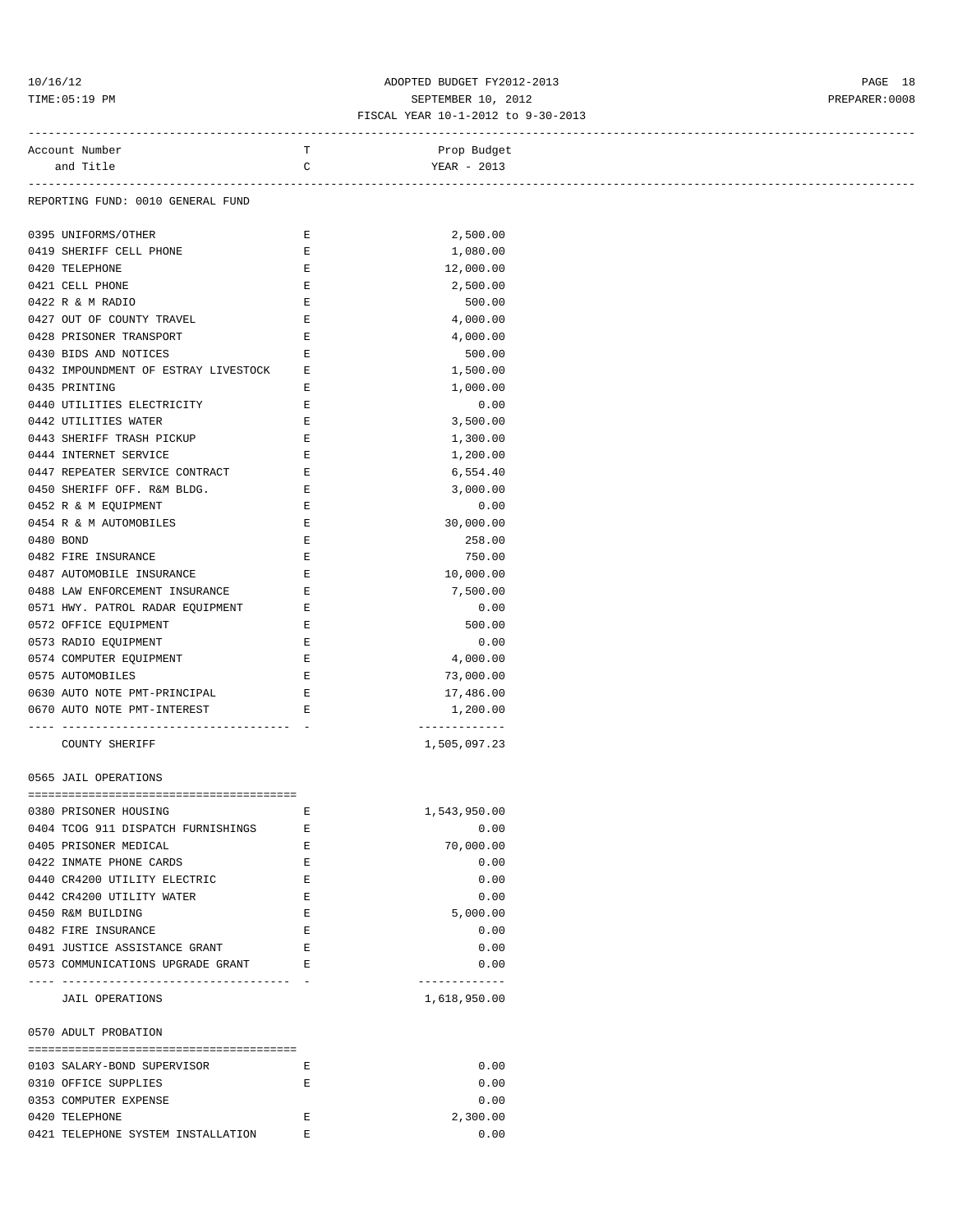### 10/16/12 ADOPTED BUDGET FY2012-2013 PAGE 19 TIME:05:19 PM PREPARER:0008

### FISCAL YEAR 10-1-2012 to 9-30-2013

| Account Number                                        | T            | Prop Budget                |  |
|-------------------------------------------------------|--------------|----------------------------|--|
| and Title                                             | $\mathbb{C}$ | YEAR - 2013                |  |
|                                                       |              |                            |  |
| REPORTING FUND: 0010 GENERAL FUND                     |              |                            |  |
|                                                       |              |                            |  |
| 0452 R & M EQUIPMENT                                  |              | 0.00                       |  |
| 0572 OFFICE EQUIPMENT                                 |              | 0.00                       |  |
|                                                       |              | -------------              |  |
| ADULT PROBATION                                       |              | 2,300.00                   |  |
|                                                       |              |                            |  |
| 0575 JUVENILE PROBATION                               |              |                            |  |
| 0225 TRAVEL ALLOWANCE                                 | $\mathbf{E}$ | 0.00                       |  |
| 0311 POSTAGE                                          | Е            | 0.00                       |  |
| 0408 DETENTION OPERATING COST E                       |              | 127,720.00                 |  |
| 0420 TELEPHONE                                        | E            | 0.00                       |  |
|                                                       |              | -------------              |  |
| JUVENILE PROBATION                                    |              | 127,720.00                 |  |
|                                                       |              |                            |  |
| 0590 HEALTH INSPECTOR                                 |              |                            |  |
|                                                       |              |                            |  |
| 0104 SALARIES DEPUTIES                                | E            | 12,893.09                  |  |
| 0107 SALARY TEMP/EXTRA                                | E            | 0.00                       |  |
| 0151 SALARY HEALTH INSPECTOR E                        |              | 31,200.64                  |  |
| 0201 SOCIAL SECURITY TAXES                            | $\mathbf{E}$ | 2,733.81                   |  |
| 0202 GROUP HEALTH & DENTAL INSURANCE E                |              | 11,107.35                  |  |
| 0203 RETIREMENT                                       | E            | 4,612.20                   |  |
| 0204 WORKERS' COMPENSATION                            | E            | 248.21                     |  |
| 0205 MEDICARE TAX                                     | E            | 639.36                     |  |
| 0310 OFFICE SUPPLIES                                  | Е            | 700.00                     |  |
| 0311 POSTAL EXPENSE                                   | Е            | 900.00                     |  |
| 0315 COPIER RENTAL                                    | E            | 450.00                     |  |
| 0330 AUTO EXPENSE GAS & OIL                           | E            | 1,200.00                   |  |
| 0420 TELEPHONE                                        | E            | 700.00                     |  |
| 0427 OUT OF COUNTY TRAVEL                             | Е            | 900.00                     |  |
| 0435 PRINTING                                         | Е            | 100.00                     |  |
| 0453 SOFTWARE MAINTENANCE SAFE<br><b>Experience E</b> |              | 300.00                     |  |
| 0454 R&M AUTO                                         | E            | 1,000.00                   |  |
| 0467 VISITING HEALTH INSPECTOR                        | E            | 150.00                     |  |
| 0480 BOND                                             | Е            | 0.00                       |  |
| 0481 DUES                                             | Е            | 111.00                     |  |
| 0487 AUTOMOBILE INSURANCE                             | Ε            | 400.00                     |  |
| 0572 TESTING EQUIPMENT                                | Е            | 150.00                     |  |
| 0575 AUTOMOBILE/PICKUP                                | Ε            | 17,500.00<br>------------- |  |
| HEALTH INSPECTOR                                      |              | 87,995.66                  |  |
|                                                       |              |                            |  |
| 0640 COUNTY SERVICES                                  |              |                            |  |
|                                                       |              |                            |  |
| 0410 FANNIN CO. CHILDRENS CTR                         | Е            | 5,000.00                   |  |
| 0411 FANNIN CO. WELFARE BOARD                         | Е            | 6,000.00                   |  |
| 0412 FANNIN CO. HISTORICAL SOC                        | Е            | 3,500.00                   |  |
| 0413 M.H.M.R.                                         | Е            | 22,500.00                  |  |
| 0414 FANNIN COUNTY CRISIS CENTER                      | Е            | 5,000.00                   |  |
| 0415 T.C.O.G.                                         | Е            | 0.00                       |  |
| 0416 TRI-COUNTY SNAP                                  | Е            | 2,103.00                   |  |
| 0419 TDH(HEALTH PARTNERSHIP)                          |              | 0.00                       |  |

0440 UTILITIES ELECTRICITY BOOK E 12,000.00 0441 UTILITIES GAS BOOK E 2,300.00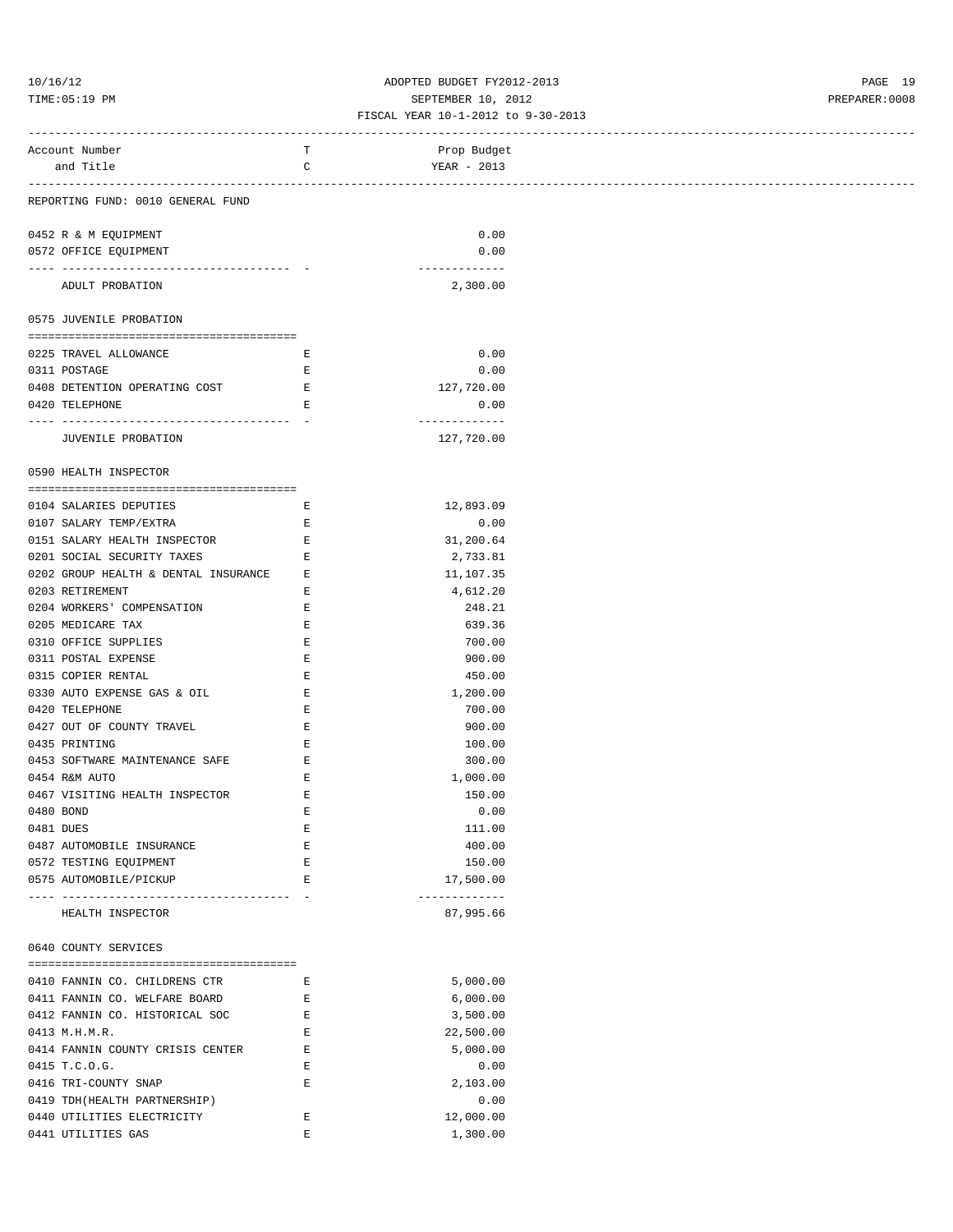# 10/16/12 ADOPTED BUDGET FY2012-2013 PAGE 20 TIME:05:19 PM SEPTEMBER 10, 2012 PREPARER:0008

|                                   |                              | FISCAL YEAR 10-1-2012 to 9-30-2013 |  |
|-----------------------------------|------------------------------|------------------------------------|--|
| Account Number                    | т                            | Prop Budget                        |  |
| and Title                         | C                            | YEAR - 2013                        |  |
| REPORTING FUND: 0010 GENERAL FUND |                              |                                    |  |
| 0442 UTILITIES WATER              | Е                            | 3,000.00                           |  |
| 0443 TRASH PICK-UP                | E                            | 500.00                             |  |
| 0450 R & M BUILDINGS (TDHS)       | $\mathbf E$                  | 0.00                               |  |
| 0482 FIRE INSURANCE               | Е                            | 2,400.00                           |  |
| 0493 DHS PARKING LOT              | Е                            | 0.00                               |  |
| COUNTY SERVICES                   |                              | -------------<br>63,303.00         |  |
| 0641 HEALTH OFFICER               |                              |                                    |  |
| 0102 SALARY APPOINTED OFFICIAL    | <b>Experience Experience</b> | 2,400.00                           |  |
| HEALTH OFFICER                    |                              | -------------<br>2,400.00          |  |
| 0645 INDIGENT CARE                |                              |                                    |  |
| 0102 SALARY IHC DIRECTOR          | Е                            | 32, 138. 19                        |  |
| 0107 SALARY ASSISTANT             | Е                            | 12,893.09                          |  |
| 0201 SOCIAL SECURITY TAX          | E                            | 2,791.94                           |  |
| 0202 GROUP HEALTH INSURANCE       | Е                            | 11,107.35                          |  |
| 0203 RETIREMENT                   | Е                            | 4,710.27                           |  |
| 0204 WORKER'S COMP                | Е                            | 256.68                             |  |
| 0205 MEDICARE TAX                 | E                            | 652.95                             |  |
| TOTAL SALARY & BENEFITS           |                              | 64,550.47                          |  |
| 0310 OFFICE SUPPLIES              | Е                            | 650.00                             |  |
| 0311 POSTAL EXPENSE               | Е                            | 300.00                             |  |
| 0330 BIDS & NOTICES               | Е                            | 100.00                             |  |
| 0353 COMPUTER EXPENSE             | Е                            | 800.00                             |  |
| 0385 PHARMACY SUBSCRIPTION FEE    | Е                            | 0.00                               |  |
| 0390 SUBSCRIPTIONS                | E                            | 100.00                             |  |
| SUBTOTAL OFFICE EXPENSE           |                              | 1,950.00                           |  |
| 0404 COBRA/INSURANCE              | Е                            | 0.00                               |  |
| 0407 INELIGIBLE IHC EXPENSE       | Ε                            | 0.00                               |  |
| 0409 DIEBETIC SUPPLIES            | E                            | 8,500.00                           |  |
| 0410 CERT. REG. NURSE ANES.       | Е                            | 2,500.00                           |  |
| 0411 PHYSICIAN, NON-EMERGENCY     | Ε                            | 45,000.00                          |  |
| 0412 PRESCRIPTIONS, DRUGS         | Ε                            | 81,000.00                          |  |
| 0413 HOSPITAL, INPATIENT          | Е                            | 131,000.00                         |  |
| 0414 HOSPITAL, OUTPATIENT         | Ε                            | 114,000.00                         |  |
| 0415 LABORATORY/ X-RAY            | E                            | 13,500.00                          |  |
| 0416 SKILLED NURSING FACILITY     | Ε                            | 0.00                               |  |
| 0417 FAMILY PLANNING              | Ε                            | 0.00                               |  |
| 0418 FED. QUALIFIED HEALTH CENTER | Ε                            | 12,025.00                          |  |
| 0419 COUNSELING SERVICE           | Ε                            | 400.00                             |  |
| 0420 RURAL HEALTH CLINIC          | Ε                            | 2,400.00                           |  |
| 0421 STATE HOSPITAL CONTRACTS     | Ε                            | 0.00                               |  |
| 0422 AMBULATORY SURGICAL CENTE    | E                            | 6,500.00                           |  |
| 0423 MEDICAL EQUIP. PURCHASE      | Ε                            | 1,000.00                           |  |
| 0424 DENTAL SERVICES              | Ε                            | 0.00                               |  |
| TOTAL MEDICAL/IHC                 |                              | 417,825.00                         |  |
| 0427 OUT OF COUNTY TRAVEL         | E                            | 500.00                             |  |
| 0429 FED. QUALIFIED HEALTH CEN    | Ε                            | 0.00                               |  |
| 0431 COUNSELING SERVICE           | E                            | 0.00                               |  |
|                                   |                              |                                    |  |

0435 PRINTING 300.00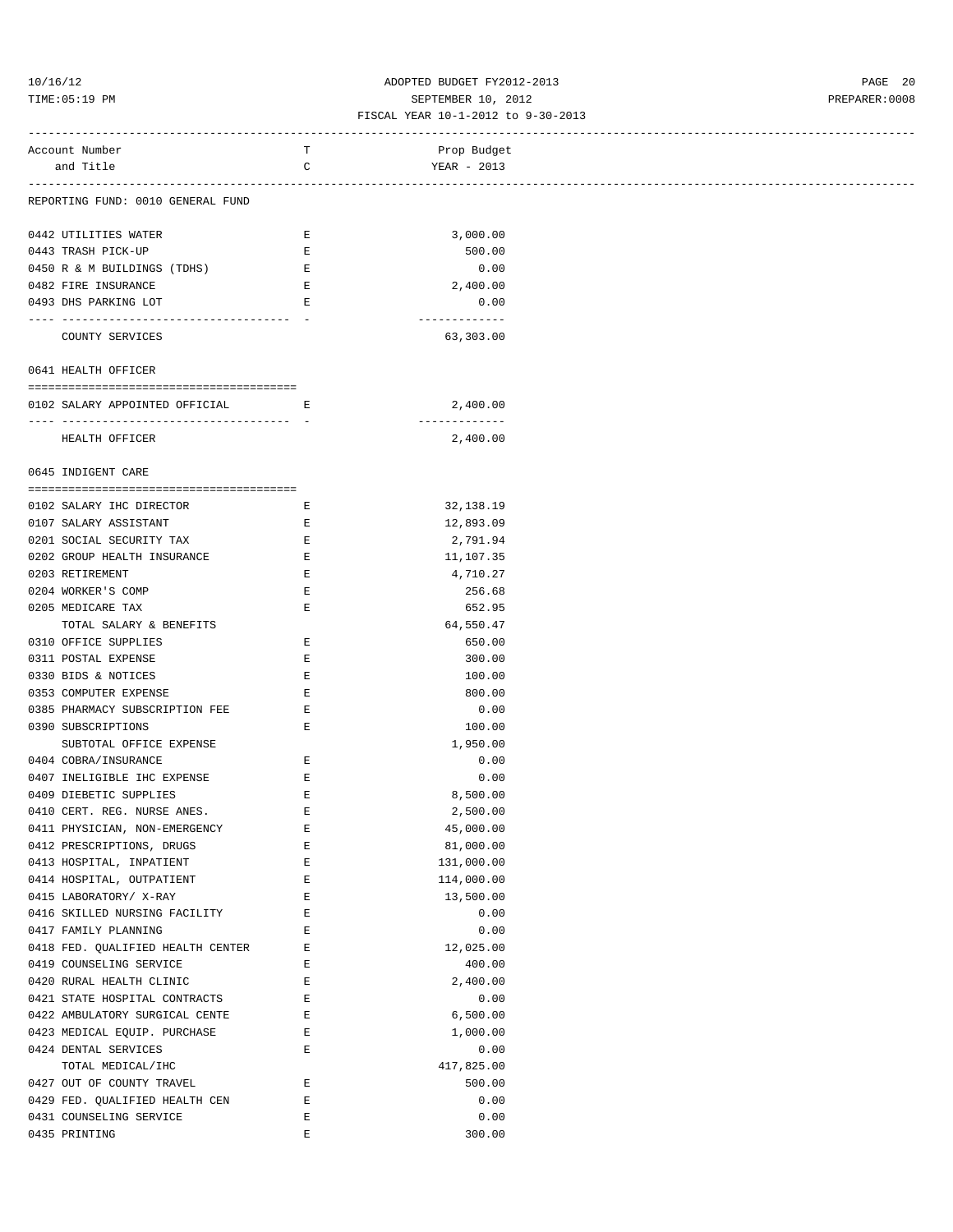### 10/16/12 ADOPTED BUDGET FY2012-2013 PAGE 21 TIME:05:19 PM SEPTEMBER 10, 2012 PREPARER:0008

| Account Number                         | T           | Prop Budget   |
|----------------------------------------|-------------|---------------|
| and Title                              | $\mathbf C$ | YEAR - 2013   |
|                                        |             |               |
| REPORTING FUND: 0010 GENERAL FUND      |             |               |
|                                        |             |               |
| 0440 TELEPHONE                         | Е           | 1,200.00      |
| 0441 DSL LINE                          | Е           | 600.00        |
| SERVICES & OTHER CHARGES               |             | 2,600.00      |
| 0574 COMPUTER EQUIPMENT                | Е           | 0.00          |
| CAPITAL OUTLAY                         |             | 0.00          |
|                                        |             | ------------- |
| INDIGENT CARE                          |             | 486,925.47    |
| 0646 CO-OP FUND                        |             |               |
|                                        |             |               |
| 0409 DIABETIC SUPPLIES                 | E           | 0.00          |
| 0411 PHYSICIAN                         | Е           | 0.00          |
| 0412 PRESCRIPTIONS, DRUGS              | E           | 0.00          |
|                                        |             | ------------- |
| CO-OP FUND                             |             | 0.00          |
|                                        |             |               |
| 0665 COUNTY AGENTS                     |             |               |
|                                        |             |               |
| 0105 SALARY SECRETARY                  | Е           | 29,025.02     |
| 0107 REGULAR-TEMP. PART-TIME           | E           | 0.00          |
| 0150 CO. AGENTS SALARIES               | Е           | 23, 467. 43   |
| 0201 SOCIAL SECURITY TAXES             | E           | 3,254.53      |
| 0202 GROUP HEALTH & DENTAL INSURANCE E |             | 7,404.90      |
| 0203 RETIREMENT                        | E           | 3,036.02      |
| 0204 WORKERS' COMPENSATION             | E           | 165.44        |
| 0205 MEDICARE TAX                      | $\mathbf E$ | 761.14        |
| 0310 OFFICE SUPPLIES                   | Е           | 1,100.00      |
| 0311 POSTAL EXPENSE                    | $\mathbf E$ | 400.00        |
| 0315 COPIER RENTAL                     | $\mathbf E$ | 1,800.00      |
| 0335 PROGRAM SUPPLIES                  | E           | 500.00        |
| 0421 CELL PHONE ALLOWANCE              | E           | 1,200.00      |
| 0422 DSL LINE                          | E           | 625.00        |
| 0427 IN/OUT CO.TRAVEL-AG.              | E           | 5,000.00      |
| 0428 IN/OUT CO.TRAVEL-F.C.S.           | $\mathbf E$ | 5,000.00      |
| 0572 OFFICE EQUIPMENT                  | $\mathbf E$ | 0.00          |
|                                        |             | ------------- |
| COUNTY AGENTS                          |             | 82,739.48     |
|                                        |             |               |
| 0696 DONATIONS & ALLOCATIONS           |             |               |
|                                        |             |               |
| 0491 SOIL & WATER CONSERVATION         | Ε           | 1,000.00      |
| 0492 INDIGENT BURIAL                   | Ε           | 2,000.00      |
| 0493 INDUSTRIAL COMMISION              | Ε           | 0.00          |
| 0494 FLOOD CONTROL SITE MAINTENANCE    | Ε           | 0.00          |
| 0495 PIPELINE SALES TAX REIMBURSEMENT  | Ε           | 0.00          |
|                                        |             | -----------   |
| DONATIONS & ALLOCATIONS                |             | 3,000.00      |
|                                        |             |               |
| GENERAL FUND                           |             |               |
| Income Totals                          |             | 10,073,927.99 |
| Expense Totals                         |             | 10,073,927.99 |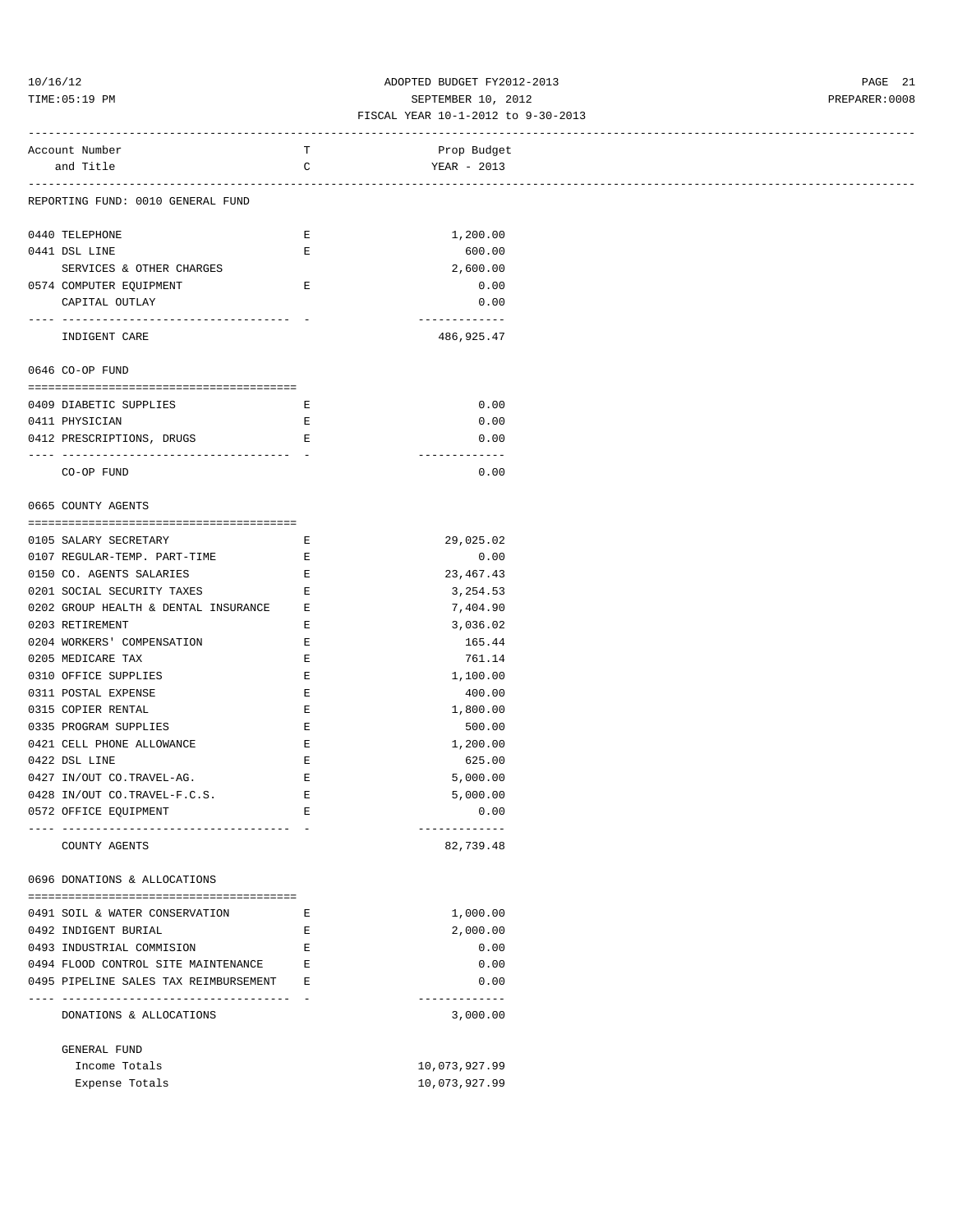# 10/16/12 ADOPTED BUDGET FY2012-2013 PAGE 22 TIME:05:19 PM SEPTEMBER 10, 2012 PREPARER:0008

| -----------------------                                                                                                                                                                                                                                                                                                                                                                                                  |              | ------------------------- |  |
|--------------------------------------------------------------------------------------------------------------------------------------------------------------------------------------------------------------------------------------------------------------------------------------------------------------------------------------------------------------------------------------------------------------------------|--------------|---------------------------|--|
| Account Number                                                                                                                                                                                                                                                                                                                                                                                                           | Т            | Prop Budget               |  |
| and Title                                                                                                                                                                                                                                                                                                                                                                                                                | $\mathsf C$  | YEAR - 2013               |  |
|                                                                                                                                                                                                                                                                                                                                                                                                                          |              |                           |  |
| REPORTING FUND: 0011 COURTHOUSE SECURITY                                                                                                                                                                                                                                                                                                                                                                                 |              |                           |  |
| 0340 FEES OF OFFICE                                                                                                                                                                                                                                                                                                                                                                                                      |              |                           |  |
|                                                                                                                                                                                                                                                                                                                                                                                                                          |              |                           |  |
| 0600 COUNTY CLERK FEES                                                                                                                                                                                                                                                                                                                                                                                                   | $\mathbf{I}$ | 7,000.00                  |  |
| 0650 DISTRICT CLERK FEES                                                                                                                                                                                                                                                                                                                                                                                                 | Ι.           | 3,500.00                  |  |
| 0651 JUSTICE OF PEACE FEES                                                                                                                                                                                                                                                                                                                                                                                               | I.           | 4,500.00                  |  |
|                                                                                                                                                                                                                                                                                                                                                                                                                          |              | -------------             |  |
| FEES OF OFFICE                                                                                                                                                                                                                                                                                                                                                                                                           |              | 15,000.00                 |  |
| 0360 INTEREST EARNINGS                                                                                                                                                                                                                                                                                                                                                                                                   |              |                           |  |
|                                                                                                                                                                                                                                                                                                                                                                                                                          |              |                           |  |
| 0100 INTEREST EARNINGS                                                                                                                                                                                                                                                                                                                                                                                                   | $\mathbf{I}$ | 50.00                     |  |
| -----------------------------------                                                                                                                                                                                                                                                                                                                                                                                      |              | -----------               |  |
| INTEREST EARNINGS                                                                                                                                                                                                                                                                                                                                                                                                        |              | 50.00                     |  |
|                                                                                                                                                                                                                                                                                                                                                                                                                          |              |                           |  |
| 0510 COURTHOUSE SECURITY EQUIP                                                                                                                                                                                                                                                                                                                                                                                           |              |                           |  |
| $\hskip-10.08cm \begin{array}{ l l }\hskip-0.08cm & \multicolumn{1}{ l }{} \hskip-0.08cm & \multicolumn{1}{ l }{} \hskip-0.08cm & \multicolumn{1}{ l }{} \hskip-0.08cm & \multicolumn{1}{ l }{} \hskip-0.08cm & \multicolumn{1}{ l }{} \hskip-0.08cm & \multicolumn{1}{ l }{} \hskip-0.08cm & \multicolumn{1}{ l }{} \hskip-0.08cm & \multicolumn{1}{ l }{} \hskip-0.08cm & \multicolumn{1}{ l }{} \h$<br>0571 EQUIPMENT | E            | 6,793.00                  |  |
| ------------------------------------                                                                                                                                                                                                                                                                                                                                                                                     |              | -------------             |  |
| COURTHOUSE SECURITY EQUIP                                                                                                                                                                                                                                                                                                                                                                                                |              | 6,793.00                  |  |
|                                                                                                                                                                                                                                                                                                                                                                                                                          |              |                           |  |
| 0560 BAILIFF                                                                                                                                                                                                                                                                                                                                                                                                             |              |                           |  |
|                                                                                                                                                                                                                                                                                                                                                                                                                          |              |                           |  |
| 0130 SALARY/BAILIFF                                                                                                                                                                                                                                                                                                                                                                                                      | Е            | 7,000.00                  |  |
| 0201 SOCIAL SECURITY                                                                                                                                                                                                                                                                                                                                                                                                     | Е            | 430.00                    |  |
| 0203 RETIREMENT                                                                                                                                                                                                                                                                                                                                                                                                          | $\mathbf E$  | 686.00                    |  |
| 0204 WORKER'S COMPENSATION                                                                                                                                                                                                                                                                                                                                                                                               | $\mathbf E$  | 40.00                     |  |
| 0205 MEDICARE                                                                                                                                                                                                                                                                                                                                                                                                            | $\mathbf E$  | 101.00                    |  |
| 0427 BAILIFF CONT.ED./OUT OF COUNTY                                                                                                                                                                                                                                                                                                                                                                                      | E            | 0.00                      |  |
| ----------------------------------<br><b>BAILIFF</b>                                                                                                                                                                                                                                                                                                                                                                     |              | -------------<br>8,257.00 |  |
| COURTHOUSE SECURITY                                                                                                                                                                                                                                                                                                                                                                                                      |              |                           |  |
| Income Totals                                                                                                                                                                                                                                                                                                                                                                                                            |              | 15,050.00                 |  |
| Expense Totals                                                                                                                                                                                                                                                                                                                                                                                                           |              | 15,050.00                 |  |
|                                                                                                                                                                                                                                                                                                                                                                                                                          |              |                           |  |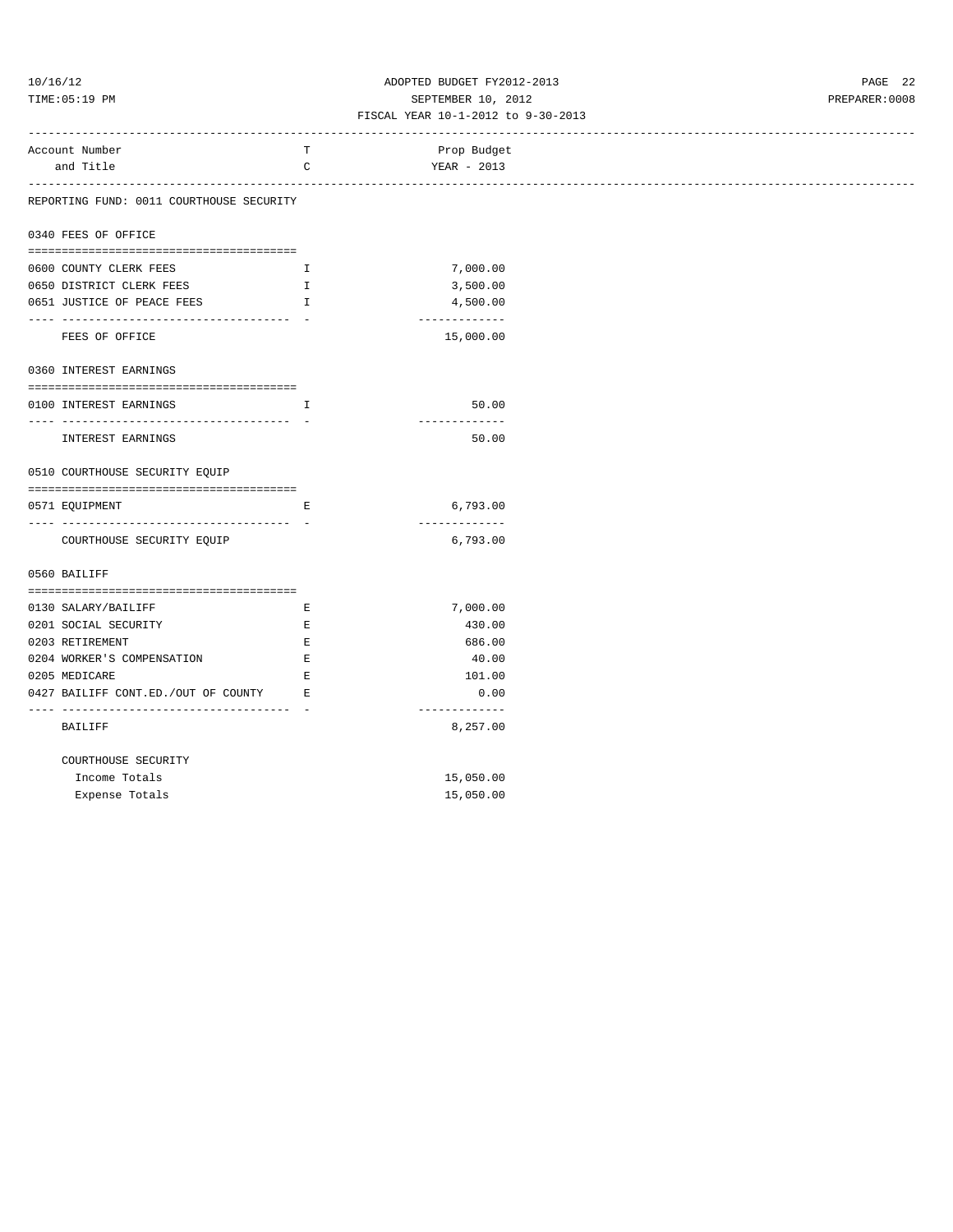# 10/16/12 ADOPTED BUDGET FY2012-2013 PAGE 23 TIME:05:19 PM SEPTEMBER 10, 2012 PREPARER:0008

| Account Number                                                     | т                                                               | Prop Budget               |
|--------------------------------------------------------------------|-----------------------------------------------------------------|---------------------------|
| and Title                                                          | C                                                               | YEAR - 2013               |
| .<br>REPORTING FUND: 0012 CO.CLK.VITAL STAT.FEE                    |                                                                 |                           |
|                                                                    |                                                                 |                           |
| 0360 INTEREST EARNINGS                                             |                                                                 |                           |
| 0100 INTEREST EARNINGS                                             | $\mathbf{I}$                                                    | 0.00                      |
| --------------------------------- -                                |                                                                 | -------------             |
| INTEREST EARNINGS                                                  |                                                                 | 0.00                      |
| 0370 MISCELLANEOUS INCOME                                          |                                                                 |                           |
|                                                                    |                                                                 |                           |
| 0134 CO.CLK.VITAL STAT.FEE<br>____________________________________ | $\mathbf{I}$ and $\mathbf{I}$ and $\mathbf{I}$ and $\mathbf{I}$ | 1,000.00                  |
| MISCELLANEOUS INCOME                                               |                                                                 | -------------<br>1,000.00 |
| 0403 CO.CLK. VITAL STATS.                                          |                                                                 |                           |
| -------------------------------------                              |                                                                 |                           |
| 0310 OFFICE SUPPLIES                                               | E                                                               | 1,000.00                  |
| CO.CLK. VITAL STATS.                                               |                                                                 | -------------<br>1,000.00 |
| CO.CLK.VITAL STAT.FEE                                              |                                                                 |                           |
| Income Totals                                                      |                                                                 | 1,000.00                  |
| Expense Totals                                                     |                                                                 | 1,000.00                  |
|                                                                    |                                                                 |                           |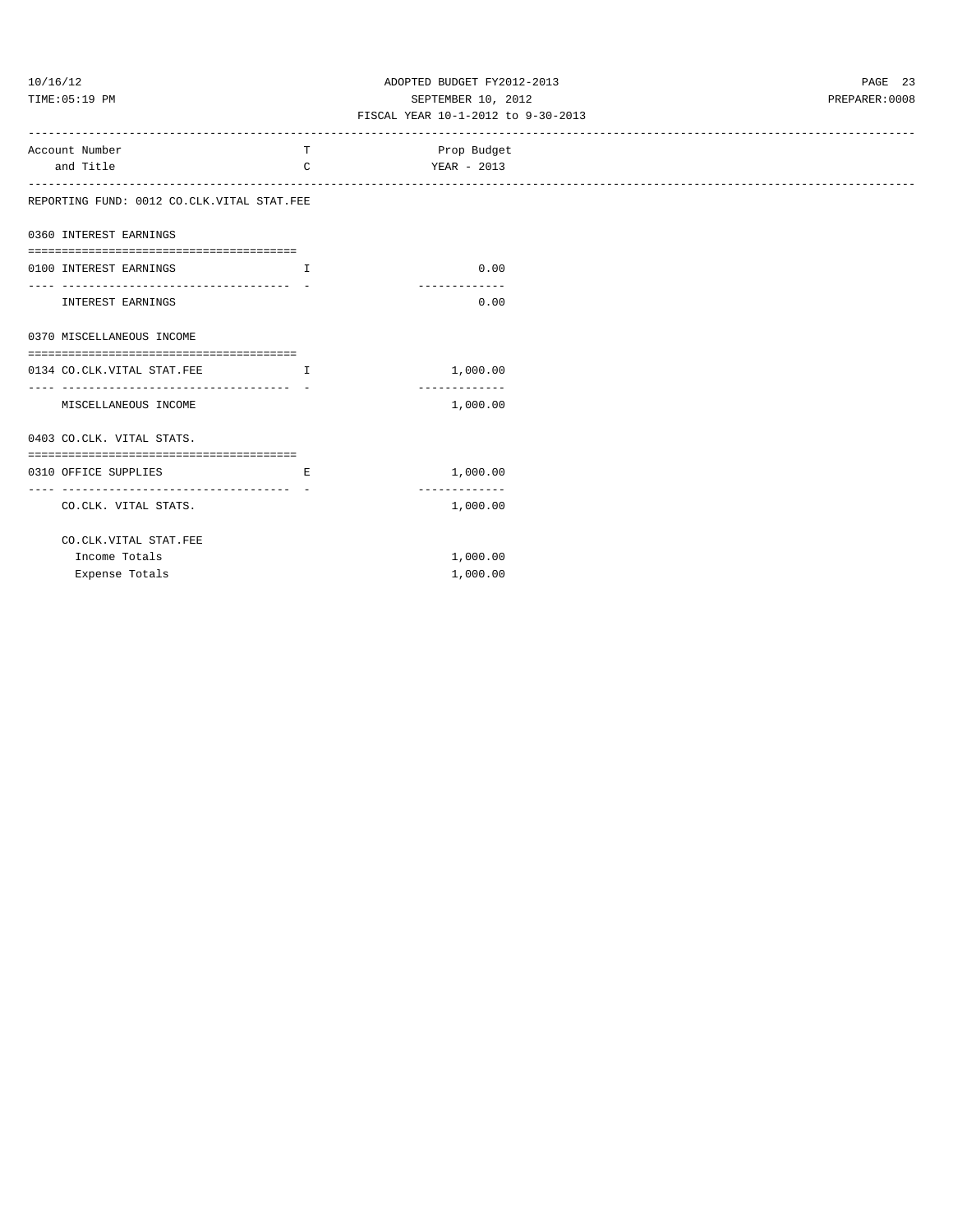# 10/16/12 ADOPTED BUDGET FY2012-2013 PAGE 24 TIME:05:19 PM SEPTEMBER 10, 2012 PREPARER:0008

| Account Number                                                  | т            | Prop Budget           |
|-----------------------------------------------------------------|--------------|-----------------------|
| and Title                                                       | $\mathsf{C}$ | YEAR - 2013           |
|                                                                 |              |                       |
| REPORTING FUND: 0013 BAIL BONDS TRUST FUND                      |              |                       |
|                                                                 |              |                       |
| 0345 BONDS                                                      |              |                       |
|                                                                 |              |                       |
| 0113 SURETY BAIL BOND FEE                                       | $\top$       | 0.00                  |
| --------------------------------------                          |              | -------------         |
| <b>BONDS</b>                                                    |              | 0.00                  |
|                                                                 |              |                       |
| 0370 MISCELLANEOUS                                              |              |                       |
|                                                                 |              |                       |
| 0130 REFUNDS & MISCELLANEOUS                                    | $\mathbf{T}$ | 0.00                  |
| 0132 TEMPORARY BOND SECURITY<br>------------------------------- | $\mathbb{T}$ | 0.00                  |
| MISCELLANEOUS                                                   |              | -------------<br>0.00 |
|                                                                 |              |                       |
| BAIL BONDS TRUST FUND                                           |              |                       |
| Income Totals                                                   |              | 0.00                  |
| Expense Totals                                                  |              | 0.00                  |
|                                                                 |              |                       |
|                                                                 |              |                       |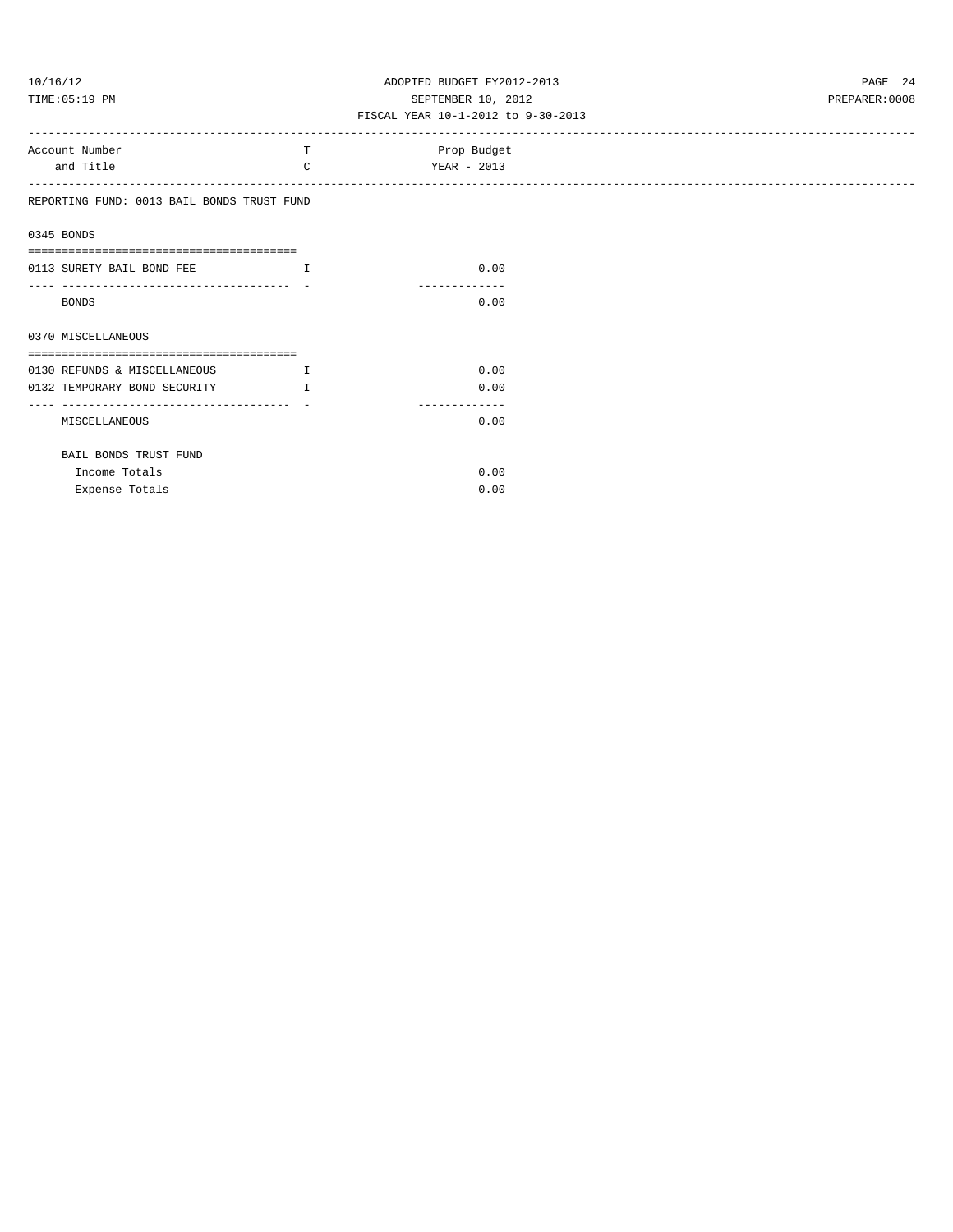# 10/16/12 ADOPTED BUDGET FY2012-2013 PAGE 25 TIME:05:19 PM SEPTEMBER 10, 2012 PREPARER:0008

| Account Number                                  | т                             | Prop Budget   |
|-------------------------------------------------|-------------------------------|---------------|
| and Title                                       | C                             | YEAR - 2013   |
|                                                 |                               |               |
| REPORTING FUND: 0014 JUSTICE CT. BLDG. SECURITY |                               |               |
|                                                 |                               |               |
| 0370 MISCELLANEOUS INCOME                       |                               |               |
|                                                 |                               |               |
| 0168 JUSTICE CT. BLDG. SEC. FEE                 | . The contract of $\mathbf I$ | 1,200.00      |
| -------------------------------                 |                               |               |
| MISCELLANEOUS INCOME                            |                               | 1,200.00      |
|                                                 |                               |               |
| 0435 JUSTICE CT. BLDG. EXP.                     |                               |               |
| --------------------------------------          |                               |               |
| 0320 SECURITY EXPENSE                           | E.                            | 1,200.00      |
| ------------------------------------            |                               | ------------- |
| JUSTICE CT. BLDG. EXP.                          |                               | 1,200.00      |
|                                                 |                               |               |
| JUSTICE CT. BLDG. SECURITY                      |                               |               |
| Income Totals                                   |                               | 1,200.00      |
| Expense Totals                                  |                               | 1,200.00      |
|                                                 |                               |               |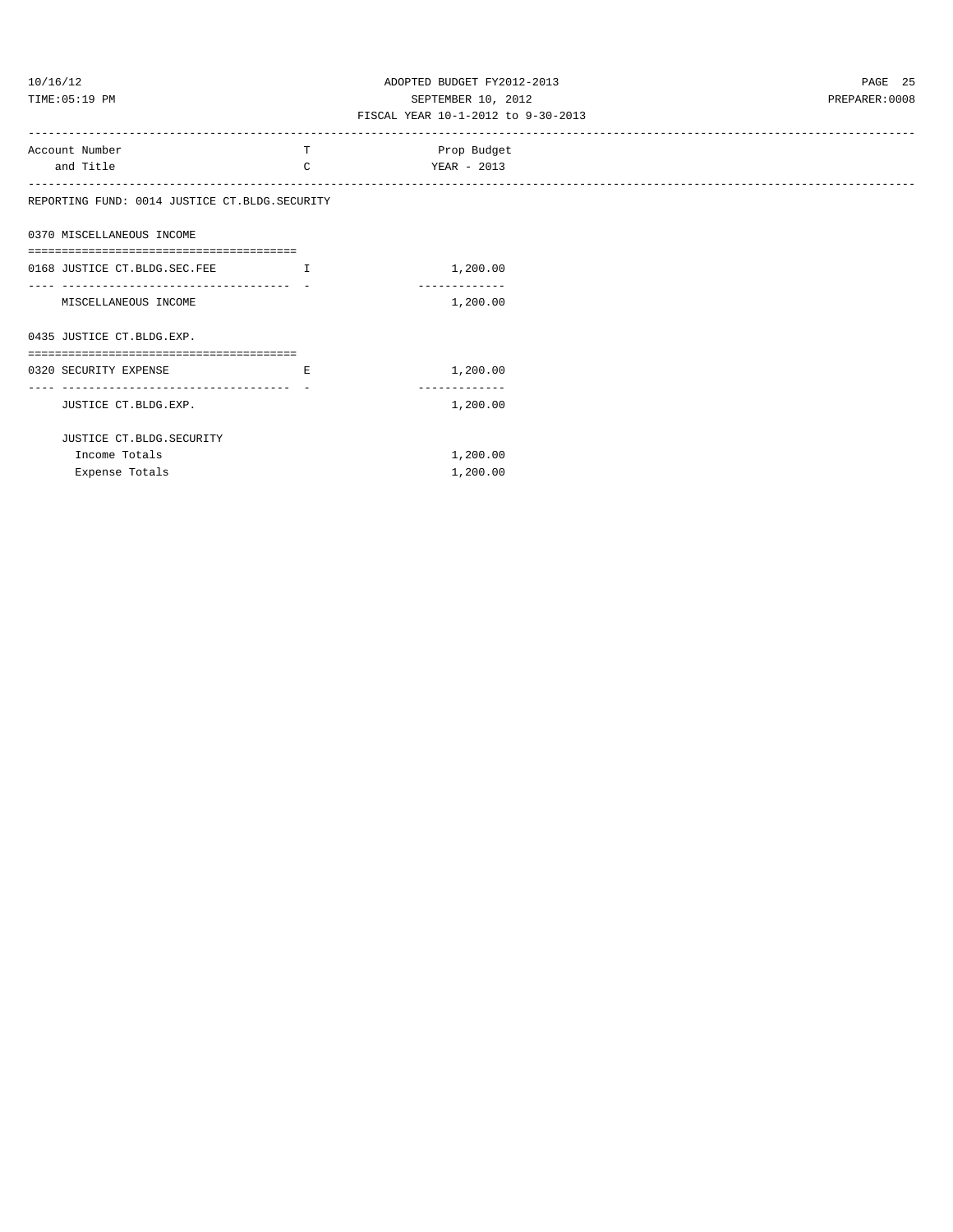# 10/16/12 ADOPTED BUDGET FY2012-2013 PAGE 26 TIME:05:19 PM SEPTEMBER 10, 2012 PREPARER:0008

| Account Number                             | T             | Prop Budget   |
|--------------------------------------------|---------------|---------------|
| and Title                                  | $\mathcal{C}$ | YEAR - 2013   |
|                                            |               |               |
| REPORTING FUND: 0016 CO.JUDGE EXCESS SUPP. |               |               |
| 0370 MISCELLANEOUS INCOME                  |               |               |
| -------------------------------------      |               |               |
| 0149 CO. JUDGE EXCESS SUPP. I              |               | 1,500.00      |
|                                            |               | ------------- |
| MISCELLANEOUS INCOME                       |               | 1,500.00      |
|                                            |               |               |
| 0400 CO. JUDGE EXCESS SUPP.                |               |               |
|                                            |               |               |
| 0310 OFFICE SUPPLIES                       | Е             | 300.00        |
| 0427 OUT OF COUNTY TRAVEL                  | Ε             | 0.00          |
| 0572 OFFICE EQUIPMENT                      | Е             | 900.00        |
| 0590 COUNTY JUDGE BOOKS                    | Ε             | 300.00        |
| CO. JUDGE EXCESS SUPP.                     |               | 1,500.00      |
| CO.JUDGE EXCESS SUPP.                      |               |               |
| Income Totals                              |               | 1,500.00      |
| Expense Totals                             |               | 1,500.00      |
|                                            |               |               |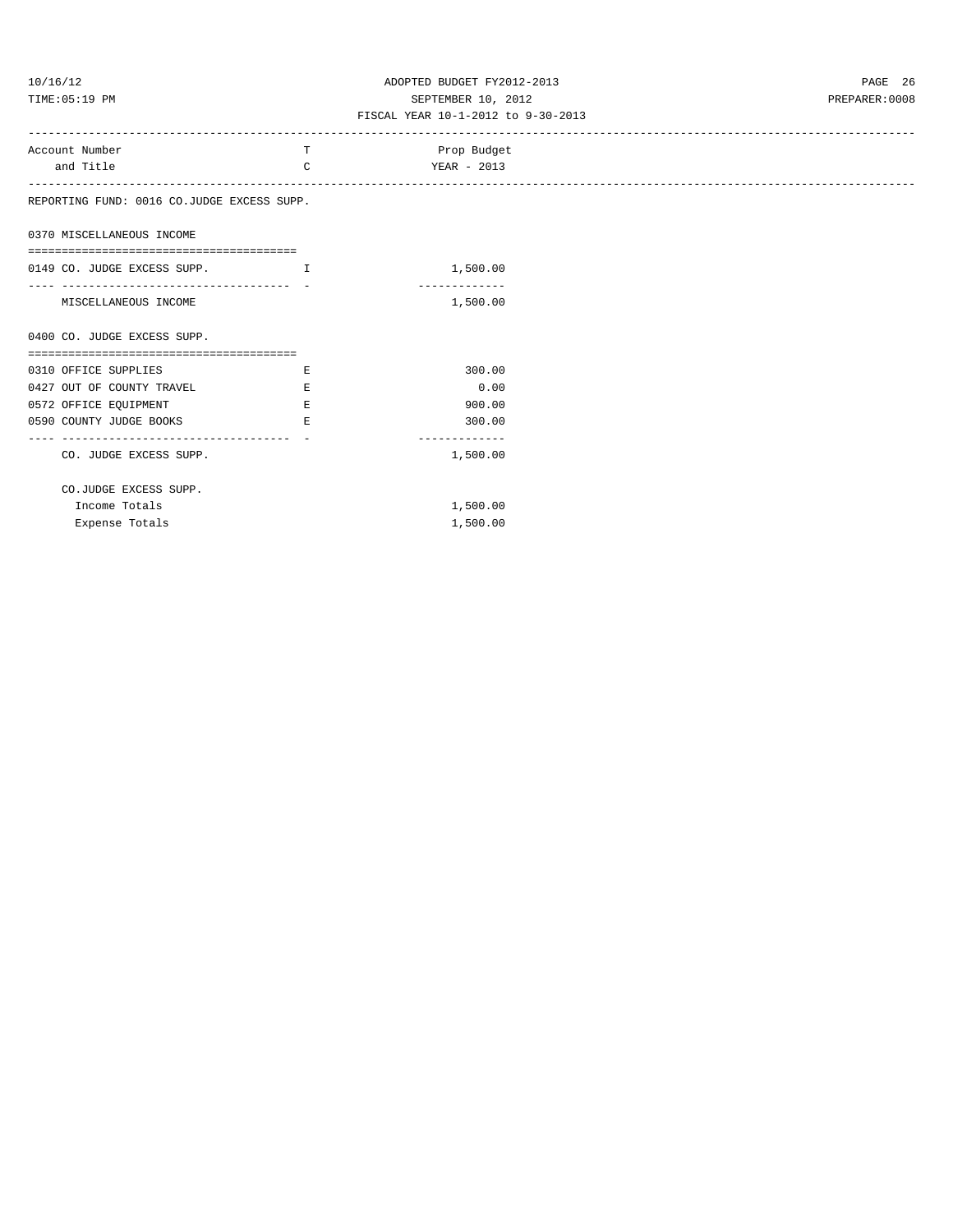# 10/16/12 ADOPTED BUDGET FY2012-2013 PAGE 27 TIME:05:19 PM SEPTEMBER 10, 2012 PREPARER:0008

| Account Number                                | T                                     | Prop Budget   |
|-----------------------------------------------|---------------------------------------|---------------|
| and Title                                     | C                                     | YEAR - 2013   |
|                                               |                                       |               |
| REPORTING FUND: 0017 PROBATE JUDGES EDUCATION |                                       |               |
|                                               |                                       |               |
| 0340 FEES OF OFFICE                           |                                       |               |
|                                               |                                       |               |
| 0131 PROBATE JUDGES EDUCATION I               |                                       | 500.00        |
| ____________________________                  |                                       | ------------- |
| FEES OF OFFICE                                |                                       | 500.00        |
|                                               |                                       |               |
| 0370 MISCELLANEOUS                            |                                       |               |
|                                               |                                       |               |
| 0130 REFUNDS & MISCELLANEOUS I                |                                       | 0.00          |
|                                               |                                       | ------------- |
| MISCELLANEOUS                                 |                                       | 0.00          |
|                                               |                                       |               |
| 0400 PROBATE JUDGES EDUCATION                 |                                       |               |
|                                               |                                       |               |
| 0427 OUT OF COUNTY TRAVEL                     | and the state of the state of the Bar | 500.00        |
|                                               |                                       | ------------- |
| PROBATE JUDGES EDUCATION                      |                                       | 500.00        |
|                                               |                                       |               |
| PROBATE JUDGES EDUCATION                      |                                       |               |
| Income Totals                                 |                                       | 500.00        |
| Expense Totals                                |                                       | 500.00        |
|                                               |                                       |               |
|                                               |                                       |               |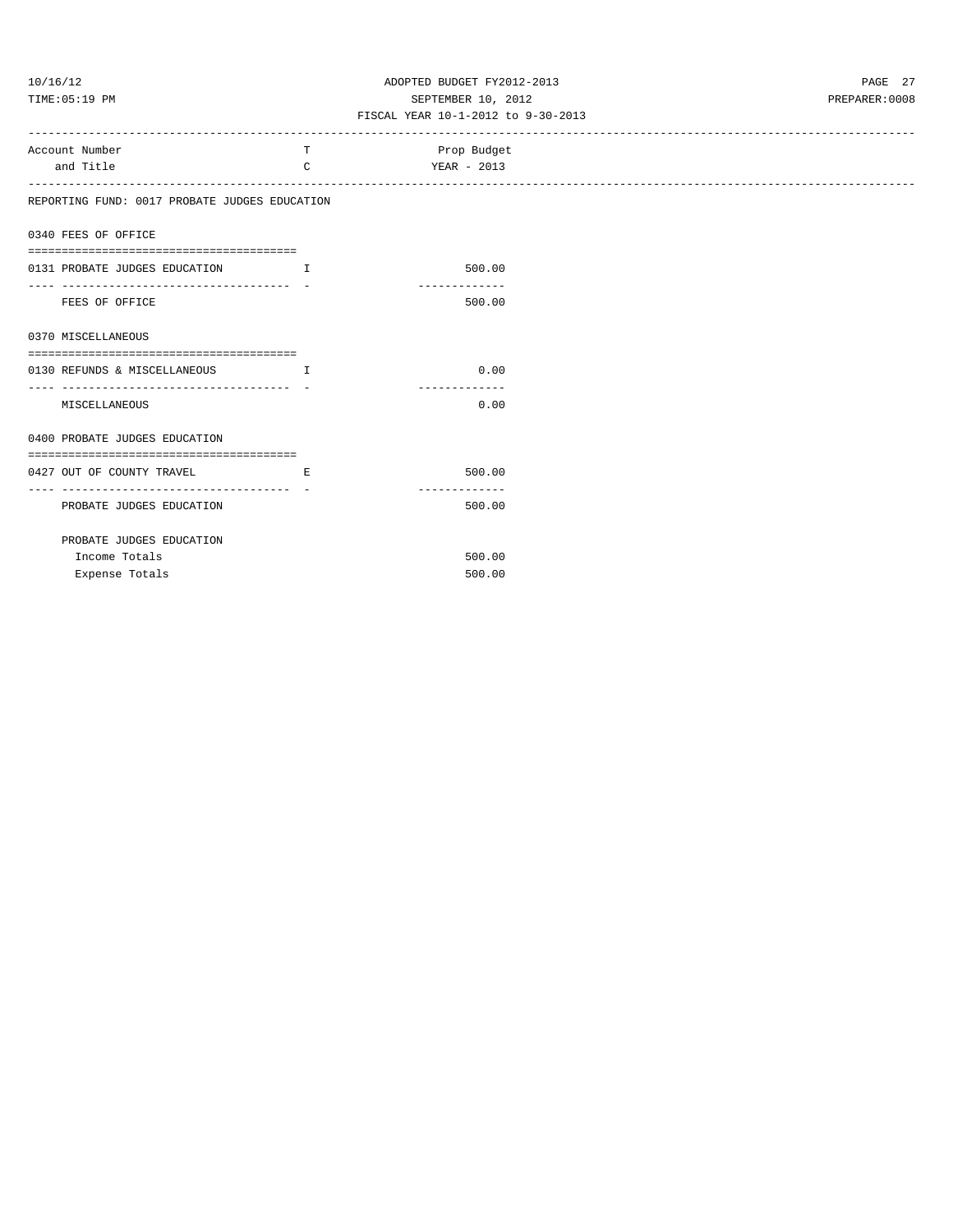# 10/16/12 ADOPTED BUDGET FY2012-2013 PAGE 28 TIME:05:19 PM SEPTEMBER 10, 2012 PREPARER:0008

| -----------------------                                                            |                               |                            |
|------------------------------------------------------------------------------------|-------------------------------|----------------------------|
| Account Number                                                                     | т                             | Prop Budget                |
| and Title                                                                          | C                             | YEAR - 2013                |
| -----------------------------------<br>REPORTING FUND: 0018 CO.CLERK RECORD MNGMT. |                               |                            |
|                                                                                    |                               |                            |
| 0300 CASH                                                                          |                               |                            |
| 0118 BEGINNING CASH BALANCE                                                        | $\mathbf{I}$ and $\mathbf{I}$ | 18,040.06                  |
|                                                                                    |                               | -------------              |
| CASH                                                                               |                               | 18,040.06                  |
| 0360 INTEREST EARNINGS                                                             |                               |                            |
|                                                                                    |                               |                            |
| 0100 INTEREST EARNINGS                                                             | $\mathbb{I}$                  | 50.00                      |
|                                                                                    |                               | -------------              |
| INTEREST EARNINGS                                                                  |                               | 50.00                      |
|                                                                                    |                               |                            |
| 0370 MISCELLENEOUS INCOME                                                          |                               |                            |
| 0130 REFUNDS & MISCELLANEOUS                                                       | I                             | 0.00                       |
| 0133 CO.CLERK PRESERVE REC FEE                                                     | $\mathbf{I}$                  | 60,000.00                  |
|                                                                                    |                               | -------------              |
| MISCELLENEOUS INCOME                                                               |                               | 60,000.00                  |
|                                                                                    |                               |                            |
| 0402 CO. CLERK RECORD MNGMT.                                                       |                               |                            |
|                                                                                    |                               |                            |
| 0103 SALARY ASSISTANT<br>0107 SALARY TEMP/EXTRA                                    | Е<br>E                        | 32,885.62<br>7,500.00      |
| 0201 SOCIAL SECURITY TAXES                                                         | $\mathbf E$                   | 2,508.91                   |
| 0202 GROUP HEALTH INSURANCE                                                        | $\mathbf{E}% _{0}$            | 7,404.90                   |
| 0203 RETIREMENT                                                                    | Е                             | 4,224.84                   |
| 0204 WORKERS COMPENSATION                                                          | $\mathbf E$                   | 230.20                     |
| 0205 MEDICARE TAX                                                                  | Е                             | 585.59                     |
| 0310 OFFICE SUPPLIES                                                               | $\mathbf E$                   | 800.00                     |
| 0312 IMAGING SYSTEM                                                                | E                             | 21,000.00                  |
| 0315 COPIER MAINTENANCE                                                            | $\mathbf E$                   | 250.00                     |
| 0420 TELEPHONE                                                                     | $\mathbf E$                   | 700.00                     |
| 0423 JAZZ DRIVE-TITLE CO.                                                          | Е                             | 0.00                       |
| 0490 CO. CLERK MISCELLANEOUS                                                       | $\mathbf E$                   | 0.00                       |
| 0574 COMPUTER EQUIPMENT                                                            | Е                             | 0.00                       |
| ----------------------------------<br>CO. CLERK RECORD MNGMT.                      |                               | -------------<br>78,090.06 |
| CO.CLERK RECORD MNGMT.                                                             |                               |                            |
| Income Totals                                                                      |                               | 78,090.06                  |
| Expense Totals                                                                     |                               | 78,090.06                  |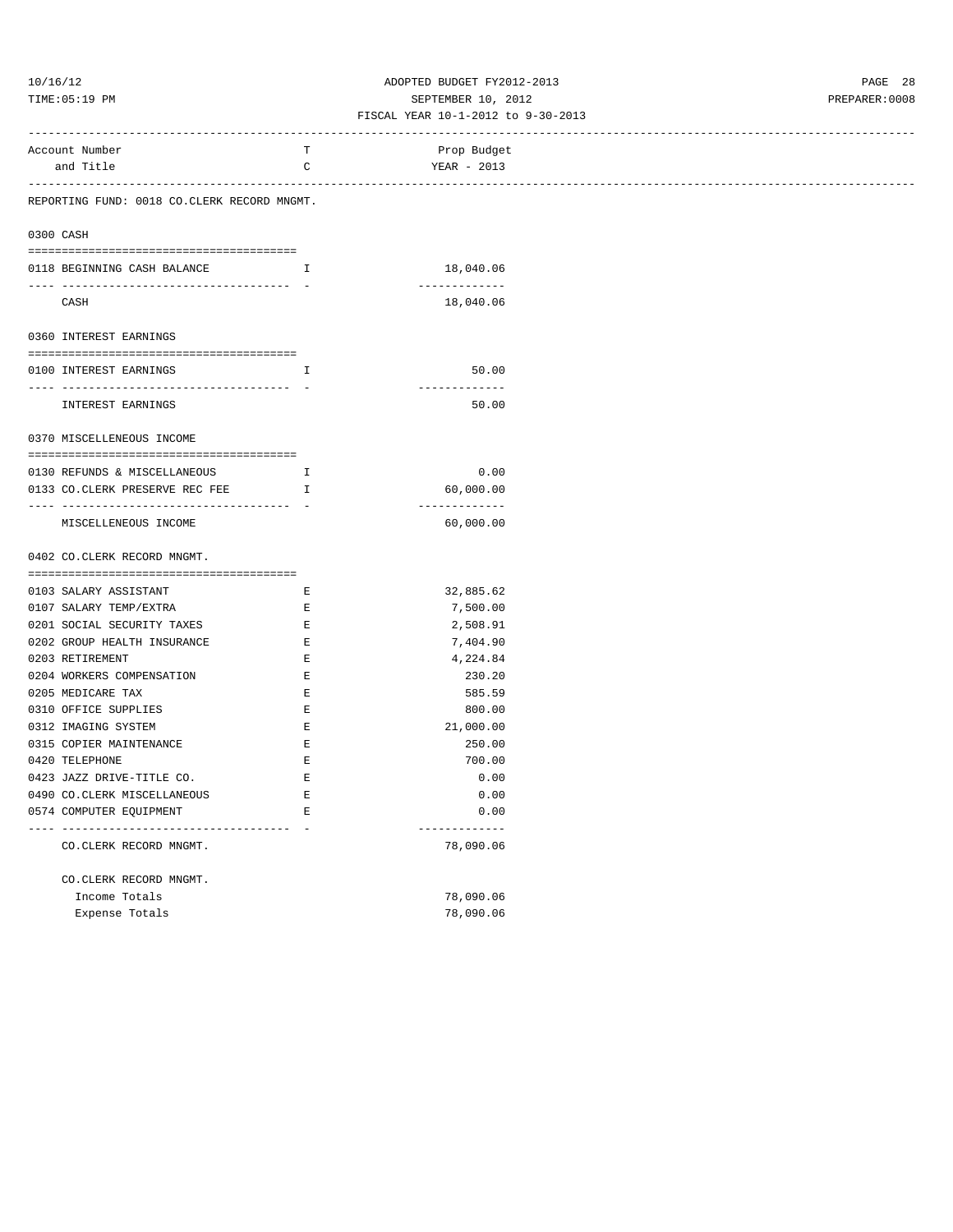# 10/16/12 ADOPTED BUDGET FY2012-2013 PAGE 29 TIME:05:19 PM SEPTEMBER 10, 2012 PREPARER:0008

| Account Number                               | T                                              | Prop Budget   |
|----------------------------------------------|------------------------------------------------|---------------|
| and Title                                    | $\mathcal{C}$                                  | YEAR - 2013   |
|                                              |                                                |               |
| REPORTING FUND: 0019 DIST.CLK.RECORDS MNGMT. |                                                |               |
| 0360 INTEREST EARNINGS                       |                                                |               |
|                                              |                                                |               |
| 0100 INTEREST EARNINGS                       | T.                                             | 10.00         |
|                                              |                                                | ------------- |
| INTEREST EARNINGS                            |                                                | 10.00         |
|                                              |                                                |               |
| 0370 MISCELLEANEOUS INCOME                   |                                                |               |
|                                              |                                                |               |
| 0136 DIST.CLK.PRES.REC.FEE                   | $\mathbf{I}$ and $\mathbf{I}$ and $\mathbf{I}$ | 3,000.00      |
|                                              |                                                | ------------- |
| MISCELLEANEOUS INCOME                        |                                                | 3,000.00      |
| 0450 DIST. CLERK REC. MNGMT.                 |                                                |               |
|                                              |                                                |               |
| 0107 SALARY TEMP/EXTRA                       | Е                                              | 0.00          |
| 0201 SOCIAL SECURITY TAXES                   | E                                              | 0.00          |
| 0205 MEDICARE TAX                            | E                                              | 0.00          |
| 0310 OFFICE SUPPLIES                         | E.                                             | 500.00        |
| 0435 PRINTING                                | Е                                              | 600.00        |
| 0572 OFFICE EQUIPMENT                        | E.                                             | 1,910.00      |
| -----------------------------------          |                                                | ------------- |
| DIST. CLERK REC. MNGMT.                      |                                                | 3,010.00      |
| DIST.CLK.RECORDS MNGMT.                      |                                                |               |
| Income Totals                                |                                                | 3,010.00      |
| Expense Totals                               |                                                | 3,010.00      |
|                                              |                                                |               |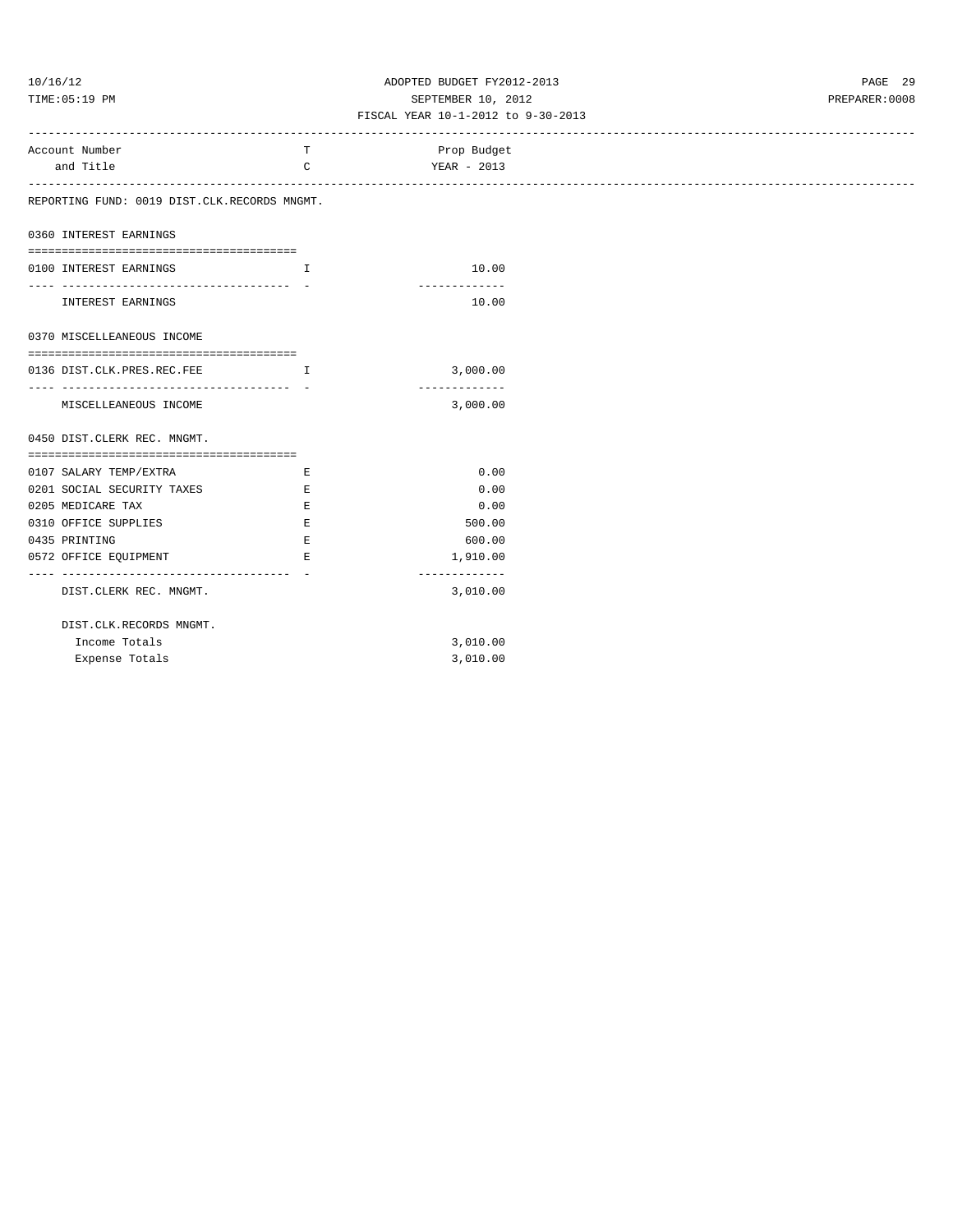# 10/16/12 ADOPTED BUDGET FY2012-2013 PAGE 30 TIME:05:19 PM SEPTEMBER 10, 2012 PREPARER:0008

| Account Number                                 | т                                      | Prop Budget   |
|------------------------------------------------|----------------------------------------|---------------|
| and Title                                      | $\mathtt{C}$                           | YEAR - 2013   |
|                                                |                                        |               |
| REPORTING FUND: 0020 COUNTY OFFICES REC.MNGMT. |                                        |               |
| 0360 INTEREST EARNINGS                         |                                        |               |
|                                                |                                        |               |
| 0100 INTEREST EARNINGS                         | $\mathbf{I}$ and $\mathbf{I}$ .        | 30.00         |
| ---------------- -                             |                                        | ------------  |
| INTEREST EARNINGS                              |                                        | 30.00         |
| 0370 MISCELLENEOUS INCOME                      |                                        |               |
|                                                |                                        |               |
| 0135 CO.OFFICE REC.MNGMT.FEE                   | $\mathbf{I}$ . The set of $\mathbf{I}$ | 15,000.00     |
| ----------------------------- -                |                                        | ------------- |
| MISCELLENEOUS INCOME                           |                                        | 15,000.00     |
|                                                |                                        |               |
| 0449 COUNTY OFFICES REC.MNGMT.                 |                                        |               |
|                                                |                                        |               |
| 0103 SALARY ASSISTANT                          | Е                                      | 0.00          |
| 0107 SALARY TEMP./EXTRA                        | E                                      | 4,143.40      |
| 0201 SOCIAL SECURITY TAXES                     | E                                      | 256.89        |
| 0202 GROUP HEALTH INSURANCE                    | E                                      | 0.00          |
| 0203 RETIREMENT                                | $\mathbf E$                            | 433.40        |
| 0204 WORKERS COMPENSATION                      | E                                      | 23.62         |
| 0205 MEDICARE TAX                              | Е                                      | 60.08         |
| 0310 OFFICE SUPPLIES                           | Е                                      | 500.00        |
| 0400 RECORDS STORAGE SHELVING                  | <b>Expanding Expanding</b>             | 2,500.00      |
| 0460 EQUIPMENT RENTAL                          | E                                      | 500.00        |
| 0574 COMPUTER EQUIPMENT                        | E                                      | 6,612.61      |
| ----------------------------------             |                                        | ------------- |
| COUNTY OFFICES REC.MNGMT.                      |                                        | 15,030.00     |
|                                                |                                        |               |
| COUNTY OFFICES REC.MNGMT.<br>Income Totals     |                                        |               |
|                                                |                                        | 15,030.00     |
| Expense Totals                                 |                                        | 15,030.00     |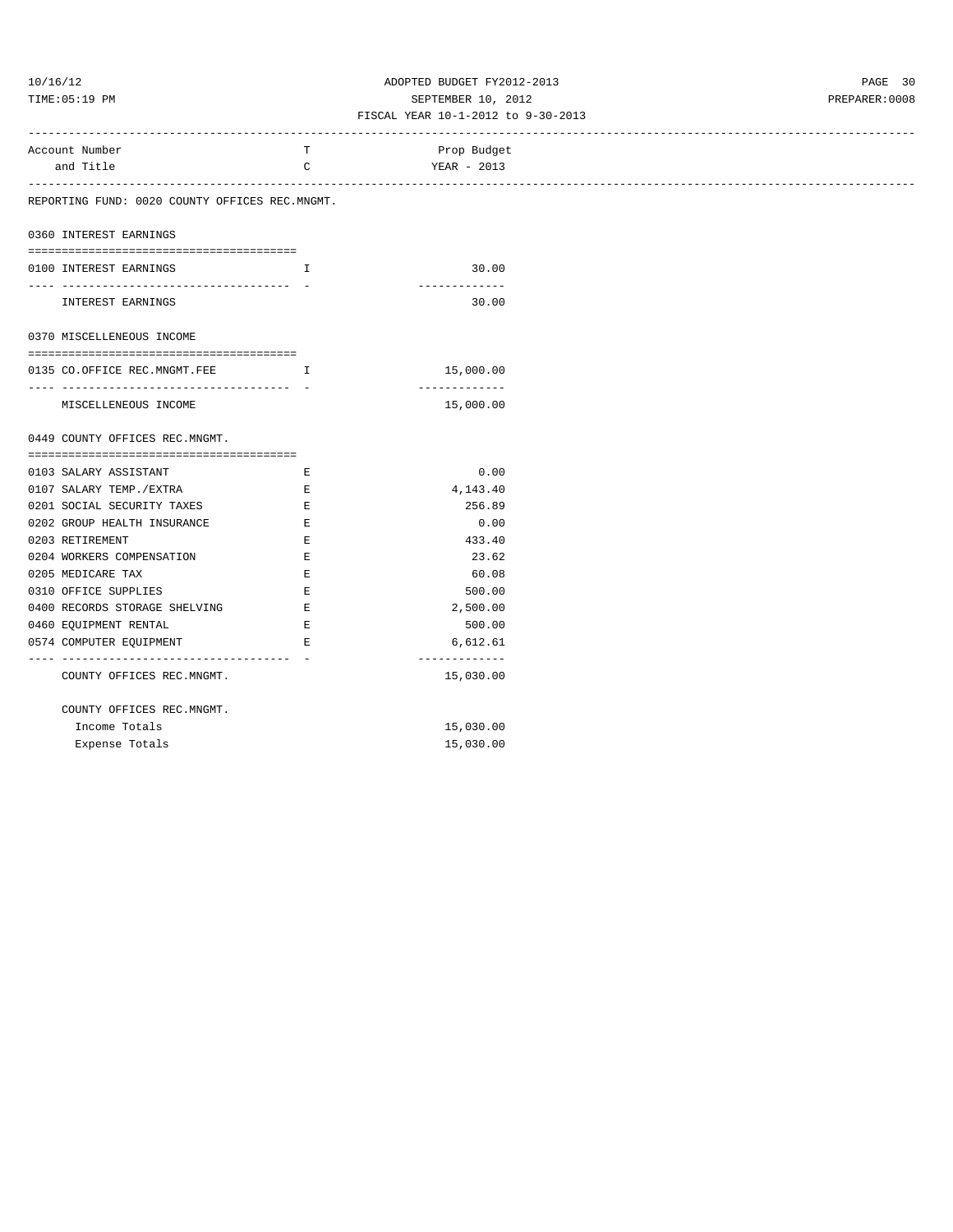## 10/16/12 ADOPTED BUDGET FY2012-2013 PAGE 31 TIME:05:19 PM SEPTEMBER 10, 2012 PREPARER:0008

#### FISCAL YEAR 10-1-2012 to 9-30-2013 ------------------------------------------------------------------------------------------------------------------------------------

| Account Number<br>and Title                                  | T<br>C                        | Prop Budget<br>YEAR - 2013  |
|--------------------------------------------------------------|-------------------------------|-----------------------------|
|                                                              |                               |                             |
| REPORTING FUND: 0021 FANNIN CO. R & B #1 FUND                |                               |                             |
| 0205 SHORT-TERM LOANS PAYABLE                                |                               |                             |
| 0170 SHORT-TERM LOAN/ROW                                     | Е                             | 0.00                        |
| 0571 SHORT-TERM LOAN/EQUIPMENT                               | E                             | 0.00                        |
|                                                              |                               | -------------               |
| SHORT-TERM LOANS PAYABLE                                     |                               | 0.00                        |
| 0300 TOTAL REV/TRANSFERS                                     |                               |                             |
| 0121 BEGINNING CASH BALANCE                                  | $\mathbf{I}$                  | 91,000.00                   |
| TOTAL REV/TRANSFERS                                          |                               | -------------<br>91,000.00  |
|                                                              |                               |                             |
| 0310 PROPERTY TAXES                                          |                               |                             |
| 0110 CURRENT TAXES                                           | Ι.                            | 334,907.05                  |
| 0120 DELINQUENT TAXES                                        | Ι.                            | 5,000.00                    |
|                                                              |                               | -------------               |
| PROPERTY TAXES                                               |                               | 339,907.05                  |
| 0318 OTHER TAXES                                             |                               |                             |
| 0120 PAY N LIEU TAX/GRASSLAND                                | Ι.                            | 950.00                      |
| 0121 PAY N LIEU TAX/NTMWD                                    | $\mathbf{I}$ and $\mathbf{I}$ | 2,261.17                    |
| 0160 SALES TAX REVENUES                                      | I                             | 31,775.55                   |
| OTHER TAXES                                                  |                               | -------------<br>34,986.72  |
|                                                              |                               |                             |
| 0321 FEES OF TAX COLLECTOR                                   |                               |                             |
| 0200 CAR REGISTRATION/SALES TAX                              | $\mathbf{I}$                  | 120,000.00                  |
| 0300 COUNTY'S ADDITIONAL \$10                                | Ι.                            | 60,000.00                   |
| 0301 CAR SALES TAX                                           |                               | 0.00                        |
| -----------------------------------<br>FEES OF TAX COLLECTOR |                               | -------------<br>180,000.00 |
|                                                              |                               |                             |
| 0330 GRANTS                                                  |                               |                             |
| 0200 FEMA GRANT                                              | I.                            | 0.00                        |
| 0400 NAT. RES. CONS. SERV. GRANT                             | Ι.                            | 0.00                        |
| 0600 TDRA GRANT                                              | I                             | 0.00                        |
| GRANTS                                                       |                               | -------------<br>0.00       |
|                                                              |                               |                             |
| 0350 FINES                                                   |                               |                             |
| 0403 COUNTY CLERK FINES                                      | $\mathbf{I}$                  | 13,000.00                   |
| 0450 DISTRICT CLERK FINES                                    | $\mathbb{I}$                  | 11,000.00                   |
| 0455 J. P. #1 FINES                                          | Ι.                            | 11,000.00                   |
| 0456 J. P. #2 FINES                                          | I                             | 2,000.00                    |
| 0457 J. P. #3 FINES                                          | I                             | 700.00                      |
| FINES                                                        |                               | -------------<br>37,700.00  |
|                                                              |                               |                             |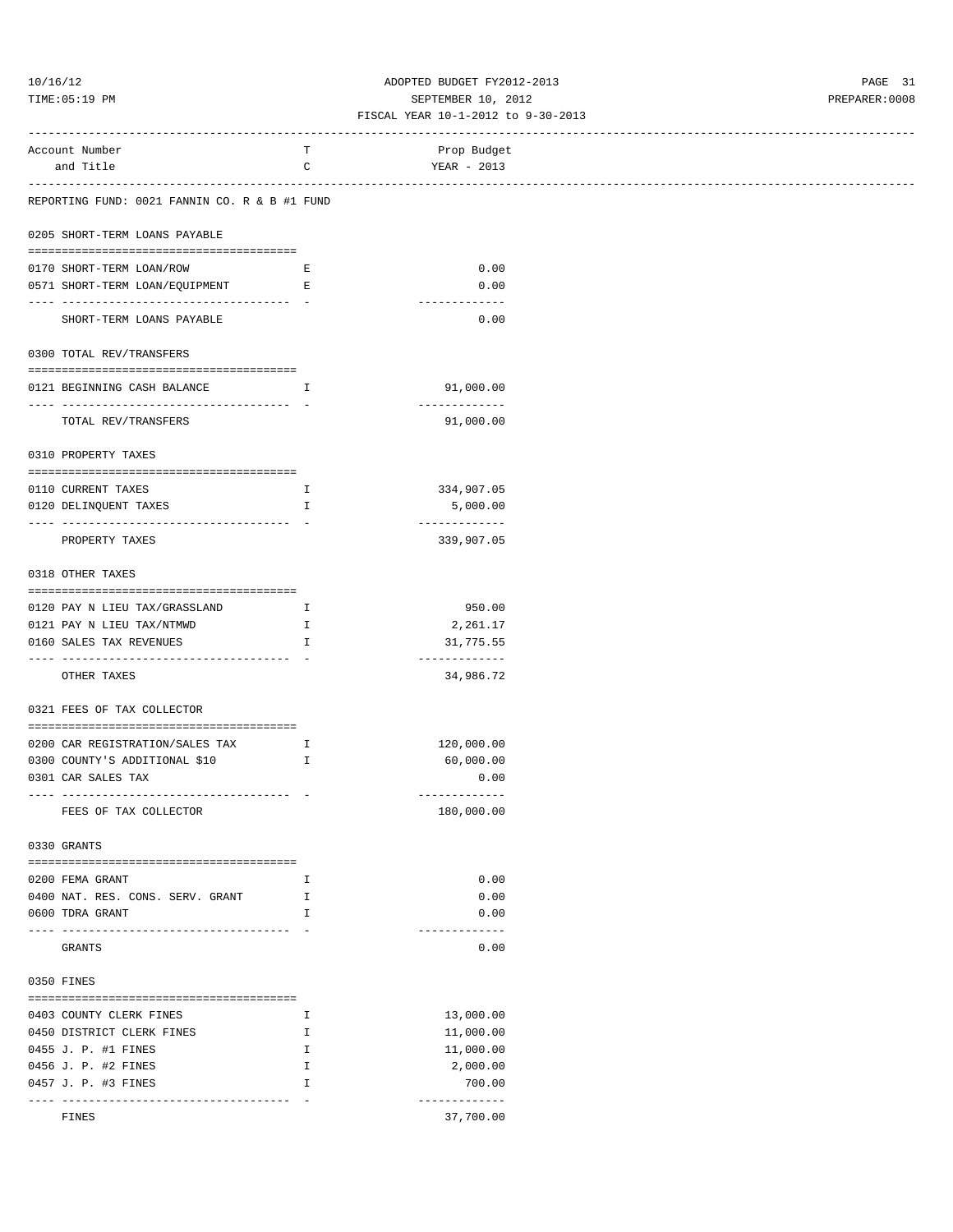# 10/16/12 ADOPTED BUDGET FY2012-2013 PAGE 32 TIME:05:19 PM SEPTEMBER 10, 2012 PREPARER:0008

| -----------------------------------                            |                                      |                            |  |
|----------------------------------------------------------------|--------------------------------------|----------------------------|--|
| Account Number                                                 | т                                    | Prop Budget                |  |
| and Title                                                      | C                                    | YEAR - 2013                |  |
|                                                                |                                      |                            |  |
| REPORTING FUND: 0021 FANNIN CO. R & B #1 FUND                  |                                      |                            |  |
| 0360 INTEREST EARNINGS                                         |                                      |                            |  |
| 0100 INTEREST EARNINGS                                         | Ι.                                   | 200.00                     |  |
| --------------------------------------<br>INTEREST EARNINGS    |                                      | ------------<br>200.00     |  |
| 0364 SALE OF EQUIPMENT                                         |                                      |                            |  |
|                                                                |                                      |                            |  |
| 0162 LAND/BUILDING                                             | Ι.                                   | 0.00                       |  |
| 0163 SALE OF EQUIPEMENT                                        | Ι.                                   | 13,000.00<br>------------- |  |
| SALE OF EQUIPMENT                                              |                                      | 13,000.00                  |  |
| 0370 MISCELLANEOUS REVENUES                                    |                                      |                            |  |
|                                                                |                                      |                            |  |
| 0100 PROPERTY LEASE                                            | Ι.                                   | 0.00                       |  |
| 0120 STATE LATERAL ROAD                                        | I                                    | 9,000.00                   |  |
| 0125 TDT. WEIGHT FEES                                          | I.                                   | 6,000.00                   |  |
| 0130 REFUNDS & MISCELLANEOUS                                   | I.                                   | 0.00                       |  |
| 0140 PROCEEDS OF LOAN                                          | Ι.                                   | 0.00                       |  |
| 0145 REIMBURSEMENT OF MATERIALS                                | $\mathbb{I}$                         | 12,000.00<br>------------- |  |
| MISCELLANEOUS REVENUES                                         |                                      | 27,000.00                  |  |
| 0509 CONTINGENCY                                               |                                      |                            |  |
|                                                                |                                      |                            |  |
| 0475 CONTINGENCY                                               | Ε                                    | 4,000.00<br>-------------  |  |
| CONTINGENCY                                                    |                                      | 4,000.00                   |  |
| 0621 ROAD & BRIDGE 1                                           |                                      |                            |  |
|                                                                |                                      |                            |  |
| 0100 PURCHASE 40HRS. COMP-TIME                                 | Е                                    | 0.00<br>47,046.67          |  |
| 0101 SALARY ELECTED OFFICIAL<br>0105 SALARY SECRETARY          | and the state of the Electronic<br>Е |                            |  |
|                                                                |                                      | 0.00<br>179, 129.48        |  |
| 0106 SALARY PRECINCT EMPLOYEES<br>0107 REGULAR-TEMP. PART-TIME | E                                    |                            |  |
| 0108 SALARY WELDER/BRIDGE BLDR                                 | Ε<br>E                               | 0.00<br>35,096.27          |  |
| TOTAL SALARIES                                                 |                                      | 261, 272.42                |  |
| 0201 SOCIAL SECURITY TAXES                                     | Е                                    | 16,200.31                  |  |
| 0202 GROUP HEALTH INSURANCE                                    | Е                                    | 59,239.20                  |  |
| 0203 RETIREMENT                                                | E                                    |                            |  |
| 0204 WORKERS' COMPENSATION                                     | E                                    | 27,331.49<br>12,370.95     |  |
| 0205 MEDICARE TAX                                              | Ε                                    | 3,788.78                   |  |
| 0206 UNEMPLOYMENT EXPENSE                                      | Ε                                    | 0.00                       |  |
| TOTAL EMPLOYEE BENEFITS                                        |                                      | 118,930.73                 |  |
| 0314 EMPLOYEE PHYSICALS                                        | Ε                                    | 170.00                     |  |
| 0340 SHOP SUPPLIES                                             | Е                                    | 3,000.00                   |  |
|                                                                |                                      |                            |  |
| 0341 R & B MAT. ROCK & GRAVEL                                  | Е<br>Е                               | 105,000.00                 |  |
| 0342 R & B MAT. CULVERTS                                       |                                      | 15,000.00                  |  |
| 0343 R & B MAT. HARDWRE & LUMB                                 | Е                                    | 2,000.00                   |  |
| 0344 R & B MAT ASPHALT /RD OIL                                 | Е                                    | 36,500.00                  |  |
| 0345 CHEMICALS                                                 | Ε                                    | 0.00                       |  |
| 0350 DEBRIS REMOVAL                                            | Ε                                    | 0.00                       |  |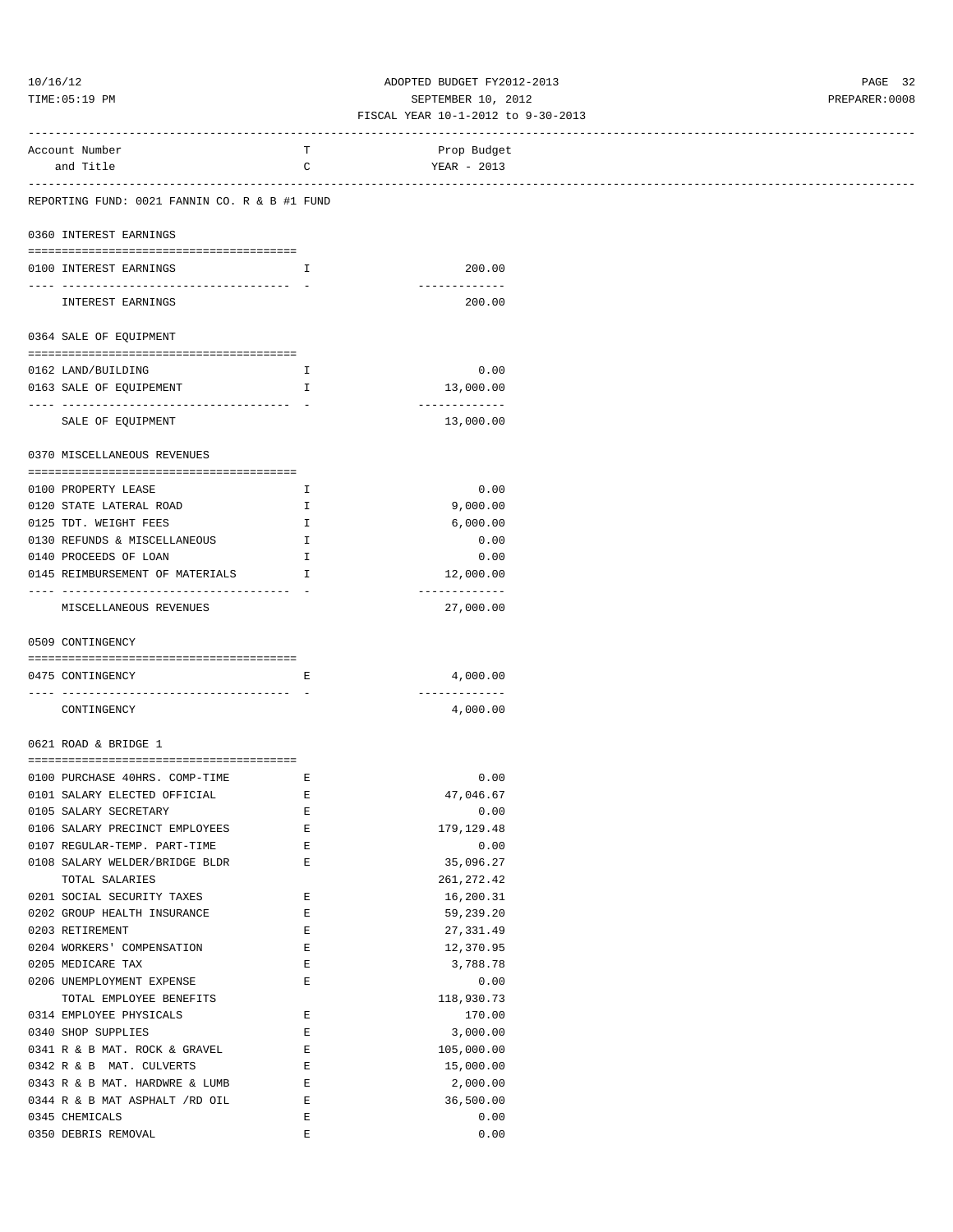# 10/16/12 PAGE 33<br>
TIME:05:19 PM PREPARER:0008 SEPTEMBER 10, 2012<br>
FISCAL YEAR 10-1-2012 to 9-30-2013 TIME:05:19 PM SEPTEMBER 10, 2012 PREPARER:0008

| Account Number                                                                                                                                                                                                                                                                                                                                                                                                                             | T.                 | Prop Budget   |
|--------------------------------------------------------------------------------------------------------------------------------------------------------------------------------------------------------------------------------------------------------------------------------------------------------------------------------------------------------------------------------------------------------------------------------------------|--------------------|---------------|
| and Title                                                                                                                                                                                                                                                                                                                                                                                                                                  | $\mathsf{C}$       | YEAR - 2013   |
|                                                                                                                                                                                                                                                                                                                                                                                                                                            |                    |               |
| REPORTING FUND: 0021 FANNIN CO. R & B #1 FUND                                                                                                                                                                                                                                                                                                                                                                                              |                    |               |
|                                                                                                                                                                                                                                                                                                                                                                                                                                            |                    |               |
| TOTAL R&B MATERIAL                                                                                                                                                                                                                                                                                                                                                                                                                         |                    | 161,670.00    |
| 0400 LEGAL FEES                                                                                                                                                                                                                                                                                                                                                                                                                            | Ε                  | 0.00          |
| 0420 UTILITY TELEPHONE                                                                                                                                                                                                                                                                                                                                                                                                                     | Ε                  | 800.00        |
| 0421 CELL PHONE ALLOWANCE                                                                                                                                                                                                                                                                                                                                                                                                                  | E                  | 600.00        |
| $\mathbb{E}^{\mathbb{E}^{\mathbb{E}}}_{\mathbb{E}^{\mathbb{E}}_{\mathbb{E}^{\mathbb{E}}_{\mathbb{E}^{\mathbb{E}}_{\mathbb{E}^{\mathbb{E}}_{\mathbb{E}^{\mathbb{E}}_{\mathbb{E}^{\mathbb{E}}_{\mathbb{E}^{\mathbb{E}}_{\mathbb{E}^{\mathbb{E}}_{\mathbb{E}^{\mathbb{E}}_{\mathbb{E}^{\mathbb{E}}_{\mathbb{E}^{\mathbb{E}}_{\mathbb{E}^{\mathbb{E}}_{\mathbb{E}^{\mathbb{E}}_{\mathbb{E}^{\mathbb{E}}_{\mathbb$<br>0427 OUT OF COUNTY TRAVEL |                    | 1,500.00      |
| 0430 BIDS, NOTICES & PERMITS E                                                                                                                                                                                                                                                                                                                                                                                                             |                    | 800.00        |
| 0435 PRINTING                                                                                                                                                                                                                                                                                                                                                                                                                              | Е                  | 100.00        |
| 0440 UTILITY ELECTRICITY                                                                                                                                                                                                                                                                                                                                                                                                                   | $\mathbb E$        | 2,300.00      |
| 0441 UTILITY GAS                                                                                                                                                                                                                                                                                                                                                                                                                           | $\mathbf E$        | 0.00          |
| 0442 UTILITY WATER                                                                                                                                                                                                                                                                                                                                                                                                                         | Е                  | 300.00        |
| $\mathbf{E}$ and $\mathbf{E}$<br>0443 TRASH DUMPSTER PICKUP                                                                                                                                                                                                                                                                                                                                                                                |                    | 1,200.00      |
| 0450 R & M BUILDING                                                                                                                                                                                                                                                                                                                                                                                                                        | $\mathbf{E}$       | 300.00        |
| 0457 R & M MACHINERY GAS & OIL E                                                                                                                                                                                                                                                                                                                                                                                                           |                    | 50,000.00     |
| 0458 R & M MACHINERY PARTS                                                                                                                                                                                                                                                                                                                                                                                                                 | E                  | 25,000.00     |
| 0459 R & M MACH. TIRES & TUBES                                                                                                                                                                                                                                                                                                                                                                                                             | $\mathbf{E}$       | 10,500.00     |
| 0460 EQUIPMENT RENTAL                                                                                                                                                                                                                                                                                                                                                                                                                      | E                  | 0.00          |
|                                                                                                                                                                                                                                                                                                                                                                                                                                            |                    |               |
| 0480 BOND                                                                                                                                                                                                                                                                                                                                                                                                                                  | Е                  | 215.50        |
| 0482 INSURANCE                                                                                                                                                                                                                                                                                                                                                                                                                             | $\mathbf{E}$       | 4,000.00      |
| 0485 PRISONER SUPPLIES                                                                                                                                                                                                                                                                                                                                                                                                                     | $\mathbf{E}% _{0}$ | 1,800.00      |
| 0488 FANNIN RURAL RAIL DISTRICT                                                                                                                                                                                                                                                                                                                                                                                                            | $\mathbf{E}$       | 0.00          |
| 0490 MISCELLANEOUS                                                                                                                                                                                                                                                                                                                                                                                                                         | Ε                  | 1,000.00      |
| 0491 SOIL & WATER CONSERVATION E                                                                                                                                                                                                                                                                                                                                                                                                           |                    | 250.00        |
| 0492 TDRA FLOOD CASH MATCH                                                                                                                                                                                                                                                                                                                                                                                                                 | Е                  | 0.00          |
| 0494 FLOOD CONTROL SITE MAINTENANCE                                                                                                                                                                                                                                                                                                                                                                                                        | Е                  | 5,000.00      |
| 0495 PIPELINE SALES TAX REIMBURSEMENT                                                                                                                                                                                                                                                                                                                                                                                                      | Е                  | 0.00          |
| 0496 TCOG HAZARDOUS WASTEMATCH                                                                                                                                                                                                                                                                                                                                                                                                             | Ε                  | 1,250.00      |
| TOTAL SER.& OTHER CHARGES                                                                                                                                                                                                                                                                                                                                                                                                                  |                    | 106,915.50    |
| 0571 PURCHASE OF MACH./EQUIP. E                                                                                                                                                                                                                                                                                                                                                                                                            |                    | 54,000.00     |
| 0573 RADIO EQUIPMENT                                                                                                                                                                                                                                                                                                                                                                                                                       | Е                  | 5,357.61      |
| 0575 LAND AND BUILDING                                                                                                                                                                                                                                                                                                                                                                                                                     | Е                  | 0.00          |
| CAPITAL OUTLAY                                                                                                                                                                                                                                                                                                                                                                                                                             |                    | 59,357.61     |
| 0630 NOTE PAYMENT                                                                                                                                                                                                                                                                                                                                                                                                                          | Е                  | 0.00          |
| 0670 NOTE PAYMENT-INTEREST                                                                                                                                                                                                                                                                                                                                                                                                                 | Е                  | 0.00          |
| 0695 SURVEYING                                                                                                                                                                                                                                                                                                                                                                                                                             | E                  | 0.00          |
|                                                                                                                                                                                                                                                                                                                                                                                                                                            |                    | ------------- |
| ROAD & BRIDGE 1                                                                                                                                                                                                                                                                                                                                                                                                                            |                    | 708,146.26    |
|                                                                                                                                                                                                                                                                                                                                                                                                                                            |                    |               |
| 0625 ADMINISTRATIVE OFFICE R&B #1                                                                                                                                                                                                                                                                                                                                                                                                          |                    |               |
|                                                                                                                                                                                                                                                                                                                                                                                                                                            |                    |               |
| 0105 SALARY SECRETARY                                                                                                                                                                                                                                                                                                                                                                                                                      | Е                  | 7,748.80      |
| 0201 SOCIAL SECURITY TAXES                                                                                                                                                                                                                                                                                                                                                                                                                 | Е                  | 480.43        |
| 0202 GROUP HEALTH INSURANCE                                                                                                                                                                                                                                                                                                                                                                                                                | $\mathbf{E}% _{0}$ | 1,851.23      |
| 0203 RETIREMENT                                                                                                                                                                                                                                                                                                                                                                                                                            | Е                  | 810.53        |
| 0204 WORKERS' COMPENSATION                                                                                                                                                                                                                                                                                                                                                                                                                 | E                  | 44.16         |
| 0205 MEDICARE TAX                                                                                                                                                                                                                                                                                                                                                                                                                          | Е                  | 112.36        |
| 0310 OFFICE SUPPLIES                                                                                                                                                                                                                                                                                                                                                                                                                       | E                  | 100.00        |
| 0311 POSTAL EXPENSES                                                                                                                                                                                                                                                                                                                                                                                                                       | E                  | 0.00          |
| 0353 COMPUTER EXPENSE                                                                                                                                                                                                                                                                                                                                                                                                                      | E                  | 500.00        |
| 0427 OUT OF COUNTY TRAVEL                                                                                                                                                                                                                                                                                                                                                                                                                  | Е                  | 0.00          |
| 0572 OFFICE EQUIPMENT                                                                                                                                                                                                                                                                                                                                                                                                                      | Е                  | 0.00          |
| 0574 COMPUTER EQUIPMENT                                                                                                                                                                                                                                                                                                                                                                                                                    | E                  | 0.00          |
|                                                                                                                                                                                                                                                                                                                                                                                                                                            |                    | ------------- |
| ADMINISTRATIVE OFFICE R&B #1                                                                                                                                                                                                                                                                                                                                                                                                               |                    | 11,647.51     |
|                                                                                                                                                                                                                                                                                                                                                                                                                                            |                    |               |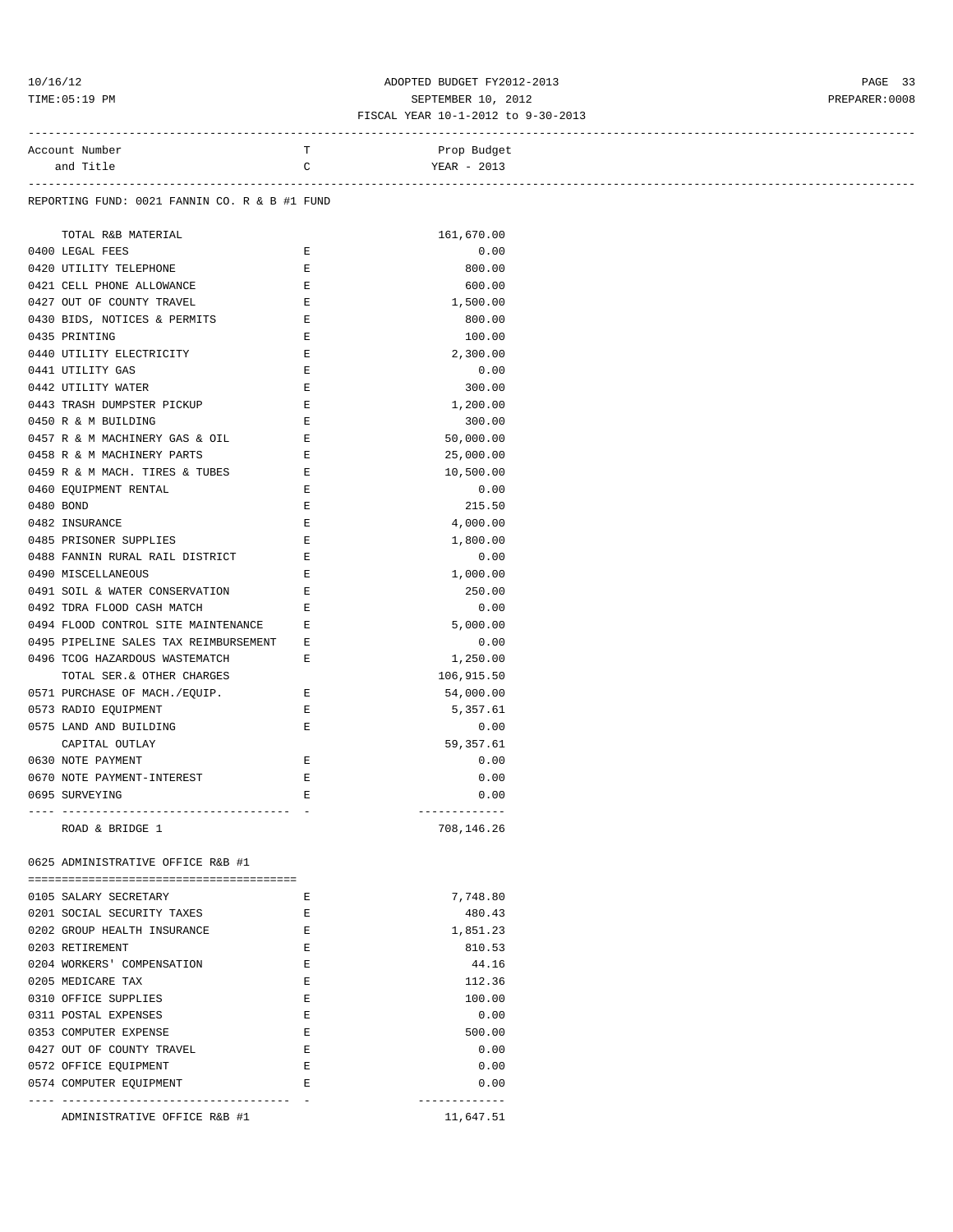| 10/16/12                                 |  |
|------------------------------------------|--|
| $m + \lambda m + \lambda F + 1 \wedge 1$ |  |

# ADOPTED BUDGET FY2012-2013 PAGE 34 TIME:05:19 PM SEPTEMBER 10, 2012 PREPARER:0008

#### FISCAL YEAR 10-1-2012 to 9-30-2013

| Account Number | Prop Budget |  |
|----------------|-------------|--|
| and Title      | YEAR - 2013 |  |
|                |             |  |

REPORTING FUND: 0021 FANNIN CO. R & B #1 FUND

FANNIN CO. R & B #1 FUND Income Totals 723,793.77 Expense Totals 723,793.77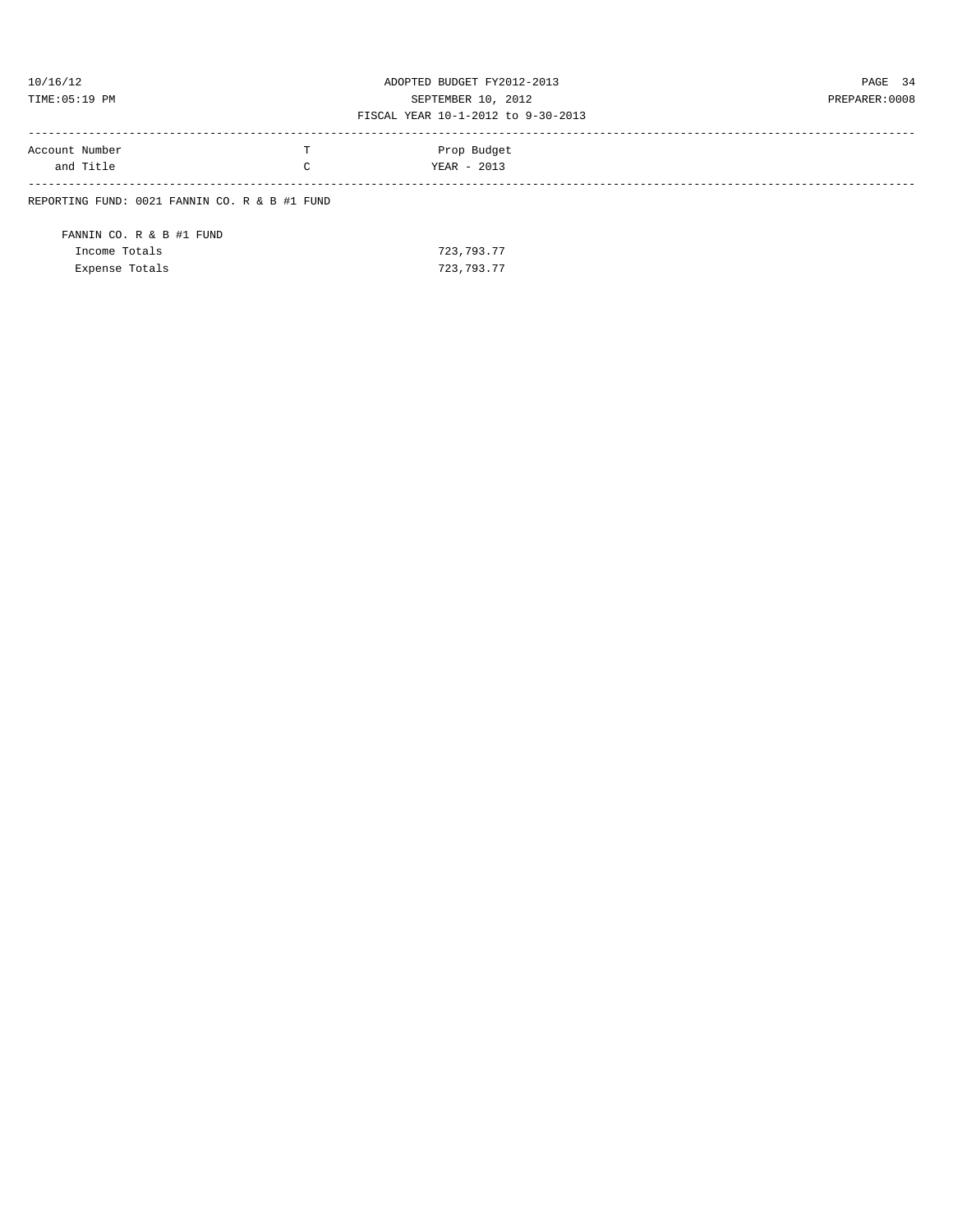# 10/16/12 ADOPTED BUDGET FY2012-2013 PAGE 35 TIME:05:19 PM SEPTEMBER 10, 2012 PREPARER:0008

|                          | ---------------------------------                           |                                                                                                                                                                                                                                                                                                  |                             |  |
|--------------------------|-------------------------------------------------------------|--------------------------------------------------------------------------------------------------------------------------------------------------------------------------------------------------------------------------------------------------------------------------------------------------|-----------------------------|--|
| Account Number           |                                                             | т                                                                                                                                                                                                                                                                                                | Prop Budget                 |  |
| and Title                |                                                             | C                                                                                                                                                                                                                                                                                                | YEAR - 2013                 |  |
|                          | --------------------------------                            |                                                                                                                                                                                                                                                                                                  |                             |  |
|                          | REPORTING FUND: 0022 FANNIN CO. R & B #2 FUND               |                                                                                                                                                                                                                                                                                                  |                             |  |
| 0300 TOTAL REV/TRANSFERS |                                                             |                                                                                                                                                                                                                                                                                                  |                             |  |
|                          | 0122 BEGINNING CASH BALANCE                                 | $\mathbf{I}$ and $\mathbf{I}$ and $\mathbf{I}$ and $\mathbf{I}$ and $\mathbf{I}$ and $\mathbf{I}$ and $\mathbf{I}$ and $\mathbf{I}$ and $\mathbf{I}$ and $\mathbf{I}$ and $\mathbf{I}$ and $\mathbf{I}$ and $\mathbf{I}$ and $\mathbf{I}$ and $\mathbf{I}$ and $\mathbf{I}$ and $\mathbf{I}$ and | 200,000.00                  |  |
|                          | ---------------------------------- -<br>TOTAL REV/TRANSFERS |                                                                                                                                                                                                                                                                                                  | -------------<br>200,000.00 |  |
| 0310 PROPERTY TAXES      |                                                             |                                                                                                                                                                                                                                                                                                  |                             |  |
|                          |                                                             |                                                                                                                                                                                                                                                                                                  |                             |  |
| 0110 CURRENT TAXES       |                                                             | $\mathbf{I}$                                                                                                                                                                                                                                                                                     | 358,818.09                  |  |
| 0120 DELINQUENT TAXES    |                                                             | Ι.                                                                                                                                                                                                                                                                                               | 6,000.00                    |  |
| PROPERTY TAXES           |                                                             |                                                                                                                                                                                                                                                                                                  | -------------<br>364,818.09 |  |
| 0318 OTHER TAXES         |                                                             |                                                                                                                                                                                                                                                                                                  |                             |  |
|                          |                                                             |                                                                                                                                                                                                                                                                                                  |                             |  |
|                          | 0120 PAY N LIEU TAX/GRASSLAND                               | $\mathbf{I}$                                                                                                                                                                                                                                                                                     | 888.09                      |  |
| 0160 SALES TAX REVENUES  | 0121 PAY N LIEU TAX/NTMWD                                   | I.<br>$\mathbf{I}$ and $\mathbf{I}$                                                                                                                                                                                                                                                              | 3,037.36                    |  |
|                          |                                                             |                                                                                                                                                                                                                                                                                                  | 34,033.20<br>-------------  |  |
| OTHER TAXES              |                                                             |                                                                                                                                                                                                                                                                                                  | 37,958.65                   |  |
|                          | 0321 FEES OF TAX COLLECTOR                                  |                                                                                                                                                                                                                                                                                                  |                             |  |
|                          | 0200 CAR REGISTRATION/SALES TAX I                           |                                                                                                                                                                                                                                                                                                  | 115,000.00                  |  |
|                          | 0300 COUNTY'S ADDITIONAL \$10                               | Ι.                                                                                                                                                                                                                                                                                               | 65,000.00                   |  |
| 0301 CAR SALES TAX       |                                                             |                                                                                                                                                                                                                                                                                                  | 0.00                        |  |
|                          |                                                             |                                                                                                                                                                                                                                                                                                  | -------------               |  |
|                          | FEES OF TAX COLLECTOR                                       |                                                                                                                                                                                                                                                                                                  | 180,000.00                  |  |
| 0330 GRANTS              |                                                             |                                                                                                                                                                                                                                                                                                  |                             |  |
|                          |                                                             |                                                                                                                                                                                                                                                                                                  |                             |  |
| 0200 FEMA GRANT          |                                                             | I.                                                                                                                                                                                                                                                                                               | 0.00                        |  |
| 0210 DHCF GRANT          |                                                             | I                                                                                                                                                                                                                                                                                                | 0.00                        |  |
| 0220 NRCS GRANT          |                                                             |                                                                                                                                                                                                                                                                                                  | 0.00                        |  |
|                          | 0400 NAT. RES. CONS. SERV. GRANT                            | Ι.                                                                                                                                                                                                                                                                                               | 0.00                        |  |
| 0600 TDRA GRANT          | --------------------------------------                      |                                                                                                                                                                                                                                                                                                  | 0.00<br>-------------       |  |
| GRANTS                   |                                                             |                                                                                                                                                                                                                                                                                                  | 0.00                        |  |
| 0350 FINES               |                                                             |                                                                                                                                                                                                                                                                                                  |                             |  |
|                          |                                                             |                                                                                                                                                                                                                                                                                                  |                             |  |
| 0403 COUNTY CLERK FINES  |                                                             | I.                                                                                                                                                                                                                                                                                               | 13,000.00                   |  |
|                          | 0450 DISTRICT CLERK FINES                                   | $\mathbf{I}$                                                                                                                                                                                                                                                                                     | 11,000.00                   |  |
| 0455 J. P. #1 FINES      |                                                             | I.                                                                                                                                                                                                                                                                                               | 11,000.00                   |  |
| 0456 J. P. #2 FINES      |                                                             | Ι.                                                                                                                                                                                                                                                                                               | 2,000.00                    |  |
| 0457 J. P. #3 FINES      |                                                             | I                                                                                                                                                                                                                                                                                                | 650.00<br>-------------     |  |
| FINES                    |                                                             |                                                                                                                                                                                                                                                                                                  | 37,650.00                   |  |
| 0360 INTEREST EARNINGS   |                                                             |                                                                                                                                                                                                                                                                                                  |                             |  |
| 0100 INTEREST EARNINGS   |                                                             | Ι.                                                                                                                                                                                                                                                                                               | 300.00                      |  |
|                          | -----------------<br>INTEREST EARNINGS                      |                                                                                                                                                                                                                                                                                                  | -------------<br>300.00     |  |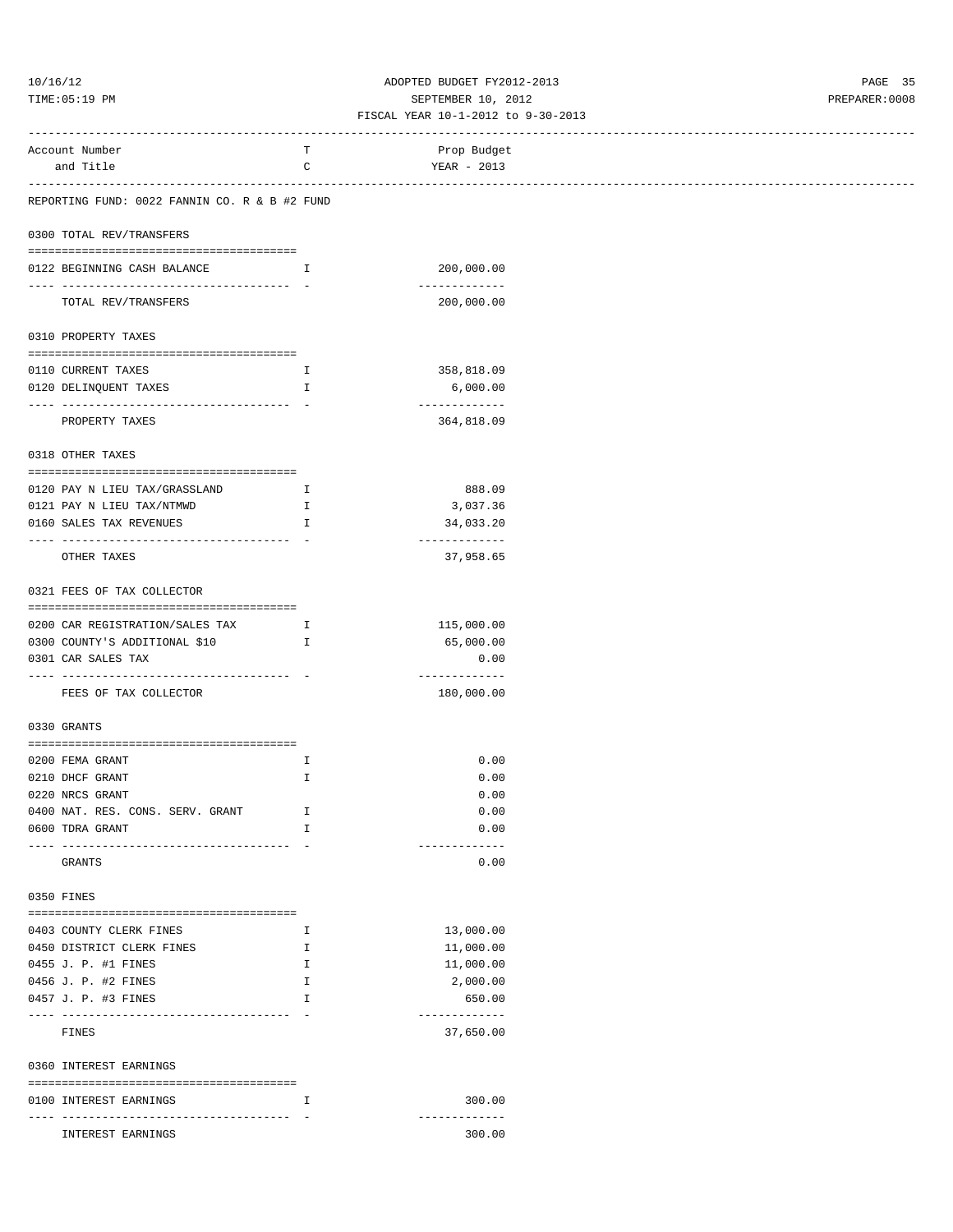# 10/16/12 ADOPTED BUDGET FY2012-2013 PAGE 36 TIME:05:19 PM SEPTEMBER 10, 2012 PREPARER:0008

| -----------------------------------                                        |              |                            |  |
|----------------------------------------------------------------------------|--------------|----------------------------|--|
| Account Number                                                             | т            | Prop Budget                |  |
| and Title                                                                  | C            | YEAR - 2013                |  |
|                                                                            |              |                            |  |
| REPORTING FUND: 0022 FANNIN CO. R & B #2 FUND                              |              |                            |  |
| 0364 SALE OF EQUIPMENT                                                     |              |                            |  |
| 0163 SALE OF EQUIPMENT                                                     | $\mathbf{I}$ | 12,000.00                  |  |
| ------------------ -                                                       |              | -------------              |  |
| SALE OF EQUIPMENT                                                          |              | 12,000.00                  |  |
| 0370 MISCELLANEOUS REVENUES                                                |              |                            |  |
| 0120 STATE LATERAL ROAD                                                    | I.           | 10,000.00                  |  |
| 0125 TDT WEIGHT FEES                                                       |              |                            |  |
|                                                                            | I            | 7,500.00                   |  |
| 0130 REFUNDS & MISCELLANEOUS                                               | I.           | 0.00                       |  |
| 0140 PROCEEDS OF LOAN                                                      | H            | 0.00                       |  |
| 0145 REIMBURSEMENT OF MATERIALS I                                          |              | 10,000.00                  |  |
| 0150 TRENTON HIGH MEADOWS SUBDIVISION<br>------------------------------- - | Ι.           | 10,000.00<br>------------- |  |
| MISCELLANEOUS REVENUES                                                     |              | 37,500.00                  |  |
| 0509 CONTINGENCY                                                           |              |                            |  |
|                                                                            |              |                            |  |
| 0475 CONTINGENCY                                                           | Е            | 5,515.96                   |  |
| CONTINGENCY                                                                |              | -------------<br>5,515.96  |  |
|                                                                            |              |                            |  |
| 0622 ROAD & BRIDGE 2                                                       |              |                            |  |
| 0100 PURCHASE 40HRS. COMP-TIME                                             | Е            | 0.00                       |  |
| 0101 SALARY ELECTED OFFICIAL                                               | Е            | 47,046.67                  |  |
| 0105 SALARY SECRETARY                                                      | Е            | 0.00                       |  |
| 0106 SALARY PRECINCT EMPLOYEES                                             | Е            | 192,777.33                 |  |
| 0107 REGULAR-TEMP. PART-TIME                                               | Ε            | 0.00                       |  |
| TOTAL SALARIES                                                             |              | 239,824.00                 |  |
| 0201 SOCIAL SECURITY TAXES                                                 | Е            | 14,869.09                  |  |
| 0202 GROUP HEALTH INSURANCE                                                | Е            | 59,239.20                  |  |
| 0203 RETIREMENT                                                            | Е            | 25,085.59                  |  |
| 0204 WORKERS' COMPENSATION                                                 | Ε            | 11,258.74                  |  |
| 0205 MEDICARE TAX                                                          | Е            | 3, 477.45                  |  |
| 0206 UNEMPLOYMENT EXPENSE                                                  | Ε            | 0.00                       |  |
| TOTAL EMPLOYEE BENEFITS                                                    |              | 113,930.07                 |  |
| 0312 CONTRACT LABOR                                                        | Е            | 0.00                       |  |
| 0314 EMPLOYEE PHYSICALS                                                    | Е            | 200.00                     |  |
| 0340 SHOP SUPPLIES                                                         | E            | 3,000.00                   |  |
| 0341 R & B MAT. ROCK & GRAVEL                                              | E            | 99,809.20                  |  |
| 0342 R & B MAT. CULVERTS                                                   | Е            | 15,000.00                  |  |
| 0343 R & B MAT. HARDWRE & LUMB                                             | E            | 8,000.00                   |  |
| 0344 R & B MAT. ASPHALT/RD OIL                                             | Е            | 5,000.00                   |  |
| 0345 CHEMICALS                                                             | Ε            | 2,500.00                   |  |
| 0350 DEBRIS REMOVAL                                                        | Е            | 0.00                       |  |
| 0395 UNIFORMS                                                              | E            | 4,300.00                   |  |
| TOTAL R&B MATERIALS                                                        |              | 137,809.20                 |  |
| 0400 LEGAL FEES                                                            | Ε            | 0.00                       |  |
| 0420 UTILITY TELEPHONE                                                     | Ε            | 1,800.00                   |  |
| 0421 CELL PHONE ALLOWANCE                                                  | E            | 600.00                     |  |
| 0427 OUT OF COUNTY TRAVEL                                                  | E            | 650.00                     |  |
| 0430 BIDS, NOTICES & PERMITS                                               | E            | 1,000.00                   |  |
|                                                                            |              |                            |  |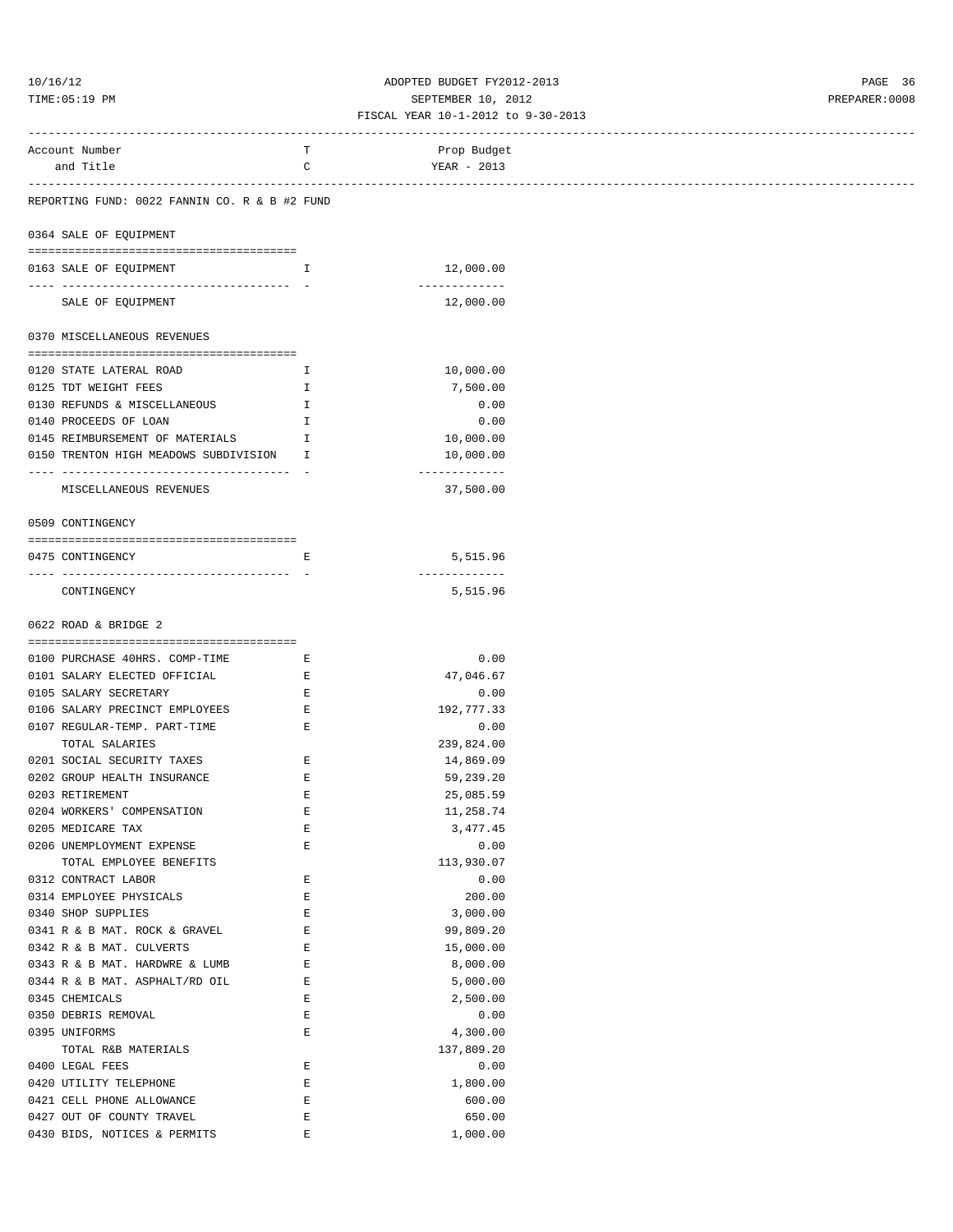# 10/16/12 ADOPTED BUDGET FY2012-2013 PAGE 37 TIME:05:19 PM SEPTEMBER 10, 2012 PREPARER:0008

### FISCAL YEAR 10-1-2012 to 9-30-2013 ------------------------------------------------------------------------------------------------------------------------------------

Account Number T Prop Budget

| and Title                                      | C                  | YEAR - 2013                 |  |
|------------------------------------------------|--------------------|-----------------------------|--|
| REPORTING FUND: 0022 FANNIN CO. R & B #2 FUND  |                    |                             |  |
|                                                |                    |                             |  |
| 0435 PRINTING                                  | Е                  | 100.00                      |  |
| 0440 UTILITY ELECTRICITY                       | Е                  | 2,000.00                    |  |
| 0441 UTILITY GAS                               | E                  | 600.00                      |  |
| 0442 UTILITY WATER                             | $\mathbf{E}% _{0}$ | 700.00                      |  |
| 0443 TRASH PICKUP                              | E                  | 1,300.00                    |  |
| 0450 R&M BUILDING                              | $\mathbf{E}% _{0}$ | 3,500.00                    |  |
| 0457 R & M MACHINERY GAS & OIL                 | E                  | 75,000.00                   |  |
| 0458 R & M MACHINERY PARTS                     | E                  | 20,000.00                   |  |
| 0459 R & M MACH. TIRES & TUBES E               |                    | 12,500.00                   |  |
| 0460 EQUIPMENT RENTAL                          | E                  | 400.00                      |  |
| 0480 BOND                                      | E                  | 50.00                       |  |
| 0482 INSURANCE                                 | $\mathbf{E}% _{0}$ | 8,300.00                    |  |
| 0485 PRISONER SUPPLIES                         | E                  | 0.00                        |  |
| 0488 FANNIN RURAL RAIL DISTRICT                | E                  | 0.00                        |  |
| 0490 MISCELLANEOUS                             | Е                  | 1,000.00                    |  |
| 0491 SOIL & WATER CONSERVATION<br>$\mathbf{E}$ |                    | 250.00                      |  |
| 0492 TDRA FLOOD CASH MATCH                     | E                  | 0.00                        |  |
| 0493 TRENTON HIGH MEADOWS SUBDIVISION          | E                  | 13,000.00                   |  |
| 0494 FLOOD CONTROL SITE MAINTENANCE            | Е                  | 4,000.00                    |  |
| 0495 PIPELINE SALES TAX REIMBURSEMENT          | E                  |                             |  |
|                                                |                    | 0.00<br>1,250.00            |  |
| 0496 TCOG HAZARDOUS WASTEMATCH                 | Е                  |                             |  |
| TOTAL SER.& OTHER CHARGES                      |                    | 148,000.00                  |  |
| 0562 LAND/BUILDING                             | Е                  | 0.00                        |  |
| 0571 PURCHASE OF MACH./EQUIP.                  | E                  | 205,000.00                  |  |
| 0573 RADIO EQUIPMENT                           | E                  | 8,500.00                    |  |
| 0574 DPS FORENSIC EQUIPMENT                    | E                  | 0.00                        |  |
| 0580 PRECINCT BRIDGE                           | E                  | 0.00                        |  |
| CAPITAL OUTLAY                                 |                    | 213,500.00<br>------------- |  |
| ROAD & BRIDGE 2                                |                    | 853,063.27                  |  |
|                                                |                    |                             |  |
| 0625 ADMINISTRATIVE OFFICE R&B #2              |                    |                             |  |
|                                                |                    |                             |  |
| 0105 SALARY SECRETARY                          | E                  | 7,748.80                    |  |
| 0201 SOCIAL SECURITY TAXES                     | E                  | 480.43                      |  |
| 0202 GROUP HEALTH INSURANCE                    | E                  | 1,851.23                    |  |
| 0203 RETIREMENT                                | E                  | 810.53                      |  |
| 0204 WORKERS' COMPENSATION                     | $\mathbf E$        | 44.16                       |  |
| 0205 MEDICARE TAX                              | E                  | 112.36                      |  |
| 0310 OFFICE SUPPLIES                           | E                  | 100.00                      |  |
| 0311 POSTAL EXPENSES                           | Ε                  | 0.00                        |  |
| 0353 COMPUTER EXPENSE                          | Е                  | 500.00                      |  |
| 0427 OUT OF COUNTY TRAVEL                      | Е                  | 0.00                        |  |
| 0572 OFFICE EQUIPMENT                          | Ε                  | 0.00                        |  |
| 0574 COMPUTER EQUIPMENT                        | Ε                  | 0.00                        |  |
| ---------------                                |                    | .                           |  |
| ADMINISTRATIVE OFFICE R&B #2                   |                    | 11,647.51                   |  |
| FANNIN CO. R & B #2 FUND                       |                    |                             |  |
| Income Totals                                  |                    | 870, 226.74                 |  |
| Expense Totals                                 |                    | 870, 226.74                 |  |
|                                                |                    |                             |  |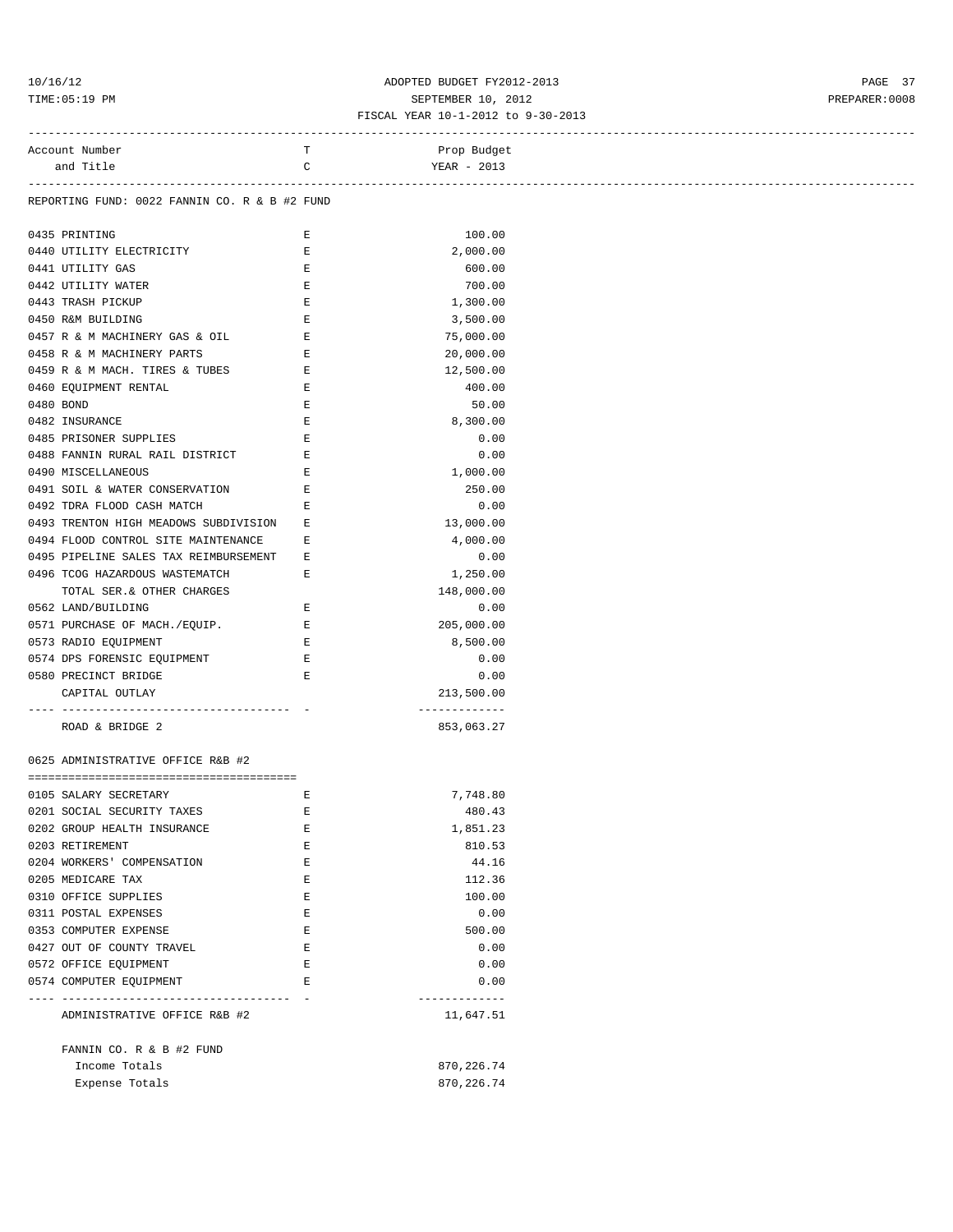### 10/16/12 ADOPTED BUDGET FY2012-2013 PAGE 38 TIME:05:19 PM SEPTEMBER 10, 2012 PREPARER:0008 FISCAL YEAR 10-1-2012 to 9-30-2013

| Account Number                                                                                 | T                            | Prop Budget                 |
|------------------------------------------------------------------------------------------------|------------------------------|-----------------------------|
| and Title                                                                                      | C                            | YEAR - 2013                 |
| ------------------------------------<br>REPORTING FUND: 0023 FANNIN CO. R & B #3 FUND          |                              | --------------              |
|                                                                                                |                              |                             |
| 0205 SHORT-TERM LOAN                                                                           |                              |                             |
| 0571 SHORT-TERM LOAN/EQUIPMENT<br><b>Experience R</b>                                          |                              | 0.00                        |
|                                                                                                |                              | -------------               |
| SHORT-TERM LOAN                                                                                |                              | 0.00                        |
| 0300 CASH                                                                                      |                              |                             |
|                                                                                                |                              |                             |
| 0123 BEGINNING CASH BALANCE<br>$\mathbf{I}$ and $\mathbf{I}$ and $\mathbf{I}$ and $\mathbf{I}$ |                              | 110,000.00                  |
| CASH                                                                                           |                              | -------------<br>110,000.00 |
|                                                                                                |                              |                             |
| 0310 PROPERTY TAXES                                                                            |                              |                             |
|                                                                                                |                              |                             |
| 0110 CURRENT TAXES<br>0120 DELINQUENT TAXES                                                    | Ι.<br>$\mathbf{I}$           | 542,186.93<br>7,000.00      |
| -----------------------                                                                        |                              | -------------               |
| PROPERTY TAXES                                                                                 |                              | 549,186.93                  |
|                                                                                                |                              |                             |
| 0318 OTHER TAXES                                                                               |                              |                             |
| 0120 PAY N LIEU TAX/GRASSLAND                                                                  | $\mathbf{I}$                 | 1,400.00                    |
| 0121 PAY N LIEU TAX/NTMWD                                                                      | $\mathbb{I}$                 | 3,660.66                    |
| 0160 SALES TAX REVENUES                                                                        | $\mathbb{I}$                 | 47,979.65                   |
| OTHER TAXES                                                                                    |                              | -------------<br>53,040.31  |
|                                                                                                |                              |                             |
| 0321 FEES OF TAX COLLECTOR                                                                     |                              |                             |
| 0200 CAR REGISTRATION/SALES TAX                                                                | $\mathbf{I}$                 | 200,000.00                  |
| 0300 COUNTY'S ADDITIONAL \$10<br>$\mathbf{I}$ and $\mathbf{I}$                                 |                              | 100,000.00                  |
| 0301 CAR SALES TAX                                                                             |                              | 0.00                        |
| -----------------------------------                                                            |                              | -------------               |
| FEES OF TAX COLLECTOR                                                                          |                              | 300,000.00                  |
| 0330 GRANTS                                                                                    |                              |                             |
|                                                                                                |                              |                             |
| 0200 FEMA GRANT<br>0400 NAT. RES. CONS. SERV. GRANT                                            | Ι.                           | 0.00                        |
| 0600 TDRA GRANT                                                                                | $\mathbf{I}$<br>$\mathbf{I}$ | 0.00<br>0.00                |
|                                                                                                |                              | -------------               |
| GRANTS                                                                                         |                              | 0.00                        |
|                                                                                                |                              |                             |
| 0350 FINES                                                                                     |                              |                             |
| 0403 COUNTY CLERK FINES                                                                        | $\mathbf{I}$                 | 22,500.00                   |
| 0450 DISTRICT CLERK FINES                                                                      | $\mathbf{I}$                 | 18,000.00                   |
| 0455 J. P. #1 FINES                                                                            | $\mathbf{I}$                 | 16,000.00                   |
| 0456 J. P. #2 FINES<br>0457 J. P. #3 FINES                                                     | $\mathbf{I}$<br>$\mathbf{I}$ | 2,600.00<br>900.00          |
|                                                                                                | $\sim$                       | -------------               |
| FINES                                                                                          |                              | 60,000.00                   |
|                                                                                                |                              |                             |
|                                                                                                |                              |                             |
|                                                                                                |                              |                             |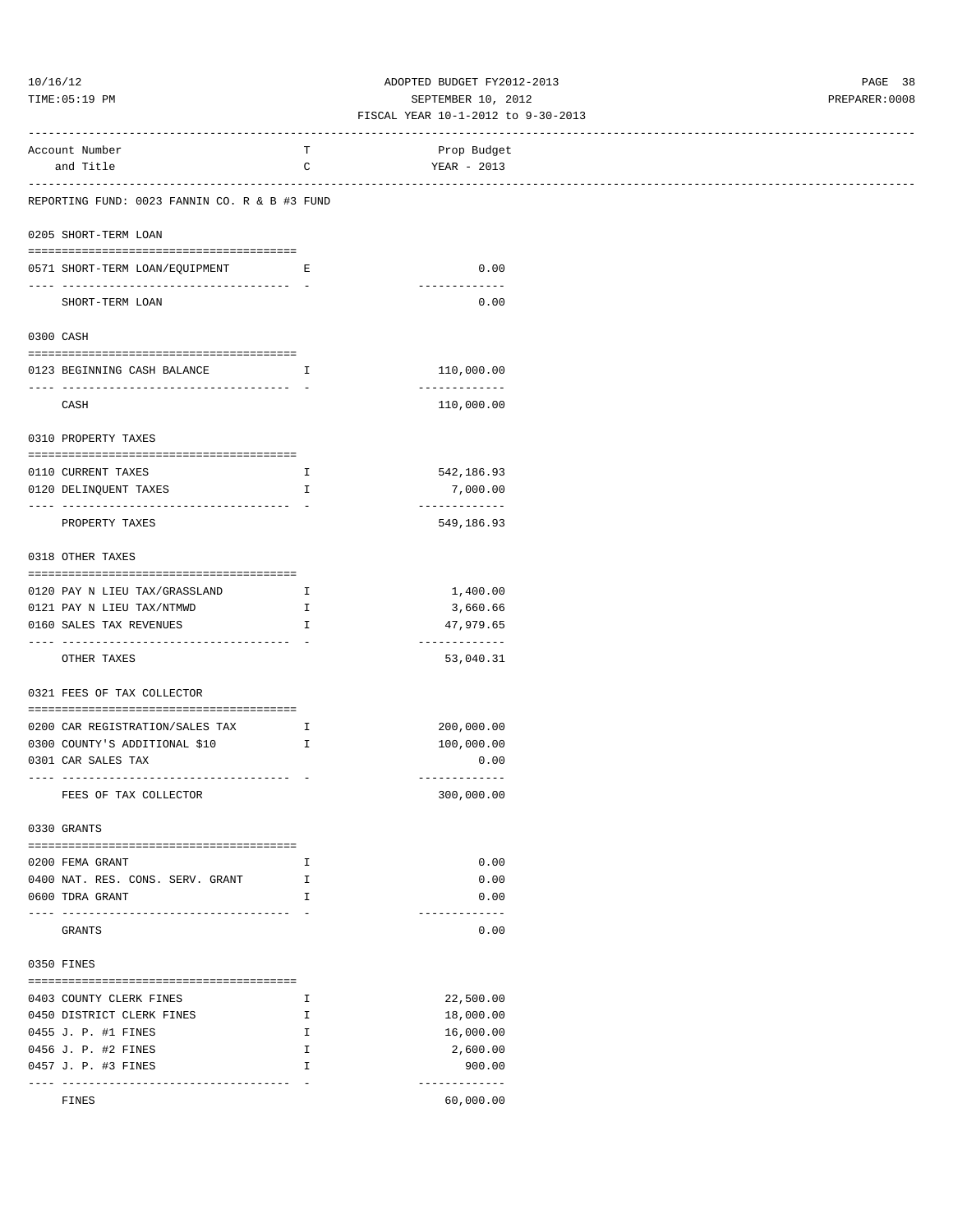# 10/16/12 ADOPTED BUDGET FY2012-2013 PAGE 39 TIME:05:19 PM SEPTEMBER 10, 2012 PREPARER:0008

| ---------------------------------             |              |               |  |
|-----------------------------------------------|--------------|---------------|--|
| Account Number                                | т            | Prop Budget   |  |
| and Title                                     | C            | YEAR - 2013   |  |
|                                               |              |               |  |
|                                               |              |               |  |
| REPORTING FUND: 0023 FANNIN CO. R & B #3 FUND |              |               |  |
| 0360 INTEREST EARNINGS                        |              |               |  |
|                                               |              |               |  |
| 0100 INTEREST EARNINGS                        | Ι.           | 340.00        |  |
| ---------------------------------- -          |              | ----------    |  |
| INTEREST EARNINGS                             |              | 340.00        |  |
|                                               |              |               |  |
| 0364 SALE OF ASSETS                           |              |               |  |
|                                               |              |               |  |
| 0162 LAND/BUILDING                            | I.           | 0.00          |  |
| 0163 SALE OF EQUIPMENT                        | $\mathbf{I}$ | 15,000.00     |  |
|                                               |              | ------------- |  |
| SALE OF ASSETS                                |              | 15,000.00     |  |
|                                               |              |               |  |
| 0370 MISCELLANEOUS REVENUES                   |              |               |  |
|                                               |              |               |  |
| 0120 STATE LATERAL ROAD                       | Ι.           | 15,000.00     |  |
| 0125 TDT WEIGHT FEES                          | I.           | 13,000.00     |  |
| 0130 REFUNDS & MISCELLANEOUS                  |              |               |  |
|                                               | $\mathbf{I}$ | 10,000.00     |  |
| 0139 RESTITUTION                              | Ι.           | 0.00          |  |
| 0140 PROCEEDS OF LOANS                        | $\mathbf{I}$ | 0.00          |  |
| 0145 REIMBURSEMENT OF MATERIALS               | $\mathbf{I}$ | 15,000.00     |  |
|                                               |              | ------------- |  |
| MISCELLANEOUS REVENUES                        |              | 53,000.00     |  |
|                                               |              |               |  |
| 0509 CONTINGENCY                              |              |               |  |
|                                               |              |               |  |
| 0475 CONTINGENCY                              | Е            | 36,000.00     |  |
|                                               |              | ------------- |  |
| CONTINGENCY                                   |              | 36,000.00     |  |
|                                               |              |               |  |
| 0623 ROAD & BRIDGE 3                          |              |               |  |
|                                               |              |               |  |
| 0100 PURCHASE 40HRS. COMP-TIME                | Е            | 0.00          |  |
| 0101 SALARY ELECTED OFFICIAL                  | Е            | 47,046.67     |  |
| 0105 SALARY SECRETARY                         | Е            | 17,600.56     |  |
| 0106 SALARY PRECINCT EMPLOYEES                | $\mathbf E$  | 279, 339.62   |  |
| 0107 REGULAR-TEMP. PART-TIME                  | Ε            | 23,000.00     |  |
| TOTAL SALARIES                                |              | 366,986.85    |  |
| 0201 SOCIAL SECURITY TAXES                    | Е            | 22,753.18     |  |
| 0202 GROUP HEALTH INSURANCE                   | Е            | 88,858.80     |  |
| 0203 RETIREMENT                               | E            | 38,386.82     |  |
| 0204 WORKERS' COMPENSATION                    | E            | 17,034.39     |  |
| 0205 MEDICARE TAX                             | E            | 5,321.31      |  |
| 0206 UNEMPLOYMENT EXPENSE                     | Е            | 900.00        |  |
| TOTAL EMPLOYEE BENEFITS                       |              | 173,254.50    |  |
| 0314 EMPLOYEE PHYSICALS                       | Е            | 183.88        |  |
| 0315 COPIER EXPENSE                           | E            | 450.00        |  |
| 0340 SHOP SUPPLIES                            | E            | 4,000.00      |  |
| 0341 R & B MAT. ROCK & GRAVEL                 | $\mathbf E$  | 115,400.00    |  |
| 0342 R & B MAT. CULVERTS                      | E            | 28,000.00     |  |
| 0343 R & B MAT. HARDWRE & LUMB                | Е            | 5,000.00      |  |
| 0344 R & B MAT. ASPHALT/RD OIL                | Е            | 58,000.00     |  |
| 0345 CHEMICALS                                | Е            | 0.00          |  |
| 0350 DEBRIS REMOVAL                           | E            | 21,000.00     |  |
|                                               |              |               |  |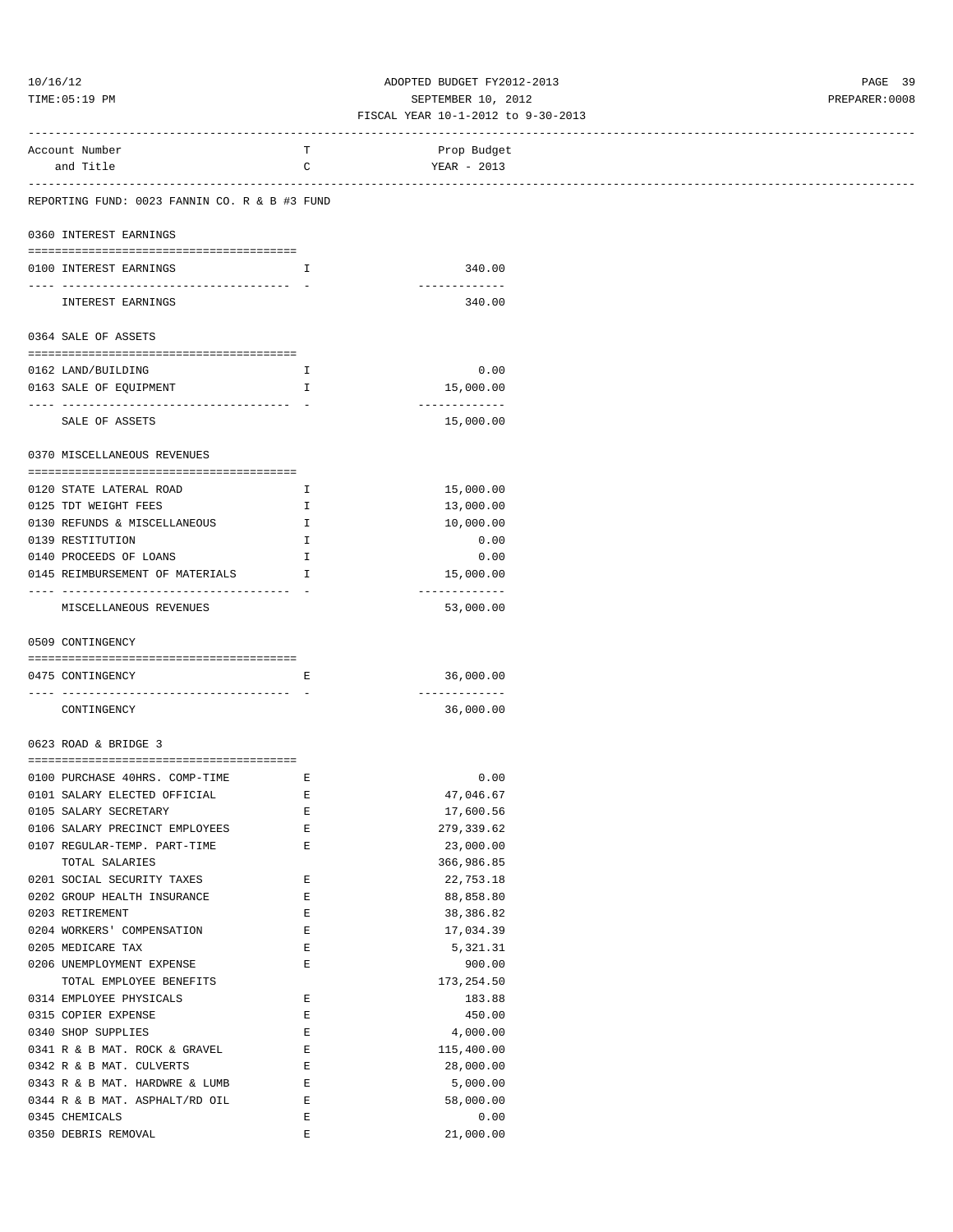# 10/16/12 ADOPTED BUDGET FY2012-2013 PAGE 40 TIME:05:19 PM SEPTEMBER 10, 2012 PREPARER:0008

#### FISCAL YEAR 10-1-2012 to 9-30-2013

| and Title<br>REPORTING FUND: 0023 FANNIN CO. R & B #3 FUND<br>0395 UNIFORMS<br>TOTAL R&B MATERIALS<br>0400 LEGAL FEES<br>0420 UTILITY TELEPHONE<br>0421 INTERNET SERVICE<br>0423 CELL PHONE ALLOWANCE<br>0427 OUT OF COUNTY TRAVEL<br>0430 BIDS, NOTICES & PERMITS<br>0435 PRINTING<br>0440 UTILITY ELECTRICITY<br>0441 UTILITY GAS<br>0442 UTILITY WATER<br>0443 TRASH DUMPSTER PICKUP<br>0450 R&M BUILDING<br>0457 R & M MACHINERY GAS & OIL<br><b>Experience E</b> | C<br>Е<br>Ε<br>Ε<br>$\mathbf{E}% _{0}$<br>$\mathbf E$<br>$\mathbf{E}% _{0}$<br>Е<br>Ε<br>Е | YEAR - 2013<br>6,000.00<br>238,033.88<br>0.00<br>1,900.00<br>1,000.00<br>600.00<br>1,500.00<br>1,200.00<br>100.00 |
|-----------------------------------------------------------------------------------------------------------------------------------------------------------------------------------------------------------------------------------------------------------------------------------------------------------------------------------------------------------------------------------------------------------------------------------------------------------------------|--------------------------------------------------------------------------------------------|-------------------------------------------------------------------------------------------------------------------|
|                                                                                                                                                                                                                                                                                                                                                                                                                                                                       |                                                                                            |                                                                                                                   |
|                                                                                                                                                                                                                                                                                                                                                                                                                                                                       |                                                                                            |                                                                                                                   |
|                                                                                                                                                                                                                                                                                                                                                                                                                                                                       |                                                                                            |                                                                                                                   |
|                                                                                                                                                                                                                                                                                                                                                                                                                                                                       |                                                                                            |                                                                                                                   |
|                                                                                                                                                                                                                                                                                                                                                                                                                                                                       |                                                                                            |                                                                                                                   |
|                                                                                                                                                                                                                                                                                                                                                                                                                                                                       |                                                                                            |                                                                                                                   |
|                                                                                                                                                                                                                                                                                                                                                                                                                                                                       |                                                                                            |                                                                                                                   |
|                                                                                                                                                                                                                                                                                                                                                                                                                                                                       |                                                                                            |                                                                                                                   |
|                                                                                                                                                                                                                                                                                                                                                                                                                                                                       |                                                                                            |                                                                                                                   |
|                                                                                                                                                                                                                                                                                                                                                                                                                                                                       |                                                                                            |                                                                                                                   |
|                                                                                                                                                                                                                                                                                                                                                                                                                                                                       |                                                                                            |                                                                                                                   |
|                                                                                                                                                                                                                                                                                                                                                                                                                                                                       |                                                                                            |                                                                                                                   |
|                                                                                                                                                                                                                                                                                                                                                                                                                                                                       |                                                                                            | 2,600.00                                                                                                          |
|                                                                                                                                                                                                                                                                                                                                                                                                                                                                       | Ε                                                                                          | 800.00                                                                                                            |
|                                                                                                                                                                                                                                                                                                                                                                                                                                                                       | $\mathbf{E}% _{0}$                                                                         | 400.00                                                                                                            |
|                                                                                                                                                                                                                                                                                                                                                                                                                                                                       | E                                                                                          | 1,000.00                                                                                                          |
|                                                                                                                                                                                                                                                                                                                                                                                                                                                                       | $\mathbf E$                                                                                | 1,000.00                                                                                                          |
|                                                                                                                                                                                                                                                                                                                                                                                                                                                                       |                                                                                            | 158,000.00                                                                                                        |
| 0458 R & M MACHINERY PARTS                                                                                                                                                                                                                                                                                                                                                                                                                                            | $\mathbf{E}$                                                                               | 72,000.00                                                                                                         |
| 0459 R & M MACH. TIRES & TUBES                                                                                                                                                                                                                                                                                                                                                                                                                                        | $\mathbf{E}$                                                                               | 15,000.00                                                                                                         |
| 0460 EQUIPMENT RENTAL                                                                                                                                                                                                                                                                                                                                                                                                                                                 | E                                                                                          | 1,000.00                                                                                                          |
| 0480 BOND                                                                                                                                                                                                                                                                                                                                                                                                                                                             | Е                                                                                          | 215.50                                                                                                            |
| 0482 INSURANCE                                                                                                                                                                                                                                                                                                                                                                                                                                                        | Ε                                                                                          | 8,500.00                                                                                                          |
| 0485 PRISONER SUPPLIES                                                                                                                                                                                                                                                                                                                                                                                                                                                | Е                                                                                          | 4,200.00                                                                                                          |
| 0488 FANNIN RURAL RAIL DISTRICT                                                                                                                                                                                                                                                                                                                                                                                                                                       | Ε                                                                                          | 0.00                                                                                                              |
| 0490 MISCELLANEOUS                                                                                                                                                                                                                                                                                                                                                                                                                                                    | E                                                                                          | 1,000.00                                                                                                          |
| 0491 SOIL & WATER CONSERVATION                                                                                                                                                                                                                                                                                                                                                                                                                                        | Е                                                                                          | 250.00                                                                                                            |
| 0492 TDRA FLOOD CASH MATCH                                                                                                                                                                                                                                                                                                                                                                                                                                            | Е                                                                                          | 0.00                                                                                                              |
| 0494 FLOOD CONTROL SITE MAINTENANCE                                                                                                                                                                                                                                                                                                                                                                                                                                   | Е                                                                                          | 0.00                                                                                                              |
| 0495 PIPELINE SALES TAX REIMBURSEMENT                                                                                                                                                                                                                                                                                                                                                                                                                                 | Е                                                                                          | 0.00                                                                                                              |
| 0496 TCOG HAZARDOUS WASTEMATCH                                                                                                                                                                                                                                                                                                                                                                                                                                        | E                                                                                          | 1,250.00                                                                                                          |
| TOTAL SER.& OTHER CHARGES                                                                                                                                                                                                                                                                                                                                                                                                                                             |                                                                                            | 273,515.50                                                                                                        |
| 0562 LAND/BUILDING                                                                                                                                                                                                                                                                                                                                                                                                                                                    | Ε                                                                                          | 0.00                                                                                                              |
| 0571 PURCHASE OF MACH./EQUIP.                                                                                                                                                                                                                                                                                                                                                                                                                                         | Е                                                                                          | 30,000.00                                                                                                         |
| 0572 OFFICE EQUIPMENT                                                                                                                                                                                                                                                                                                                                                                                                                                                 | $\mathbf{E}% _{0}$                                                                         | 0.00                                                                                                              |
| 0573 RADIO EQUIPMENT                                                                                                                                                                                                                                                                                                                                                                                                                                                  | $\mathbf{E}% _{0}$                                                                         | 11,129.00                                                                                                         |
| 0574 DPS FORENSIC EQUIPMENT                                                                                                                                                                                                                                                                                                                                                                                                                                           | $\mathbf E$                                                                                | 0.00                                                                                                              |
| 0575 LAND/BUILDING                                                                                                                                                                                                                                                                                                                                                                                                                                                    | Ε                                                                                          | 0.00                                                                                                              |
| 0580 PRECINCT BRIDGE                                                                                                                                                                                                                                                                                                                                                                                                                                                  | Е                                                                                          | 0.00                                                                                                              |
| CAPITAL OUTLAY                                                                                                                                                                                                                                                                                                                                                                                                                                                        |                                                                                            | 41,129.00                                                                                                         |
| 0630 NOTE PAYMENT-PRINCIPAL                                                                                                                                                                                                                                                                                                                                                                                                                                           | Ε                                                                                          | 0.00                                                                                                              |
| 0670 NOTE PAYMENT-INTEREST                                                                                                                                                                                                                                                                                                                                                                                                                                            | Е                                                                                          | 0.00                                                                                                              |
| - ----------------------------------                                                                                                                                                                                                                                                                                                                                                                                                                                  |                                                                                            | -------------                                                                                                     |
| ROAD & BRIDGE 3                                                                                                                                                                                                                                                                                                                                                                                                                                                       |                                                                                            | 1,092,919.73                                                                                                      |

0625 ADMINISTRATIVE OFFICE R&B #3 ========================================

| 0105 SALARY SECRETARY       | F. | 7,748.80 |
|-----------------------------|----|----------|
| 0201 SOCIAL SECURITY TAXES  | F. | 480.43   |
| 0202 GROUP HEALTH INSURANCE | F. | 1,851.23 |
| 0203 RETIREMENT             | F. | 810.53   |
| 0204 WORKERS' COMPENSATION  | F. | 44.16    |
| 0205 MEDICARE TAX           | F. | 112.36   |
| 0310 OFFICE SUPPLIES        | F. | 100.00   |
| 0311 POSTAL EXPENSES        | F. | 0.00     |
| 0353 COMPUTER EXPENSE       | F. | 500.00   |
| 0427 OUT OF COUNTY TRAVEL   | F. | 0.00     |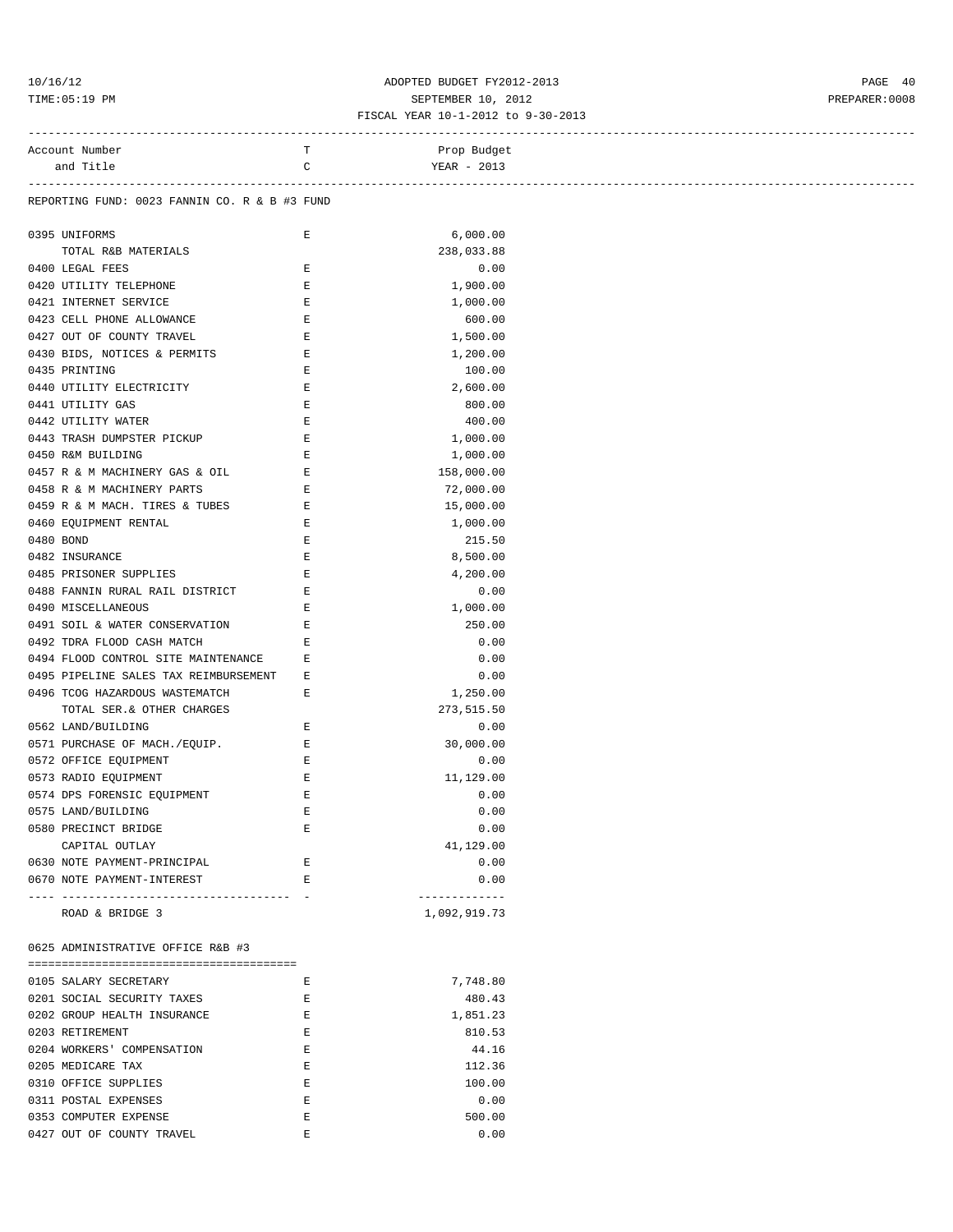### 10/16/12 ADOPTED BUDGET FY2012-2013 PAGE 41 TIME:05:19 PM SEPTEMBER 10, 2012 PREPARER:0008 FISCAL YEAR 10-1-2012 to 9-30-2013

# ------------------------------------------------------------------------------------------------------------------------------------ Account Number  $\hfill \texttt{T}$  . Prop Budget and Title C C YEAR - 2013 ------------------------------------------------------------------------------------------------------------------------------------ REPORTING FUND: 0023 FANNIN CO. R & B #3 FUND 0572 OFFICE EQUIPMENT **E E DESIGNERY E DESIGNERY E DESIGNERY E DESIGNERY DESIGNERY** 0574 COMPUTER EQUIPMENT E E COMPUTER E COMPUTER COMPUTER  $\sim 0.00$ ---- ---------------------------------- - ------------- ADMINISTRATIVE OFFICE R&B #3 11,647.51 FANNIN CO. R & B #3 FUND Income Totals 1,140,567.24 Expense Totals  $1,140,567.24$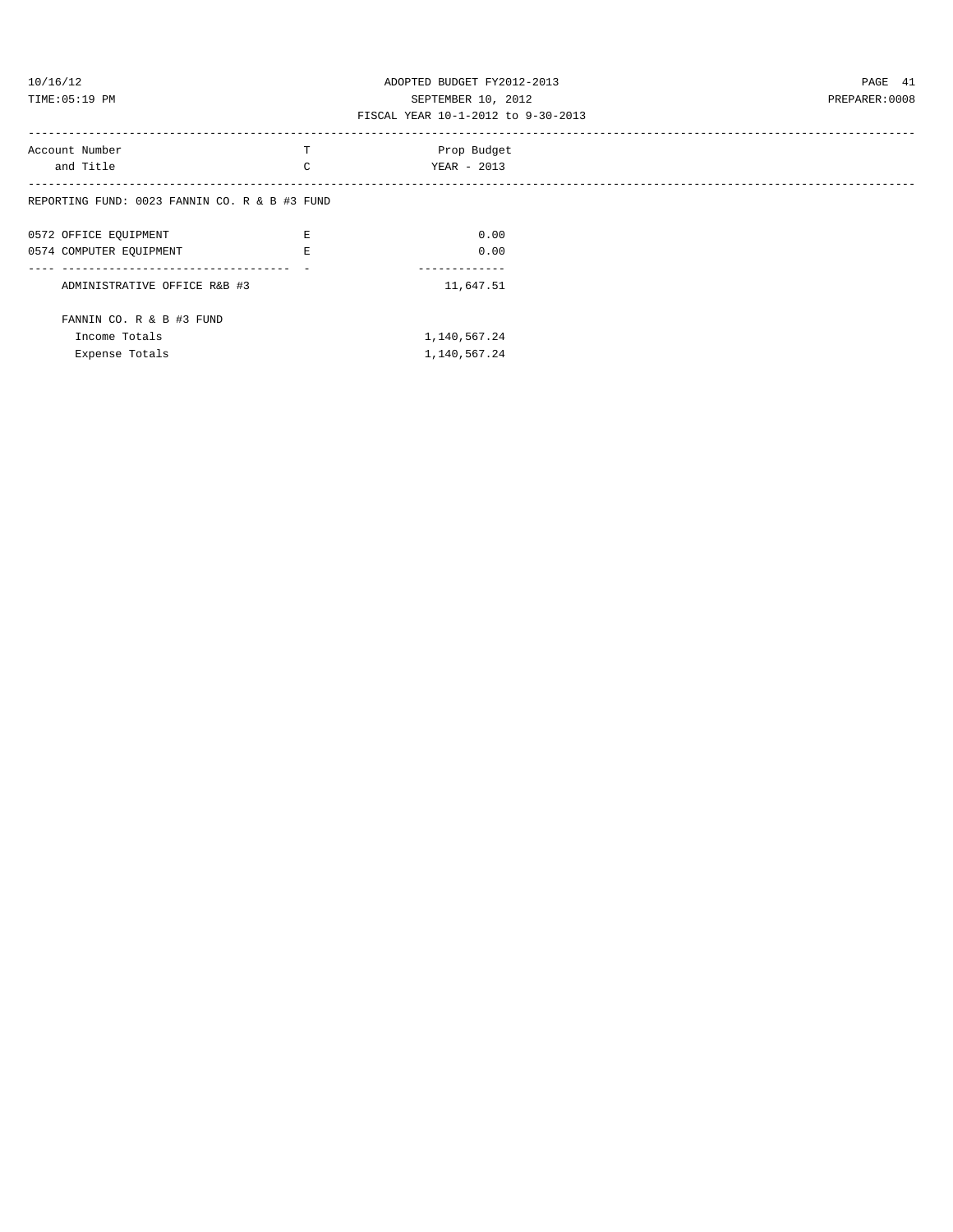# 10/16/12 ADOPTED BUDGET FY2012-2013 PAGE 42 TIME:05:19 PM SEPTEMBER 10, 2012 PREPARER:0008

#### FISCAL YEAR 10-1-2012 to 9-30-2013 ------------------------------------------------------------------------------------------------------------------------------------

| Account Number<br>and Title                           | T<br>C                   | Prop Budget<br>YEAR - 2013  |  |
|-------------------------------------------------------|--------------------------|-----------------------------|--|
| ------------------------                              |                          |                             |  |
| REPORTING FUND: 0024 FANNIN CO. R & B#4 FUND          |                          |                             |  |
| 0300 TOTAL REV/TRANSFERS                              |                          |                             |  |
| 0124 BEGINNING CASH BALANCE                           | Ι.                       | 160,000.00                  |  |
| TOTAL TRANSFERS                                       |                          | 160,000.00                  |  |
| ------------------------------<br>TOTAL REV/TRANSFERS |                          | -------------<br>160,000.00 |  |
| 0310 PROPERTY TAXES                                   |                          |                             |  |
| 0110 CURRENT TAXES                                    | I.                       | 287,084.93                  |  |
| 0120 DELINQUENT TAXES                                 | I.                       | 5,000.00                    |  |
| ----------------------------------                    |                          | -------------               |  |
| PROPERTY TAXES                                        |                          | 292,084.93                  |  |
| 0318 OTHER TAXES                                      |                          |                             |  |
| 0120 PAY N LIEU TAX/GRASSLAND                         | $\mathbf{I}$             | 761.29                      |  |
| 0121 PAY N LIEU TAX/NTMWD                             | Ι.                       | 1,938.30                    |  |
| 0160 SALES TAX REVENUES                               | Ι.                       | 27, 238.25<br>------------- |  |
| OTHER TAXES                                           |                          | 29,937.84                   |  |
| 0321 FEES OF TAX COLLECTOR                            |                          |                             |  |
| 0200 CAR REGISTRATION/SALES TAX                       | $\mathbf{I}$             | 109,000.00                  |  |
| 0300 COUNTY'S ADDITIONAL \$10                         | Ι.                       | 52,000.00                   |  |
| 0301 CAR SALES TAX                                    |                          | 0.00                        |  |
| FEES OF TAX COLLECTOR                                 |                          | -------------<br>161,000.00 |  |
| 0330 GRANTS                                           |                          |                             |  |
| 0200 FEMA GRANT                                       | Ι.                       | 0.00                        |  |
| 0400 NAT. RES. CONS. SERV. GRANT                      | <b>I</b>                 | 0.00                        |  |
| 0600 TDRA GRANT                                       | I.                       | 0.00                        |  |
| GRANTS                                                | $\overline{\phantom{a}}$ | -------------<br>0.00       |  |
| 0350 FINES                                            |                          |                             |  |
|                                                       |                          |                             |  |
| 0403 COUNTY CLERK FINES                               | Ι.                       | 14,000.00                   |  |
| 0450 DISTRICT CLERK FINES<br>0455 J. P. #1 FINES      | I.<br>Ι.                 | 10,000.00<br>9,000.00       |  |
| 0456 J. P. #2 FINES                                   | I.                       | 1,500.00                    |  |
| 0457 J. P. #3 FINES                                   | I                        | 600.00                      |  |
|                                                       |                          | -------------               |  |
| FINES                                                 |                          | 35,100.00                   |  |
| 0360 INTEREST EARNINGS                                |                          |                             |  |
| 0100 INTEREST EARNING                                 | Ι.                       | 350.00<br>-------------     |  |
| INTEREST EARNINGS                                     |                          | 350.00                      |  |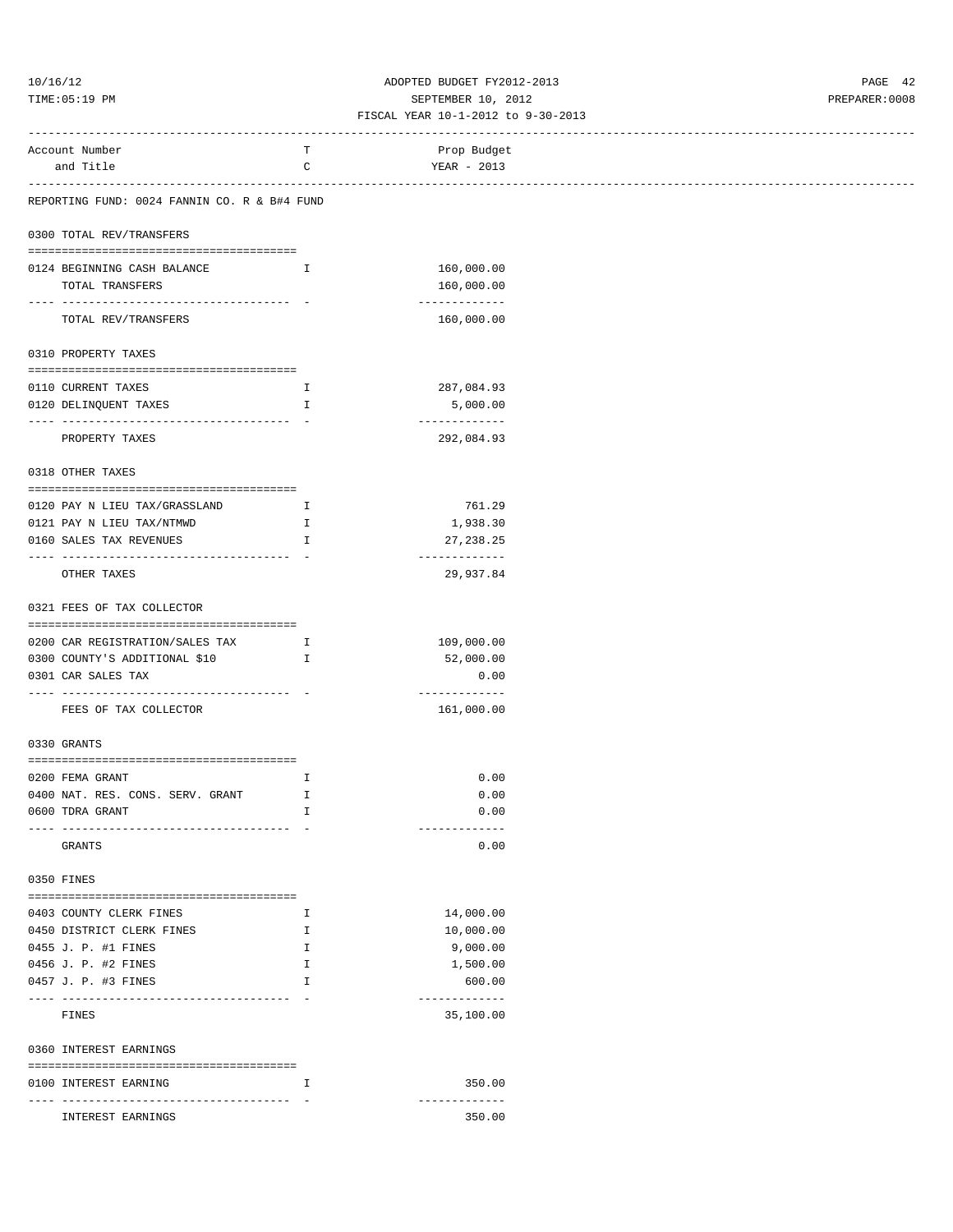# 10/16/12 ADOPTED BUDGET FY2012-2013 PAGE 43 TIME:05:19 PM SEPTEMBER 10, 2012 PREPARER:0008

| Account Number                               | т            | Prop Budget   |
|----------------------------------------------|--------------|---------------|
| and Title                                    | C            | YEAR - 2013   |
|                                              |              |               |
| REPORTING FUND: 0024 FANNIN CO. R & B#4 FUND |              |               |
|                                              |              |               |
| 0364 SALE OF ASSETS                          |              |               |
|                                              |              |               |
| 0162 LAND/BUILDING                           | Ι.           | 0.00          |
| 0163 SALE OF EQUIPMENT                       | Ι.           | 14,000.00     |
|                                              |              | ------------- |
| SALE OF ASSETS                               |              | 14,000.00     |
|                                              |              |               |
| 0370 MISCELLANEOUS REVENUES                  |              |               |
|                                              |              | 8,000.00      |
| 0120 STATE LATERAL ROAD                      | Ι.           |               |
| 0125 TDT WEIGHT FEES                         | $\mathbf{I}$ | 4,500.00      |
| 0130 REFUNDS & MISCELLANEOUS                 | $\mathbf{I}$ | 0.00          |
| 0138 SALE OF SCRAP IRON                      | Ι.           | 0.00          |
| 0140 PROCEEDS OF LOAN                        | $\mathbf{I}$ | 0.00          |
| 0145 REIMBURSEMENT OF MATERIALS I            |              | 9,000.00      |
| 0147 OFFICE RENTAL                           | I            | 1,350.00      |
|                                              |              | -----------   |
| MISCELLANEOUS REVENUES                       |              | 22,850.00     |
|                                              |              |               |
| 0509 CONTINGENCY                             |              |               |
|                                              |              |               |
|                                              |              |               |
| 0475 CONTINGENCY                             | Е            | 70,332.00     |
| ------------------------------------         |              | ------------- |
| CONTINGENCY                                  |              | 70,332.00     |
|                                              |              |               |
| 0624 ROAD & BRIDGE 4                         |              |               |
|                                              |              |               |
| 0100 PURCHASE 40HRS. COMP-TIME               | Е            | 0.00          |
| 0101 SALARY ELECTED OFFICIAL                 | Е            | 47,046.67     |
| 0105 SALARY SECRETARY                        | Е            | 21,594.98     |
| 0106 SALARY PRECINCT EMPLOYEES E             |              | 121,577.33    |
| 0107 REGULAR-TEMP. PART-TIME                 | E            | 37,131.50     |
|                                              |              |               |
| 0108 LABOR REIMBURSEMENT                     | Е            | 0.00          |
| TOTAL SALARIES                               |              | 227,350.48    |
| 0201 SOCIAL SECURITY TAXES                   | E            | 14,028.68     |
| 0202 GROUP HEALTH INSURANCE                  | Е            | 44, 429. 40   |
| 0203 RETIREMENT                              | Ε            | 19,896.91     |
| 0204 WORKERS' COMPENSATION                   | E            | 9,561.06      |
| 0205 MEDICARE TAX                            | $\mathbf E$  | 3,280.90      |
| 0206 UNEMPLOYMENT EXPENSE                    | Ε            | 1,000.00      |
|                                              |              |               |
| TOTAL EMPLOYEE BENEFITS                      |              | 92,196.95     |
| 0310 OFFICE SUPPLIES                         | Ε            | 230.00        |
| 0314 EMPLOYEE PHYSICALS                      | Ε            | 100.00        |
| 0340 SHOP SUPPLIES                           | E            | 2,150.00      |
| 0341 R & B MAT. ROCK & GRAVEL                | E            | 70,000.00     |
| 0342 R & B MAT. CULVERTS                     | Ε            | 11,200.00     |
| 0343 R & B MAT. HARDWRE & LUMB               | Ε            | 5,000.00      |
| 0344 R & B MAT. ASPHALT/RD OIL               | Ε            | 50,000.00     |
| 0345 CHEMICALS                               | Ε            | 500.00        |
|                                              |              |               |
| 0350 DEBRIS REMOVAL                          | $\mathbf E$  | 0.00          |
| 0395 EMPLOYEE UNIFORMS                       | E            | 5,000.00      |
| TOTAL R&B MATERIALS                          |              | 144,180.00    |
| 0400 LEGAL FEES                              | Ε            | 0.00          |
| 0420 UTILITY TELEPHONE                       | E            | 1,500.00      |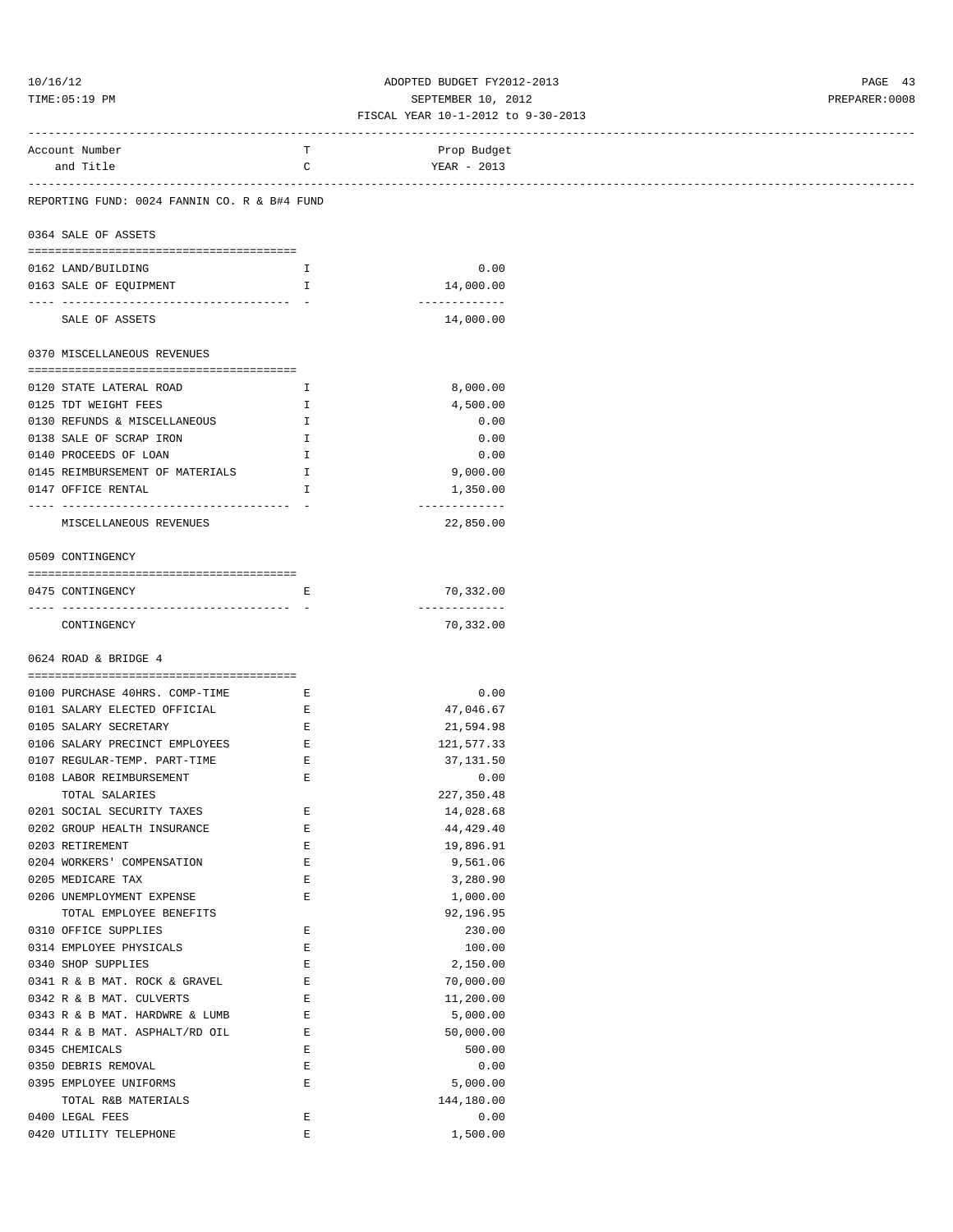# 10/16/12 ADOPTED BUDGET FY2012-2013 PAGE 44 TIME:05:19 PM SEPTEMBER 10, 2012 PREPARER:0008

### FISCAL YEAR 10-1-2012 to 9-30-2013 ------------------------------------------------------------------------------------------------------------------------------------

| Account Number                                      | т           | Prop Budget                |
|-----------------------------------------------------|-------------|----------------------------|
| and Title                                           | C           | YEAR - 2013                |
|                                                     |             |                            |
| REPORTING FUND: 0024 FANNIN CO. R & B#4 FUND        |             |                            |
|                                                     |             |                            |
| 0421 DSL INTERNET                                   | Е           | 550.00                     |
| 0427 OUT OF COUNTY TRAVEL                           | Е           | 2,000.00                   |
| 0430 BIDS, NOTICES & PERMITS                        | E           | 825.00                     |
| 0435 PRINTING                                       | Е           | 100.00                     |
| 0440 UTILITY ELECTRICITY                            | Е           | 3,500.00                   |
| 0441 UTILITY GAS                                    | Е           | 650.00                     |
| 0442 UTILITY WATER                                  | $\mathbf E$ | 1,000.00                   |
| 0443 TRASH PICKUP                                   | $\mathbf E$ | 7,500.00                   |
| 0450 R&M BUILDING                                   | Е           | 1,000.00                   |
| 0457 R & M MACHINERY GAS & OIL                      | $\,$ E      | 58,000.00                  |
| 0458 R & M MACHINERY PARTS                          | E           | 26,500.00                  |
| 0459 R & M MACH. TIRES & TUBES E                    |             | 10,000.00                  |
| 0460 EQUIPMENT RENTAL                               | $\mathbf E$ | 1,000.00                   |
| 0480 BOND                                           | $\mathbf E$ | 50.00                      |
| 0482 INSURANCE                                      | E           | 6, 259.81                  |
| 0485 PRISONER'S SUPPLIES                            | Е           |                            |
|                                                     |             | 3,000.00                   |
| 0488 FANNIN RURAL RAIL DISTRICT                     | Е           | 0.00                       |
| 0490 MISCELLANEOUS                                  | $\mathbf E$ | 300.00                     |
| 0491 SOIL & WATER CONSERVATION                      | $\mathbf E$ | 250.00                     |
| 0492 TDRA FLOOD CASH MATCH                          | Е           | 0.00                       |
| 0494 FLOOD CONTROL SITE MAINTENANCE                 | Е           | 0.00                       |
| 0495 PIPELINE SALES TAX REIMBURSEMENT               | Е           | 0.00                       |
| 0496 TCOG HAZARDOUS WASTEMATCH                      | Е           | 1,250.00                   |
| TOTAL SER.& OTHER CHARGES                           |             | 125,234.81                 |
| 0571 PURCHASE OF MACH./EQUIP.                       | Е           | 36,712.02                  |
| 0573 RADIO EQUIPMENT                                | Е           | 7,669.00                   |
| 0575 BUILDING                                       | $\mathbf E$ | 0.00                       |
| CAPITAL OUTLAY                                      |             | 44,381.02                  |
|                                                     |             | -------------              |
| ROAD & BRIDGE 4                                     |             | 633, 343. 26               |
| 0625 ADMINISTRATIVE OFFICE R&B #4                   |             |                            |
|                                                     |             |                            |
|                                                     |             |                            |
| 0105 SALARY SECRETARY                               | Е           | 7,748.80                   |
| 0201 SOCIAL SECURITY TAXES                          | $\mathbf E$ | 480.43                     |
| 0202 GROUP HEALTH INSURANCE                         | Е           | 1,851.23                   |
| 0203 RETIREMENT                                     | Ε           | 810.53                     |
| 0204 WORKERS' COMPENSATION                          | E           | 44.16                      |
| 0205 MEDICARE TAX                                   | E           | 112.36                     |
| 0310 OFFICE SUPPLIES                                | E           | 100.00                     |
| 0311 POSTAL EXPENSES                                | E           | 0.00                       |
| 0353 COMPUTER EXPENSE                               | Ε           | 500.00                     |
| 0427 OUT OF COUNTY TRAVEL                           | Ε           | 0.00                       |
| 0572 OFFICE EQUIPMENT                               | $\mathbf E$ | 0.00                       |
| 0574 COMPUTER EQUIPMENT                             | Е           | 0.00                       |
| ----------------- -<br>ADMINISTRATIVE OFFICE R&B #4 |             | -------------<br>11,647.51 |
| FANNIN CO. R & B#4 FUND                             |             |                            |
| Income Totals                                       |             |                            |
|                                                     |             | 715,322.77                 |
| Expense Totals                                      |             | 715, 322.77                |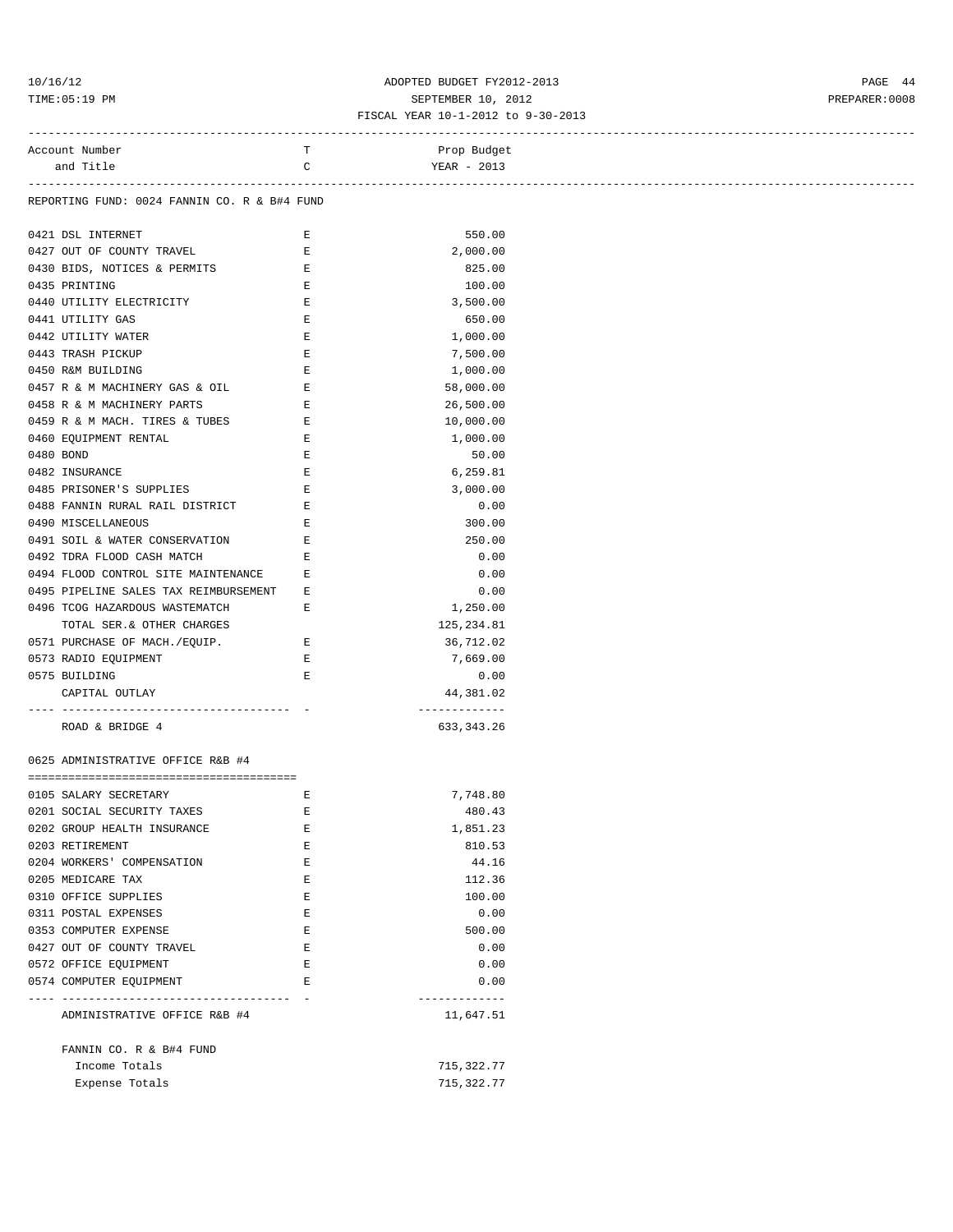## 10/16/12 ADOPTED BUDGET FY2012-2013 PAGE 45 TIME:05:19 PM SEPTEMBER 10, 2012 PREPARER:0008

| エエ四出・リフ・エフ エ四                           |    | OBFIBMDBR IV, 2014<br>FISCAL YEAR 10-1-2012 to 9-30-2013 | FREFARER . 0000 |
|-----------------------------------------|----|----------------------------------------------------------|-----------------|
| Account Number                          | т  | Prop Budget                                              |                 |
| and Title                               | C  | YEAR - 2013                                              |                 |
| REPORTING FUND: 0025 FANNIN COUNTY BEES |    |                                                          |                 |
| 0370 MISC. INCOME                       |    |                                                          |                 |
|                                         |    |                                                          |                 |
| 0105 SALARY                             |    | 0.00                                                     |                 |
| 0138 SALE OF SCRAP IRON                 | Ι. | 800.00                                                   |                 |
| 0625 DONATIONS                          | T. | 0.00<br>-------------                                    |                 |
| MISC. INCOME                            |    | 800.00                                                   |                 |
| 0625 FANNIN COUNTY BEES                 |    |                                                          |                 |
|                                         |    |                                                          |                 |
| 0310 OFFICE SUPPLIES                    | Е  | 0.00                                                     |                 |
| 0343 ROAD SIGNS                         | Е  | 500.00                                                   |                 |
| 0353 COMPUTER EXPENSE                   | Е  | 0.00<br>300.00                                           |                 |
| 0427 TRAVEL EXPENSE                     | Е  | 0.00                                                     |                 |
| 0572 OFFICE EQUIPMENT                   | Е  |                                                          |                 |
| FANNIN COUNTY BEES                      |    | 800.00                                                   |                 |
| FANNIN COUNTY BEES                      |    |                                                          |                 |
| Income Totals                           |    | 800.00                                                   |                 |
| Expense Totals                          |    | 800.00                                                   |                 |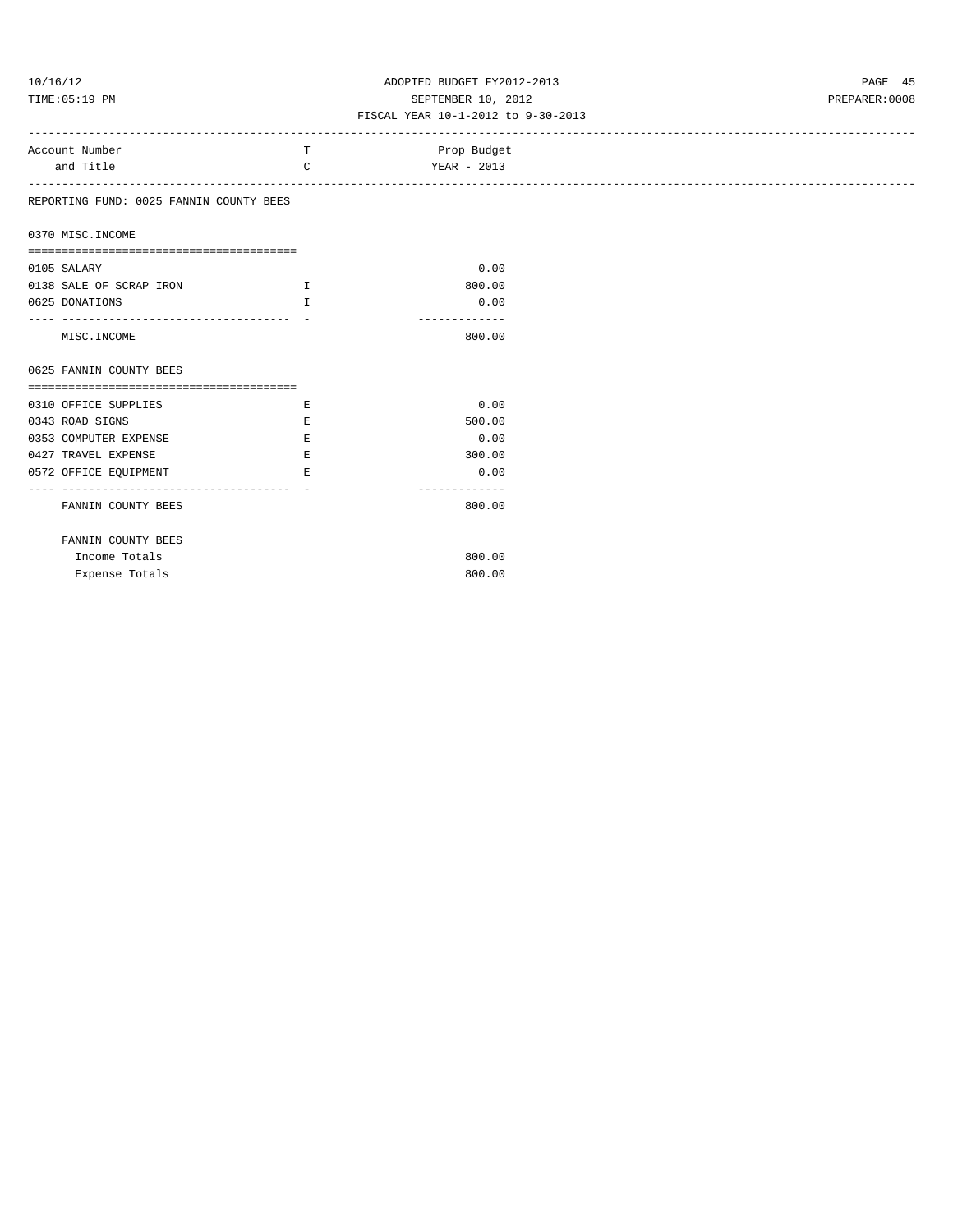## 10/16/12 ADOPTED BUDGET FY2012-2013 PAGE 46 TIME:05:19 PM SEPTEMBER 10, 2012 PREPARER:0008

| Account Number                                 | т                                                        | Prop Budget   |
|------------------------------------------------|----------------------------------------------------------|---------------|
| and Title                                      | $\mathsf{C}$                                             | YEAR - 2013   |
|                                                |                                                          |               |
| REPORTING FUND: 0026 J.P.#1 JUST.CT.TECHNOLOGY |                                                          |               |
|                                                |                                                          |               |
| 0360 INTEREST EARNINGS                         |                                                          |               |
|                                                |                                                          |               |
| 0100 INTEREST EARNINGS                         | . The contract of the contract $\mathbf{I}_{\mathbf{r}}$ | 20.00         |
|                                                |                                                          | ------------- |
| INTEREST EARNINGS                              |                                                          | 20.00         |
|                                                |                                                          |               |
| 0370 MISCELLANEOUS INCOME                      |                                                          |               |
| ==================================             |                                                          |               |
| 0455 J.P.#1 TECHNOLOGY FEES I                  |                                                          | 5,000.00      |
| -------------------------------------          |                                                          | ------------- |
| MISCELLANEOUS INCOME                           |                                                          | 5,000.00      |
|                                                |                                                          |               |
| 0455 J.P.#1 TECHNOLOGY EOUIP.                  |                                                          |               |
| ===================================            |                                                          |               |
| 0420 OMNIBASE TELEPHONE LINE                   | <b>Experience B</b>                                      | 800.00        |
| 0572 OFFICE EQUIPMENT                          | E                                                        | 4,220.00      |
|                                                |                                                          | ------------- |
| J.P.#1 TECHNOLOGY EQUIP.                       |                                                          | 5,020.00      |
|                                                |                                                          |               |
| J.P.#1 JUST.CT.TECHNOLOGY                      |                                                          |               |
| Income Totals                                  |                                                          | 5,020.00      |
| Expense Totals                                 |                                                          | 5,020.00      |
|                                                |                                                          |               |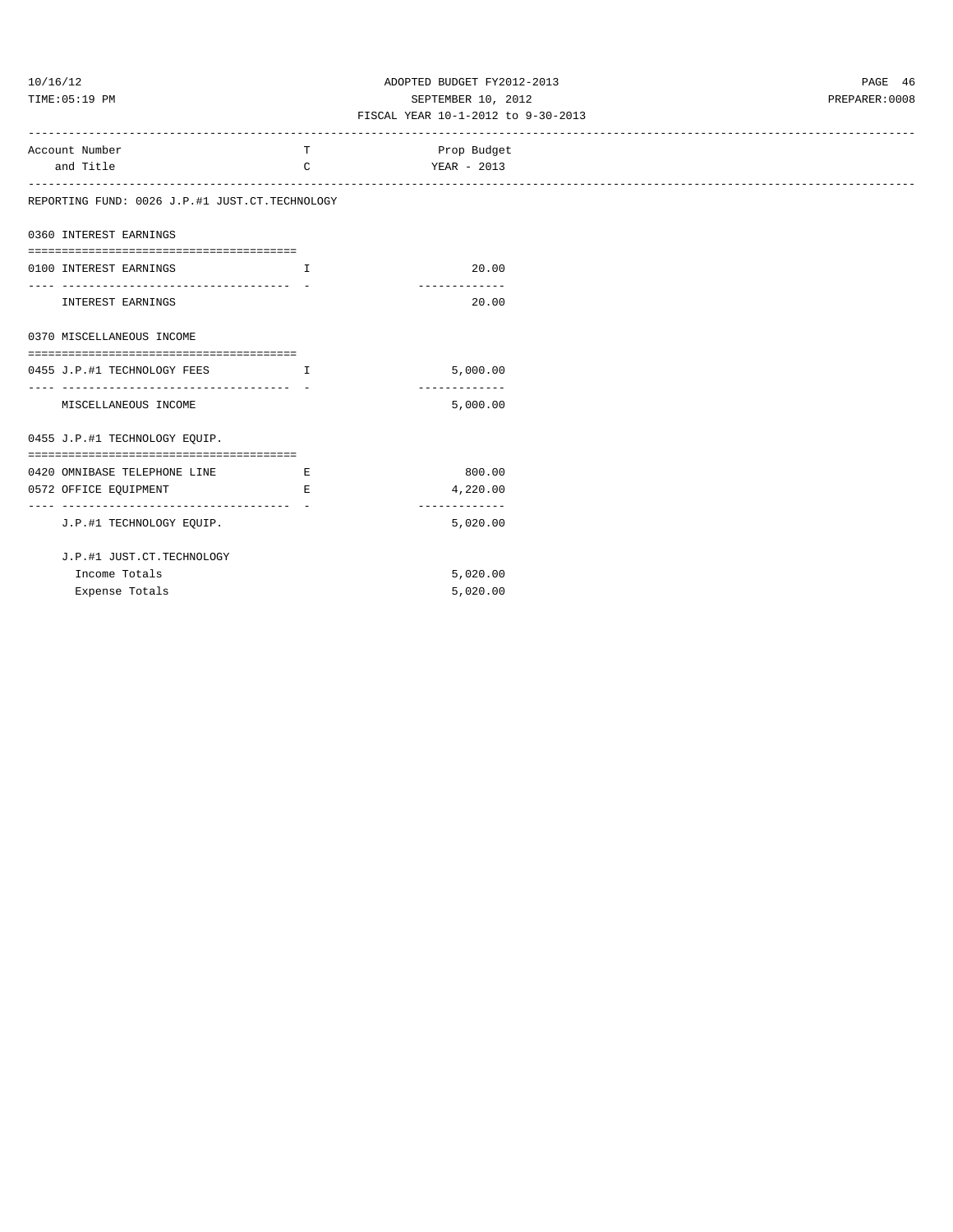# 10/16/12 ADOPTED BUDGET FY2012-2013 PAGE 47 TIME:05:19 PM SEPTEMBER 10, 2012 PREPARER:0008

| Account Number                                 | т            | Prop Budget   |
|------------------------------------------------|--------------|---------------|
| and Title                                      | $\mathsf{C}$ | YEAR - 2013   |
|                                                |              |               |
| REPORTING FUND: 0027 J.P.#2 JUST.CT.TECHNOLOGY |              |               |
| 0360 INTEREST EARNINGS                         |              |               |
|                                                |              |               |
| 0100 INTEREST EARNINGS                         | I            | 10.00         |
| ------------------------------                 |              | ------------- |
| INTEREST EARNINGS                              |              | 10.00         |
|                                                |              |               |
| 0370 MISCELLANEOUS INCOME                      |              |               |
|                                                |              |               |
| 0456 J.P.#2 TECHNOLOGY FEES I                  |              | 1,000.00      |
|                                                |              | ------------- |
| MISCELLANEOUS INCOME                           |              | 1,000.00      |
|                                                |              |               |
| 0456 TECHNOLOGY EQUIPMENT                      |              |               |
|                                                |              |               |
| 0572 OFFICE EQUIPMENT                          | E            | 1,010.00      |
| ______________________                         |              | ------------- |
| TECHNOLOGY EQUIPMENT                           |              | 1,010.00      |
|                                                |              |               |
| J.P.#2 JUST.CT.TECHNOLOGY                      |              |               |
| Income Totals                                  |              | 1,010.00      |
| Expense Totals                                 |              | 1,010.00      |
|                                                |              |               |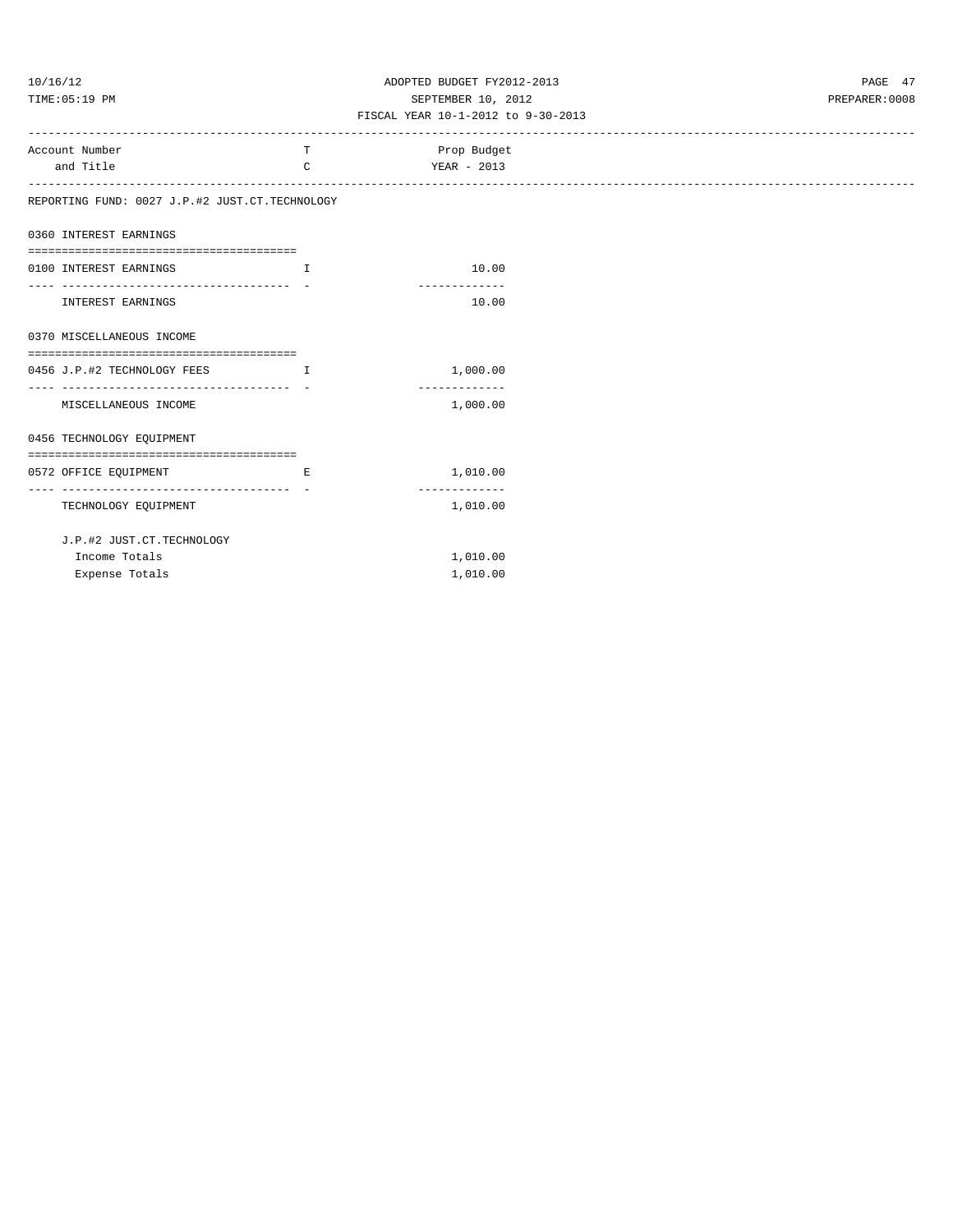# 10/16/12 ADOPTED BUDGET FY2012-2013 PAGE 48 TIME:05:19 PM SEPTEMBER 10, 2012 PREPARER:0008

| Account Number                                                                  | т            | Prop Budget             |
|---------------------------------------------------------------------------------|--------------|-------------------------|
| and Title                                                                       | $\mathsf{C}$ | YEAR - 2013             |
| -----------------------------<br>REPORTING FUND: 0028 J.P.#3 JUST.CT.TECHNOLOGY |              |                         |
|                                                                                 |              |                         |
| 0360 INTEREST EARNINGS                                                          |              |                         |
| 0100 INTEREST EARNINGS                                                          | $\mathbf I$  | 10.00                   |
| ____________________________________                                            |              | -------------           |
| <b>INTEREST EARNINGS</b>                                                        |              | 10.00                   |
| 0370 MISCELLANEOUS INCOME                                                       |              |                         |
|                                                                                 |              |                         |
| 0456 J.P.#3 TECHNOLOGY FEES I<br>----------------------------------             |              | 400.00<br>------------- |
| MISCELLANEOUS INCOME                                                            |              | 400.00                  |
| 0457 TECHNOLOGY EQUIPMENT                                                       |              |                         |
| 0572 OFFICE EQUIPMENT<br>the contract of the contract of the Richard            |              | 410.00                  |
|                                                                                 |              | -------------           |
| TECHNOLOGY EQUIPMENT                                                            |              | 410.00                  |
| J.P.#3 JUST.CT.TECHNOLOGY                                                       |              |                         |
| Income Totals                                                                   |              | 410.00                  |
| Expense Totals                                                                  |              | 410.00                  |
|                                                                                 |              |                         |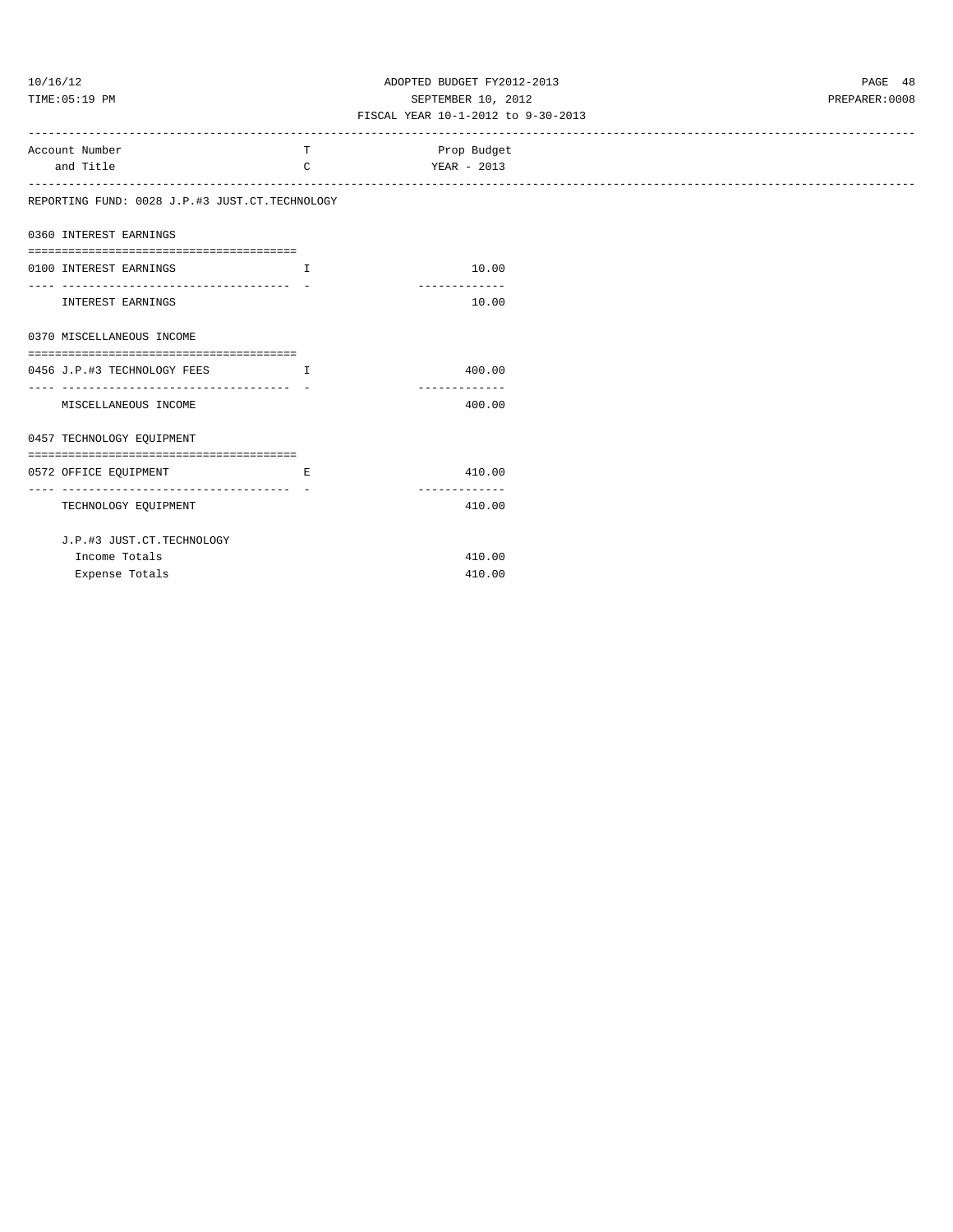# 10/16/12 ADOPTED BUDGET FY2012-2013 PAGE 49 TIME:05:19 PM SEPTEMBER 10, 2012 PREPARER:0008

| Account Number                                                    | т             | Prop Budget |
|-------------------------------------------------------------------|---------------|-------------|
| and Title                                                         | $\mathcal{C}$ | YEAR - 2013 |
|                                                                   |               |             |
| REPORTING FUND: 0033 BAIL BONDSMAN APP. FEES                      |               |             |
|                                                                   |               |             |
| 0340 BAIL BOND APPLICATION FEE                                    |               |             |
| ====================================                              |               |             |
| 0480 APPLICATION FEE                                              | $\top$        | 500.00      |
|                                                                   |               |             |
| BAIL BOND APPLICATION FEE                                         |               | 500.00      |
|                                                                   |               |             |
| 0498 BAIL BONDSMAN EXP.<br>-------------------------------------- |               |             |
| 0310 OFFICE SUPPLIES                                              | Е             | 100.00      |
| 0427 OUT OF COUNTY TRAVEL                                         | E.            | 400.00      |
| ------------------------------                                    |               |             |
| BAIL BONDSMAN EXP.                                                |               | 500.00      |
|                                                                   |               |             |
| BAIL BONDSMAN APP. FEES                                           |               |             |
| Income Totals                                                     |               | 500.00      |
| Expense Totals                                                    |               | 500.00      |
|                                                                   |               |             |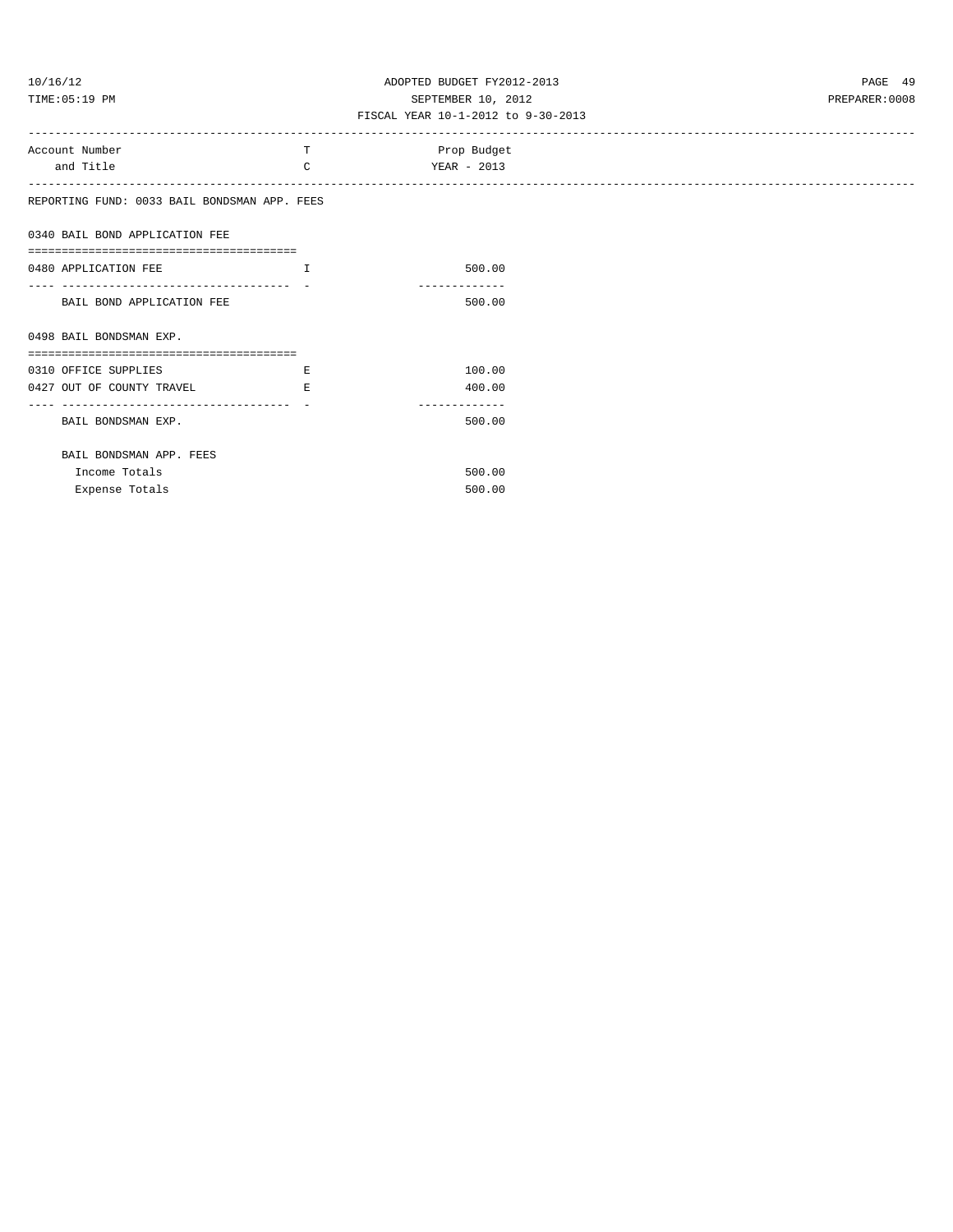## 10/16/12 ADOPTED BUDGET FY2012-2013 PAGE 50 TIME:05:19 PM SEPTEMBER 10, 2012 PREPARER:0008

| Account Number                                 | T            | Prop Budget   |
|------------------------------------------------|--------------|---------------|
| and Title                                      | $\mathsf{C}$ | YEAR - 2013   |
| ----------------------                         |              |               |
| REPORTING FUND: 0034 DISTRICT COURT TECHNOLOGY |              |               |
|                                                |              |               |
| 0360 INTEREST INCOME                           |              |               |
| 0100 INTEREST INCOME                           | I            | 0.00          |
|                                                |              | ------------- |
| INTEREST INCOME                                |              | 0.00          |
|                                                |              |               |
| 0370 MISCELLANEOUS INCOME                      |              |               |
|                                                |              |               |
| 0450 DIST.COURT TECHNOLOGY FEE T               |              | 2,500.00      |
|                                                |              | ------------- |
| MISCELLANEOUS INCOME                           |              | 2,500.00      |
| 0450 DIST.COURT TECHNOLOGY EQUIPMENT           |              |               |
|                                                |              |               |
| 0572 OFFICE EQUIPMENT                          | E            | 2,500.00      |
| ----------------------------- -                |              | ------------- |
| DIST.COURT TECHNOLOGY EQUIPMENT                |              | 2,500.00      |
|                                                |              |               |
| DISTRICT COURT TECHNOLOGY                      |              |               |
| Income Totals                                  |              | 2,500.00      |
| Expense Totals                                 |              | 2,500.00      |
|                                                |              |               |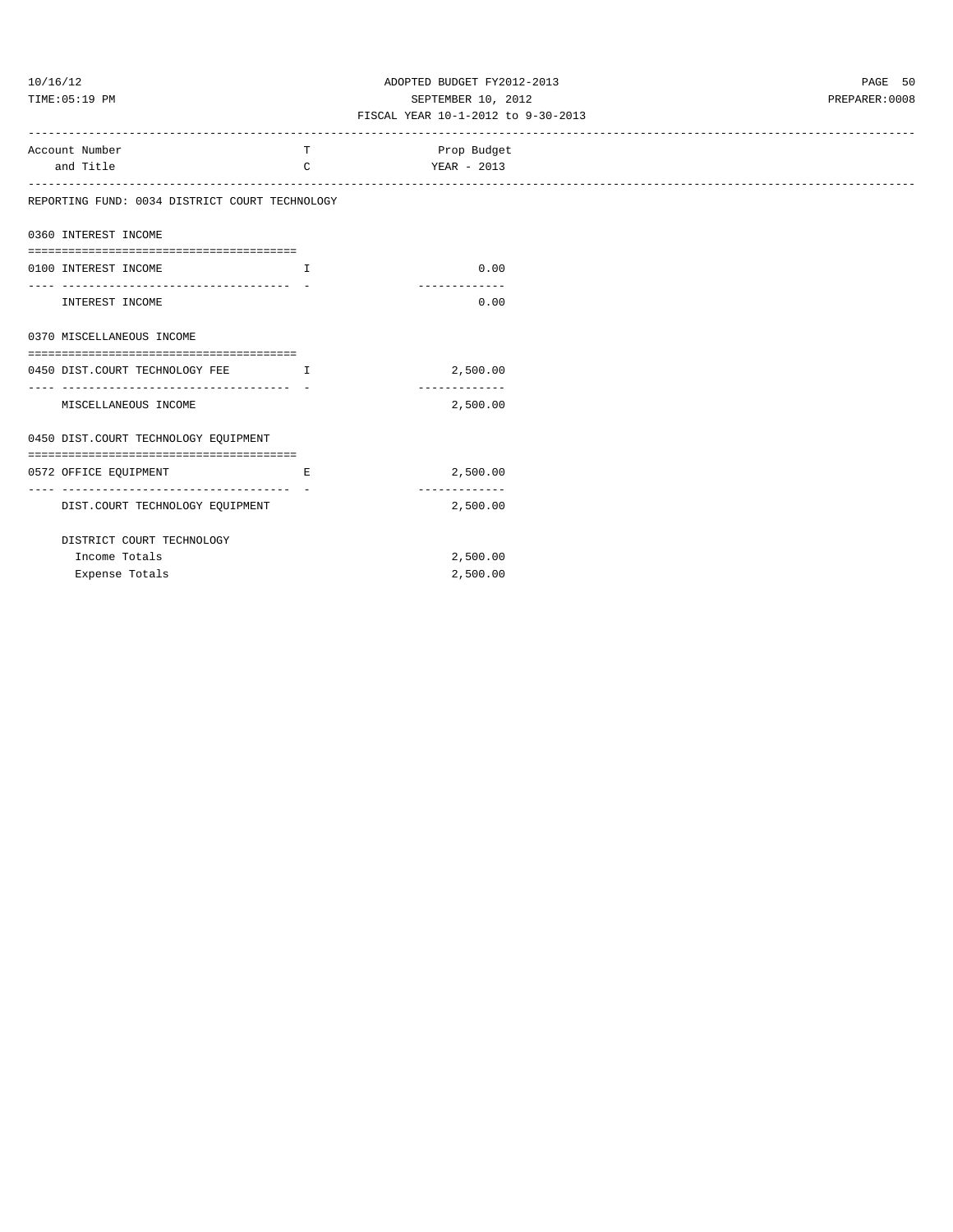# 10/16/12 ADOPTED BUDGET FY2012-2013 PAGE 51 TIME:05:19 PM SEPTEMBER 10, 2012 PREPARER:0008

| Account Number                                              | т                             | Prop Budget                |
|-------------------------------------------------------------|-------------------------------|----------------------------|
| and Title                                                   | $\mathbf C$                   | YEAR - 2013                |
| REPORTING FUND: 0035 LAW LIBRARY FUND                       |                               |                            |
| 0340 FEES OF OFFICE                                         |                               |                            |
| 0403 COUNTY CLERK FEES                                      | $\mathbf{I}$ and $\mathbf{I}$ | 4,000.00                   |
| 0450 DISTRICT CLERK FEES                                    | $\mathbf{I}$ and $\mathbf{I}$ | 9,000.00                   |
| FEES OF OFFICE                                              |                               | -------------<br>13,000.00 |
| 0360 INTEREST EARNINGS                                      |                               |                            |
| 0100 INTEREST EARNINGS                                      | $\mathbf{T}$                  | 50.00                      |
| INTEREST EARNINGS                                           |                               | -------------<br>50.00     |
| 0475 COUNTY & DISTRICT ATTNY.                               |                               |                            |
| 0310 OFFICE SUPPLIES                                        | E                             | 0.00                       |
| 0421 ONLINE LEGAL RESEARCH                                  | Ε                             | 7,550.00                   |
| 0453 R&M COMPUTER                                           | Ε                             | 3,000.00                   |
| 0590 LAW BOOKS                                              | E.                            | 2,500.00                   |
| -------------------------------<br>COUNTY & DISTRICT ATTNY. |                               | -------------<br>13,050.00 |
| LAW LIBRARY FUND                                            |                               |                            |
| Income Totals                                               |                               | 13,050.00                  |
| Expense Totals                                              |                               | 13,050.00                  |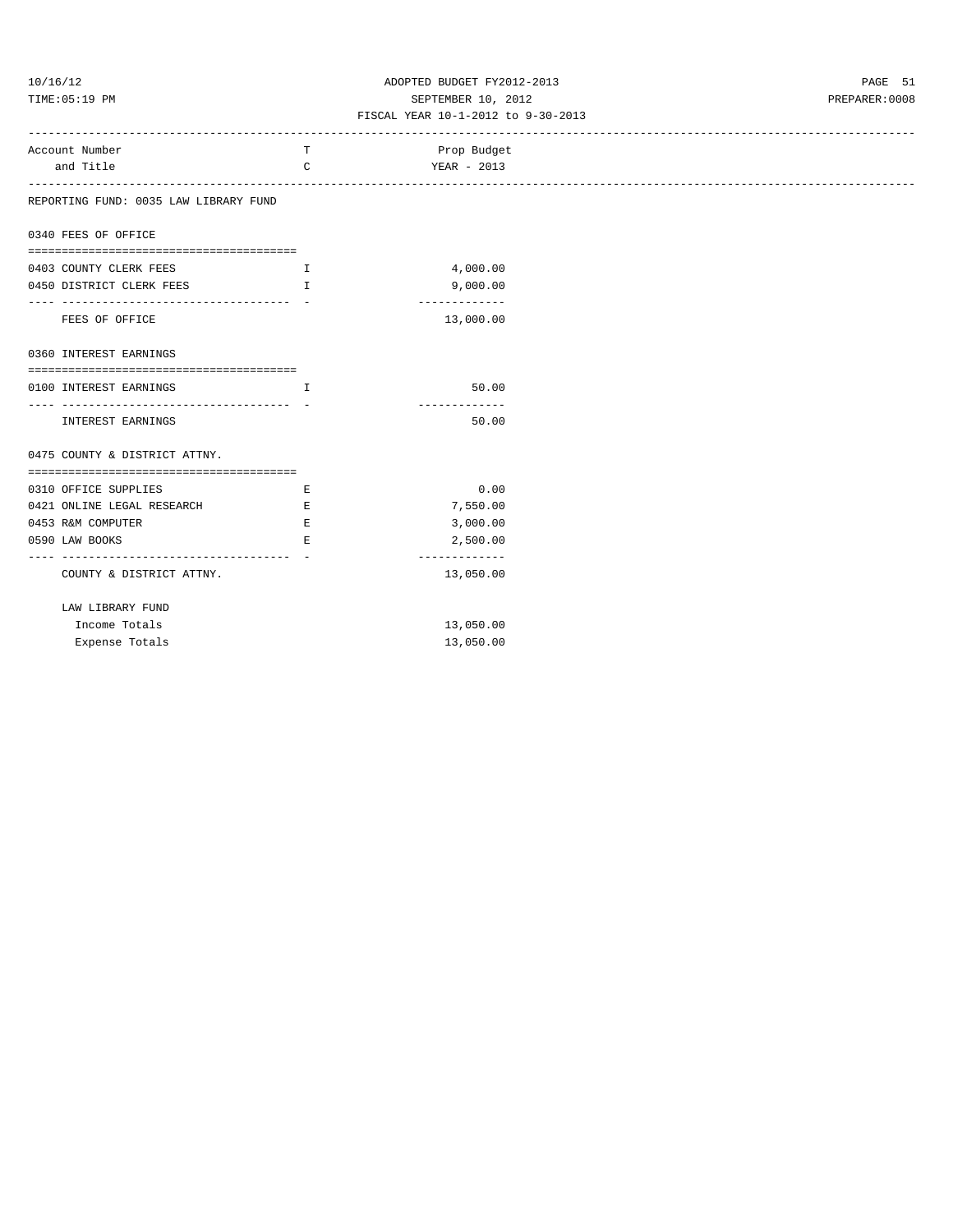# 10/16/12 ADOPTED BUDGET FY2012-2013 PAGE 52 TIME:05:19 PM SEPTEMBER 10, 2012 PREPARER:0008

|           | -------------------------                                                  |                                                                                                | ------------------------ |
|-----------|----------------------------------------------------------------------------|------------------------------------------------------------------------------------------------|--------------------------|
|           | Account Number                                                             | т                                                                                              | Prop Budget              |
|           | and Title                                                                  | C                                                                                              | YEAR - 2013              |
|           |                                                                            |                                                                                                |                          |
|           | REPORTING FUND: 0036 D.A. FEE ACCOUNT FUND                                 |                                                                                                |                          |
|           |                                                                            |                                                                                                |                          |
| 0300 CASH |                                                                            |                                                                                                |                          |
|           |                                                                            |                                                                                                |                          |
|           | 0136 BEGINNING CASH BALANCE-D.A.FEE<br>0236 BEGINNING CASH BALANCE-SEIZURE | $\mathbf{I}$<br>Ι.                                                                             | 5,000.00<br>12,000.00    |
|           |                                                                            |                                                                                                | -------------            |
|           | CASH                                                                       |                                                                                                | 17,000.00                |
|           |                                                                            |                                                                                                |                          |
|           | 0340 FEES OF OFFICE                                                        |                                                                                                |                          |
|           |                                                                            |                                                                                                |                          |
|           | 0475 DISTRICT ATTORNEY FEES                                                | $\mathbf{I}$                                                                                   | 8,000.00                 |
|           |                                                                            |                                                                                                | -------------            |
|           | FEES OF OFFICE                                                             |                                                                                                | 8,000.00                 |
|           |                                                                            |                                                                                                |                          |
|           | 0352 OTHER FORFEITURES                                                     |                                                                                                |                          |
|           |                                                                            |                                                                                                |                          |
|           | 0200 CONTRABAND FORFEITURE                                                 | Ι.                                                                                             | 0.00                     |
|           | 0300 D.A. SEIZURE FUND                                                     | I                                                                                              | 3,000.00                 |
|           | ------------------------------------                                       |                                                                                                | -------------            |
|           | OTHER FORFEITURES                                                          |                                                                                                | 3,000.00                 |
|           |                                                                            |                                                                                                |                          |
|           | 0360 INTEREST EARNINGS                                                     |                                                                                                |                          |
|           |                                                                            |                                                                                                |                          |
|           | 0100 INTEREST EARNINGS                                                     | Ι.                                                                                             | 7.00                     |
|           | 0236 INTEREST EARNINGS-SEIZURE FUND I                                      |                                                                                                | 0.00                     |
|           | --------------------------------                                           |                                                                                                | -------------            |
|           | INTEREST EARNINGS                                                          |                                                                                                | 7.00                     |
|           |                                                                            |                                                                                                |                          |
|           | 0370 MISCELLANEOUS                                                         |                                                                                                |                          |
|           |                                                                            |                                                                                                |                          |
|           | 0130 REFUNDS & MISCELLANEOUS I                                             |                                                                                                | 0.00                     |
|           | 0140 TRANSFER FROM OLD D.A. TRUST ACCT. I                                  |                                                                                                | 0.00                     |
|           | -------------------------------------                                      |                                                                                                | -------------            |
|           | MISCELLANEOUS                                                              |                                                                                                | 0.00                     |
|           | 0475 DISTRICT ATTORNEY DEPT                                                |                                                                                                |                          |
|           |                                                                            |                                                                                                |                          |
|           | 0107 2012/13 SALARY SUPPLEMENT                                             | Е                                                                                              | 3,683.45                 |
|           | 0145 BONUS                                                                 | Е                                                                                              | 0.00                     |
|           | 0201 SOCIAL SECURITY TAXES                                                 | Е                                                                                              | 228.38                   |
|           | 0203 RETIREMENT                                                            | Е                                                                                              | 385.29                   |
|           | 0204 WORKERS COMPENSATION                                                  | E                                                                                              | 21.00                    |
|           |                                                                            |                                                                                                |                          |
|           | 0205 MEDICARE TAX                                                          | $\mathbf{E}% _{0}$                                                                             | 53.42                    |
|           | 0225 TRAVEL ALLOWANCE                                                      | $\mathbf{E}% _{0}$                                                                             | 0.00                     |
|           | 0310 OFFICE SUPPLIES                                                       | E                                                                                              | 985.46                   |
|           | 0321 CONTINUING EDUCATION                                                  | Е                                                                                              | 400.00                   |
|           | 0353 COMPUTER EXPENSE                                                      | $\mathbf{E}% _{t}\left  \mathbf{1}\right\rangle =\mathbf{1}_{t}\left  \mathbf{1}\right\rangle$ | 1,000.00                 |
|           | 0421 INTERNET                                                              | $\mathbf E$                                                                                    | 0.00                     |
|           | 0490 MISCELLANEOUS                                                         | E                                                                                              | 2,000.00                 |
|           | 0572 OFFICE EQUIPMENT                                                      | E                                                                                              | 2,000.00                 |
|           | 0574 COMPUTER EQUIPMENT                                                    | Е                                                                                              | 2,250.00                 |
|           | ---- ---------------                                                       |                                                                                                | -------------            |
|           | DISTRICT ATTORNEY DEPT                                                     |                                                                                                | 13,007.00                |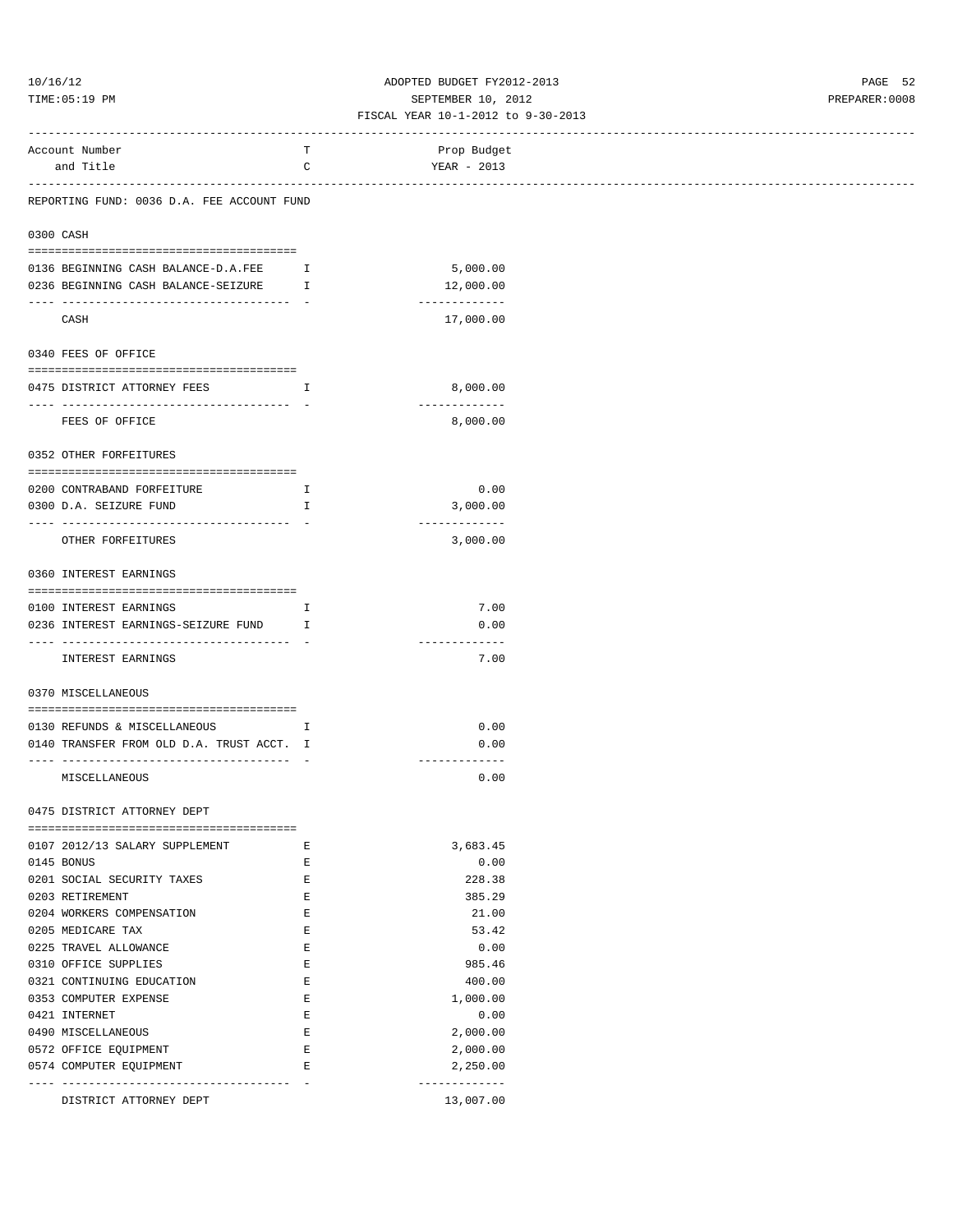# 10/16/12 ADOPTED BUDGET FY2012-2013 PAGE 53 TIME:05:19 PM SEPTEMBER 10, 2012 PREPARER:0008

### FISCAL YEAR 10-1-2012 to 9-30-2013

| Account Number | Prop Budget |
|----------------|-------------|
| and Title      | YEAR - 2013 |
|                |             |

REPORTING FUND: 0036 D.A. FEE ACCOUNT FUND

|  |  | 0477 D.A. SEIZURE |
|--|--|-------------------|
|--|--|-------------------|

| 0107 PART-TIME          | F. | 0.00      |
|-------------------------|----|-----------|
| 0310 OFFICE SUPPLIES    | F. | 1,000.00  |
| 0321 TRAINING           | F. | 2,500.00  |
| 0470 CIVIL PROCESS      | F. | 0.00      |
| 0480 TOWING             | F. | 0.00      |
| 0490 MISCELLANEOUS      | F. | 6,000.00  |
| 0572 OFFICE EQUIPMENT   | F. | 3,000.00  |
| 0574 COMPUTER EQUIPMENT | F. | 2,500.00  |
|                         |    |           |
| D.A. SEIZURE            |    | 15,000.00 |
|                         |    |           |
| D.A. FEE ACCOUNT FUND   |    |           |

| Income Totals  | 28,007.00 |
|----------------|-----------|
| Expense Totals | 28,007.00 |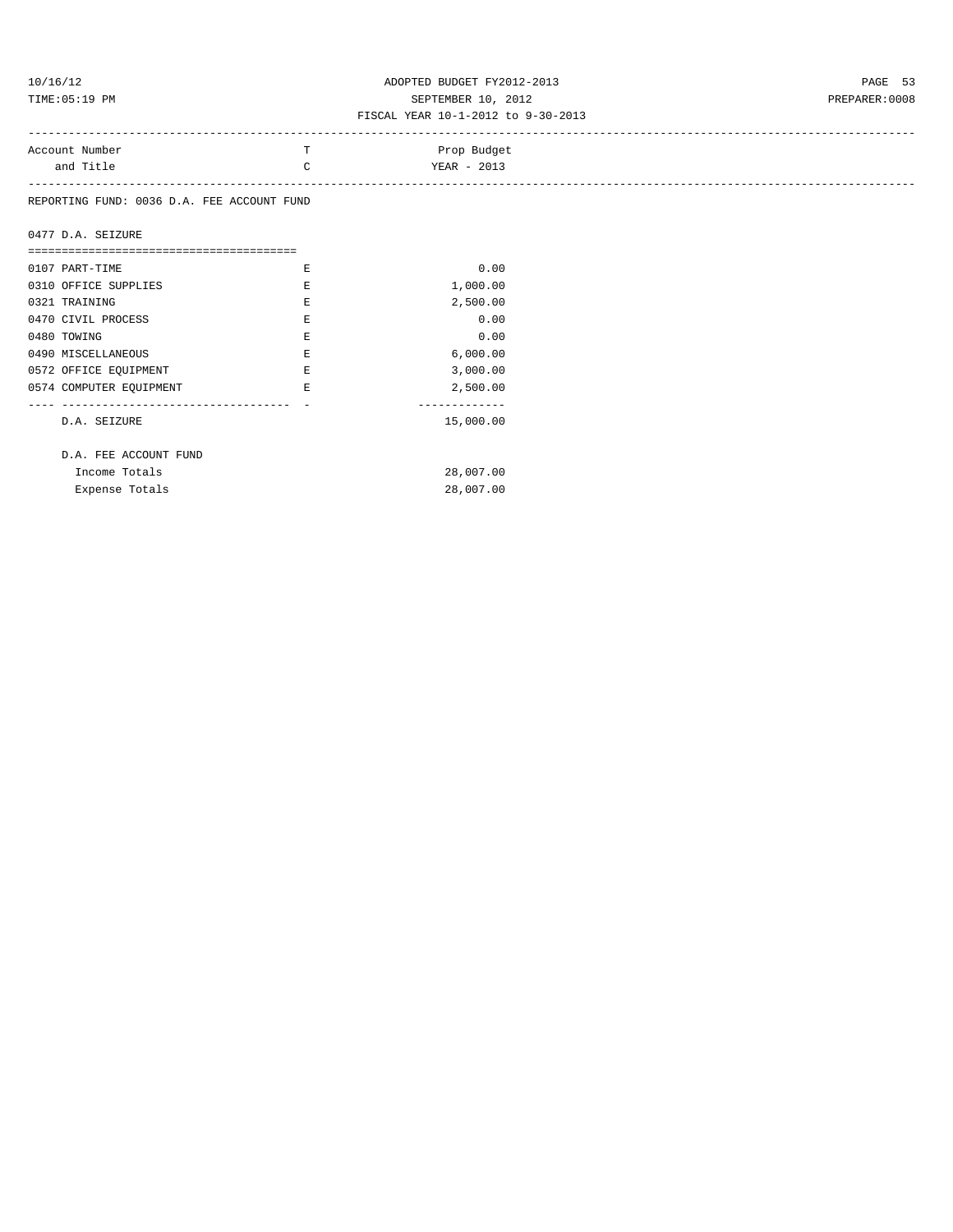| 10/16/1 |  |  |
|---------|--|--|
|         |  |  |

### ADOPTED BUDGET FY2012-2013 **PAGE 54** TIME:05:19 PM SEPTEMBER 10, 2012 PREPARER:0008 FISCAL YEAR 10-1-2012 to 9-30-2013

| Account Number                          | <b>TP</b><br><b>T</b> | Prop Budget |  |
|-----------------------------------------|-----------------------|-------------|--|
| and Title                               | $\mathcal{C}$         | YEAR - 2013 |  |
|                                         |                       |             |  |
| REPORTING FUND: 0037 CONTRABAND SEIZURE |                       |             |  |
|                                         |                       |             |  |
|                                         |                       |             |  |
| 0360 INTEREST EARNINGS                  |                       |             |  |
|                                         |                       |             |  |

| 0100 INTEREST EARNINGS | 0.00 |
|------------------------|------|
|                        |      |
| INTEREST EARNINGS      | 0.00 |
| CONTRABAND SEIZURE     |      |
| Income Totals          | 0.00 |
| Expense Totals         | 0.00 |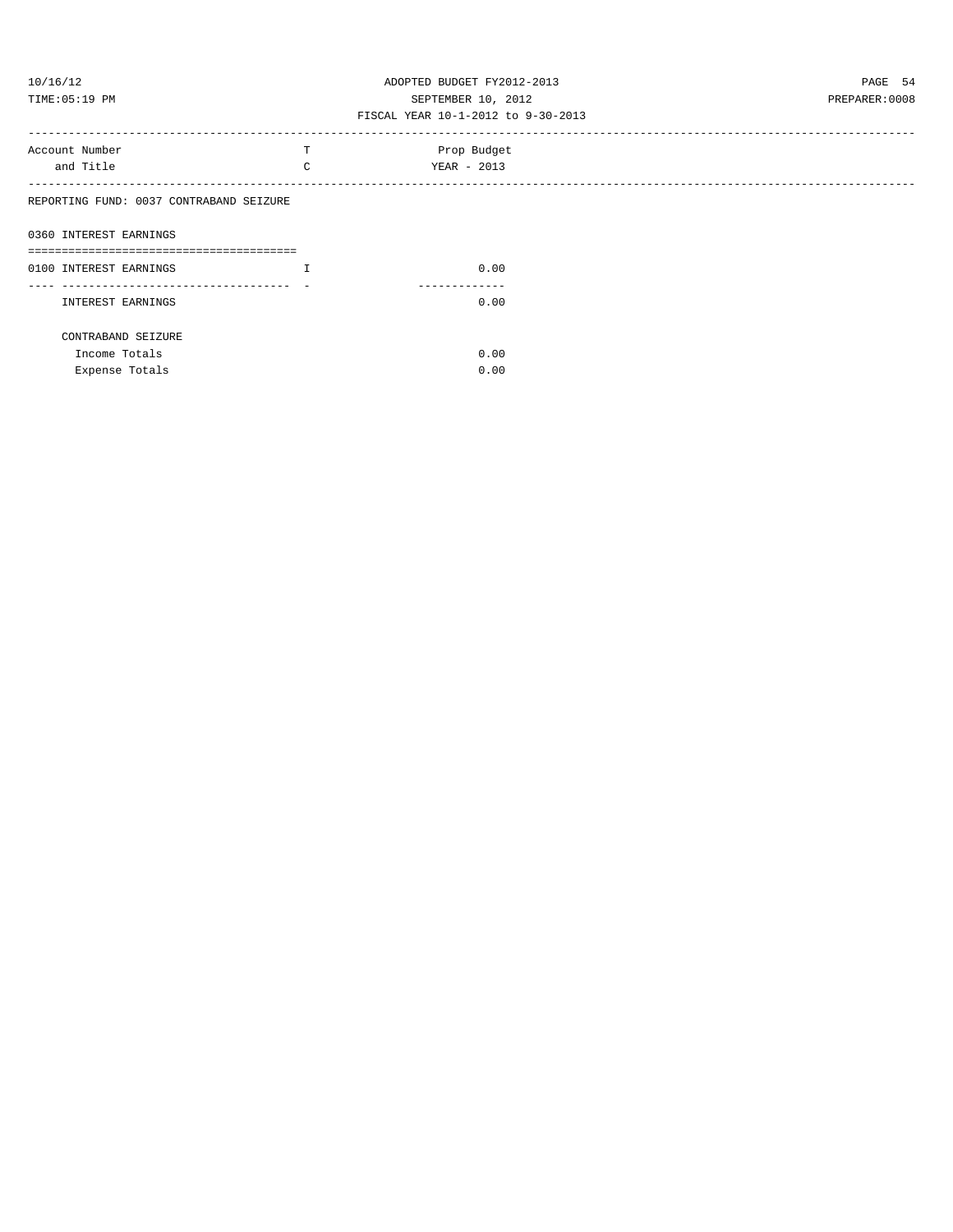| 10/16/1 | ٠, |  |  |
|---------|----|--|--|
|         |    |  |  |

# ADOPTED BUDGET FY2012-2013 PAGE 55 TIME:05:19 PM SEPTEMBER 10, 2012 PREPARER:0008

| Account Number                     | m.<br>- 11 | Prop Budget |
|------------------------------------|------------|-------------|
| and Title                          | C          | YEAR - 2013 |
|                                    |            |             |
| REPORTING FUND: 0038 IHC CO-OP GIN |            |             |
|                                    |            |             |
| 0360 INTEREST EARNINGS             |            |             |
|                                    |            |             |

| 0100 INTEREST EARNINGS |                | 0.00 |  |
|------------------------|----------------|------|--|
|                        |                |      |  |
| INTEREST EARNINGS      |                | 0.00 |  |
| IHC CO-OP GIN          |                |      |  |
| Income Totals          |                | 0.00 |  |
|                        | Expense Totals | 0.00 |  |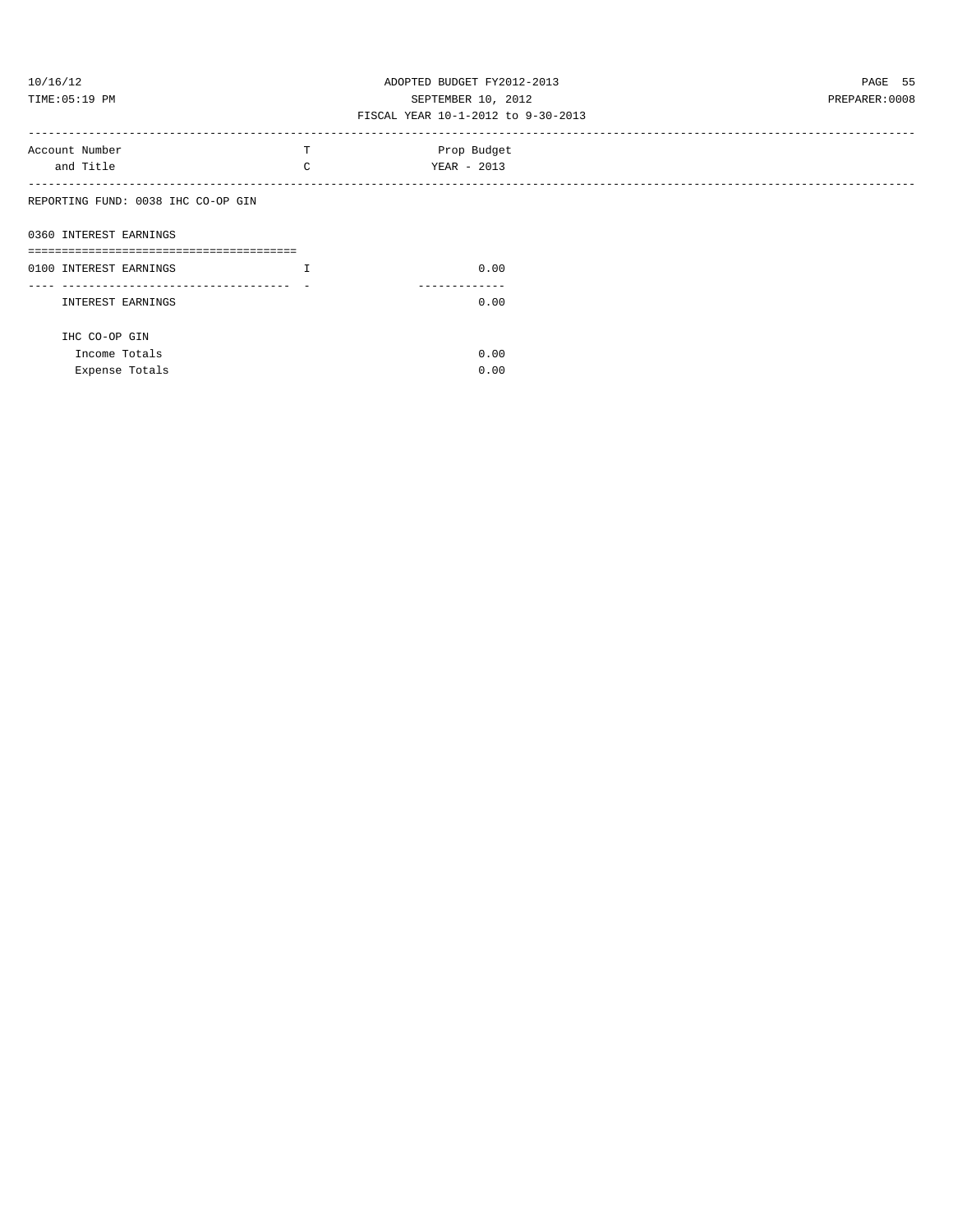## 10/16/12 ADOPTED BUDGET FY2012-2013 PAGE 56 TIME:05:19 PM SEPTEMBER 10, 2012 PREPARER:0008

| -----------------------------                                          |                                                                                                                       | -------------------------------- |  |
|------------------------------------------------------------------------|-----------------------------------------------------------------------------------------------------------------------|----------------------------------|--|
| Account Number                                                         | T                                                                                                                     | Prop Budget                      |  |
| and Title                                                              | C                                                                                                                     | YEAR - 2013                      |  |
|                                                                        |                                                                                                                       |                                  |  |
| REPORTING FUND: 0039 IHC B.R. COOPER                                   |                                                                                                                       |                                  |  |
| 0360 INTEREST EARNINGS                                                 |                                                                                                                       |                                  |  |
| 0100 INTEREST EARNINGS                                                 | $\mathbf{I}$                                                                                                          | 10.00                            |  |
| INTEREST EARNINGS                                                      |                                                                                                                       | -------------<br>10.00           |  |
| 0370 MISCELLANEOUS INCOME                                              |                                                                                                                       |                                  |  |
|                                                                        |                                                                                                                       |                                  |  |
| 0150 BONNIE RUTH COOPER TRUST T<br>----------------------------------- |                                                                                                                       | 1,000.00<br>-------------        |  |
| MISCELLANEOUS INCOME                                                   |                                                                                                                       | 1,000.00                         |  |
| 0645 BONNIE RUTH COOPER                                                |                                                                                                                       |                                  |  |
| 0404 COBRA/INSURANCE                                                   | Е                                                                                                                     | 0.00                             |  |
| 0410 CERT. REG. NURSE ANES. E                                          |                                                                                                                       | 0.00                             |  |
| 0411 PHYSICIAN, NON-EMERGENCY                                          | E                                                                                                                     | 0.00                             |  |
| 0412 PRESCRIPTIONS, DRUGS                                              | E                                                                                                                     | 1,010.00                         |  |
| 0413 HOSPITAL-INPATIENT                                                | Е                                                                                                                     | 0.00                             |  |
| 0414 HOSPITAL, OUTPATIENT                                              | $\mathbf{E}% _{0}$                                                                                                    | 0.00                             |  |
| 0415 LABORATORY/X-RAY                                                  | Е                                                                                                                     | 0.00                             |  |
| 0418 FED. QUALIFIED HEALTH CENTER E                                    |                                                                                                                       | 0.00                             |  |
| 0422 AMBULATORY SURGICAL CENTER                                        | <b>Expanding Expanding Expanding Expanding Expanding Expanding Expanding Expanding Expanding Expanding Expanding </b> | 0.00                             |  |
| ---------------------------------<br>BONNIE RUTH COOPER                |                                                                                                                       | -------------<br>1,010.00        |  |
| IHC B.R. COOPER                                                        |                                                                                                                       |                                  |  |
| Income Totals                                                          |                                                                                                                       | 1,010.00                         |  |
| Expense Totals                                                         |                                                                                                                       | 1,010.00                         |  |
|                                                                        |                                                                                                                       |                                  |  |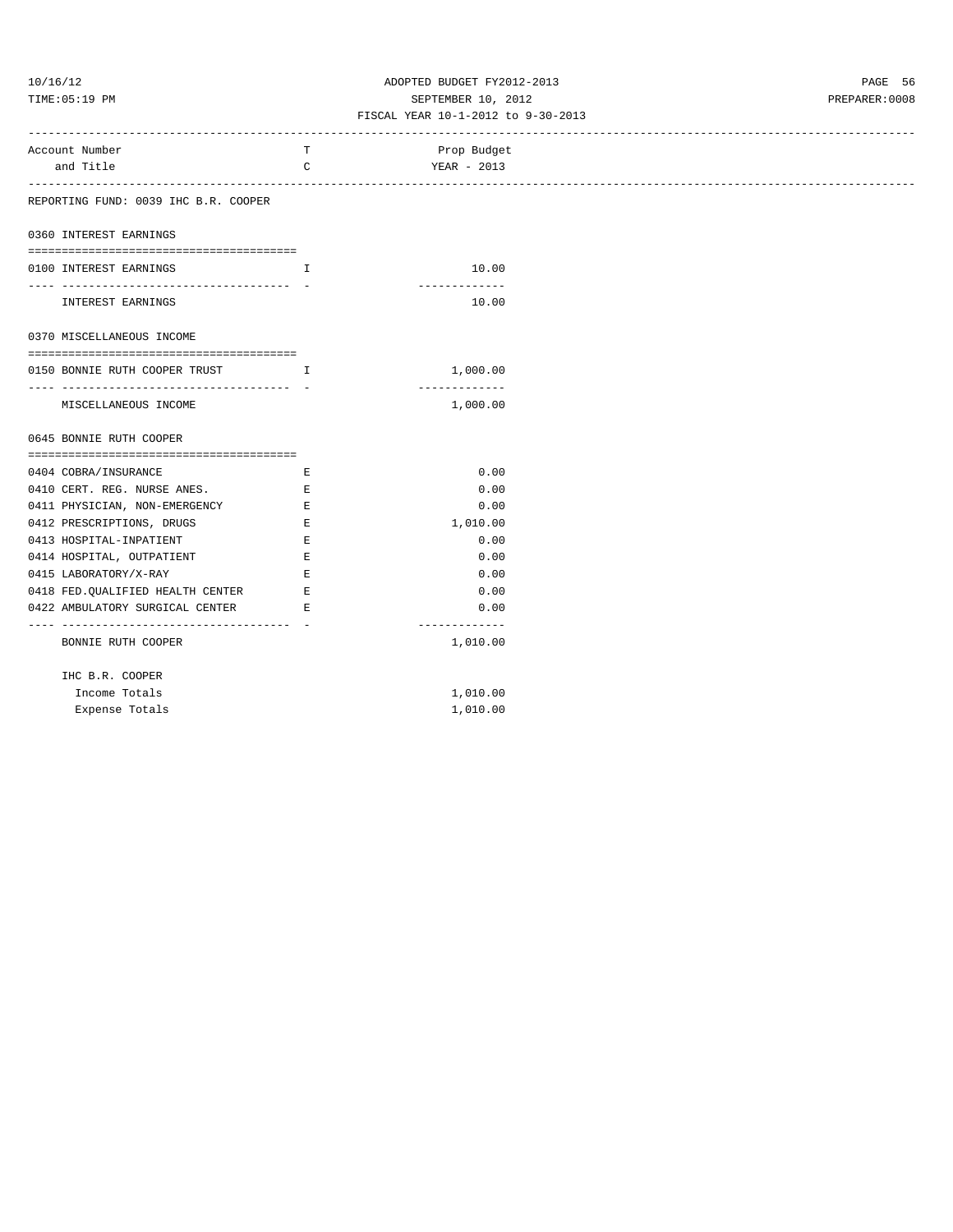# 10/16/12 ADOPTED BUDGET FY2012-2013 PAGE 57 TIME:05:19 PM SEPTEMBER 10, 2012 PREPARER:0008

|                                                |                                                                                                | ----------------------- |
|------------------------------------------------|------------------------------------------------------------------------------------------------|-------------------------|
| Account Number                                 | т                                                                                              | Prop Budget             |
| and Title                                      | $\mathsf C$                                                                                    | YEAR - 2013             |
|                                                |                                                                                                |                         |
| REPORTING FUND: 0040 MEDICAL CORPS COORDINATOR |                                                                                                |                         |
|                                                |                                                                                                |                         |
| 0300 CASH                                      |                                                                                                |                         |
| 0110 UNENCUMBERED FUND BALANCE                 | $\mathbf{I}$                                                                                   | 8,000.00                |
|                                                |                                                                                                | -------------           |
| CASH                                           |                                                                                                | 8,000.00                |
|                                                |                                                                                                |                         |
| 0330 GRANT INCOME                              |                                                                                                |                         |
|                                                |                                                                                                |                         |
| 0410 MEDICAL CORPS.GRANT                       | Ι.                                                                                             | 0.00                    |
| 0411 NACCHO 08 GRANT                           | $\mathbf{I}$                                                                                   | 0.00                    |
| 0412 NACCHO 09 GRANT                           | $\mathbbm{I}$                                                                                  | 0.00                    |
| 0413 NAACHO 10 GRANT                           | I                                                                                              | 0.00                    |
| 0414 NAACHO 11 GRANT                           | $\mathbf{I}$                                                                                   | 0.00                    |
| 0415 NAACHO 12 GRANT                           | I                                                                                              | 0.00                    |
| -------------<br>--------------------          |                                                                                                | ------------            |
| GRANT INCOME                                   |                                                                                                | 0.00                    |
| 0410 MEDICAL CORPS COORDINATOR                 |                                                                                                |                         |
|                                                |                                                                                                |                         |
| 0103 SALARY                                    | $\mathbf{E}% _{t}\left  \mathbf{1}\right\rangle =\mathbf{1}_{t}\left  \mathbf{1}\right\rangle$ | 0.00                    |
| 0201 SOCIAL SECURITY                           | E                                                                                              | 0.00                    |
| 0202 GROUP HEALTH INSURANCE                    | $\mathbf E$                                                                                    | 0.00                    |
| 0203 RETIREMENT                                | $\mathbf E$                                                                                    | 0.00                    |
| 0204 WORKER'S COMPENSATION                     | $\mathbf E$                                                                                    | 0.00                    |
| 0205 MEDICARE TAX                              | $\mathbf E$                                                                                    | 0.00                    |
|                                                | - 11                                                                                           | -------------           |
| MEDICAL CORPS COORDINATOR                      |                                                                                                | 0.00                    |
|                                                |                                                                                                |                         |
| 0411 NACCHO                                    |                                                                                                |                         |
|                                                |                                                                                                |                         |
| 0310 OFFICE SUPPLIES                           | $\mathbf{E}% _{t}\left  \mathbf{1}\right\rangle =\mathbf{1}_{t}\left  \mathbf{1}\right\rangle$ | 8,000.00                |
| 0427 OUT OF COUNTY TRAVEL                      | E                                                                                              | 0.00                    |
| 0490 NACCHO 10 GRANT EXPENSES                  | $\,$ E                                                                                         | 0.00                    |
| 0574 COMPUTER EQUIPMENT                        | $\mathbf E$                                                                                    | 0.00                    |
|                                                |                                                                                                | -------------           |
| NACCHO                                         |                                                                                                | 8,000.00                |
|                                                |                                                                                                |                         |
| MEDICAL CORPS COORDINATOR                      |                                                                                                |                         |
| Income Totals                                  |                                                                                                | 8,000.00                |
| Expense Totals                                 |                                                                                                | 8,000.00                |
|                                                |                                                                                                |                         |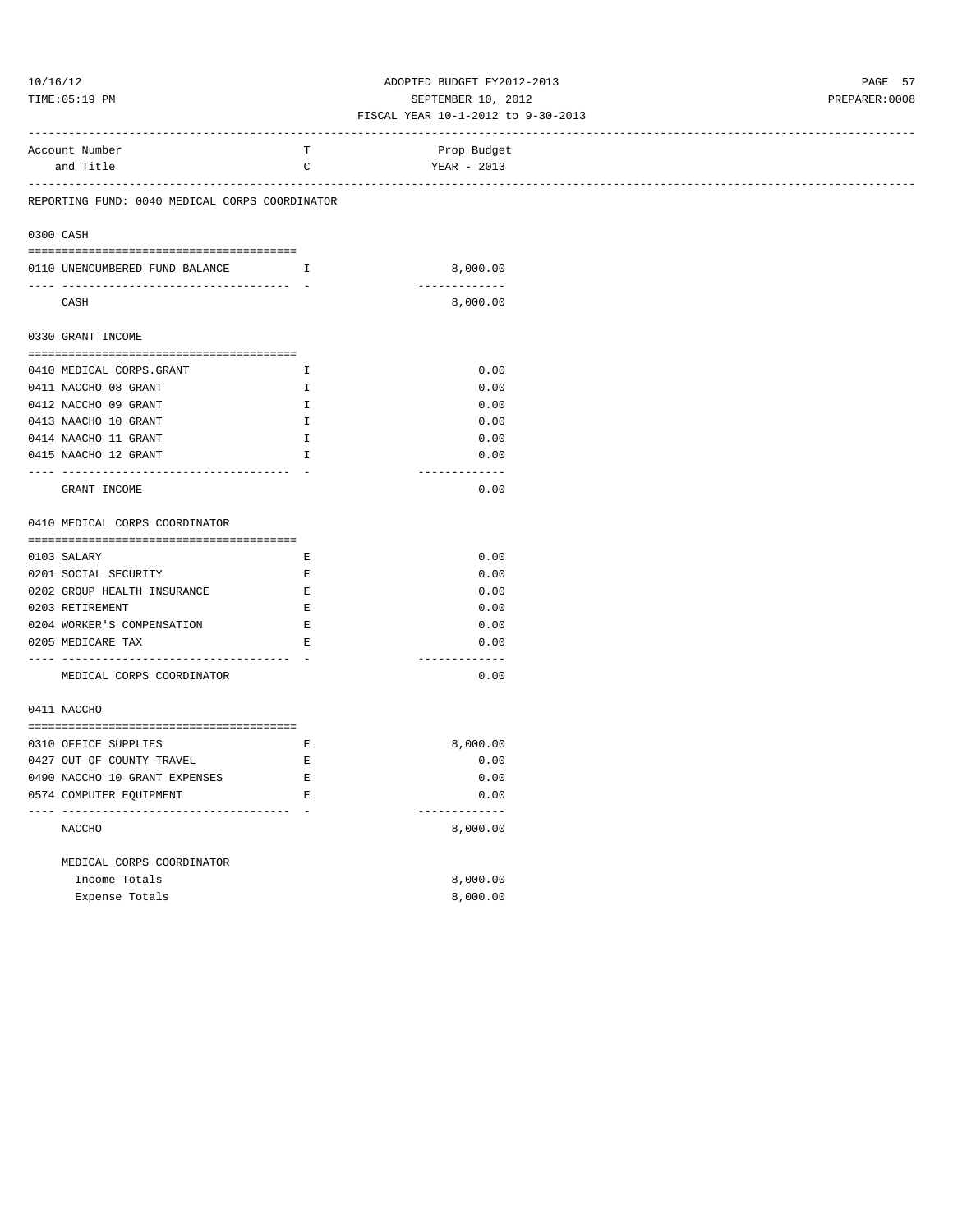### 10/16/12 ADOPTED BUDGET FY2012-2013 PAGE 58 TIME:05:19 PM SEPTEMBER 10, 2012 PREPARER:0008 FISCAL YEAR 10-1-2012 to 9-30-2013

| Account Number                            | т            | Prop Budget   |
|-------------------------------------------|--------------|---------------|
| and Title                                 | C            | YEAR - 2013   |
| ------------------------------            |              |               |
| REPORTING FUND: 0041 CITIZEN CORPS (CERT) |              |               |
|                                           |              |               |
| 0330 GRANT INCOME                         |              |               |
|                                           |              |               |
| 0411 2005-CERT GRANT                      | $\mathbb{I}$ | 0.00          |
| 0413 2006 CERT GRANT                      | $\mathbf{I}$ | 0.00          |
| 0414 2007 CERT GRANT                      | Ι.           | 0.00          |
| 0415 2008 CERT GRANT                      | I.           | 0.00          |
| 0416 2009 CERT GRANT                      | I.           | 0.00          |
| 0417 2010 CERT GRANT                      | Ι.           | 0.00          |
| 0418 2011 CERT GRANT                      | I.           | 1,896.27      |
|                                           |              | ------------- |
| GRANT INCOME                              |              | 1,896.27      |
|                                           |              |               |
| 0411 2005 CERT GRANT                      |              |               |
|                                           |              |               |
| 0310 SUPPLIES                             | Е            | 0.00          |
| 0311 POSTAGE                              | Е            | 0.00          |
| 0353 COMPUTER EXPENSE                     | Е            | 0.00          |
| 0427 TRAVEL/TRAINING                      | Е            | 0.00          |
| 0435 PRINTING                             | Е            | 0.00          |
| 0490 2005 CERT GRANT EXPENSES             | E            | 0.00          |
|                                           |              | ------------- |
| 2005 CERT GRANT                           |              | 0.00          |
|                                           |              |               |
| 0412 2006 CERT GRANT                      |              |               |
|                                           |              |               |
| 0310 SUPPLIES                             | E            | 0.00          |
| 0311 POSTAGE                              | Е            | 0.00          |
| 0427 TRAVEL/TRAINING                      | Е            | 0.00          |
| 0428 TRAINING                             | Е            | 0.00          |
| 0435 PRINTING                             | Е            | 0.00          |
| 0490 A07 CERT EXPENSES FOR 06 GRANT E     |              | 0.00          |
|                                           |              | ------------- |
| 2006 CERT GRANT                           |              | 0.00          |
|                                           |              |               |
| 0414 2007 CERT GRANT                      |              |               |
|                                           |              |               |
| 0310 SUPPLIES                             | Е            | 0.00          |
|                                           |              | ------------- |
| 2007 CERT GRANT                           |              | 0.00          |
|                                           |              |               |
|                                           |              |               |
| 0415 2008 CERT GRANT                      |              |               |
|                                           |              |               |
| 0310 SUPPLIES                             | Е            | 0.00          |
| 0427 TRAVEL/TRAINING                      | Е            | 0.00          |
|                                           |              | ------------- |
| 2008 CERT GRANT                           |              | 0.00          |
|                                           |              |               |
| 0416 2009 CERT GRANT                      |              |               |
|                                           |              |               |
| 0310 SUPPLIES                             | Е            | 0.00          |
| 0427 TRAVEL/TRAINING                      | Е            | 0.00          |
|                                           |              | ------------- |
| 2009 CERT GRANT                           |              | 0.00          |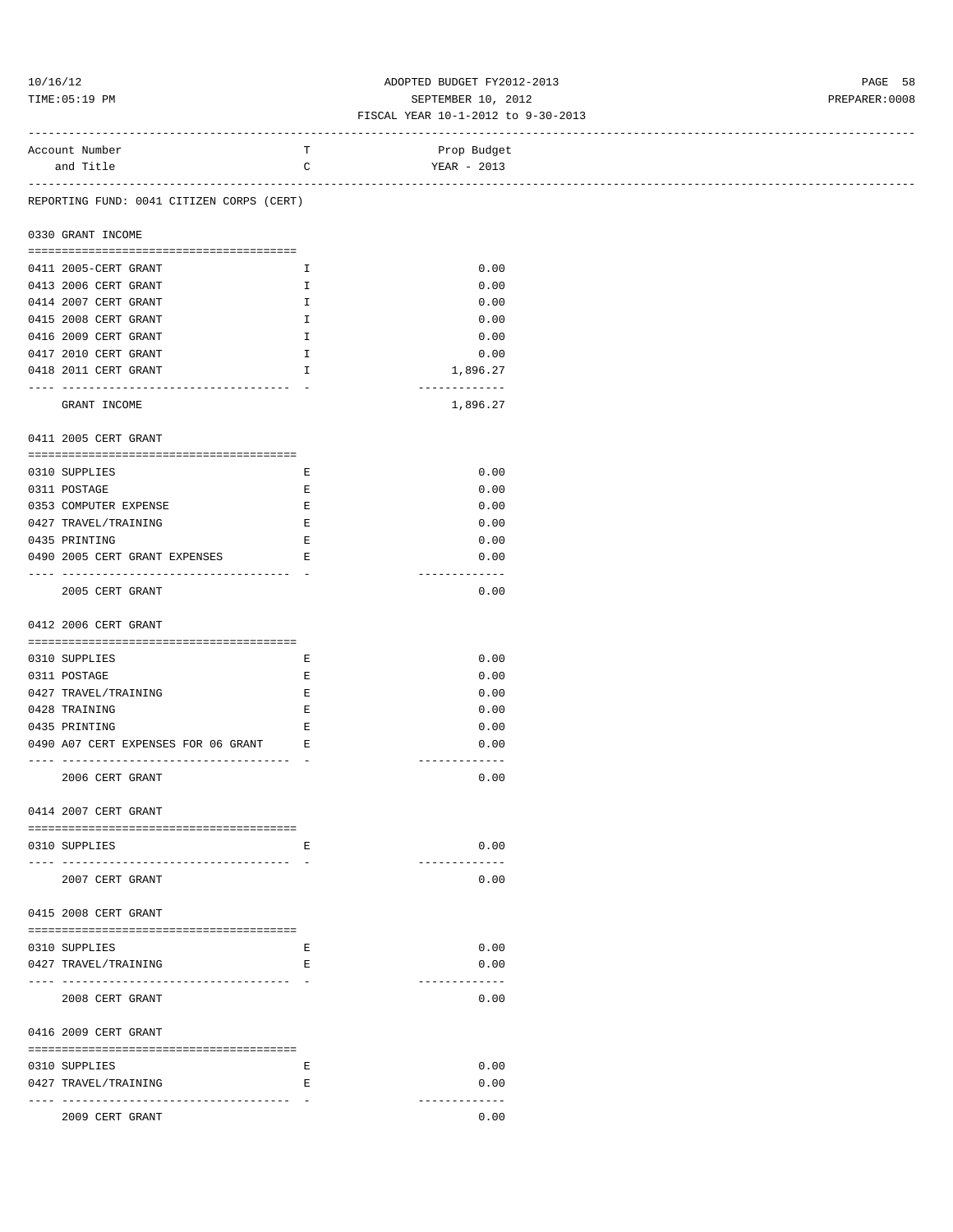| 10/16/12 |  |
|----------|--|
|          |  |

## ADOPTED BUDGET FY2012-2013 PAGE 59 TIME:05:19 PM SEPTEMBER 10, 2012 PREPARER:0008

| Account Number                            | T            | Prop Budget   |
|-------------------------------------------|--------------|---------------|
| and Title                                 | $\mathsf{C}$ | YEAR - 2013   |
|                                           |              |               |
| REPORTING FUND: 0041 CITIZEN CORPS (CERT) |              |               |
|                                           |              |               |
| 0417 2010 CERT GRANT                      |              |               |
| -----------------------------------       |              |               |
| 0310 SUPPLIES                             | Е            | 0.00          |
| 0427 TRAVEL/TRAINING                      | E.           | 0.00          |
| ---------------------------------         |              |               |
| 2010 CERT GRANT                           |              | 0.00          |
|                                           |              |               |
| 0418 2011 CERT GRANT                      |              |               |
| --------------------------------------    |              |               |
| 0310 SUPPLIES                             | Е            | 696.27        |
| 0427 TRAVEL/TRAINING                      | Ε            | 1,200.00      |
|                                           |              | ------------- |
| 2011 CERT GRANT                           |              | 1,896.27      |
|                                           |              |               |
| CITIZEN CORPS (CERT)                      |              |               |
|                                           |              |               |
| Income Totals                             |              | 1,896.27      |
| Expense Totals                            |              | 1,896.27      |
|                                           |              |               |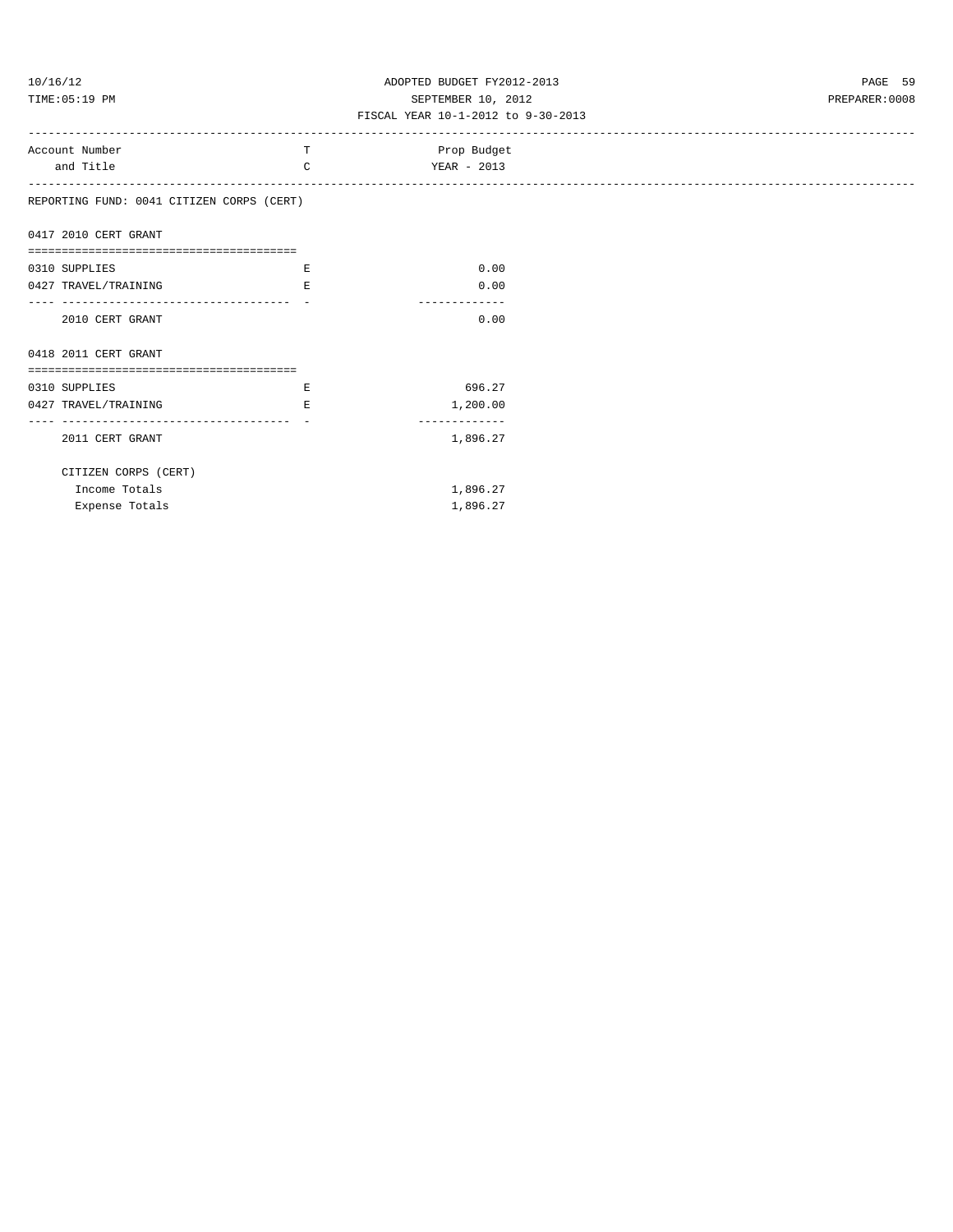# 10/16/12 ADOPTED BUDGET FY2012-2013 PAGE 60 TIME:05:19 PM SEPTEMBER 10, 2012 PREPARER:0008

#### FISCAL YEAR 10-1-2012 to 9-30-2013

| Account Number | $\mathbf{m}$ | Prop Budget   |  |
|----------------|--------------|---------------|--|
| and Title      |              | $YEAR - 2013$ |  |
|                |              |               |  |

REPORTING FUND: 0044 HOMELAND SECURITY

0330 GRANTS

| 0412 2005-HOMELAND SECURITY | т | 0.00        |
|-----------------------------|---|-------------|
| 0413 2006-HOMELAND SECURITY | T | 0.00        |
| 0414 2007 HOMELAND SECURITY | T | 0.00        |
| 0415 2008 HOMELAND SECURITY | T | 0.00        |
| 0416 2009 HOMELAND SECURITY | T | 0.00        |
| 0417 2010 HOMELAND SECURITY | T | 0.00        |
| 0418 2011 HOMELAND SECURITY | т | 23, 232, 25 |
|                             |   |             |
| GRANTS                      |   | 23, 232, 25 |

0412 HOMELAND SECURITY

| 0572 2005 EOUIPMENT | F. | 0.00        |
|---------------------|----|-------------|
| 0573 2006-EOUIPMENT | E. | 0.00        |
| 0574 2007 EOUIPMENT | F. | 0.00        |
| 0575 2008 EOUIPMENT | E. | 0.00        |
| 0576 2009 EOUIPMENT | F. | 0.00        |
| 0577 2010 EOUIPMENT | F. | 0.00        |
| 0578 2011 EOUIPMENT | F. | 23, 232. 25 |
|                     |    |             |
| HOMELAND SECURITY   |    | 23, 232. 25 |
|                     |    |             |
| HOMELAND SECURITY   |    |             |
| Income Totals       |    | 23, 232. 25 |

Expense Totals 23,232.25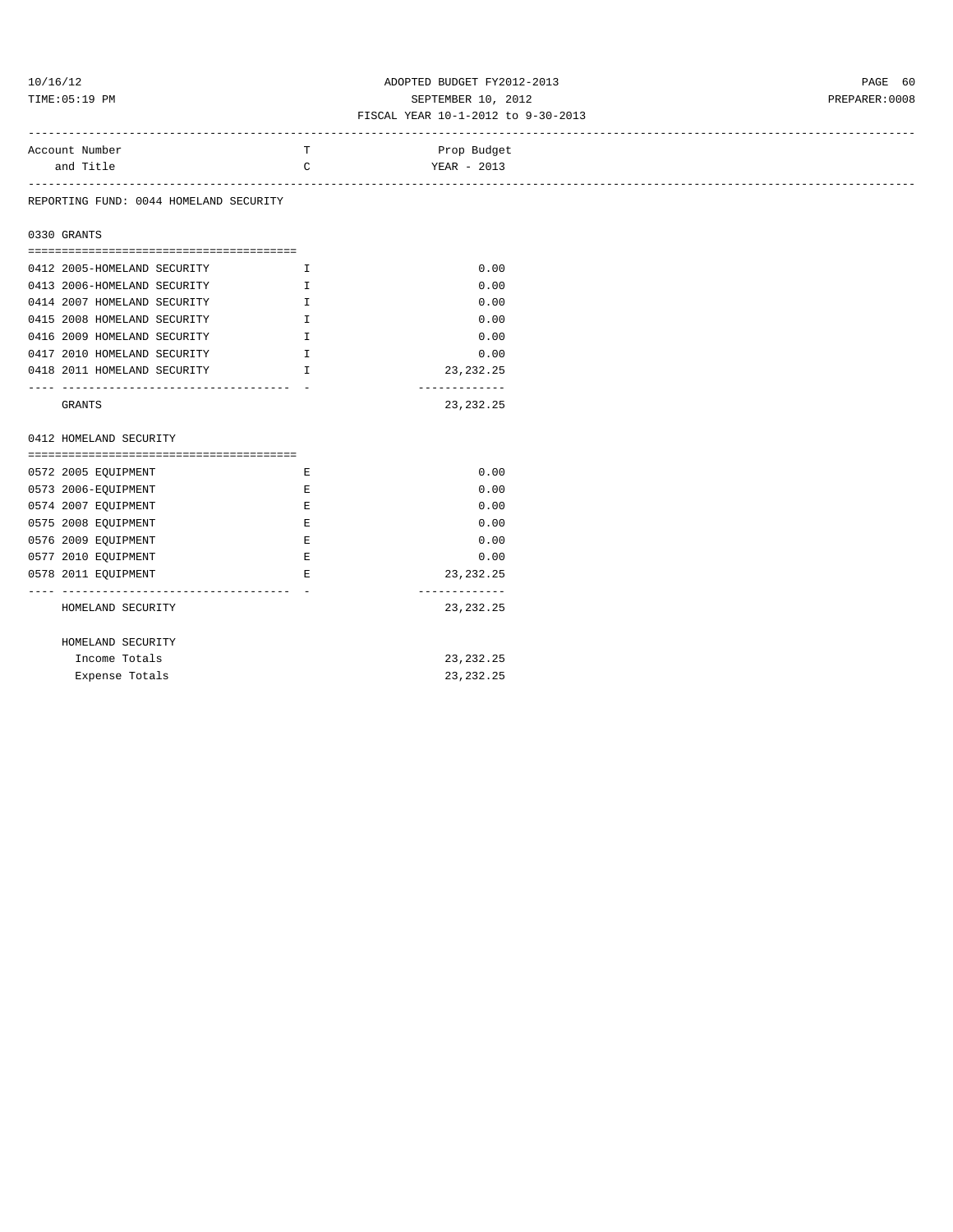# 10/16/12 ADOPTED BUDGET FY2012-2013 PAGE 61 TIME:05:19 PM SEPTEMBER 10, 2012 PREPARER:0008

|                  | т                                                                                                                                                                                                                                                                                                                                                           | Prop Budget                                                                                                        |
|------------------|-------------------------------------------------------------------------------------------------------------------------------------------------------------------------------------------------------------------------------------------------------------------------------------------------------------------------------------------------------------|--------------------------------------------------------------------------------------------------------------------|
|                  | $\mathsf{C}$                                                                                                                                                                                                                                                                                                                                                | YEAR - 2013                                                                                                        |
|                  |                                                                                                                                                                                                                                                                                                                                                             |                                                                                                                    |
|                  |                                                                                                                                                                                                                                                                                                                                                             |                                                                                                                    |
|                  |                                                                                                                                                                                                                                                                                                                                                             |                                                                                                                    |
|                  |                                                                                                                                                                                                                                                                                                                                                             |                                                                                                                    |
|                  |                                                                                                                                                                                                                                                                                                                                                             | 7,500.00                                                                                                           |
|                  |                                                                                                                                                                                                                                                                                                                                                             | -------------                                                                                                      |
| GRANT INCOME     |                                                                                                                                                                                                                                                                                                                                                             | 7,500.00                                                                                                           |
|                  |                                                                                                                                                                                                                                                                                                                                                             |                                                                                                                    |
|                  |                                                                                                                                                                                                                                                                                                                                                             |                                                                                                                    |
|                  |                                                                                                                                                                                                                                                                                                                                                             |                                                                                                                    |
|                  | Е                                                                                                                                                                                                                                                                                                                                                           | 2,000.00                                                                                                           |
|                  | E                                                                                                                                                                                                                                                                                                                                                           | 125.00                                                                                                             |
|                  | E                                                                                                                                                                                                                                                                                                                                                           | 0.00                                                                                                               |
|                  | Ε                                                                                                                                                                                                                                                                                                                                                           | 35.00                                                                                                              |
|                  | E                                                                                                                                                                                                                                                                                                                                                           | 2,340.00                                                                                                           |
|                  | E                                                                                                                                                                                                                                                                                                                                                           | 0.00                                                                                                               |
|                  | $\mathbf{E}$                                                                                                                                                                                                                                                                                                                                                | 1,000.00                                                                                                           |
|                  | E                                                                                                                                                                                                                                                                                                                                                           | 2,000.00                                                                                                           |
|                  |                                                                                                                                                                                                                                                                                                                                                             | -------------                                                                                                      |
| CHAPTER 19 FUNDS |                                                                                                                                                                                                                                                                                                                                                             | 7,500.00                                                                                                           |
|                  |                                                                                                                                                                                                                                                                                                                                                             |                                                                                                                    |
|                  |                                                                                                                                                                                                                                                                                                                                                             |                                                                                                                    |
|                  |                                                                                                                                                                                                                                                                                                                                                             | 7,500.00                                                                                                           |
|                  |                                                                                                                                                                                                                                                                                                                                                             | 7,500.00                                                                                                           |
|                  |                                                                                                                                                                                                                                                                                                                                                             |                                                                                                                    |
|                  | Account Number<br>and Title<br>0330 GRANT INCOME<br>0403 CHAPTER 19 FUNDS<br>0403 CHAPTER 19 FUNDS<br>0103 SALARY<br>0201 SOCIAL SECURITY<br>0204 WORKERS COMPENSATION<br>0205 MEDICARE TAX<br>0310 OFFICE SUPPLIES<br>0427 OUT OF COUNTY TRAVEL<br>0572 OFFICE EQUIPMENT<br>0574 COMPUTER EQUIPMENT<br>CHAPTER 19 FUNDS<br>Income Totals<br>Expense Totals | REPORTING FUND: 0045 CHAPTER 19 FUNDS<br><br>$\mathbf{I}$ and $\mathbf{I}$<br>------------------------------------ |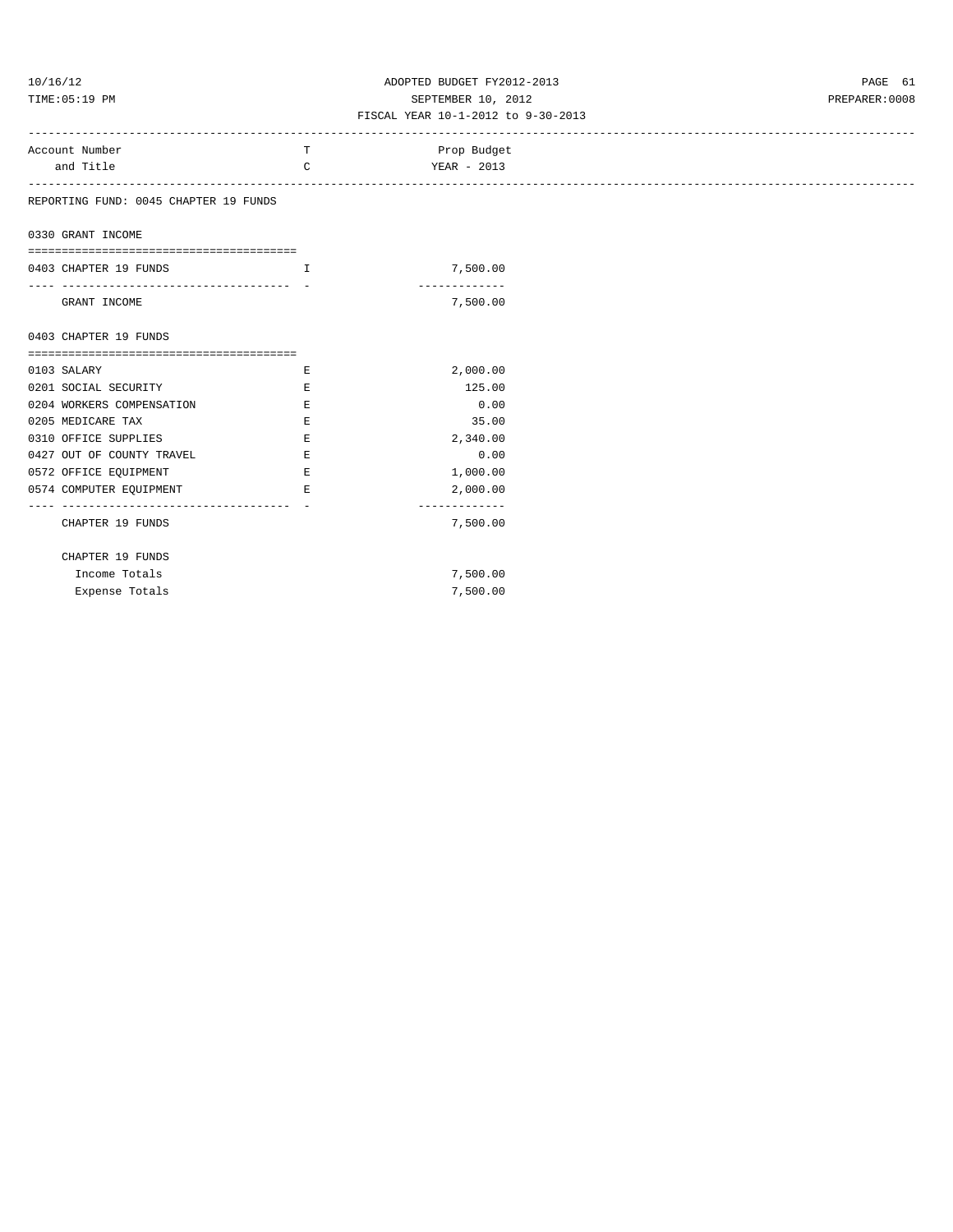# 10/16/12 ADOPTED BUDGET FY2012-2013 PAGE 62 TIME:05:19 PM SEPTEMBER 10, 2012 PREPARER:0008

|                                                               |               | FISCAL IEAR IU-I-ZUIZ LO 9-30-ZUIS |
|---------------------------------------------------------------|---------------|------------------------------------|
| Account Number                                                | T.            | Prop Budget                        |
| and Title                                                     | $\mathcal{C}$ | YEAR - 2013                        |
| REPORTING FUND: 0048 ELECTION EQUIPMENT FUND                  |               |                                    |
| 0340 INCOME                                                   |               |                                    |
| ======================================                        |               |                                    |
| 0130 REFUNDS & MISCELLANEOUS                                  | I             | 0.00                               |
| 0484 ELECTION REIMBURSEMENT                                   | $\mathbf{T}$  | 3,600.00<br>-------------          |
| INCOME                                                        |               | 3,600.00                           |
| 0403 ELECTION EQUIPMENT FUND                                  |               |                                    |
| =====================================                         |               |                                    |
| 0485 LICENSE/SUPPORT                                          | Е             | 1,150.00                           |
| 0573 ELECTION EQUIPMENT<br>---------------------------------- | Е             | 2,450.00<br>-------------          |
| ELECTION EQUIPMENT FUND                                       |               | 3,600.00                           |
| ELECTION EQUIPMENT FUND                                       |               |                                    |
| Income Totals                                                 |               | 3,600.00                           |
| Expense Totals                                                |               | 3,600.00                           |
|                                                               |               |                                    |
|                                                               |               |                                    |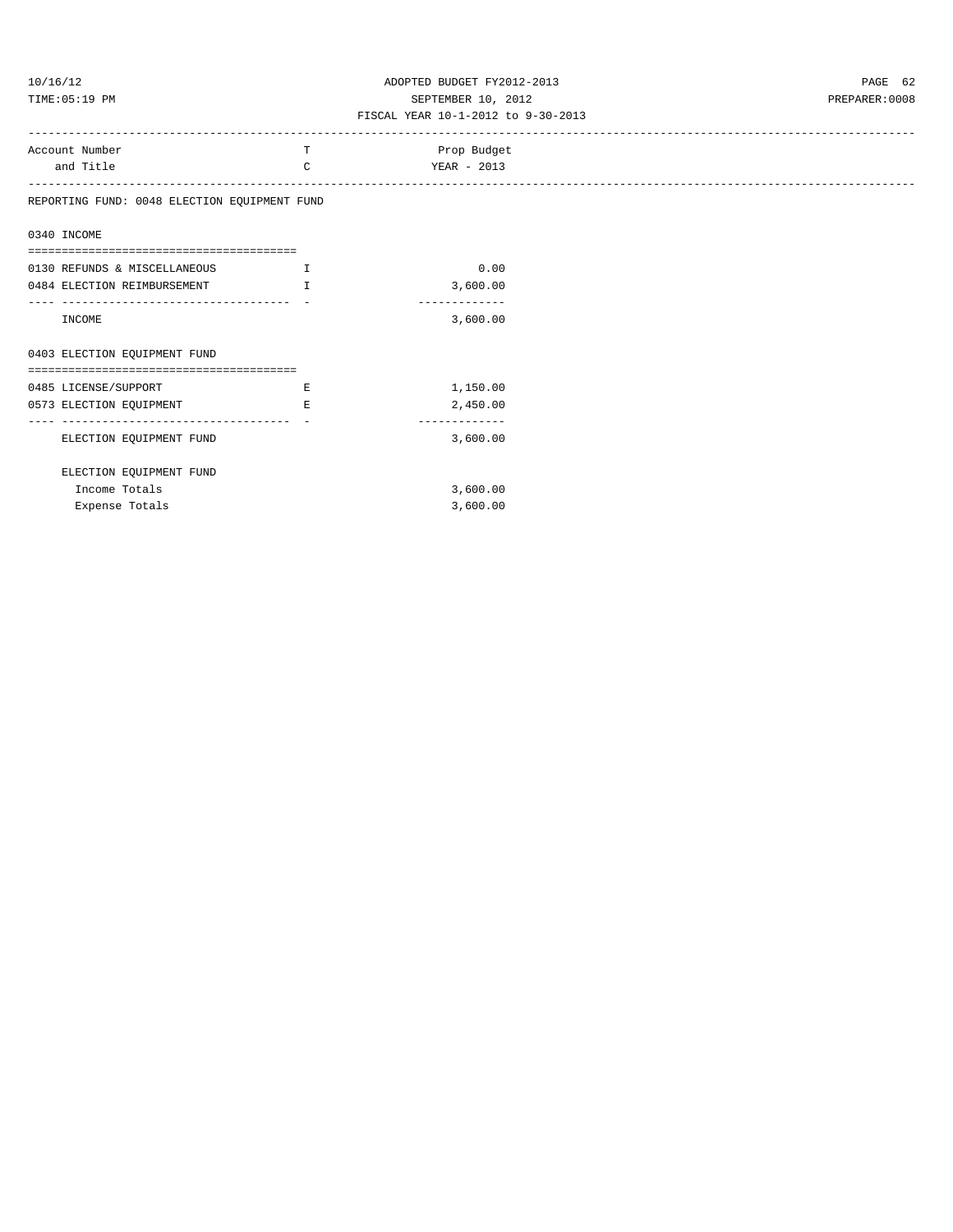# 10/16/12 ADOPTED BUDGET FY2012-2013 PAGE 63 TIME:05:19 PM SEPTEMBER 10, 2012 PREPARER:0008

| Account Number<br>and Title                                           | Т<br>C                        | Prop Budget<br>YEAR - 2013 |
|-----------------------------------------------------------------------|-------------------------------|----------------------------|
| REPORTING FUND: 0051 CO.& DIST.COURT TECHNOLOGY                       |                               |                            |
| 0370 MISCELLANEOUS INCOME                                             |                               |                            |
| ====================================                                  |                               |                            |
| 0440 CO.& DIST.CT.TECHNOLOGY FEE                                      | $\mathbf{I}$ and $\mathbf{I}$ | 1,000.00                   |
| MISCELLANEOUS INCOME                                                  |                               | -------------<br>1,000.00  |
|                                                                       |                               |                            |
| 0440 COURT TECHNOLOGY EQUIPMENT<br>================================== |                               |                            |
| 0572 OFFICE EQUIPMENT                                                 | E                             | 1,000.00                   |
| ------------------------------- -<br>COURT TECHNOLOGY EQUIPMENT       |                               | 1,000.00                   |
|                                                                       |                               |                            |
| CO.& DIST.COURT TECHNOLOGY<br>Income Totals                           |                               | 1,000.00                   |
| Expense Totals                                                        |                               | 1,000.00                   |
|                                                                       |                               |                            |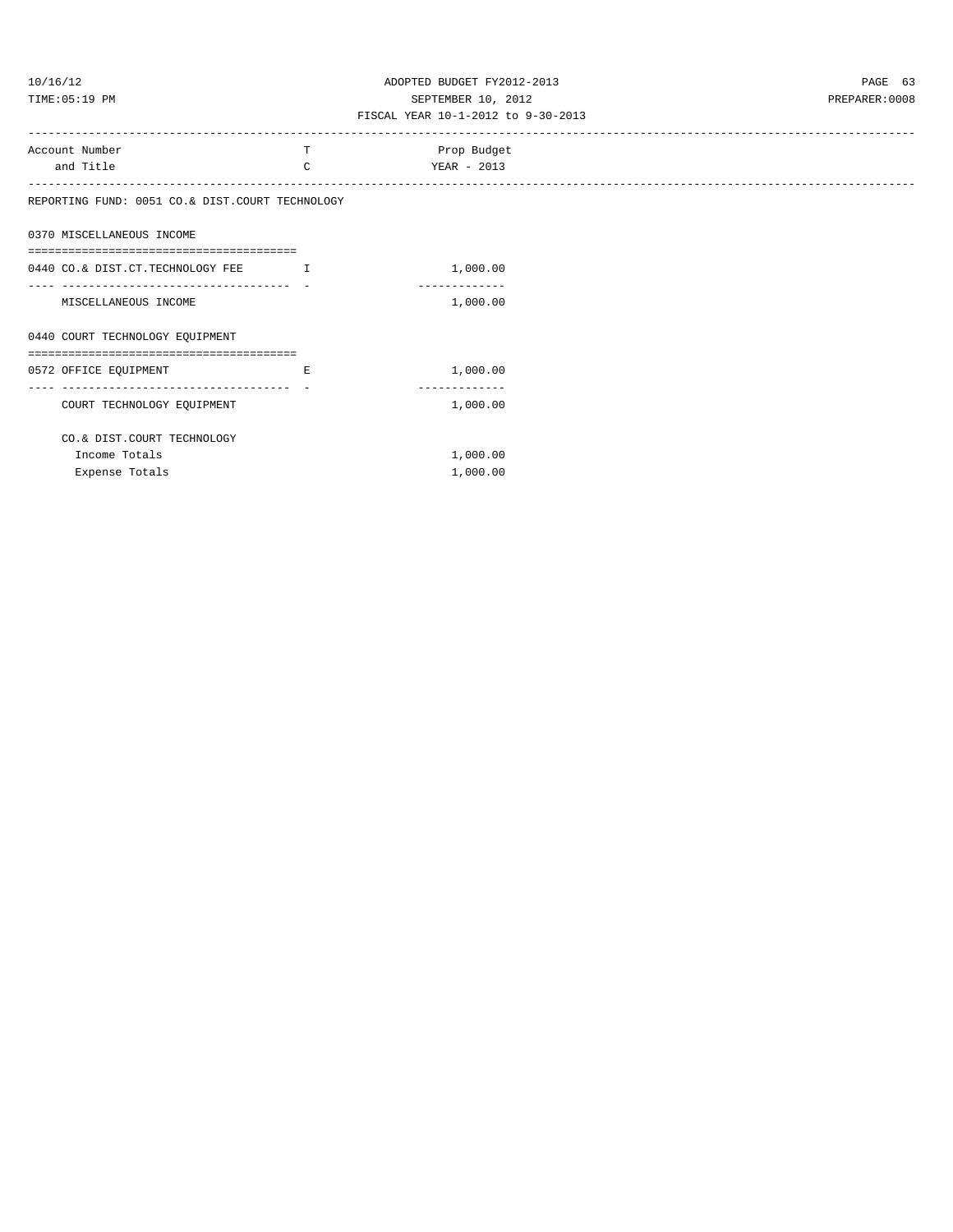# 10/16/12 ADOPTED BUDGET FY2012-2013 PAGE 64 TIME:05:19 PM SEPTEMBER 10, 2012 PREPARER:0008

| Account Number                                  | T. | Prop Budget   |
|-------------------------------------------------|----|---------------|
| and Title                                       | C  | YEAR - 2013   |
|                                                 |    |               |
| REPORTING FUND: 0052 COURT RECORDS PRESERVATION |    |               |
| 0360 INTEREST EARNINGS                          |    |               |
| -------------------------------------           |    |               |
| 0100 INTEREST EARNINGS                          | Ι. | 0.00          |
|                                                 |    |               |
| INTEREST EARNINGS                               |    | 0.00          |
|                                                 |    |               |
| 0370 MISCELLANEOUS INCOME                       |    |               |
|                                                 |    |               |
| 0133 COURT RECORDS PRESERVATION FEE I           |    | 3,000.00      |
| MISCELLANEOUS INCOME                            |    | 3,000.00      |
|                                                 |    |               |
| 0449 COURT RECORDS PRES. EQUIPMENT              |    |               |
|                                                 |    |               |
| 0572 OFFICE EQUIPMENT                           | Е  | 3,000.00      |
| ----------------------------- -                 |    | ------------- |
| COURT RECORDS PRES. EQUIPMENT                   |    | 3,000.00      |
| COURT RECORDS PRESERVATION                      |    |               |
| Income Totals                                   |    | 3,000.00      |
| Expense Totals                                  |    | 3,000.00      |
|                                                 |    |               |
|                                                 |    |               |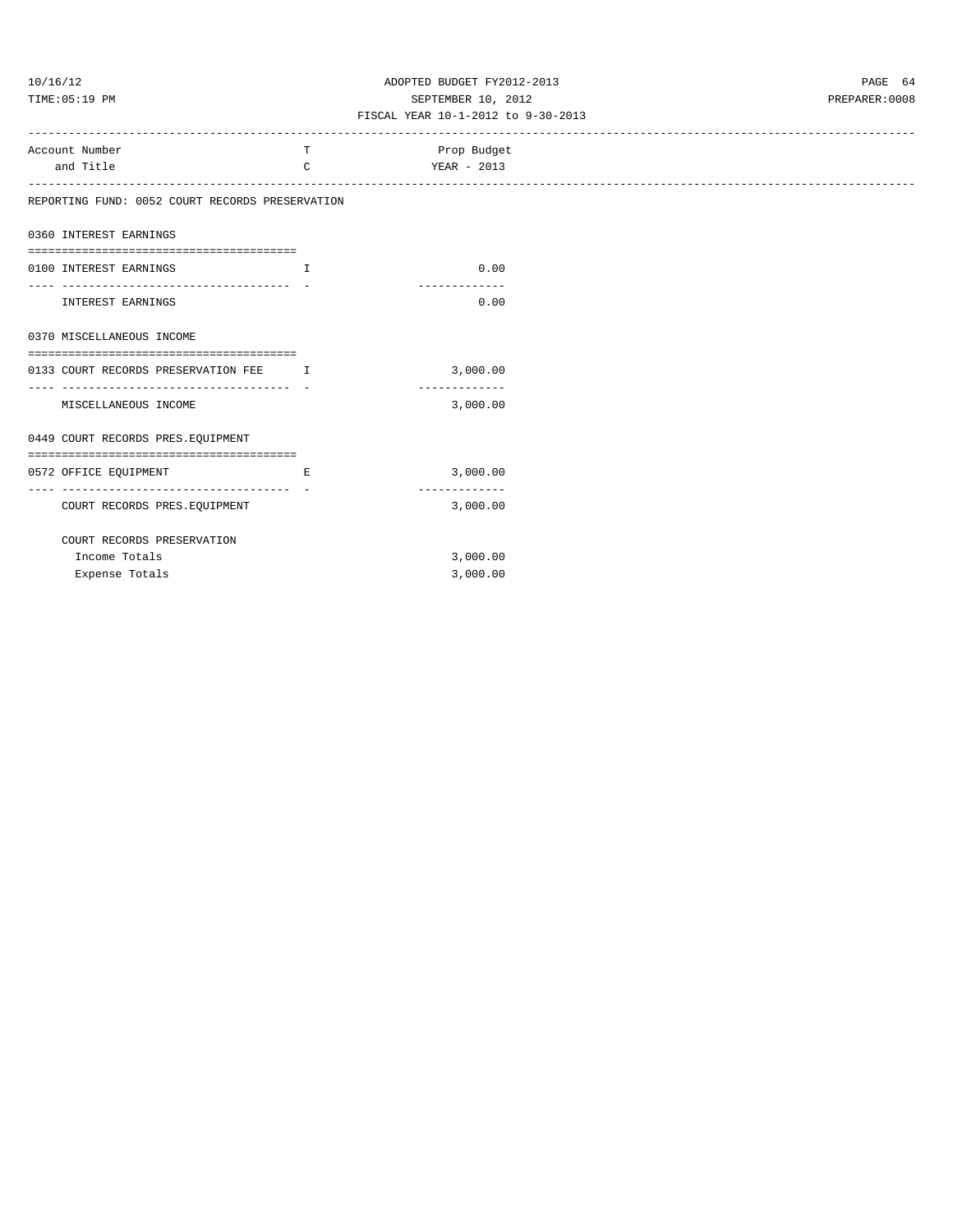# 10/16/12 ADOPTED BUDGET FY2012-2013 PAGE 65 TIME:05:19 PM SEPTEMBER 10, 2012 PREPARER:0008

| Account Number                                      | т                               | Prop Budget   |  |
|-----------------------------------------------------|---------------------------------|---------------|--|
| and Title                                           | C                               | YEAR - 2013   |  |
|                                                     |                                 |               |  |
| REPORTING FUND: 0055 F.C. LAW ENFORCEMENT EDUCATION |                                 |               |  |
| 0300 CASH                                           |                                 |               |  |
| 0156 BEGINNING CASH BALANCE                         | $\mathbf{I}$ and $\mathbf{I}$ . | 3,200.00      |  |
| --------------------------- -                       |                                 | . <u>.</u>    |  |
| CASH                                                |                                 | 3,200.00      |  |
| 0360 INTEREST EARNINGS                              |                                 |               |  |
|                                                     |                                 |               |  |
| 0100 INTEREST EARNINGS                              | $\mathbf I$                     | 10.00         |  |
| -------------------------------                     |                                 | ------------- |  |
| INTEREST EARNINGS                                   |                                 | 10.00         |  |
| 0370 MISCELLANEOUS                                  |                                 |               |  |
|                                                     |                                 |               |  |
| 0130 REFUNDS & MISCELLANEOUS                        | $\mathbf{I}$                    | 0.00          |  |
| 0160 PEACE OFFICER ALLOCATION I                     |                                 | 0.00          |  |
|                                                     |                                 | ------------- |  |
| MISCELLANEOUS                                       |                                 | 0.00          |  |
| 0560 LAW ENFORCEMENT EDUCATION                      |                                 |               |  |
| 0427 OUT OF COUNTY TRAVEL                           | $\mathbf{E}$                    | 800.00        |  |
| 0428 TRAINING & TUITION                             | Е                               | 710.00        |  |
| 0435 PRINTING                                       | $\mathbf E$                     | 0.00          |  |
| 0490 MISCELLANEOUS                                  | E                               | 1,700.00      |  |
|                                                     |                                 | ------------- |  |
| LAW ENFORCEMENT EDUCATION                           |                                 | 3,210.00      |  |
| F.C. LAW ENFORCEMENT EDUCATION                      |                                 |               |  |
| Income Totals                                       |                                 | 3,210.00      |  |
| Expense Totals                                      |                                 | 3,210.00      |  |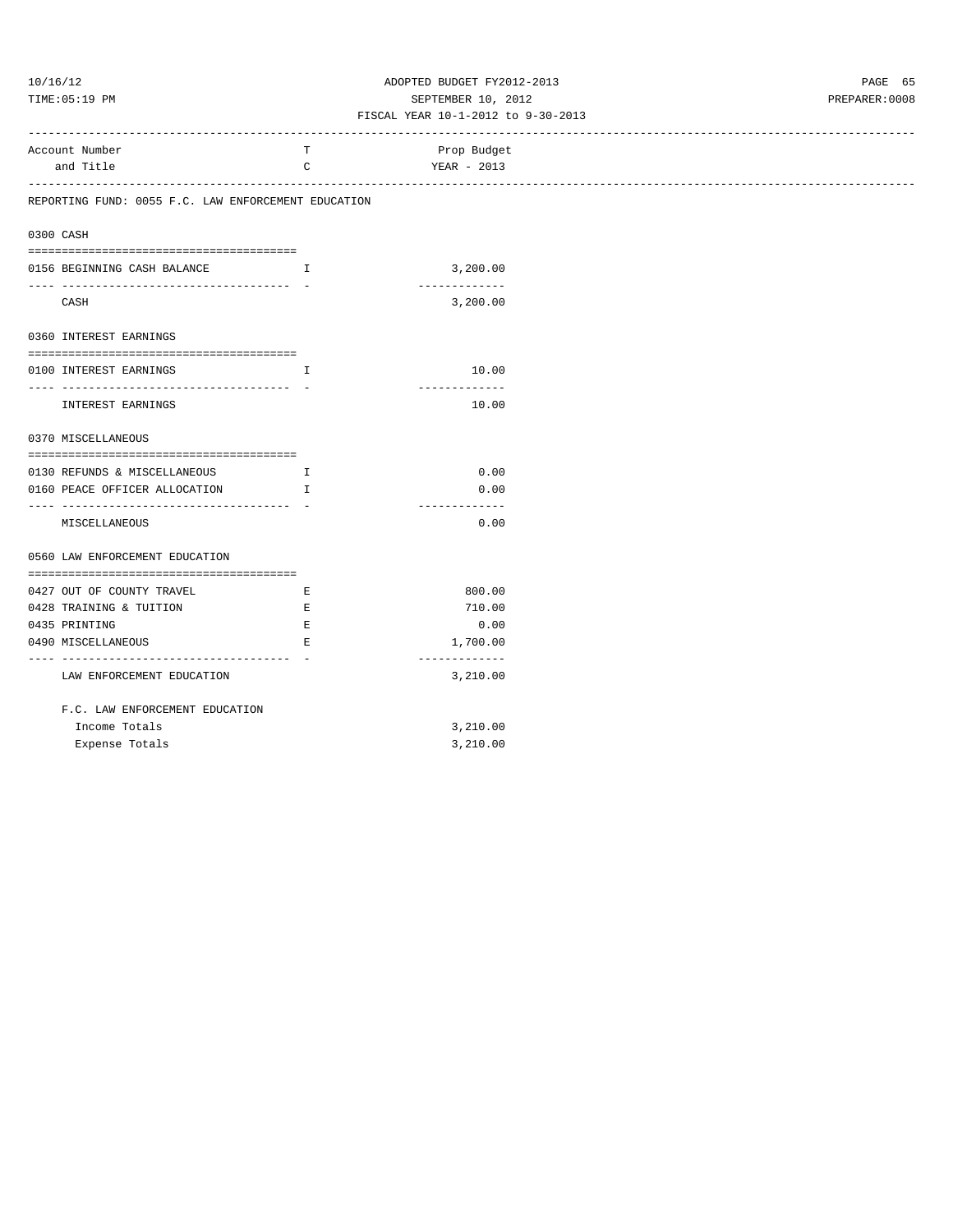## 10/16/12 ADOPTED BUDGET FY2012-2013 PAGE 66 SEPTEMBER 10, 2012 PREPARER:0008

|                                                                                                                                                                                                                                                                                                                                                                                                                      |                                                | OFLIFWDEK TA' RATS<br>FISCAL YEAR 10-1-2012 to 9-30-2013 |  |
|----------------------------------------------------------------------------------------------------------------------------------------------------------------------------------------------------------------------------------------------------------------------------------------------------------------------------------------------------------------------------------------------------------------------|------------------------------------------------|----------------------------------------------------------|--|
| Account Number                                                                                                                                                                                                                                                                                                                                                                                                       | т                                              | Prop Budget                                              |  |
| and Title                                                                                                                                                                                                                                                                                                                                                                                                            | C                                              | YEAR - 2013                                              |  |
| -------------------------------------<br>REPORTING FUND: 0056 F C SHERIFF FORFEITURE                                                                                                                                                                                                                                                                                                                                 |                                                |                                                          |  |
| 0300 CASH                                                                                                                                                                                                                                                                                                                                                                                                            |                                                |                                                          |  |
| 0156 BEGINNING CASH BALANCE                                                                                                                                                                                                                                                                                                                                                                                          | $\mathbf{I}$ and $\mathbf{I}$ and $\mathbf{I}$ | 30,000.00                                                |  |
| CASH                                                                                                                                                                                                                                                                                                                                                                                                                 |                                                | -------------<br>30,000.00                               |  |
| 0352 OTHER FOREITURES                                                                                                                                                                                                                                                                                                                                                                                                |                                                |                                                          |  |
|                                                                                                                                                                                                                                                                                                                                                                                                                      |                                                |                                                          |  |
| 0200 CONTRABAND FOREITURE<br>0300 PLEA BARGAIN AGREEMENT                                                                                                                                                                                                                                                                                                                                                             | $\mathbb{I}$<br>I.                             | 2,500.00<br>2,500.00                                     |  |
| --------------------------------------                                                                                                                                                                                                                                                                                                                                                                               |                                                | -------------                                            |  |
| OTHER FOREITURES                                                                                                                                                                                                                                                                                                                                                                                                     |                                                | 5,000.00                                                 |  |
| 0360 INTEREST EARNINGS                                                                                                                                                                                                                                                                                                                                                                                               |                                                |                                                          |  |
| 0100 INTEREST EARNINGS                                                                                                                                                                                                                                                                                                                                                                                               | Ι.                                             | 10.00                                                    |  |
| INTEREST EARNINGS                                                                                                                                                                                                                                                                                                                                                                                                    |                                                | -------------<br>10.00                                   |  |
| 0370 MISCELLANEOUS                                                                                                                                                                                                                                                                                                                                                                                                   |                                                |                                                          |  |
|                                                                                                                                                                                                                                                                                                                                                                                                                      |                                                |                                                          |  |
| 0130 REFUNDS & MISCELLANEOUS                                                                                                                                                                                                                                                                                                                                                                                         | Ι.                                             | 0.00<br>-------------                                    |  |
| MISCELLANEOUS                                                                                                                                                                                                                                                                                                                                                                                                        |                                                | 0.00                                                     |  |
| 0510 PRINTING                                                                                                                                                                                                                                                                                                                                                                                                        |                                                |                                                          |  |
| $\hskip-10.08cm \begin{array}{ l } \hskip-10.08cm & \multicolumn{1}{ l }{} \hskip-10.08cm & \multicolumn{1}{ l }{} \hskip-10.08cm & \multicolumn{1}{ l }{} \hskip-10.08cm & \multicolumn{1}{ l }{} \hskip-10.08cm & \multicolumn{1}{ l }{} \hskip-10.08cm & \multicolumn{1}{ l }{} \hskip-10.08cm & \multicolumn{1}{ l }{} \hskip-10.08cm & \multicolumn{1}{ l }{} \hskip-10.08cm & \multicolumn{1$<br>0435 PRINTING | Е                                              | 0.00                                                     |  |
|                                                                                                                                                                                                                                                                                                                                                                                                                      |                                                |                                                          |  |
| PRINTING                                                                                                                                                                                                                                                                                                                                                                                                             |                                                | -------------<br>0.00                                    |  |
| 0560 F C SHERIFF FORFEITURE                                                                                                                                                                                                                                                                                                                                                                                          |                                                |                                                          |  |
|                                                                                                                                                                                                                                                                                                                                                                                                                      |                                                |                                                          |  |
| 0310 SUPPLIES                                                                                                                                                                                                                                                                                                                                                                                                        | Е                                              | 7,810.00                                                 |  |
| 0316 EMPLOYEE AWARDS BANQUET                                                                                                                                                                                                                                                                                                                                                                                         | Е                                              | 0.00                                                     |  |
| 0427 OUT OF COUNTY TRAVEL                                                                                                                                                                                                                                                                                                                                                                                            | E                                              | 2,000.00                                                 |  |
| 0428 TRAINING & TUITION                                                                                                                                                                                                                                                                                                                                                                                              | $\mathbf E$<br>$\mathbf E$                     | 1,000.00<br>4,000.00                                     |  |
| 0452 R & M EQUIPMENT<br>0454 R&M AUTO                                                                                                                                                                                                                                                                                                                                                                                | E                                              | 5,000.00                                                 |  |
| 0495 NARCOTICS INVESTIGATION                                                                                                                                                                                                                                                                                                                                                                                         | E                                              | 6,000.00                                                 |  |
| 0499 BANK SERVICE FEES                                                                                                                                                                                                                                                                                                                                                                                               | Е                                              | 200.00                                                   |  |
| 0571 AUTOMOBILES                                                                                                                                                                                                                                                                                                                                                                                                     | Е                                              | 0.00                                                     |  |
| 0572 OFFICE EQUIPMENT                                                                                                                                                                                                                                                                                                                                                                                                | $\mathbf E$                                    | 3,000.00                                                 |  |
| 0573 TELEPHONE EQUIPMENT                                                                                                                                                                                                                                                                                                                                                                                             | E                                              | 0.00                                                     |  |
| 0580 INVESTIGATIVE EQUIPMENT                                                                                                                                                                                                                                                                                                                                                                                         | E                                              | 6,000.00                                                 |  |
| F C SHERIFF FORFEITURE                                                                                                                                                                                                                                                                                                                                                                                               |                                                | -------------<br>35,010.00                               |  |
| F C SHERIFF FORFEITURE                                                                                                                                                                                                                                                                                                                                                                                               |                                                |                                                          |  |
| Income Totals                                                                                                                                                                                                                                                                                                                                                                                                        |                                                | 35,010.00                                                |  |
| Expense Totals                                                                                                                                                                                                                                                                                                                                                                                                       |                                                | 35,010.00                                                |  |
|                                                                                                                                                                                                                                                                                                                                                                                                                      |                                                |                                                          |  |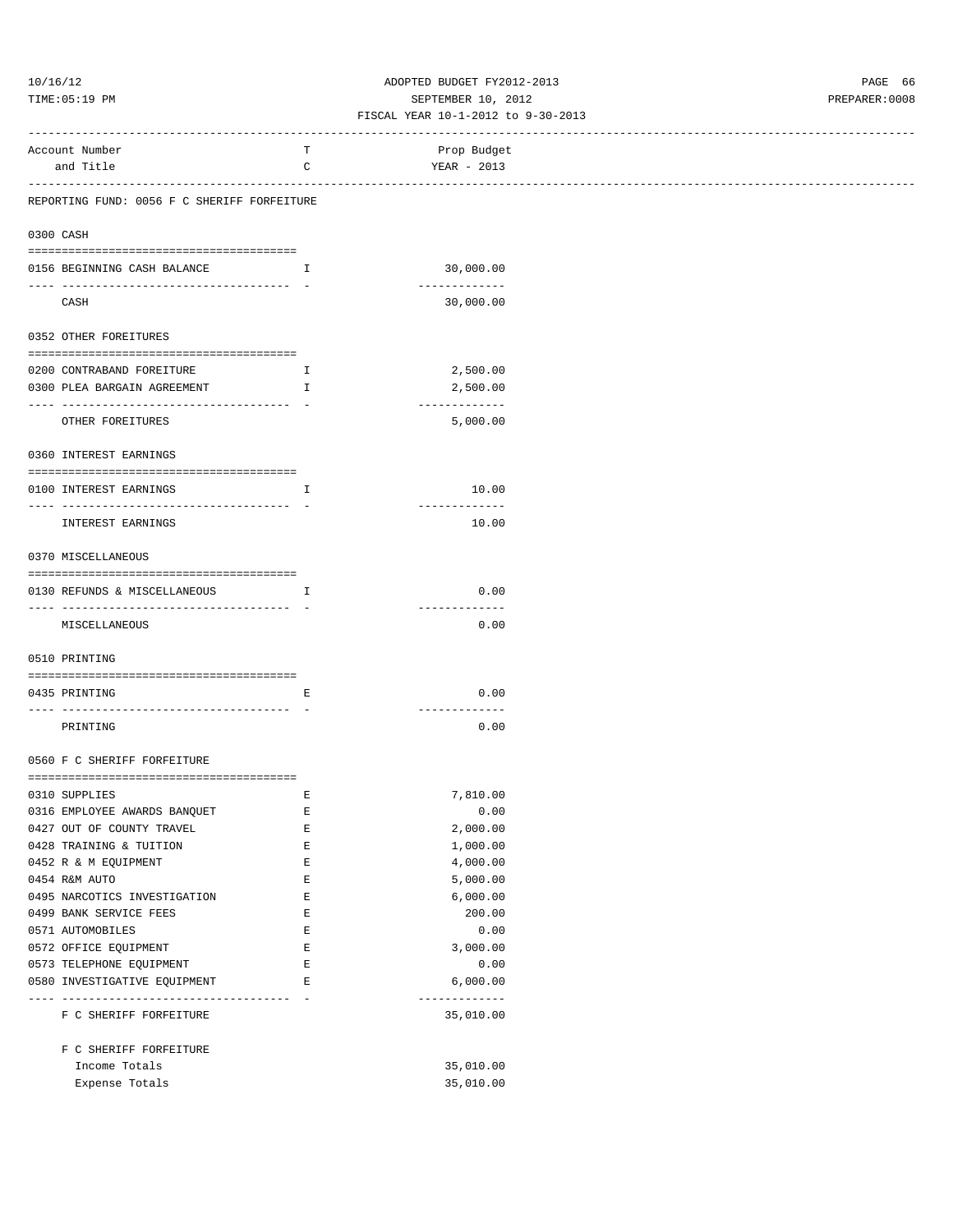## 10/16/12 ADOPTED BUDGET FY2012-2013 PAGE 67 TIME:05:19 PM SEPTEMBER 10, 2012 PREPARER:0008

| Account Number                          | т                          | Prop Budget   |
|-----------------------------------------|----------------------------|---------------|
| and Title                               | $\mathsf{C}$               | YEAR - 2013   |
| ----------------------------------      |                            |               |
| REPORTING FUND: 0059 DRUG COURT PROGRAM |                            |               |
| 0360 INTEREST EARNINGS                  |                            |               |
|                                         |                            |               |
| 0100 INTEREST EARNINGS                  | $\mathbf{I}$               | 0.00          |
| ------------------------------------    |                            | ------------- |
| <b>INTEREST EARNINGS</b>                |                            | 0.00          |
|                                         |                            |               |
| 0370 DRUG COURT INCOME                  |                            |               |
|                                         |                            |               |
| 0425 DRUG COURT FEE                     | Ι.                         | 2,000.00      |
| ------------------------------------ -  |                            | ------------- |
| DRUG COURT INCOME                       |                            | 2,000.00      |
| 0425 DRUG COURT EXPENSE                 |                            |               |
|                                         |                            |               |
| 0433 DRUG COURT PROGRAMS                | Е                          | 2,000.00      |
|                                         | ----------------- <b>-</b> | ------------- |
| DRUG COURT EXPENSE                      |                            | 2,000.00      |
|                                         |                            |               |
| DRUG COURT PROGRAM                      |                            |               |
| Income Totals                           |                            | 2,000.00      |
| Expense Totals                          |                            | 2,000.00      |
|                                         |                            |               |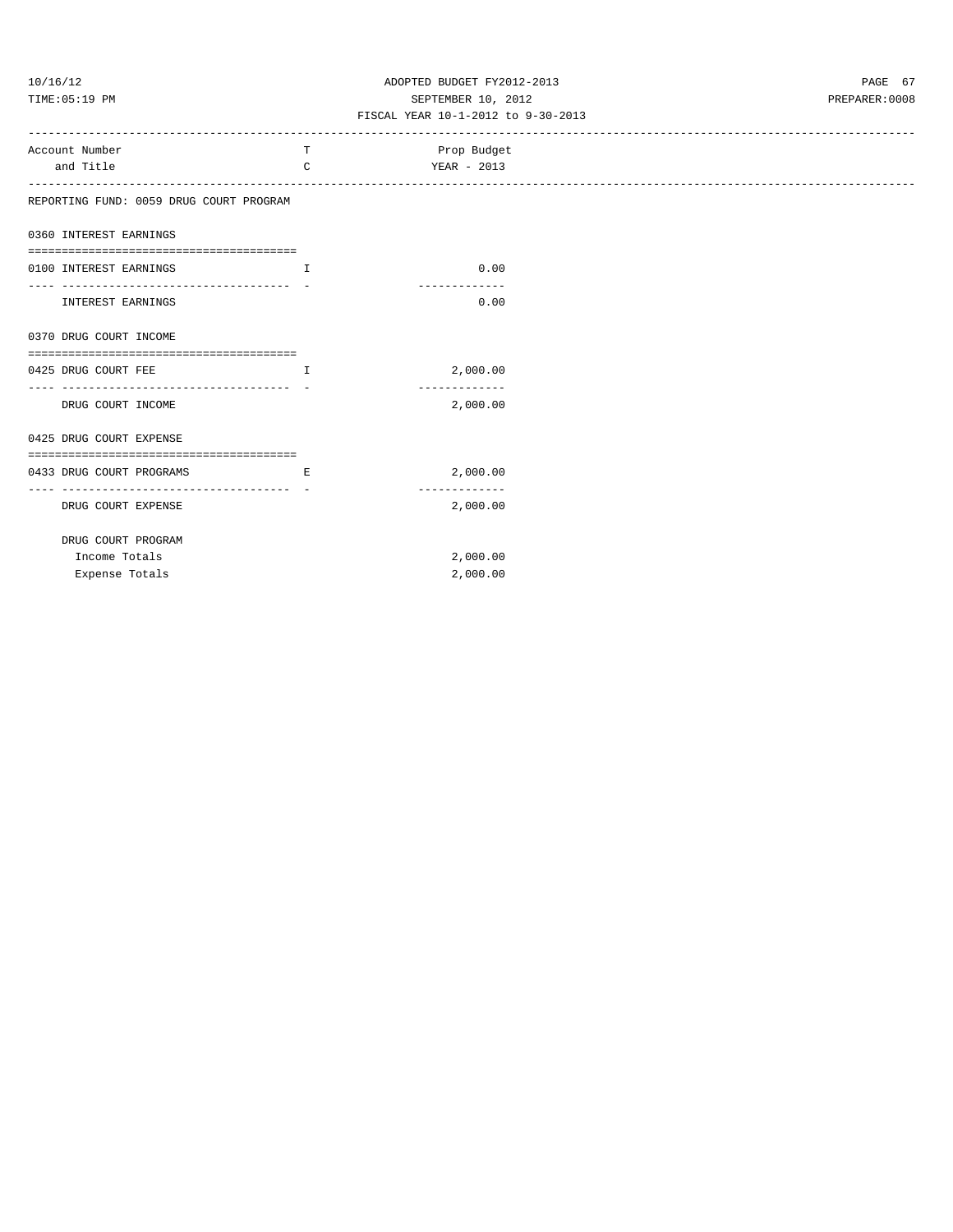### 10/16/12 ADOPTED BUDGET FY2012-2013 PAGE 68 TIME:05:19 PM SEPTEMBER 10, 2012 PREPARER:0008

| Account Number                                             | т                             | Prop Budget           |
|------------------------------------------------------------|-------------------------------|-----------------------|
| and Title                                                  | C                             | YEAR - 2013           |
| ----------------------<br>-------------------------------- |                               |                       |
| REPORTING FUND: 0060 SINKING FUND                          |                               |                       |
|                                                            |                               |                       |
| 0165 BUILDING IN PROGRESS                                  |                               |                       |
|                                                            |                               |                       |
| 0640 TEX. DEPT. OF HUMAN SERV. E                           |                               | 0.00<br>------------  |
| BUILDING IN PROGRESS                                       |                               | 0.00                  |
|                                                            |                               |                       |
| 0300 CASH                                                  |                               |                       |
|                                                            |                               |                       |
| 0110 BEGINNING CASH BALANCE                                | $\mathbf{I}$ and $\mathbf{I}$ | 159,924.00            |
|                                                            |                               | -------------         |
| CASH                                                       |                               | 159,924.00            |
| 0310 PROPERTY TAXES                                        |                               |                       |
|                                                            |                               |                       |
| 0260 CURRENT TAXES SERIES '98                              | $\mathbf{I}$ and $\mathbf{I}$ | 154,476.00            |
| 0262 DELINQUENT TAXES SERIES '98                           | $\mathbb{I}$                  | 500.00                |
|                                                            |                               | -------------         |
| PROPERTY TAXES                                             |                               | 154,976.00            |
|                                                            |                               |                       |
| 0318 OTHER TAXES                                           |                               |                       |
|                                                            |                               |                       |
| 0120 PAY N LIEU TAX                                        | I.                            | 0.00                  |
| 0121 PAY N LIEU TAX/NTMWD                                  | Ι.                            | 0.00                  |
| 0160 SALES TAX REVENUES                                    | Ι.                            | 0.00<br>------------- |
| OTHER TAXES                                                |                               | 0.00                  |
|                                                            |                               |                       |
| 0360 INTEREST EARNINGS                                     |                               |                       |
|                                                            |                               |                       |
| 0100 INTEREST EARNINGS                                     | $\mathbb{I}$                  | 200.00                |
| 0200 INTEREST, '98 SERIAL BOND<br><b>Experience E</b>      |                               | 0.00                  |
|                                                            |                               | -------------         |
| INTEREST EARNINGS                                          |                               | 200.00                |
|                                                            |                               |                       |
| 0364 SALE OF ASSETS                                        |                               |                       |
|                                                            |                               |                       |
| 0162 SALE OF 30 ACRES                                      | Ι.                            | 0.00                  |
|                                                            |                               | -------------         |
| SALE OF ASSETS                                             |                               | 0.00                  |
|                                                            |                               |                       |
| 0370 MISCELLANEOUS                                         |                               |                       |
| 0130 REFUNDS & MISCELLANEOUS                               | $\mathbf{I}$                  | 0.00                  |
|                                                            |                               | -------------         |
| MISCELLANEOUS                                              |                               | 0.00                  |
|                                                            |                               |                       |
| 0620 DEBT SERVICE                                          |                               |                       |
|                                                            |                               |                       |
| 0309 BOND REGISTRAR FEES                                   | Е                             | 550.00                |
| 0400 BOND LEGAL FEES                                       | Е                             | 0.00                  |
| 0490 MISCELLANEOUS                                         | Е                             | 0.00                  |
| 0628 PRINCIPAL, JAIL '98 BONDS                             | $\mathbf E$                   | 240,000.00            |
| 0629 PRINCIPAL, SERIAL BONDS 1992                          | Ε                             | 0.00                  |
|                                                            |                               | -------------         |
| DEBT SERVICE                                               |                               | 240,550.00            |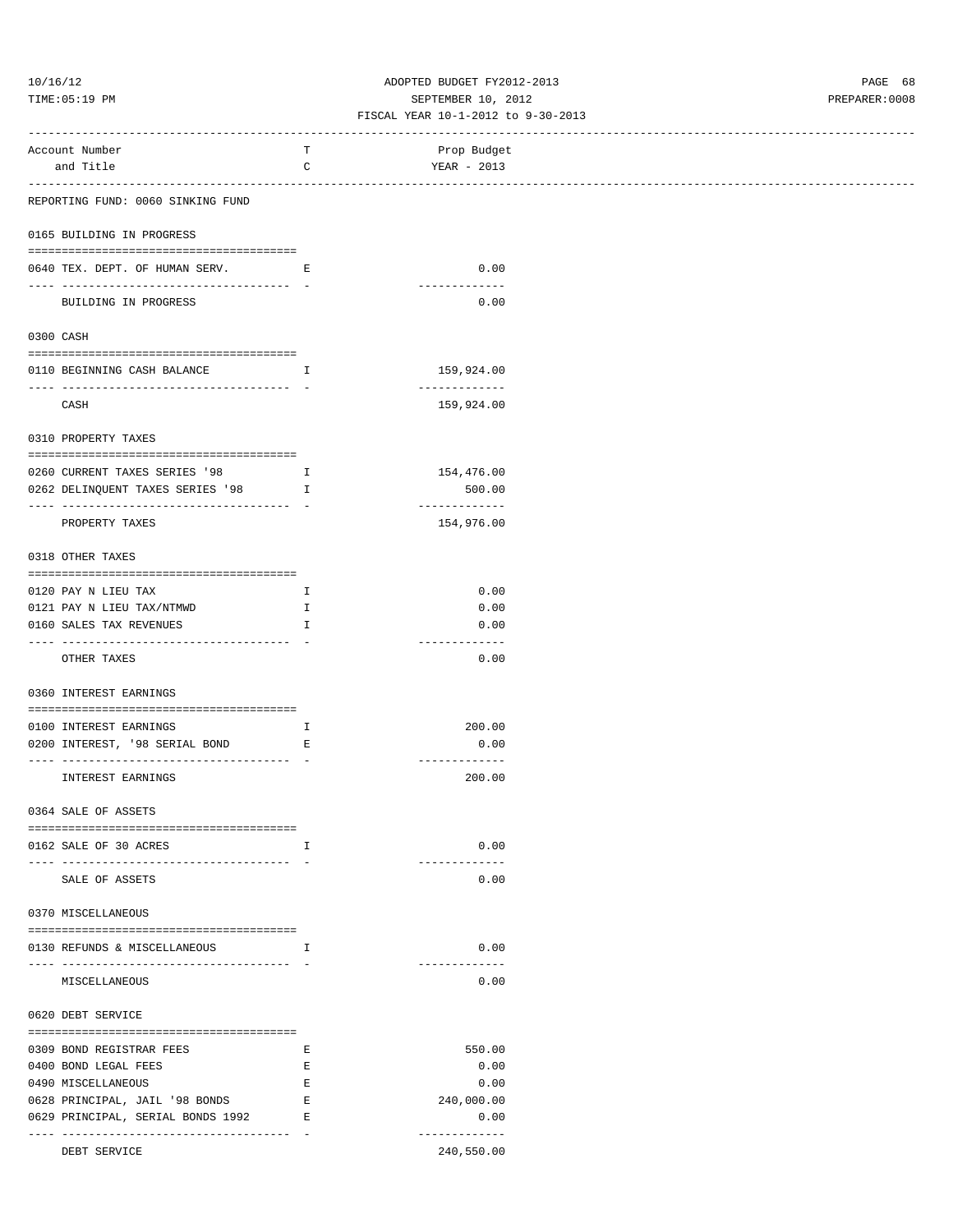# 10/16/12 ADOPTED BUDGET FY2012-2013 PAGE 69 TIME:05:19 PM SEPTEMBER 10, 2012 PREPARER:0008

### FISCAL YEAR 10-1-2012 to 9-30-2013

| Prop Budget<br>Account Number<br>and Title<br>YEAR - 2013<br>$\sim$ |                                   |  |  |
|---------------------------------------------------------------------|-----------------------------------|--|--|
|                                                                     |                                   |  |  |
|                                                                     |                                   |  |  |
|                                                                     | REPORTING FUND: 0060 SINKING FUND |  |  |

0660 DEBT SERVICE

| 0668 INTEREST JAIL'98 BONDS | F. | 74,550.00  |
|-----------------------------|----|------------|
| 0669 INTEREST, SERIAL BONDS | F. | 0.00       |
|                             |    |            |
| DEBT SERVICE                |    | 74,550.00  |
| SINKING FUND                |    |            |
| Income Totals               |    | 315,100.00 |
| Expense Totals              |    | 315,100.00 |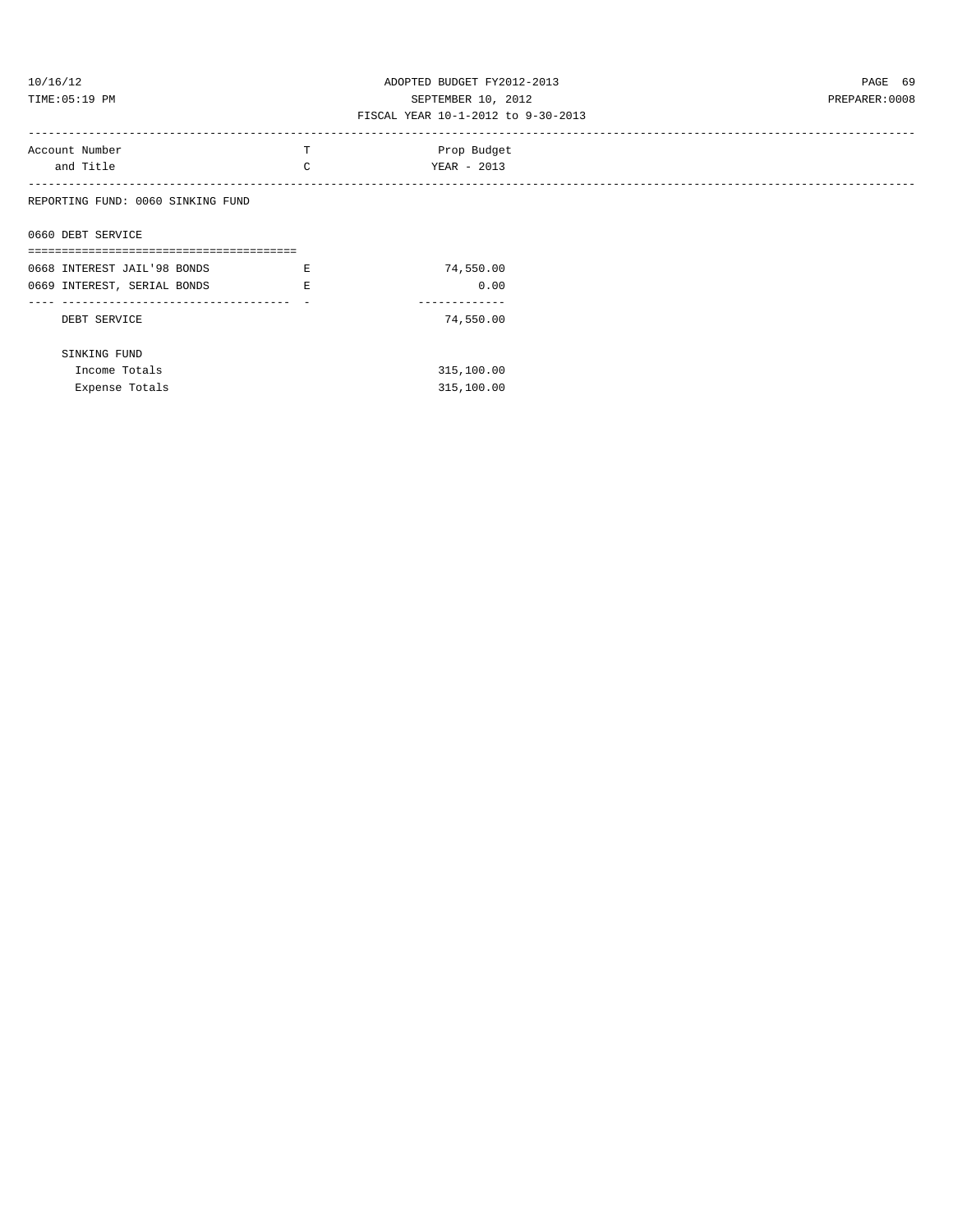# 10/16/12 ADOPTED BUDGET FY2012-2013 PAGE 70 TIME:05:19 PM SEPTEMBER 10, 2012 PREPARER:0008

|                                                      |             | FISCAL YEAR 10-1-2012 to 9-30-2013 |
|------------------------------------------------------|-------------|------------------------------------|
| Account Number                                       | T.          | Prop Budget                        |
| and Title                                            | C           | YEAR - 2013                        |
| REPORTING FUND: 0086 COMM.SERV.COORD./OFFICE MANAGER |             |                                    |
| 0330 GRANT INCOME                                    |             |                                    |
| -------------------------------------                |             |                                    |
| 0575 COMM.SERV.COORD/OFFICE MANAGER I                |             | 37,650.00                          |
| GRANT INCOME                                         |             | -------------<br>37,650.00         |
| 0575 COMM.SERV.COORD./OFFICE MANAGER                 |             |                                    |
|                                                      |             |                                    |
| 0105 COMM.SERV.COORD/OFFICE MANAGER                  | E           | 25,446.02                          |
| 0201 SOCIAL SECURITY                                 | Е           | 1,592.84                           |
| 0202 GROUP HEALTH INSURANCE                          | E           | 7,404.90                           |
| 0203 RETIREMENT                                      | E           | 2,687.28                           |
| 0204 WORKERS COMPENSATION                            | $\mathbf E$ | 146.44                             |
| 0205 MEDICARE TAX                                    | E.          | 372.52                             |
| 0490 MISCELLANEOUS                                   | Е           | 0.00                               |
| COMM.SERV.COORD./OFFICE MANAGER                      |             | -------------<br>37,650.00         |
| COMM.SERV.COORD./OFFICE MANAGER                      |             |                                    |
| Income Totals                                        |             | 37,650.00                          |
| Expense Totals                                       |             | 37,650.00                          |
|                                                      |             |                                    |
|                                                      |             |                                    |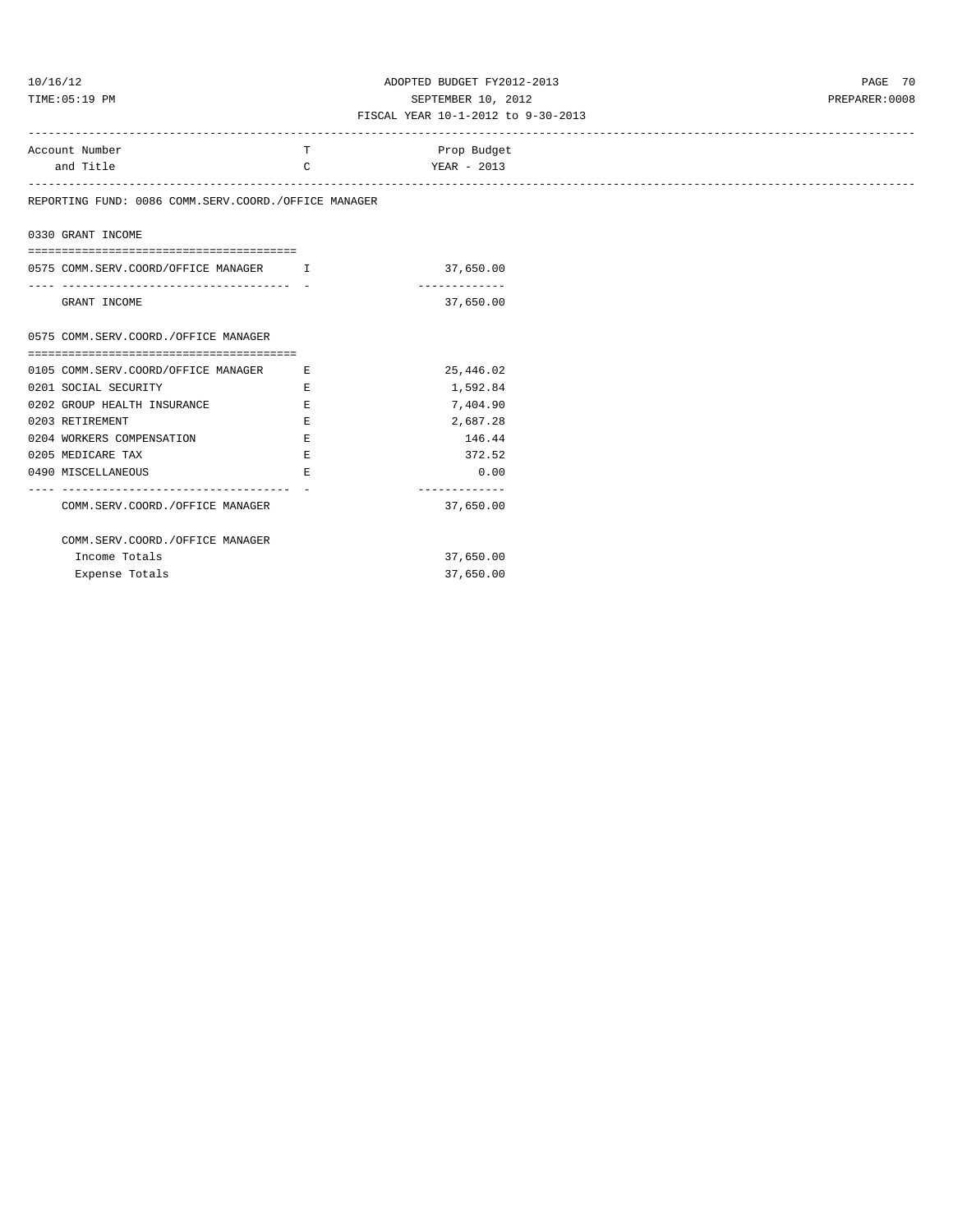## 10/16/12 ADOPTED BUDGET FY2012-2013 PAGE 71 TIME:05:19 PM SEPTEMBER 10, 2012 PREPARER:0008

| Account Number                          | T            | Prop Budget            |  |
|-----------------------------------------|--------------|------------------------|--|
| and Title                               | $\mathsf{C}$ | YEAR - 2013            |  |
| REPORTING FUND: 0087 JUVENILE PROBATION |              |                        |  |
| 0340 FEES OF OFFICE                     |              |                        |  |
|                                         |              |                        |  |
| 0575 JUVENILE PROBATION FEES I          |              | 0.00                   |  |
| 0576 JUVENILE PROBATION RESTITUTION I   |              | 0.00                   |  |
| 0577 JUVENILE PROBATION COURT COSTS I   |              | 0.00                   |  |
| FEES OF OFFICE                          |              | -------------<br>0.00  |  |
| 0575 JUVENILE PROBATION                 |              |                        |  |
| 0310 OFFICE SUPP./MISC.                 | E            | 0.00                   |  |
| 0319 RESTITUTION                        | E            | 0.00                   |  |
| 0320 COURT COSTS                        | Е            | 0.00                   |  |
| 0353 COMPUTER EXPENSE                   | Е            | 0.00                   |  |
| 0427 TRAVEL AND TRAINING                | E.           | 0.00                   |  |
| JUVENILE PROBATION                      |              | --------------<br>0.00 |  |
| JUVENILE PROBATION                      |              |                        |  |
| Income Totals                           |              | 0.00                   |  |
| Expense Totals                          |              | 0.00                   |  |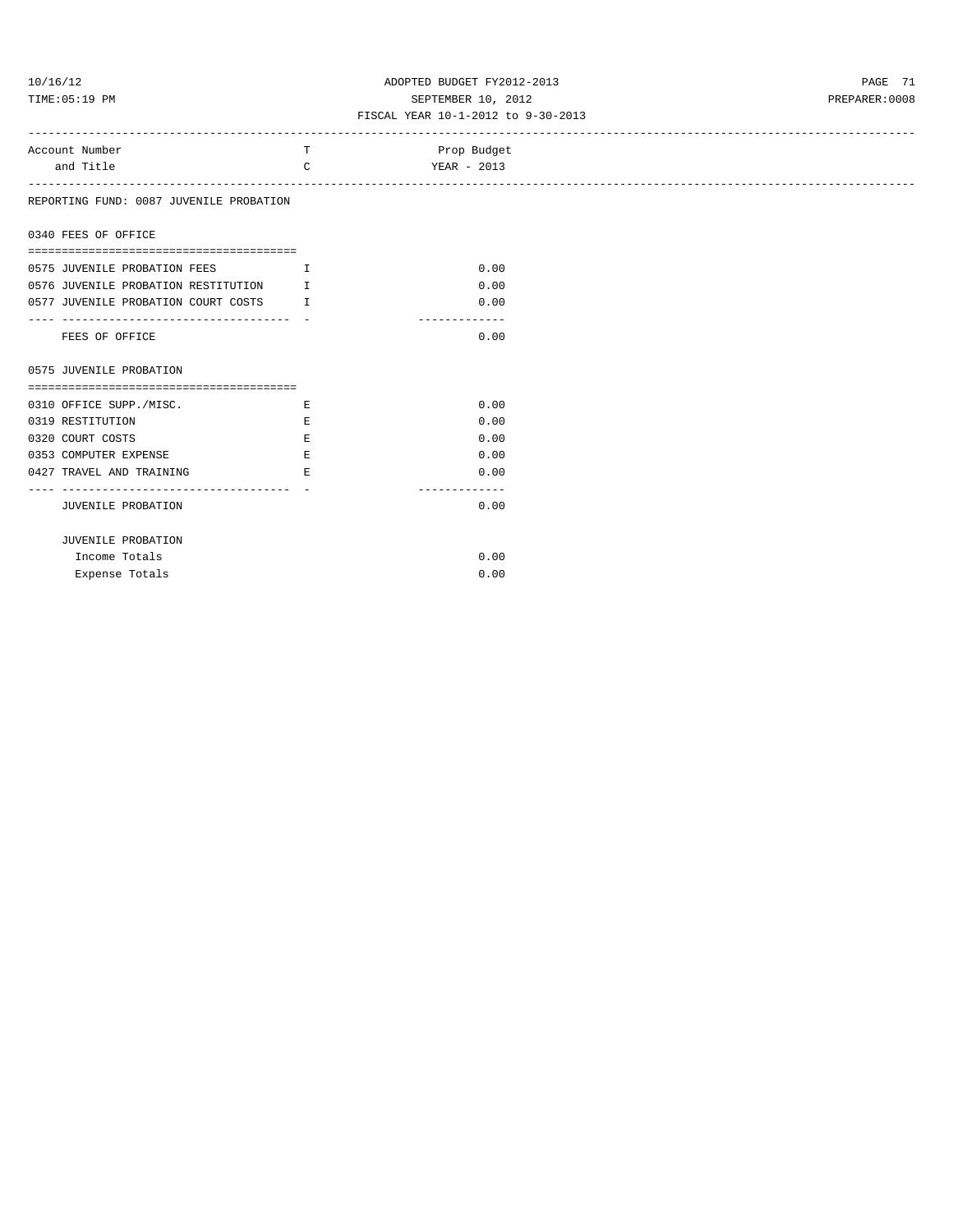## 10/16/12 ADOPTED BUDGET FY2012-2013 PAGE 72 TIME:05:19 PM SEPTEMBER 10, 2012 PREPARER:0008

#### FISCAL YEAR 10-1-2012 to 9-30-2013

| ------------------------------                 |              |               |             |
|------------------------------------------------|--------------|---------------|-------------|
| Account Number                                 | T            |               | Prop Budget |
| and Title                                      | $\mathtt{C}$ |               | YEAR - 2013 |
| ------------------------------------           |              |               |             |
| REPORTING FUND: 0089 TEXAS JUVENILE PROB. FUND |              |               |             |
|                                                |              |               |             |
| 0330 GRANTS                                    |              |               |             |
|                                                |              |               |             |
| 0901 T.J.P.C. A-12-074 GRANT                   | $\mathbb{I}$ |               | 0.00        |
| 0902 TJPC Z-10-074 GRANT                       | $\mathbb{I}$ |               |             |
| 0905 T.J.P.C. Y-10-074 COM COR                 | Ι.           |               |             |
| 0907 T.J.P.C. F-10-074 GRANT<br>$\mathbf{I}$   |              |               |             |
| 0908 TJPC-STRUCTURAL FAMILY THERAPY 2012 I     |              |               | 0.00        |
| 0909 TJPC-X-10-074 GRANT                       | Ι.           |               |             |
| 0911 TITLE IV-E GRANT                          | $\mathbf{I}$ |               |             |
| 0912 TJPC H-10-074 GRANT                       | Ι.           |               |             |
| 0913 TJPC-C-12-074 GRANT                       | Ι.           |               | 0.00        |
|                                                |              | ------------- |             |
| GRANTS                                         |              |               | 0.00        |
|                                                |              |               |             |
| 0360 INTEREST INCOME                           |              |               |             |
|                                                |              |               |             |
| 0189 INTEREST INCOME                           | <b>I</b>     |               | 0.00        |
|                                                |              | ------------- |             |
| INTEREST INCOME                                |              |               | 0.00        |
| 0370 MISCELLANEOUS                             |              |               |             |
|                                                |              |               |             |
| 0130 REFUNDS & MISCELLANEOUS I                 |              |               | 0.00        |
|                                                |              | ------------- |             |
| MISCELLANEOUS                                  |              |               | 0.00        |
|                                                |              |               |             |
| 0575 JUVENILE PROBATION TJPC-A-074             |              |               |             |
|                                                |              |               |             |
| 0102 SALARY APPOINTED OFFICIAL<br>$\mathbf{E}$ |              |               | 0.00        |
| 0103 SALARY COMM. CORR. OFFICER                | $\mathbf{E}$ |               | 0.00        |
| 0105 SECRETARY/OFFICE MANAGER                  | E            |               | 0.00        |
| 0201 SOCIAL SECURITY TAX                       | E            |               | 0.00        |
| 0202 GROUP HEALTH INSURANCE                    | E            |               | 0.00        |
| 0203 RETIREMENT                                | E            |               | 0.00        |
| 0204 WORKERS' COMPENSATION                     | $\mathbf E$  |               | 0.00        |
| 0205 MEDICARE TAX                              | Ε            |               | 0.00        |
| 0310 OPERATING EXPENSES                        | Ε            |               | 0.00        |
| 0414 NON-RESIDENTIAL SERVICES                  | E            |               | 0.00        |
| 0415 RESIDENTIAL SERVICES                      | Е            |               | 0.00        |
| 0416 STRUCTURAL FAMILY THERAPY 2011            | $\mathbf{E}$ |               | 0.00        |
| 0427 TRAVEL AND TRAINING                       | $\mathbf{E}$ |               | 0.00        |
| 0469 UNEXPENDED FUNDS                          | E            |               | 0.00        |
|                                                |              | ------------- |             |
| JUVENILE PROBATION TJPC-A-074                  |              |               | 0.00        |
|                                                |              |               |             |
| 0576 COM COR #TJPC-F-074                       |              |               |             |
|                                                |              |               |             |
| 0102 SALARY APPOINTED OFFICIAL                 | Е            |               |             |
| 0103 SALARY COMM CORR OFFICER                  | Е            |               |             |

| 0103 SALARY COMM CORR OFFICER | F. |
|-------------------------------|----|
| 0201 SOCIAL SECURITY TAX      | F. |
| 0202 GROUP HEALTH INSURANCE   | F. |
| 0203 RETIREMENT               | F. |
| 0204 WORKERS' COMPENSATION    | F. |
| 0205 MEDICARE TAX             | F. |
|                               |    |

COM COR #TJPC-F-074 0.00

---- ---------------------------------- - -------------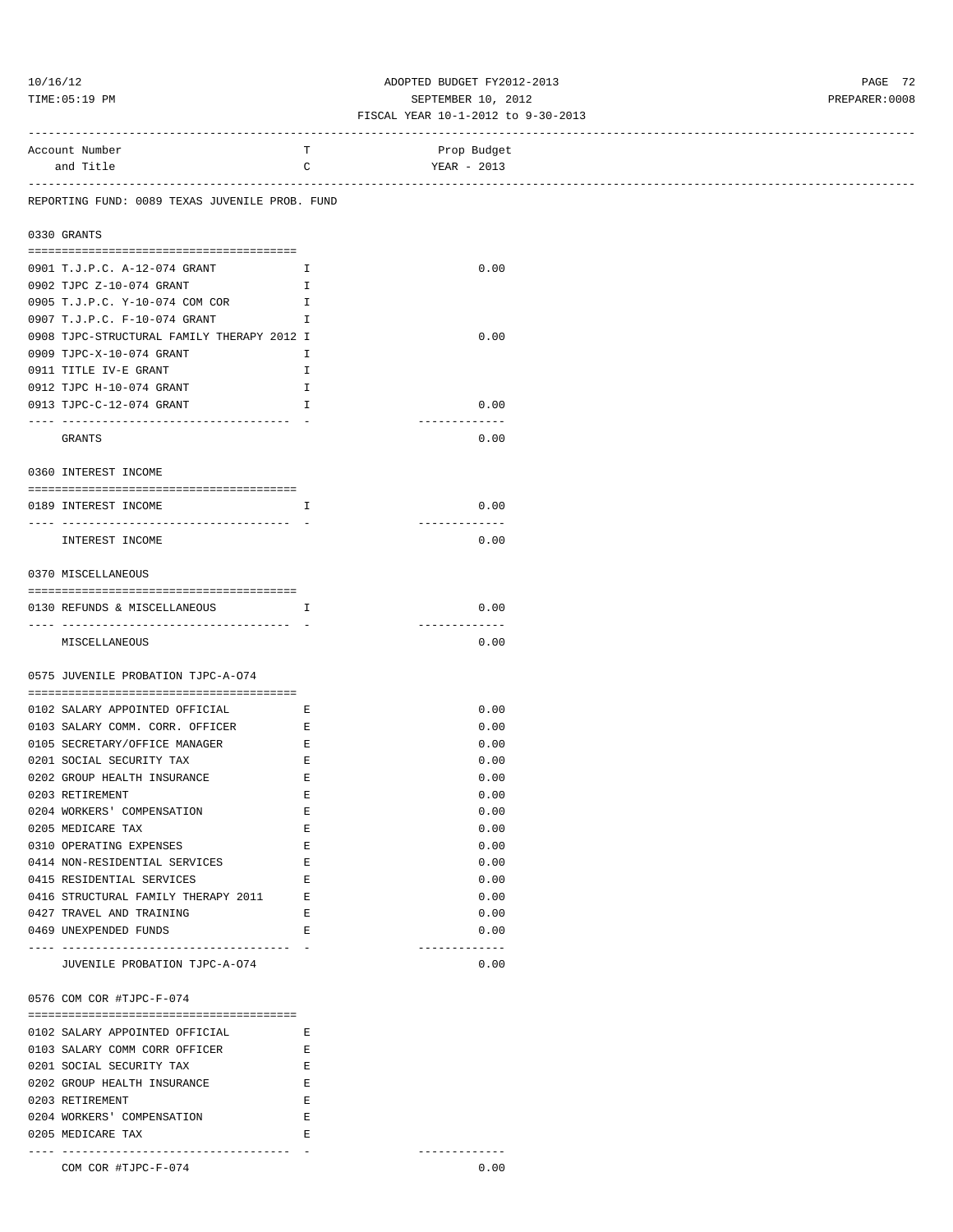### 10/16/12 ADOPTED BUDGET FY2012-2013 PAGE 73 TIME:05:19 PM SEPTEMBER 10, 2012 PREPARER:0008 FISCAL YEAR 10-1-2012 to 9-30-2013

|                                                      |                       | ---------------------------------- |  |
|------------------------------------------------------|-----------------------|------------------------------------|--|
| Account Number                                       | T                     | Prop Budget                        |  |
| and Title                                            | $\mathbf C$           | YEAR - 2013                        |  |
|                                                      |                       |                                    |  |
| REPORTING FUND: 0089 TEXAS JUVENILE PROB. FUND       |                       |                                    |  |
|                                                      |                       |                                    |  |
| 0577 COM.COR.TJPC-Y-074                              |                       |                                    |  |
|                                                      |                       |                                    |  |
| 0102 SALARY APPOINTED OFFICIAL E                     |                       |                                    |  |
| 0103 SALARY COMM CORR OFFICER E                      |                       |                                    |  |
| 0201 SOCIAL SECURITY TAX                             | E                     |                                    |  |
| 0202 GROUP HEALTH INSURANCE                          | $\hfill \blacksquare$ |                                    |  |
| 0203 RETIREMENT                                      | E                     |                                    |  |
| 0204 WORKERS' COMPENSATION                           | E                     |                                    |  |
| 0205 MEDICARE TAX                                    | E                     |                                    |  |
| 0310 OPERATING EXPENSES                              | E                     |                                    |  |
| 0414 NON-RESIDENTIAL SERVICES                        | E                     |                                    |  |
| 0415 RESIDENTIAL SERVICES                            | E                     |                                    |  |
| 0469 UNEXPENDED FUNDS                                | Е                     |                                    |  |
|                                                      |                       | -------------                      |  |
| COM.COR.TJPC-Y-074                                   |                       | 0.00                               |  |
|                                                      |                       |                                    |  |
| 0579 COM COR #TJPC-G-074                             |                       |                                    |  |
|                                                      |                       |                                    |  |
| 0469 UNEXPENDED FUNDS                                | Е                     |                                    |  |
|                                                      |                       | -------------                      |  |
| COM COR #TJPC-G-074                                  |                       | 0.00                               |  |
|                                                      |                       |                                    |  |
| 0580 COM.COR.TJPC.-Z-074                             |                       |                                    |  |
|                                                      |                       |                                    |  |
| 0102 SALARY APPOINTED OFFICIAL E                     |                       |                                    |  |
| 0103 SALARY COMM. CORR. OFFICER E                    |                       |                                    |  |
| 0201 SOCIAL SECURITY TAX                             | Е                     |                                    |  |
| 0202 GROUP HEALTH INSURANCE                          | $\hfill \blacksquare$ |                                    |  |
| 0203 RETIREMENT                                      | E                     |                                    |  |
| 0204 WORKERS' COMPENSATION                           | E                     |                                    |  |
| 0205 MEDICARE TAX                                    | Е                     |                                    |  |
|                                                      | E                     |                                    |  |
| 0469 UNEXPENDED FUNDS                                |                       | -------------                      |  |
| COM.COR.TJPC.-Z-074                                  |                       |                                    |  |
|                                                      |                       | 0.00                               |  |
|                                                      |                       |                                    |  |
| 0582 TJPC-X                                          |                       |                                    |  |
|                                                      |                       |                                    |  |
| 0413 NON-RESIDENTIAL                                 | Е                     |                                    |  |
|                                                      |                       | -------------                      |  |
| TJPC-X                                               |                       | 0.00                               |  |
| 0583 TITLE IV-E                                      |                       |                                    |  |
|                                                      |                       |                                    |  |
|                                                      |                       |                                    |  |
| 0105 SALARY SECRETARY<br>0107 REGULAR-TEMP.PART-TIME | Е<br>E                |                                    |  |
| 0201 SOCIAL SECURITY TAX                             |                       |                                    |  |
|                                                      | E                     |                                    |  |
| 0202 GROUP HEALTH & DENTAL INSURANCE E               |                       |                                    |  |
| 0203 RETIREMENT                                      | E                     |                                    |  |
| 0204 WORKERS' COMPENSATION                           | E                     |                                    |  |
| 0205 MEDICARE TAX                                    | E                     |                                    |  |
| 0414 15% CONSULTANT FEES                             | E                     | -------------                      |  |
|                                                      |                       |                                    |  |

TITLE IV-E 0.00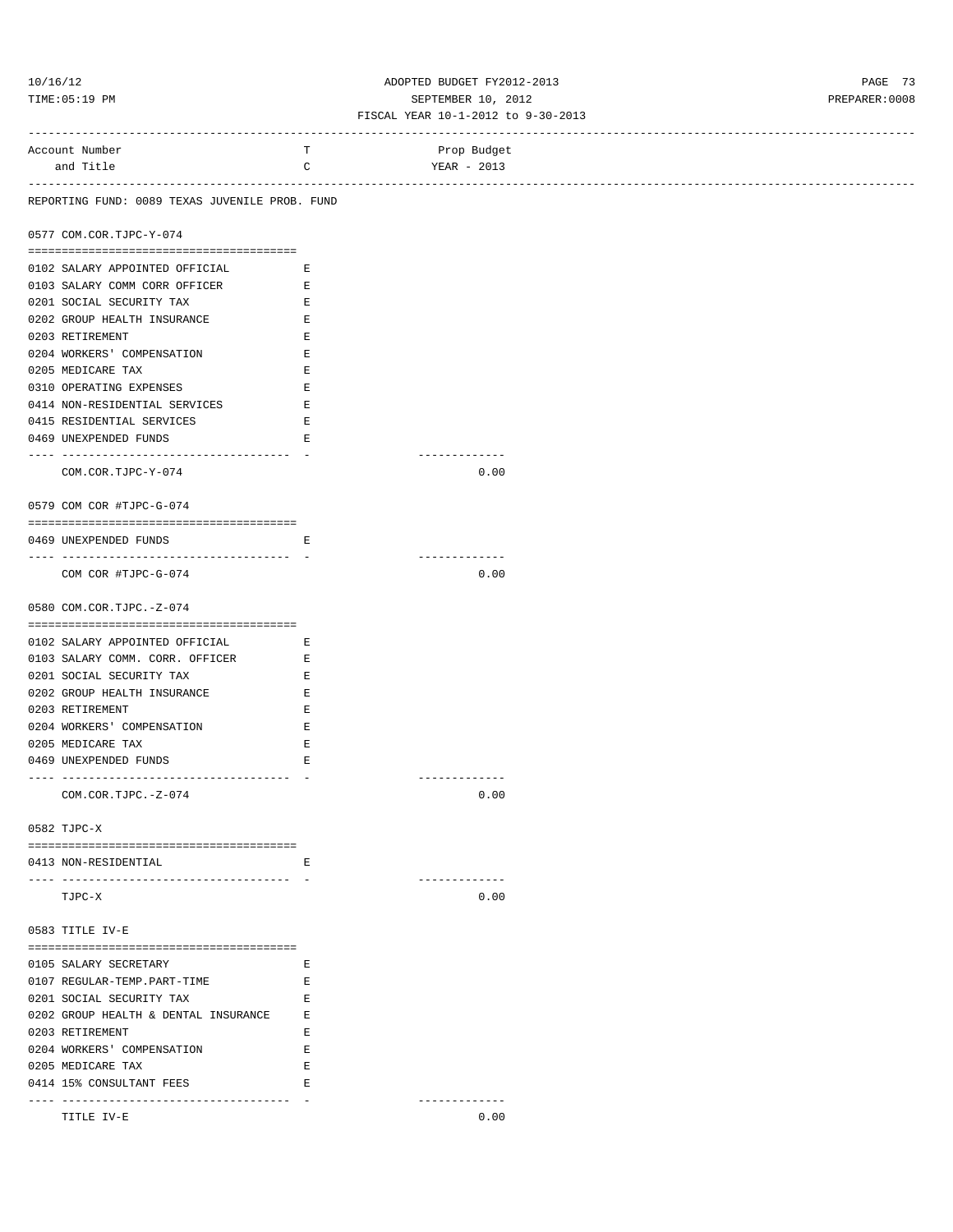## 10/16/12 ADOPTED BUDGET FY2012-2013 PAGE 74 TIME:05:19 PM SEPTEMBER 10, 2012 PREPARER:0008

| Account Number                                                   | T                                   | Prop Budget   |
|------------------------------------------------------------------|-------------------------------------|---------------|
| and Title                                                        | $\mathsf{C}$                        | YEAR - 2013   |
|                                                                  |                                     |               |
| REPORTING FUND: 0089 TEXAS JUVENILE PROB. FUND                   |                                     |               |
|                                                                  |                                     |               |
| 0585 GRANT H                                                     |                                     |               |
|                                                                  |                                     |               |
| 0415 RESIDENTIAL                                                 | E                                   |               |
| 0469 UNEXPENDED FUNDS                                            | E.                                  |               |
| GRANT H                                                          |                                     | 0.00          |
|                                                                  |                                     |               |
| 0586 TJPC-C                                                      |                                     |               |
|                                                                  |                                     |               |
| 0414 NON-RESIDENTIAL SERVICES                                    | <b>Experience of the Experience</b> | 0.00          |
| 0415 RESIDENTIAL                                                 | $\mathbf{E}$ and $\mathbf{E}$       | 0.00          |
| 0469 UNEXPENDED FUNDS                                            | $\mathbf{E}$                        | 0.00          |
|                                                                  |                                     | ------------- |
| TJPC-C                                                           |                                     | 0.00          |
|                                                                  |                                     |               |
| 0588 INTEREST INCOME EXPENSE                                     |                                     |               |
| 0310 OFFICE SUPPLIES                                             | E                                   | 0.00          |
| 0574 COMPUTER EQUIPMENT<br>the contract of the contract of the R |                                     | 0.00          |
|                                                                  |                                     | ------------- |
| INTEREST INCOME EXPENSE                                          |                                     | 0.00          |
|                                                                  |                                     |               |
| TEXAS JUVENILE PROB. FUND                                        |                                     |               |
| Income Totals                                                    |                                     | 0.00          |
| Expense Totals                                                   |                                     | 0.00          |
|                                                                  |                                     |               |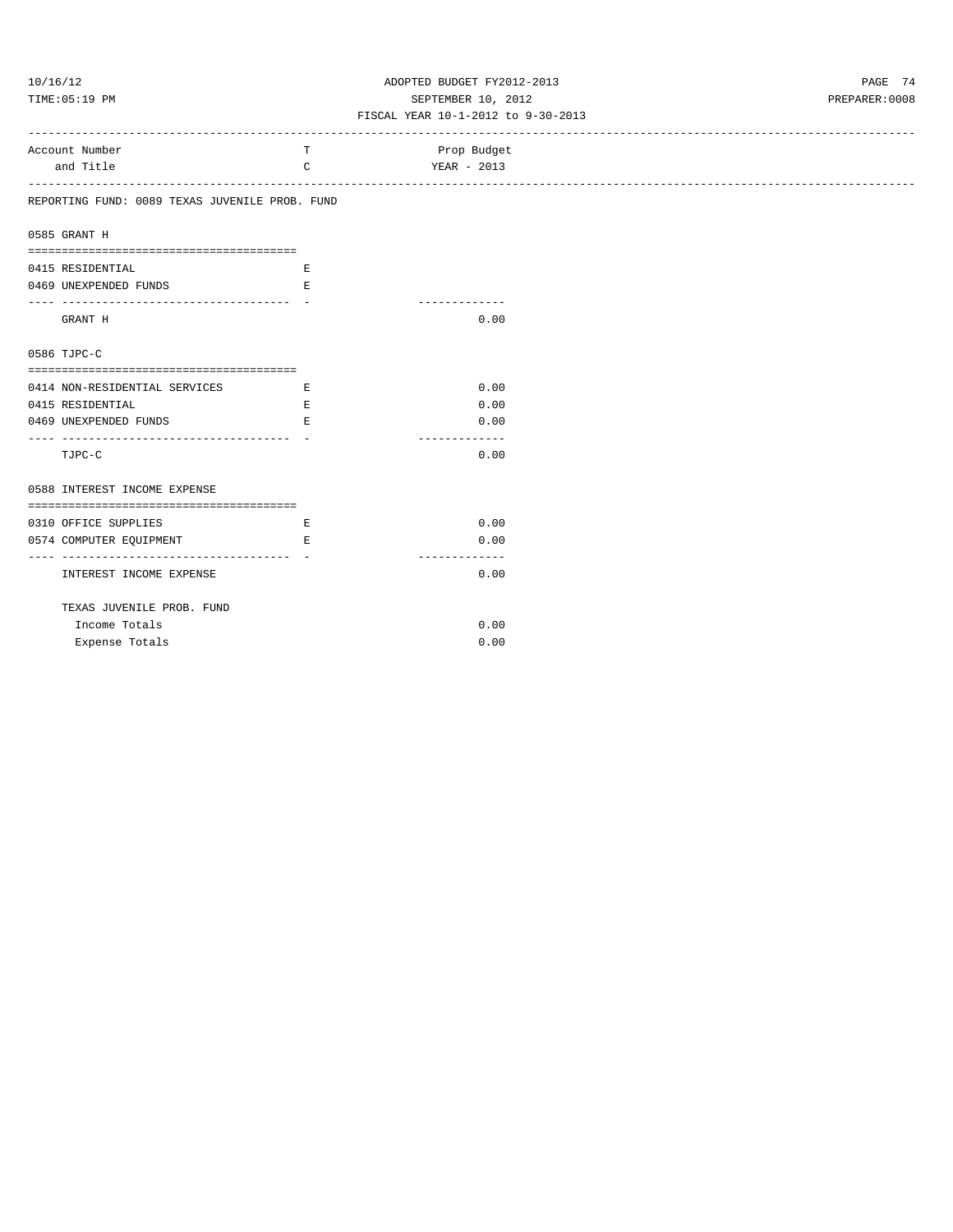## 10/16/12 ADOPTED BUDGET FY2012-2013 PAGE 75 TIME:05:19 PM SEPTEMBER 10, 2012 PREPARER:0008

| Account Number                      | т            | Prop Budget             |
|-------------------------------------|--------------|-------------------------|
| and Title                           | $\mathsf{C}$ | YEAR - 2013             |
|                                     |              |                         |
| REPORTING FUND: 0092 STATZER FUND   |              |                         |
| 0360 INTEREST EARNINGS              |              |                         |
| 0100 INTEREST EARNINGS              | $\mathbf{I}$ | 50.00                   |
| 0350 GOV. COMMODITY PROG. ASCS I    |              | 0.00                    |
|                                     |              | ----------              |
| INTEREST EARNINGS                   |              | 50.00                   |
| 0370 RENT                           |              |                         |
|                                     |              |                         |
| 0100 RENT                           | Ι.           | 560.00                  |
| 0130 REFUNDS & MISCELLANEOUS I      |              | 0.00                    |
| RENT                                |              | -------------<br>560.00 |
| 0700 STATZER FARM                   |              |                         |
| 0310 OFFICE SUPPLIES                | E            | 0.00                    |
| 0430 BIDS AND NOTICES               | Е            | 110.00                  |
| 0484 APPRAISALS                     | $\mathbf E$  | 0.00                    |
| 0490 LITERACY COUNCIL DONATION E    |              | 500.00                  |
| ----------------------------------- |              | -------------           |
| STATZER FARM                        |              | 610.00                  |
| STATZER FUND                        |              |                         |
| Income Totals                       |              | 610.00                  |
| Expense Totals                      |              | 610.00                  |